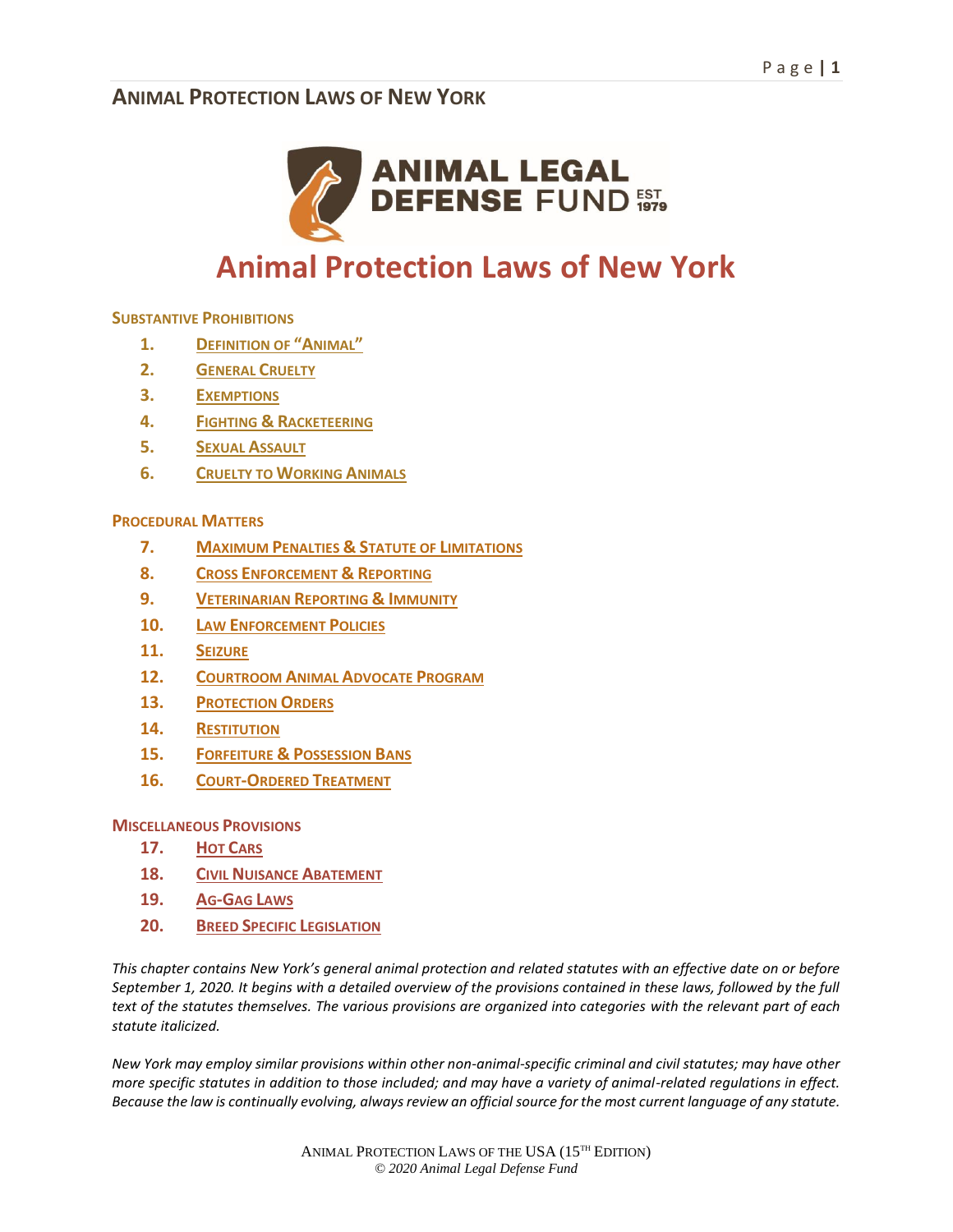| <b>NEW YORK</b>           |                                                                                                                                                                                                                                                                                                                                                                                                                                                                                                                                                                                                                                                                                                                                                                                                                                                                                                                                                                                                                                                                           |  |
|---------------------------|---------------------------------------------------------------------------------------------------------------------------------------------------------------------------------------------------------------------------------------------------------------------------------------------------------------------------------------------------------------------------------------------------------------------------------------------------------------------------------------------------------------------------------------------------------------------------------------------------------------------------------------------------------------------------------------------------------------------------------------------------------------------------------------------------------------------------------------------------------------------------------------------------------------------------------------------------------------------------------------------------------------------------------------------------------------------------|--|
| 1. DEFINITION OF "ANIMAL" | "[E]very living creature except a human being"<br>N.Y. AGRI & MKTS LAW § 350(1)                                                                                                                                                                                                                                                                                                                                                                                                                                                                                                                                                                                                                                                                                                                                                                                                                                                                                                                                                                                           |  |
| 2. GENERAL CRUELTY *      | Definitions<br>N.Y. AGRI & MKTS LAW § 350<br>Overdriving, torturing and injuring animals<br>N.Y. AGRI & MKTS LAW § 353<br>Class A misdemeanor, treated as if in Penal Code<br>Aggravated cruelty to animals<br>N.Y. AGRI & MKTS LAW § 353-a<br>Class E felony, 2 years imprisonment and \$5,000 fine<br>Failure to provide appropriate shelter for dogs left outdoors<br>N.Y. AGRI & MKTS LAW § 353-b<br>$1st$ offense: Violation, \$50-\$100 fine<br>Subsequent offenses: Violation, \$100-250 fine<br>Tattooing or piercing a companion animal<br>N.Y. AGRI & MKTS LAW § 353-f<br>Violation pursuant to penal law<br>Sale of baby chicks and rabbits, or dyed chicks and rabbits<br>N.Y. AGRI & MKTS LAW § 354<br>Misdemeanor, 1 year imprisonment, and/or \$500 fine<br>Abandonment of animals<br>N.Y. AGRI & MKTS LAW § 355<br>Misdemeanor, 1 year imprisonment and/or \$1,000 fine<br>Failure to provide proper food and drink to impounded animals<br>N.Y. AGRI & MKTS LAW § 356<br>Misdemeanor, 1 year imprisonment and/or \$1,000 fine<br>Selling disabled horses |  |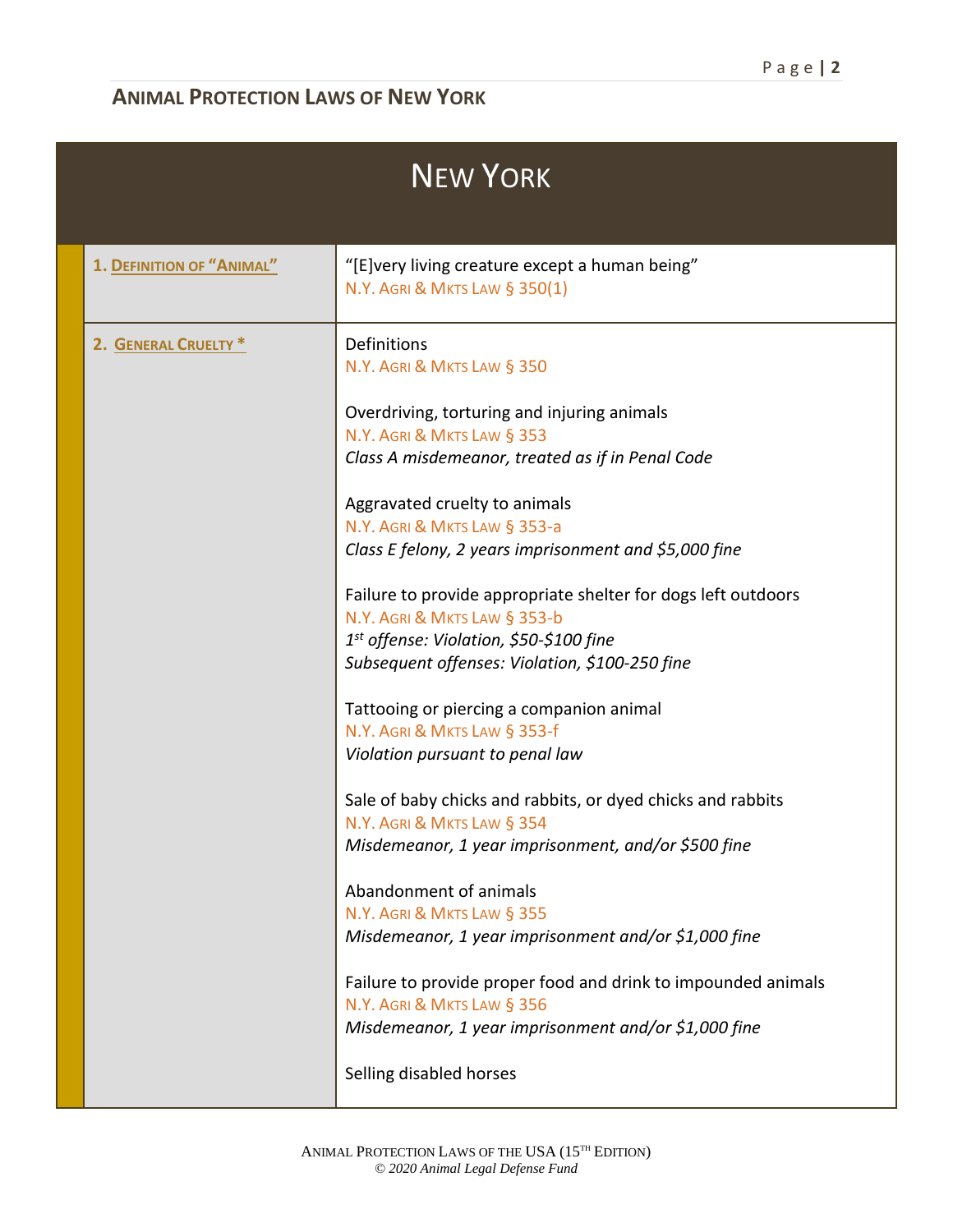|                      | N.Y. AGRI & MKTS LAW § 358<br>6 months imprisonment and/or \$5-\$100 fine                                                                                                                                                        |
|----------------------|----------------------------------------------------------------------------------------------------------------------------------------------------------------------------------------------------------------------------------|
|                      | Carrying animal in a cruel manner<br>N.Y. AGRI & MKTS LAW § 359<br>Misdemeanor, 1 year imprisonment and/or \$1,000 fine                                                                                                          |
|                      | Transporting horses in a cruel manner<br>N.Y. AGRI & MKTS LAW § 359-a<br>1 <sup>st</sup> offense: Violation, \$250 fine<br>Subsequent offenses: Misdemeanor, 1 year imprisonment and/or<br>\$1,000 fine                          |
|                      | Poisoning or attempting to poison animals<br>N.Y. AGRI & MKTS LAW § 360<br>Any animal other than a horse, mule, or cattle: Misdemeanor, 1 year<br>imprisonment and/or \$1,000 fine<br>Horse, mule or cattle: unclassified felony |
|                      | Interfering with or injuring an animal used for racing or breeding<br>N.Y. AGRI & MKTS LAW § 361<br>Unclassified felony                                                                                                          |
|                      | Throwing substance injurious to animals in public places<br>N.Y. AGRI & MKTS LAW § 362<br>Misdemeanor, 1 year imprisonment and/or \$1,000 fine                                                                                   |
|                      | Clipping or cutting of dogs' ears by non-veterinarian<br>N.Y. AGRI & MKTS LAW § 365<br>Misdemeanor, 1 year imprisonment and/or \$1,000 fine                                                                                      |
|                      | Docking a horse's tail<br>N.Y. AGRI & MKTS LAW § 368<br>Misdemeanor, 1 year imprisonment and/or \$500 fine                                                                                                                       |
| <b>3. EXEMPTIONS</b> | Research animals<br><b>N.Y. AGRI &amp; MKTS LAW § 353</b>                                                                                                                                                                        |
|                      | Research animals, wildlife, other<br>N.Y. AGRI & MKTS LAW § 353-a(1),(2)                                                                                                                                                         |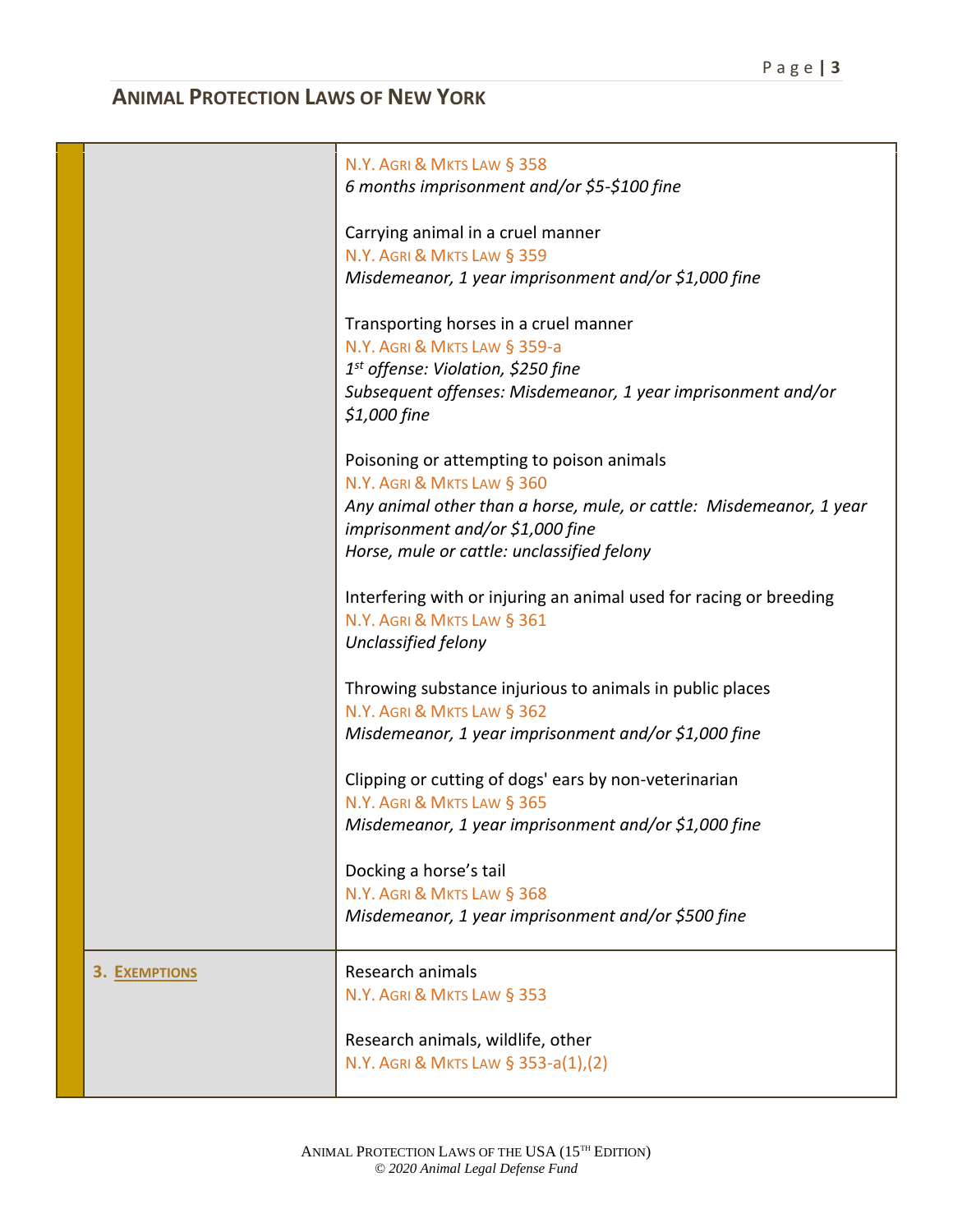| <b>4. FIGHTING &amp; RACKETEERING</b> | Procedural matters relating to the authority of officers to take<br>possession of animals involved in animal fighting located in the Seizure<br>section of this document.                                                |
|---------------------------------------|--------------------------------------------------------------------------------------------------------------------------------------------------------------------------------------------------------------------------|
|                                       | Procedural matters relating to the disposition of animals used in<br>animal fighting in the <b>Forfeiture &amp; Possession Bans</b> section of this<br>document.                                                         |
|                                       | Various animal fighting activities are felonies, including breeding,<br>selling, or offering for sale, an animal used for fighting<br>N.Y. AGRI & MKTS LAW § 351(2)<br>Felony, 4 years imprisonment and/or \$25,000 fine |
|                                       |                                                                                                                                                                                                                          |
|                                       | Owning or possessing a fighting animal<br>N.Y. AGRI & MKTS LAW § 351(3)                                                                                                                                                  |
|                                       | Misdemeanor, 1 year imprisonment and/or \$15,000 fine                                                                                                                                                                    |
|                                       | Being a spectator at an animal fight<br>N.Y. AGRI & MKTS LAW § 351(4),(5)                                                                                                                                                |
|                                       | Generally: Class B Misdemeanor, 3 months imprisonment and/or \$500                                                                                                                                                       |
|                                       | fine<br>Subsequent offenses, or 1 <sup>st</sup> offense if paid an admission fee or placed a<br>wager: Misdemeanor, 1 year imprisonment and/or \$1,000 fine                                                              |
|                                       | Owning or possessing or fighting paraphernalia<br>N.Y. AGRI & MKTS LAW § 351(6)                                                                                                                                          |
|                                       | $1st$ offense: Class B misdemeanor, 90 days imprisonment and/or \$500                                                                                                                                                    |
|                                       | fine<br>Subsequent offenses: 1 year imprisonment and/or \$1,000 fine                                                                                                                                                     |
| <b>5. SEXUAL ASSAULT</b>              | Definitions<br>N.Y. PENAL LAW § 130.00                                                                                                                                                                                   |
|                                       | Engaging in sexual conduct with an animal<br>N.Y. PENAL LAW § 130.20<br>Class A misdemeanor                                                                                                                              |
| <b>6. CRUELTY TO WORKING ANIMALS</b>  | Killing or injuring a law enforcement animal<br>N.Y. PENAL LAW § 195.06<br>Class A misdemeanor                                                                                                                           |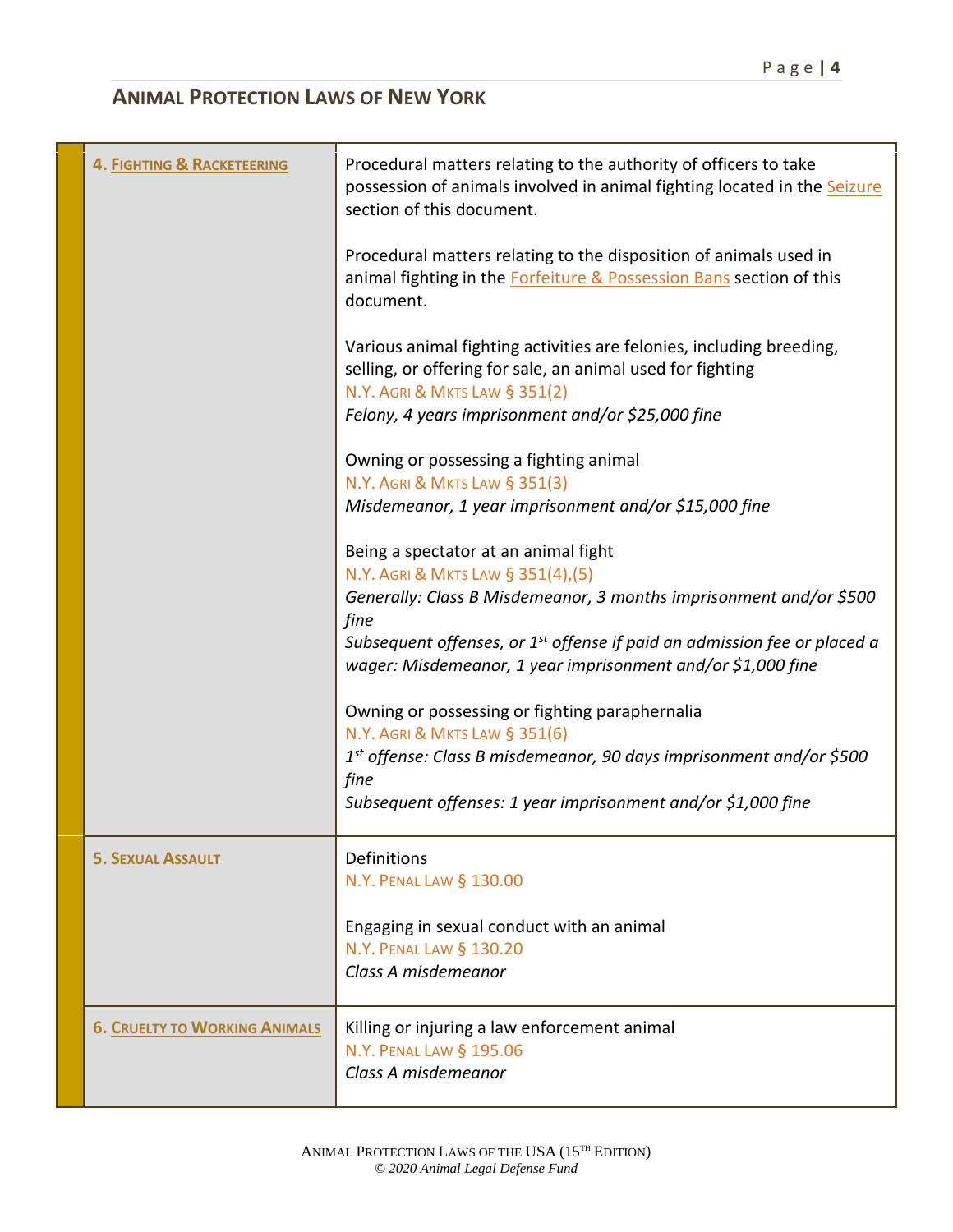|                                                           | Killing a law enforcement dog or horse<br>N.Y. PENAL LAW § 195.06-a<br>Class E felony<br>Harming a service animal in the second degree<br>N.Y. PENAL LAW § 242.10<br>Class A misdemeanor<br>Harming a service animal in the first degree<br>N.Y. PENAL LAW § 242.15<br>Class E felony                                                                                                                                                                                                                                                                                                                                                                                                                                                                                                                 |
|-----------------------------------------------------------|-------------------------------------------------------------------------------------------------------------------------------------------------------------------------------------------------------------------------------------------------------------------------------------------------------------------------------------------------------------------------------------------------------------------------------------------------------------------------------------------------------------------------------------------------------------------------------------------------------------------------------------------------------------------------------------------------------------------------------------------------------------------------------------------------------|
| 7. MAXIMUM PENALTIES &<br><b>STATUTE OF LIMITATIONS**</b> | <b>NOTE:</b> Penalties for most violations are defined in the substantive<br>statutes, available in the General Cruelty and Fighting & Racketeering<br>sections of this document.<br>Unclassified felonies are Class E felonies<br>Misdemeanors without a classification specified are Class A<br>misdemeanors<br>N.Y. PENAL LAW § 55.10<br>Indeterminate sentences<br>N.Y. PENAL LAW § 70.00(1)<br>N.Y. PENAL LAW § 70.00(3)<br>Definitive sentences<br>N.Y. PENAL LAW § 70.00(4)<br>Class E felony<br>4 years imprisonment and \$5,000 fine<br>N.Y. PENAL LAW § 70.00(2)(e)<br>N.Y. PENAL LAW § 80.00(1)(a)<br>Class A misdemeanor<br>1 year imprisonment and \$1,000 fine<br>N.Y. PENAL LAW § 70.15(1)<br>N.Y. PENAL LAW § 80.05(1)<br>Class B misdemeanor<br>3 months imprisonment and \$500 fine |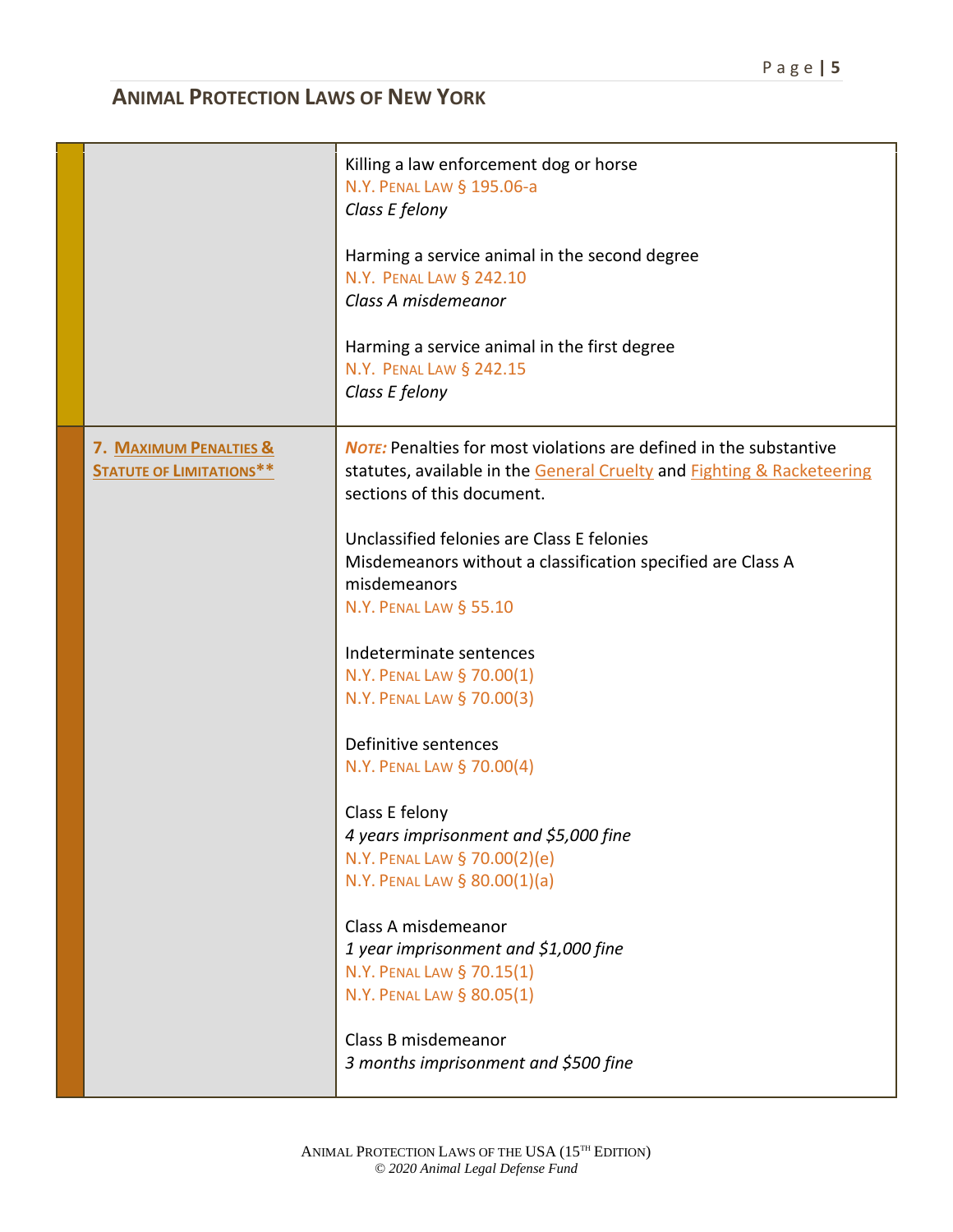|                                                | N.Y. PENAL LAW § 70.15(2)<br>N.Y. PENAL LAW § 80.05(2)<br>Violation<br>15 days imprisonment and \$250 fine<br>N.Y. PENAL LAW § 70.15(4)<br>N.Y. PENAL LAW § 80.05(4)<br><b>Statute of limitations</b><br>Petty offense: 1 year<br>Misdemeanor: 2 years<br>Class E felony: 5 years<br>N.Y. CRIM. PROC. LAW § 30.10                                                                                                                                                        |
|------------------------------------------------|--------------------------------------------------------------------------------------------------------------------------------------------------------------------------------------------------------------------------------------------------------------------------------------------------------------------------------------------------------------------------------------------------------------------------------------------------------------------------|
| 8. CROSS ENFORCEMENT &<br><b>REPORTING</b>     |                                                                                                                                                                                                                                                                                                                                                                                                                                                                          |
| 9. VETERINARIAN REPORTING &<br><b>IMMUNITY</b> | A veterinarian may report suspected animal cruelty and is immune<br>from civil or criminal liability for such reports made reasonably and<br>with good faith.<br>N.Y. EDUC. LAW § 6714                                                                                                                                                                                                                                                                                   |
| <b>10. LAW ENFORCEMENT POLICIES</b>            | Police officers must, and humane society agents and officers may,<br>arrest offenders and intervene to prevent cruelty.<br>N.Y. AGRI & MKTS LAW § 371<br>Humane society agents and officers may be issued search warrants.<br>N.Y. AGRI & MKTS LAW § 372<br>Law enforcement officers will check property for companion animals<br>before executing an eviction warrant and provide for the safe and<br>proper care of any companion animals.<br><b>N.Y. RAPAPL § 749</b> |
| 11. SEIZURE                                    | Search warrants shall be issued for reasonable cause of violations of<br>laws affecting animals.<br>N.Y. AGRI & MKTS LAW § 372                                                                                                                                                                                                                                                                                                                                           |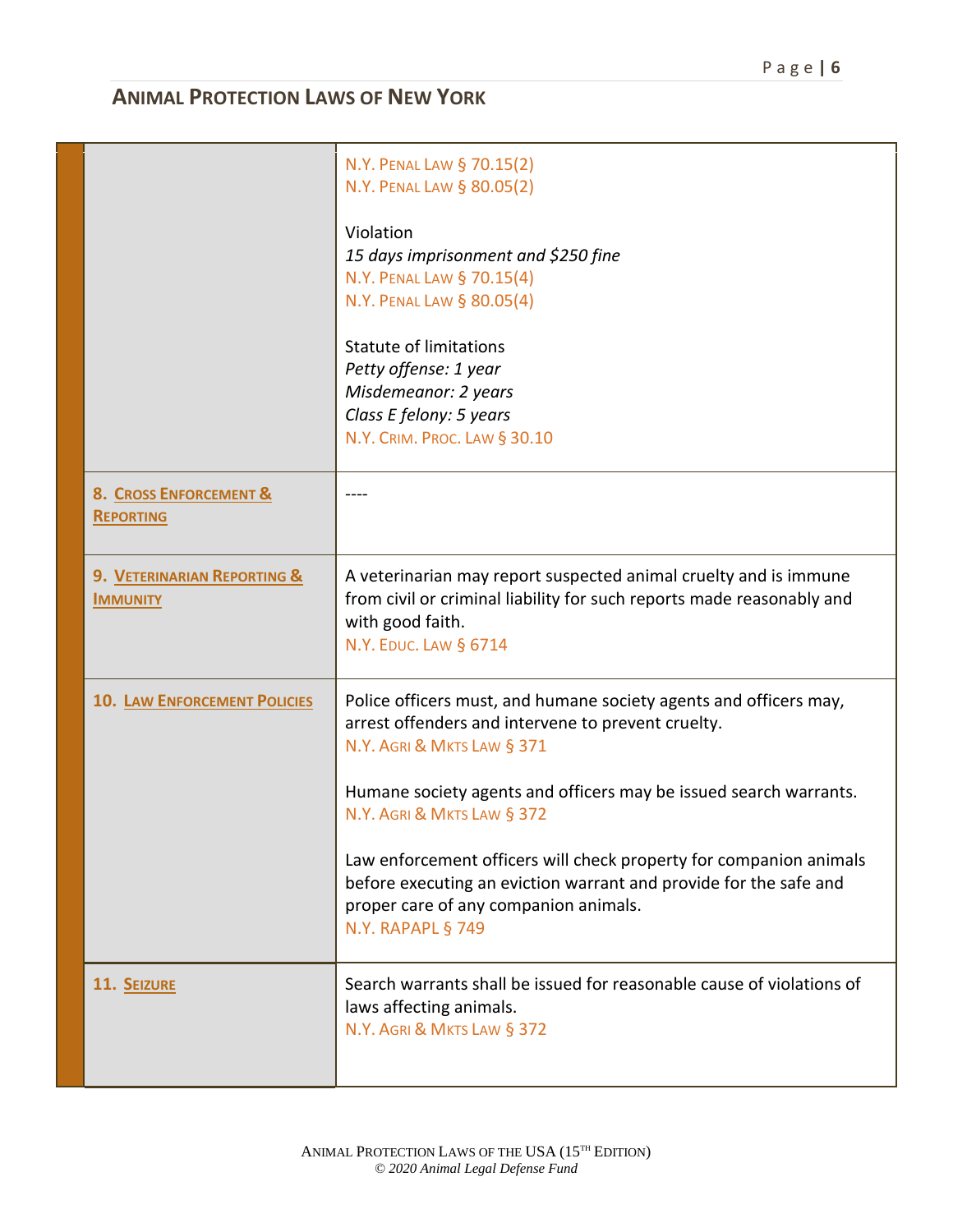|                                                         | Any police officer or agent or ASPCA officer may seize animals not<br>properly cared for.<br>N.Y. AGRI & MKTS LAW § 373(1-5)<br>Law enforcement officers and humane agents may be authorized to<br>supervise care of animals on owner's property prior to trial date.<br>N.Y. AGRI & MKTS LAW § 373(7)                                                                                                                                                                                                                                                                     |
|---------------------------------------------------------|----------------------------------------------------------------------------------------------------------------------------------------------------------------------------------------------------------------------------------------------------------------------------------------------------------------------------------------------------------------------------------------------------------------------------------------------------------------------------------------------------------------------------------------------------------------------------|
|                                                         | Authorized officers may seize animal and implements used for fighting.<br><b>N.Y. AGRI &amp; MKTS LAW § 375</b>                                                                                                                                                                                                                                                                                                                                                                                                                                                            |
| <b>12. COURTROOM ANIMAL</b><br><b>ADVOCATE PROGRAM</b>  |                                                                                                                                                                                                                                                                                                                                                                                                                                                                                                                                                                            |
| 13. PROTECTION ORDERST                                  | Protection of victims from family and other offenses<br>N.Y. CRIM. PRO. LAW §§ 530.12(1)(a)(6), 530.13(1)(c)<br>Protection orders<br>N.Y. FAM. CT. LAW §§ 656(i), 842(i), 1056(1)(g)                                                                                                                                                                                                                                                                                                                                                                                       |
| 14. RESTITUTION +                                       | Costs of care may be collected from owner.<br>N.Y. AGRI & MKTS LAW § 356<br>Court may authorize petition filed by impounding organization<br>requiring owner to post a security bond for the costs of care.<br>N.Y. AGRI & MKTS LAW § 373(6)                                                                                                                                                                                                                                                                                                                               |
| <b>15. FORFEITURE &amp; POSSESSION</b><br><u>Bans t</u> | In the case of an animal other than a companion animal or pet, if the<br>owner fails to post a court-ordered security for costs of care, the court<br>may order forfeiture.<br>N.Y. AGRI & MKTS LAW § 373(5), (6)(b)(3), (6)(c)<br>Upon conviction for various animal cruelty crimes, the court may order<br>the animal that was the subject of the conviction to be forfeited. The<br>court may also impose a possession ban for a reasonable amount of<br>time. Forfeited farm animals may be ordered to be sold.<br>N.Y. AGRI & MKTS LAW § 374(6), (8)(a), (c), (d)-(g) |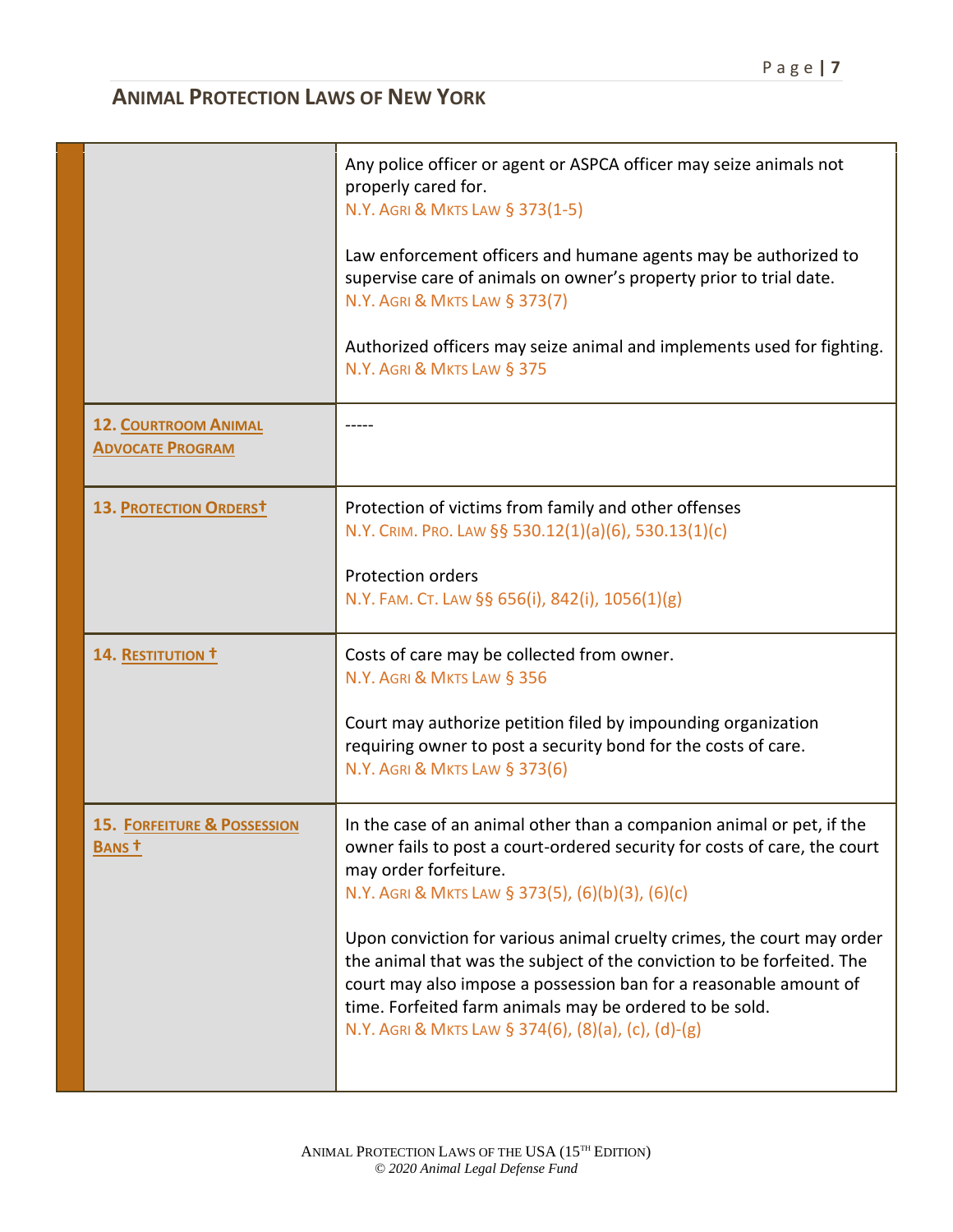|                                             | Upon conviction for animal fighting, seized animals and implements<br>shall be forfeited.<br>N.Y. AGRI & MKTS LAW § 376                                                 |
|---------------------------------------------|-------------------------------------------------------------------------------------------------------------------------------------------------------------------------|
| 16. COURT-ORDERED<br>TREATMENT <sup>†</sup> |                                                                                                                                                                         |
| <b>17. HOT CARS</b>                         | Confinement of companion animals in vehicles during extreme<br>temperatures; authority of law enforcement to remove animal<br>N.Y. AGRI & MKTS LAW § 353-d<br>Violation |
| <b>18. CIVIL NUISANCE ABATEMENT</b>         |                                                                                                                                                                         |
| 19. AG-GAG LAWS                             |                                                                                                                                                                         |
| <b>20. BREED SPECIFIC LEGISLATION</b>       | A municipality may adopt its own program for the control of dangerous<br>dogs, but not in a manner that is specific as to breed.<br>N.Y. Agri & Mkts Law § 107          |

- \* States may have other more specific statutes in addition to the general animal protection statutes referenced in this table.
- \*\* Despite statutory maximums, states often employ sentencing guidelines that may significantly alter the allowable sentence.
- † This table generally references only those provisions that are within each state's animal protection statutes. States may employ similar provisions within other non-animal-specific criminal and civil statutes, and may also have a variety of animal-related regulations in effect.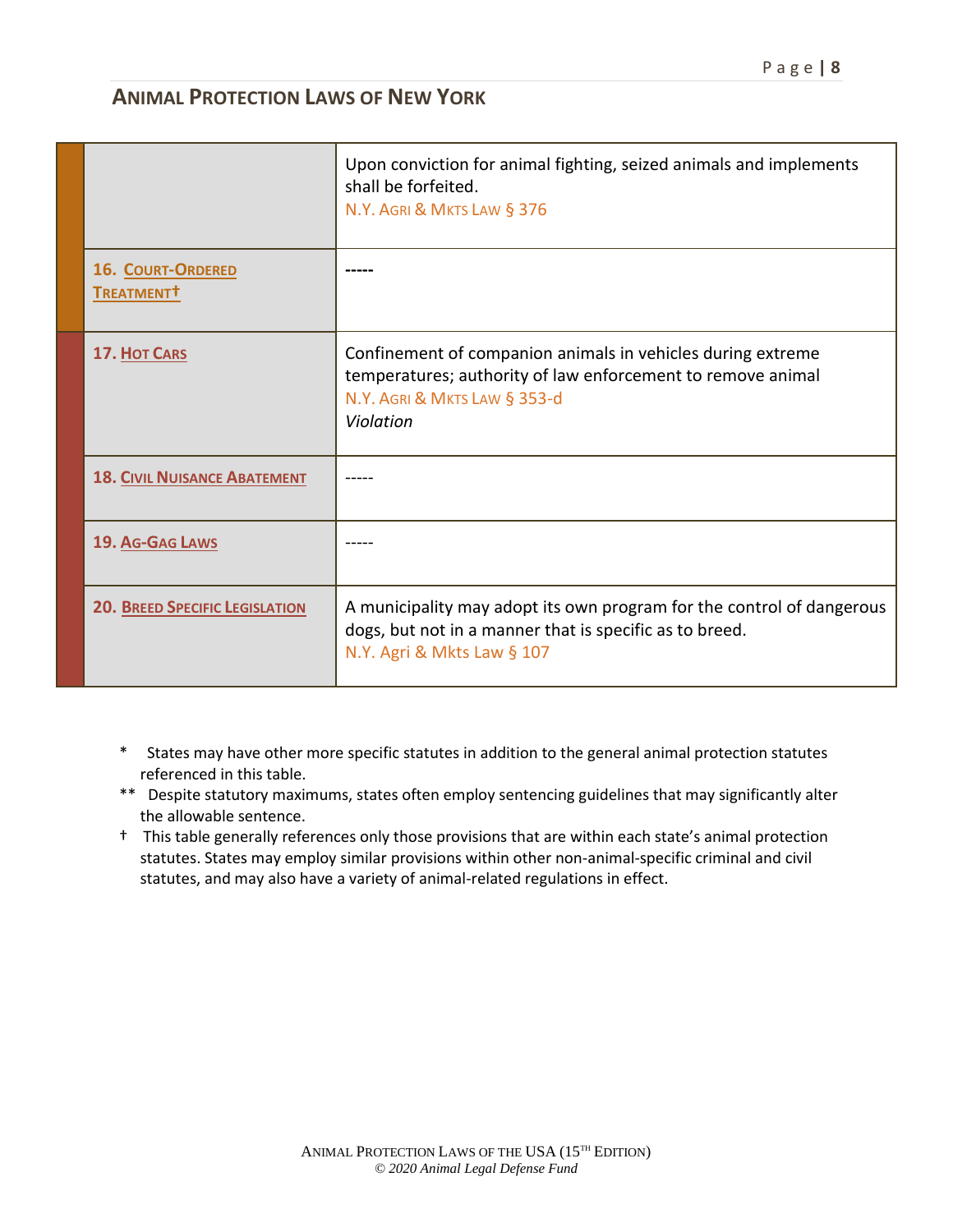# **1. DEFINITION OF "ANIMAL"**

#### **N.Y. AGRI & MKTS LAW § 350. Definitions**.

- 1. *"Animal," as used in this article, includes every living creature except a human being;*
- 2. "Torture" or "cruelty" includes every act, omission, or neglect, whereby unjustifiable physical pain, suffering or death is caused or permitted.
- 3. "Adoption" means the delivery to any natural person eighteen years of age or older, for the limited purpose of harboring a pet, of any dog or cat, seized or surrendered.
- 4. "Farm animal", as used in this article, means any ungulate, poultry, species of cattle, sheep, swine, goats, llamas, horses or fur-bearing animals, as defined in section 11-1907 of the environmental conservation law, which are raised for commercial or subsistence purposes. Fur-bearing animal shall not include dogs or cats.
- 5. "Companion animal" or "pet" means any dog or cat, and shall also mean any other domesticated animal normally maintained in or near the household of the owner or person who cares for such other domesticated animal. "Pet" or "companion animal" shall not include a "farm animal" as defined in this section.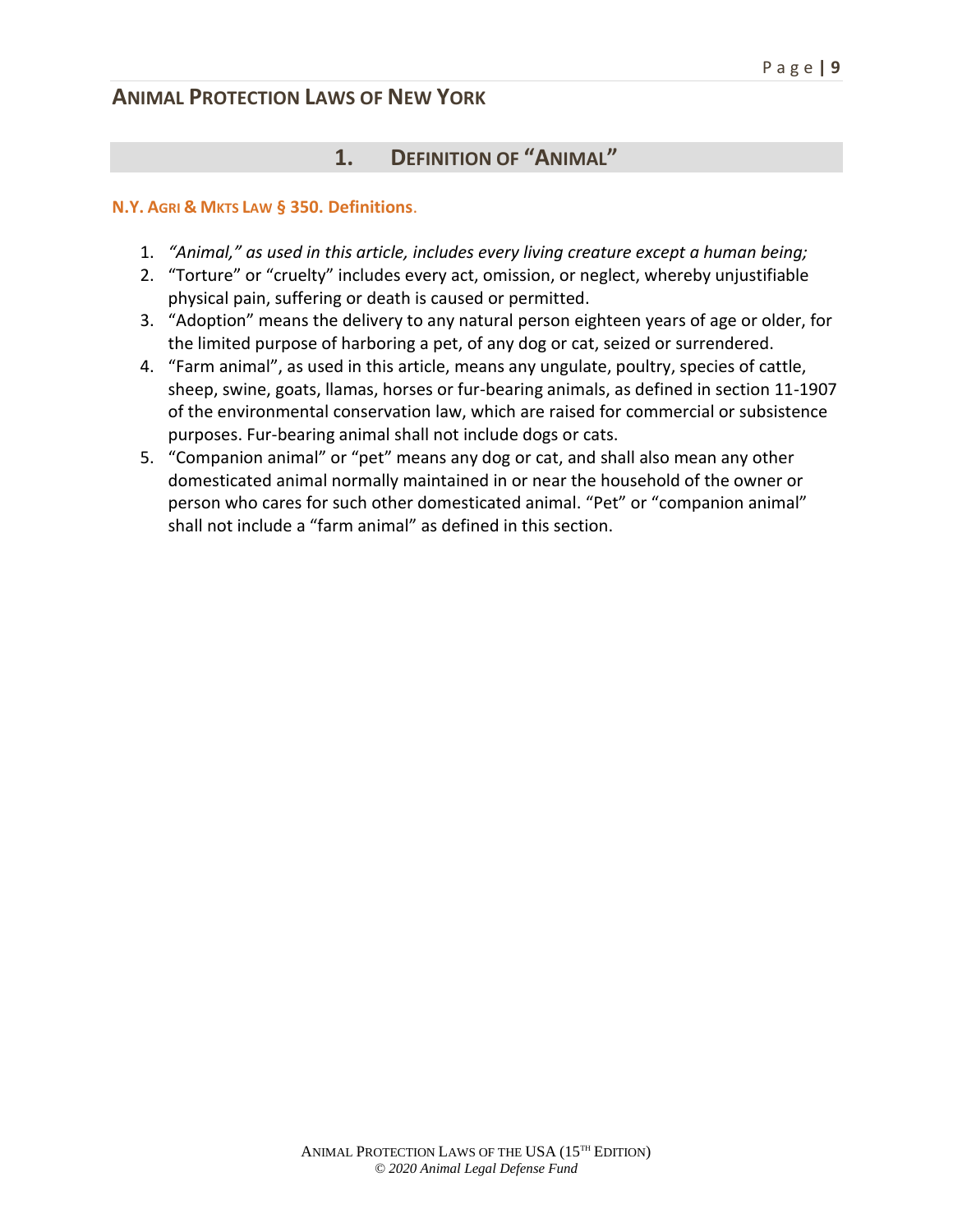## **2. GENERAL CRUELTY**

#### **N.Y. AGRI & MKTS LAW § 350. Definitions**.

- 1. *"Animal," as used in this article, includes every living creature except a human being;*
- 2. *"Torture" or "cruelty" includes every act, omission, or neglect, whereby unjustifiable physical pain, suffering or death is caused or permitted.*
- 3. *"Adoption" means the delivery to any natural person eighteen years of age or older, for the limited purpose of harboring a pet, of any dog or cat, seized or surrendered.*
- 4. *"Farm animal", as used in this article, means any ungulate, poultry, species of cattle, sheep, swine, goats, llamas, horses or fur-bearing animals, as defined in section 11-1907 of the environmental conservation law, which are raised for commercial or subsistence purposes. Fur-bearing animal shall not include dogs or cats.*
- 5. *"Companion animal" or "pet" means any dog or cat, and shall also mean any other domesticated animal normally maintained in or near the household of the owner or person who cares for such other domesticated animal. "Pet" or "companion animal" shall not include a "farm animal" as defined in this section.*

## **N.Y. AGRI & MKTS LAW § 353. Overdriving, torturing and injuring animals; failure to provide proper sustenance.**

*A person who overdrives, overloads, tortures or cruelly beats or unjustifiably injures, maims, mutilates or kills any animal, whether wild or tame, and whether belonging to himself or to another, or deprives any animal of necessary sustenance, food or drink, or neglects or refuses to furnish it such sustenance or drink, or causes, procures or permits any animal to be overdriven, overloaded, tortured, cruelly beaten, or unjustifiably injured, maimed, mutilated or killed, or to be deprived of necessary food or drink, or who wilfully sets on foot, instigates, engages in, or in any way furthers any act of cruelty to any animal, or any act tending to produce such cruelty, is guilty of a class A misdemeanor and for purposes of paragraph (b) of subdivision one of section 160.10 of the criminal procedure law, shall be treated as a misdemeanor defined in the penal law.*

Nothing herein contained shall be construed to prohibit or interfere with any properly conducted scientific tests, experiments or investigations, involving the use of living animals, performed or conducted in laboratories or institutions, which are approved for these purposes by the state commissioner of health. The state commissioner of health shall prescribe the rules under which such approvals shall be granted, including therein standards regarding the care and treatment of any such animals. Such rules shall be published and copies thereof conspicuously posted in each such laboratory or institution. The state commissioner of health or his duly authorized representative shall have the power to inspect such laboratories or institutions to insure compliance with such rules and standards. Each such approval may be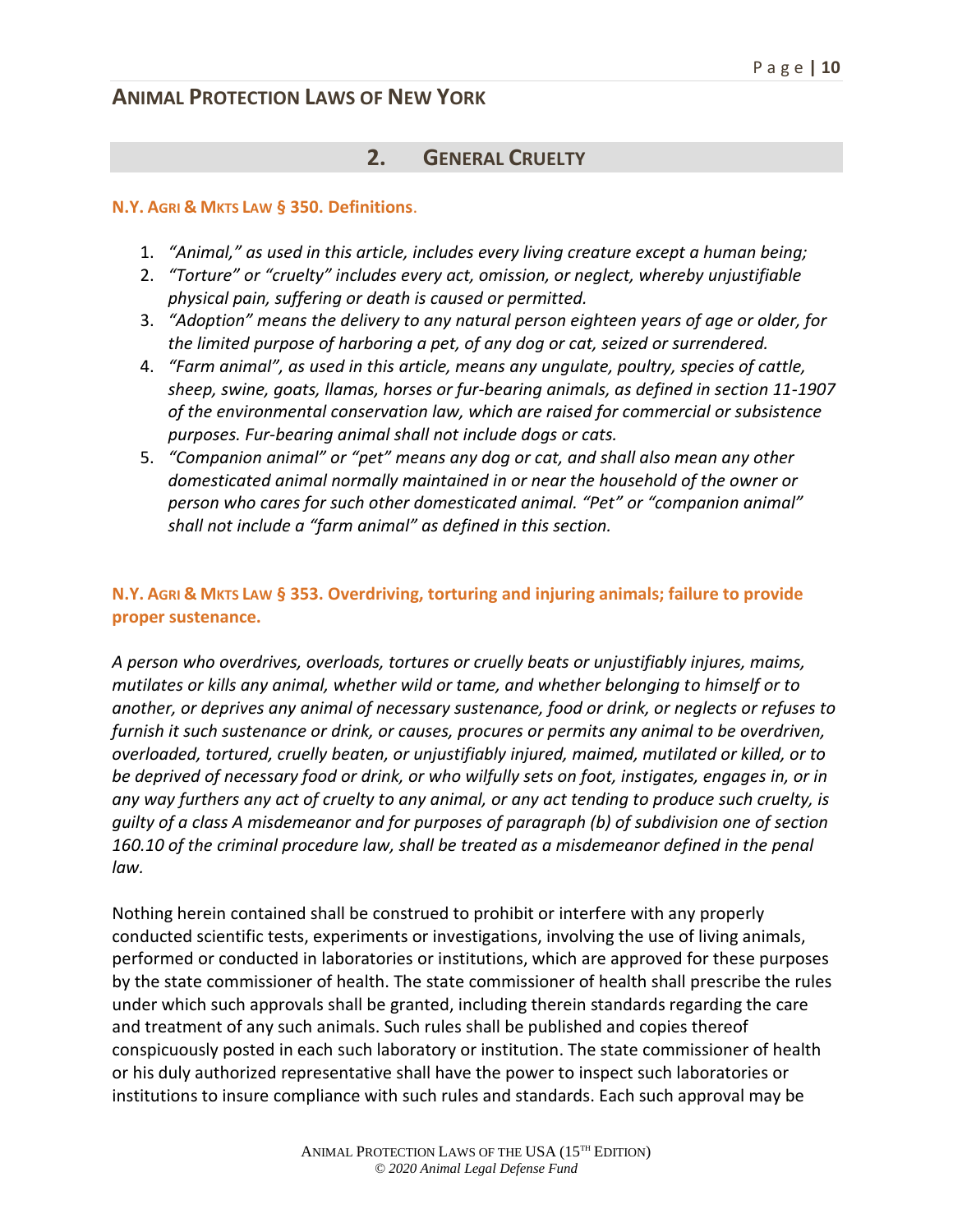revoked at any time for failure to comply with such rules and in any case the approval shall be limited to a period not exceeding one year.

## **N.Y. AGRI & MKTS LAW § 353-a. Aggravated cruelty to animals.**

- 1. *A person is guilty of aggravated cruelty to animals when, with no justifiable purpose, he or she intentionally kills or intentionally causes serious physical injury to a companion animal with aggravated cruelty. For purposes of this section, "aggravated cruelty" shall mean conduct which: (i) is intended to cause extreme physical pain; or (ii) is done or carried out in an especially depraved or sadistic manner.*
- 2. Nothing contained in this section shall be construed to prohibit or interfere in any way with anyone lawfully engaged in hunting, trapping, or fishing, as provided in article eleven of the environmental conservation law, the dispatch of rabid or diseased animals, as provided in article twenty-one of the public health law, or the dispatch of animals posing a threat to human safety or other animals, where such action is otherwise legally authorized, or any properly conducted scientific tests, experiments, or investigations involving the use of living animals, performed or conducted in laboratories or institutions approved for such purposes by the commissioner of health pursuant to section three hundred fifty-three of this article.
- 3. *Aggravated cruelty to animals is a felony. A defendant convicted of this offense shall be sentenced pursuant to paragraph (b) of subdivision one of section 55.10 of the penal law provided, however, that any term of imprisonment imposed for violation of this section shall be a definite sentence, which may not exceed two years.*

### **N.Y. AGRI & MKTS LAW § 353-b. Appropriate shelter for dogs left outdoors.**

- 1. *For purposes of this section:*
	- (a) *"Physical condition" shall include any special medical needs of a dog due to disease, illness, injury, age or breed about which the owner or person with custody or control of the dog should reasonably be aware.*
	- (b) *"Inclement weather" shall mean weather conditions that are likely to adversely affect the health or safety of the dog, including but not limited to rain, sleet, ice, snow, wind, or extreme heat and cold.*
	- (c) *"Dogs that are left outdoors" shall mean dogs that are outdoors in inclement weather without ready access to, or the ability to enter, a house, apartment building, office building, or any other permanent structure that complies with the standards enumerated in paragraph (b) of subdivision three of this section.*

2.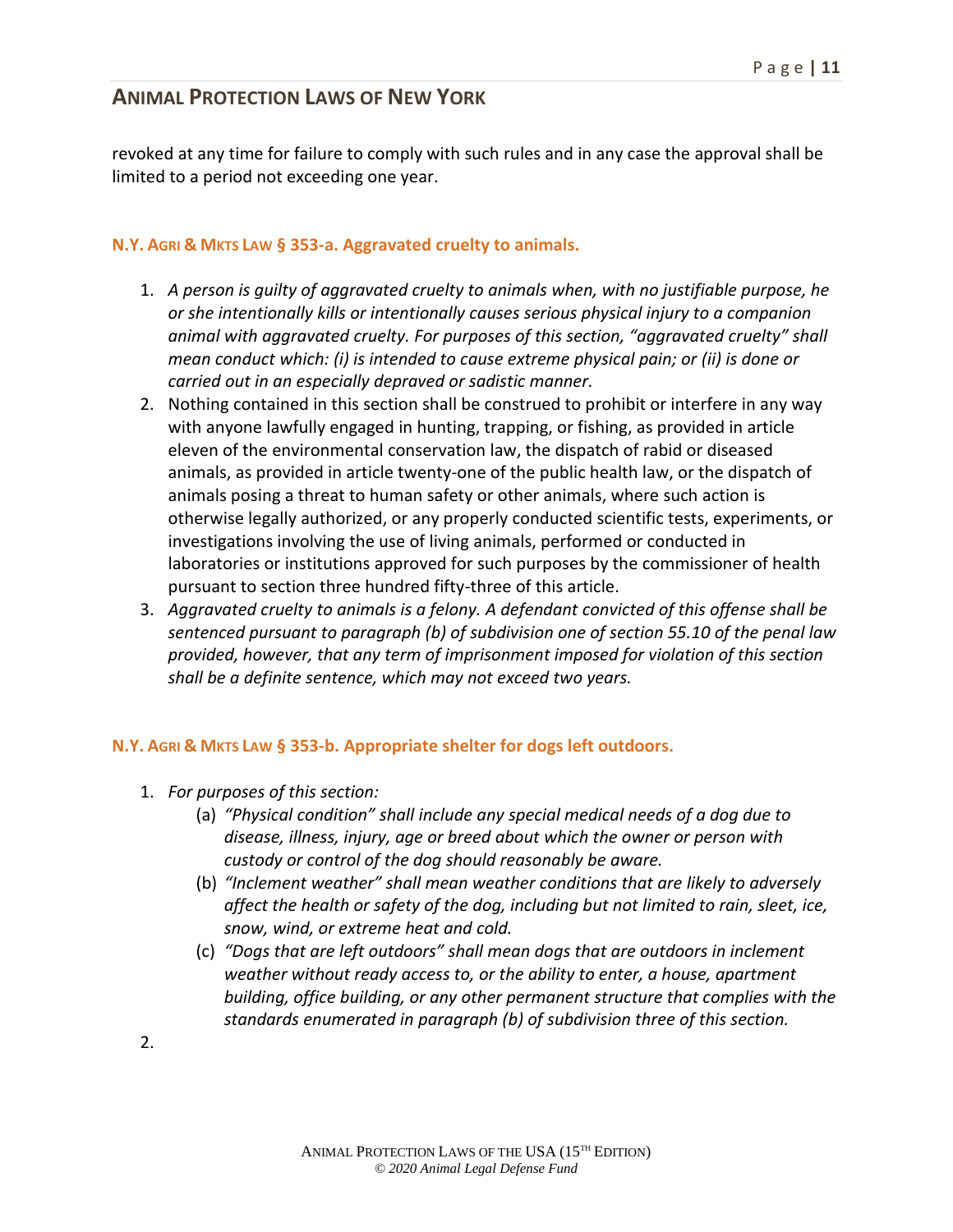- (a) *Any person who owns or has custody or control of a dog that is left outdoors shall provide it with shelter appropriate to its breed, physical condition and the climate. Any person who knowingly violates the provisions of this section shall be guilty of a violation, punishable by a fine of not less than fifty dollars nor more than one hundred dollars for a first offense, and a fine of not less than one hundred dollars nor more than two hundred fifty dollars for a second and subsequent offenses. Beginning seventy-two hours after a charge of violating this section, each day that a defendant fails to correct the deficiencies in the dog shelter for a dog that he or she owns or that is in his or her custody or control and that is left outdoors, so as to bring it into compliance with the provisions of this section shall constitute a separate offense.*
- (b) *The court may, in its discretion, reduce the amount of any fine imposed for a violation of this section by the amount which the defendant proves he or she has spent providing a dog shelter or repairing an existing dog shelter so that it complies with the requirements of this section. Nothing in this paragraph shall prevent the seizure of a dog for a violation of this section pursuant to the authority granted in this article.*
- 3. *Minimum standards for determining whether shelter is appropriate to a dog's breed, physical condition and the climate shall include:*
	- (a) *For dogs that are restrained in any manner outdoors, shade by natural or artificial means to protect the dog from direct sunlight at all times when exposure to sunlight is likely to threaten the health of the dog.*
	- (b) *For all dogs that are left outdoors in inclement weather, a housing facility, which must: (1) have a waterproof roof; (2) be structurally sound with insulation appropriate to local climatic conditions and sufficient to protect the dog from inclement weather; (3) be constructed to allow each dog adequate freedom of movement to make normal postural adjustments, including the ability to stand up, turn around and lie down with its limbs outstretched; and (4) allow for effective removal of excretions, other waste material; dirt and trash. The housing facility and the area immediately surrounding it shall be regularly cleaned to maintain a healthy and sanitary environment and to minimize health hazards.*
- 4. *Inadequate shelter may be indicated by the appearance of the housing facility itself, including but not limited to, size, structural soundness, evidence of crowding within the housing facility, healthful environment in the area immediately surrounding such facility, or by the appearance or physical condition of the dog.*
- 5. Upon a finding of any violation of this section, any dog or dogs seized pursuant to the provisions of this article that have not been voluntarily surrendered by the owner or custodian or forfeited pursuant to court order shall be returned to the owner or custodian only upon proof that appropriate shelter as required by this section is being provided.
- 6. Nothing in this section shall be construed to affect any protections afforded to dogs or other animals under any other provisions of this article.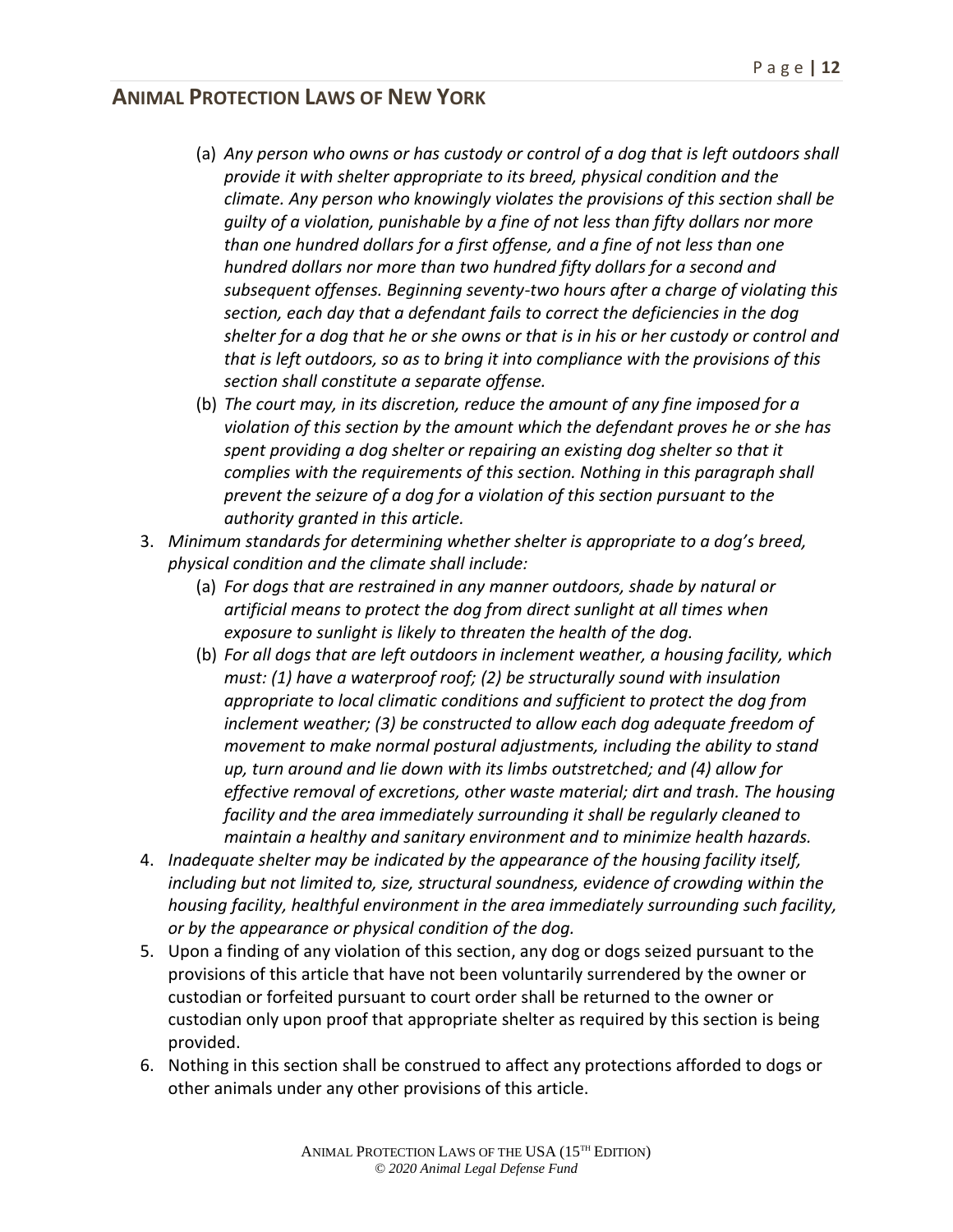# **N.Y. AGRI & MKTS LAW § 353-f. Companion animal piercing and tattooing prohibited.**

- 1. *No person shall pierce or cause to have pierced a companion animal unless such piercing provides a medical benefit to the companion animal.* Such piercing shall be performed by a licensed veterinarian or under the supervision of a licensed veterinarian. Nothing in this section shall be construed to apply to ear tags on rabbits and cavies.
- 2. No person shall tattoo or cause to have tattooed a companion animal unless such tattoo:
	- (a) is done in conjunction with a medical procedure for the benefit of the companion animal and to indicate that such medical procedure has been done, provided that such tattoo is not for design purposes; or
	- (b) is done for the purpose of identification of the companion animal and not for design purposes, and such tattoo includes only such numbers and/or letters allotted by a corporation that, in the regular course of its business, maintains an animal tattoo identification registry.
- 3. For the purposes of this section, "tattoo" shall mean a mark on the body made with indelible ink or pigments injected beneath the outer layer of the skin.
- 4. Tattooing done in conjunction with a medical procedure for the benefit of a companion animal that indicates that such medical procedure has been done shall be performed by a licensed veterinarian or under the supervision of a licensed veterinarian.
- *5. Any person who knowingly violates the provisions of this section shall be guilty of a violation punishable pursuant to the penal law.*

# **N.Y. AGRI & MKTS LAW § 354. Sale of baby chicks and baby rabbits.**

- *1. No person shall sell, offer for sale, barter or give away living baby chicks, ducklings or other fowl or baby rabbits unless such person provides proper brooder facilities where appropriate for the care of such baby chicks, ducklings or other fowl or baby rabbits during the time they are in the possession of such person. For the purposes of this section, a baby rabbit shall be a rabbit of less than two months of age.*
- *2. No person shall sell, offer for sale, barter or display living baby chicks, ducklings or other fowl or baby rabbits which have been dyed, colored or otherwise treated so as to impart to them an artificial color.*
- 2-a. No provision of subdivision two shall be interpreted or applied to prevent or restrict teachers and qualified instructors of youth under the guidance and supervision of the New York state cooperative extension service from using eggs for non-profit educational purposes or from observing fowl hatched from such eggs for non-profit educational purposes.
- *3. No person shall sell, offer for sale, barter or give away living baby chicks, ducklings or other fowl or baby rabbits under two months of age in any quantity less than six.*
- *4. A violation of the provisions of this section is a misdemeanor, punishable by*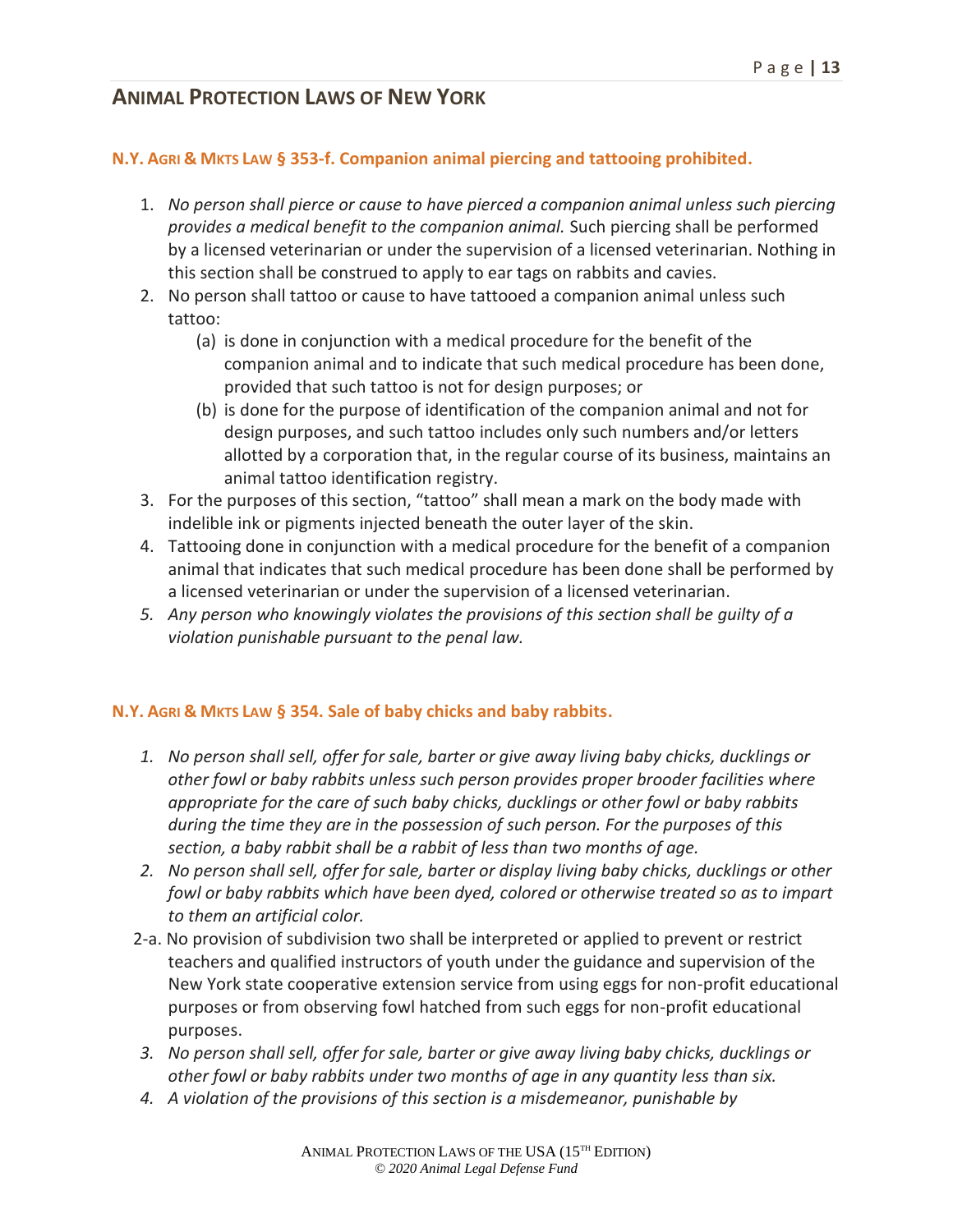*imprisonment for not more than one year, or by a fine of not more than five hundred dollars, or by both.*

#### **N.Y. AGRI & MKTS LAW § 355. Abandonment of animals.**

*A person being the owner or possessor, or having charge or custody of an animal, who abandons such animal, or leaves it to die in a street, road or public place, or who allows such animal, if it become disabled, to lie in a public street, road or public place more than three hours after he receives notice that it is left disabled, is guilty of a misdemeanor, punishable by imprisonment for not more than one year, or by a fine of not more than one thousand dollars, or by both.* 

#### **N.Y. AGRI & MKTS LAW § 356. Failure to provide proper food and drink to impounded animal.**

*A person who, having impounded or confined any animal, refuses or neglects to supply to such animal during its confinement a sufficient supply of good and wholesome air, food, shelter and water, is guilty of a misdemeanor*, *punishable by imprisonment for not more than one year, or by a fine of not more than one thousand dollars, or by both.* In case any animal shall be at any time impounded as aforesaid, and shall continue to be without necessary food and water for more than twelve successive hours, it shall be lawful for any person, from time to time, and as often as it shall be necessary, to enter into and upon any pound in which any such animal shall be so confined, and to supply it with necessary food and water, so long as it shall remain so confined; such person shall not be liable to any action for such entry, and the reasonable cost of such food and water may be collected by him of the owner of such animal, and the said animal shall not be exempt from levy and sale upon execution issued upon a judgment therefor.

### **N.Y. AGRI & MKTS LAW § 358. Selling disabled horses.**

*It shall be unlawful for any person holding an auctioneer's license knowingly to receive or offer for sale or to sell at public auction, other than at a sheriff's or judicial sale under a court order, any horse which by reason of debility, disease or lameness, or for any other cause, could not be worked in this state without violating the law against cruelty to animals. Any person violating any provision of this section shall be punishable by a fine of not less than five dollars nor more than one hundred dollars, or by imprisonment for not more than six months, or by both such fine and imprisonment.*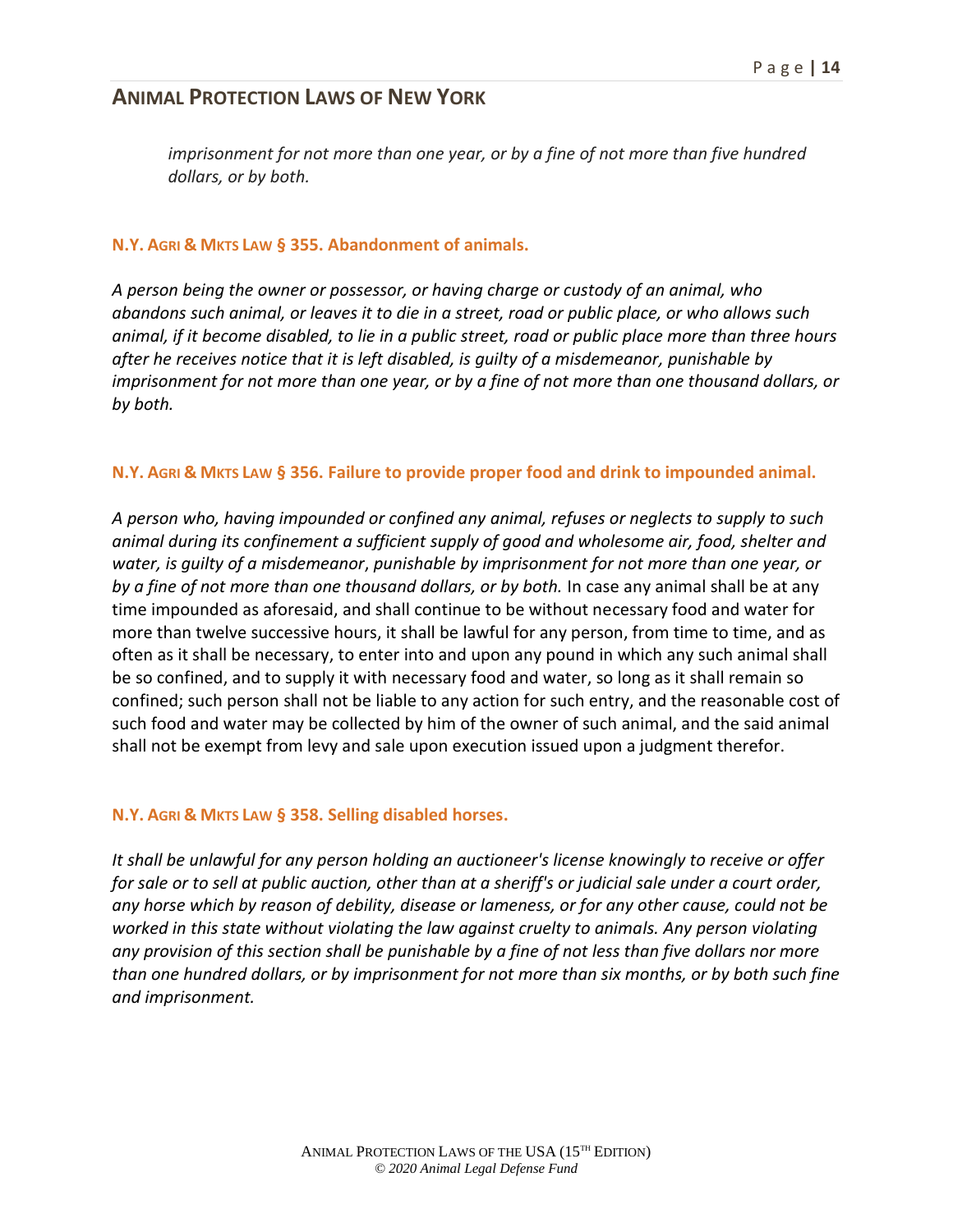#### **N.Y. AGRI & MKTS LAW § 359. Carrying animal in a cruel manner.**

- 1. *A person who carries or causes to be carried in or upon any vessel or vehicle or otherwise, any animal in a cruel or inhuman manner, or so as to produce torture, is guilty of a misdemeanor*, *punishable by imprisonment for not more than one year, or by a fine of not more than one thousand dollars, or by both.*
- 2. A railway corporation, or an owner, agent, consignee, or person in charge of any horses, sheep, cattle, or swine, in the course of, or for transportation, who confines, or causes or suffers the same to be confined, in cars for a longer period than twenty-eight consecutive hours, or thirty-six consecutive hours where consent is given in the manner hereinafter provided, without unloading for rest, water and feeding, during five consecutive hours, unless prevented by storm or inevitable accident, is guilty of a misdemeanor. The consent which will extend the period from twenty-eight to thirty-six hours shall be given by the owner, or by person in custody of a particular shipment, by a writing separate and apart from any printed bill of lading or other railroad form. In estimating such confinement, the time during which the animals have been confined without rest, on connecting roads from which they are received, must be computed.

#### **N.Y. AGRI & MKTS LAW § 359-a. Transportation of horses.**

- *1. Every vehicle utilized for the transportation of more than six horses shall meet the following requirements:*
	- *a. The interiors of compartments containing horses shall be constructed of smooth materials, containing no sharp objects or protrusions which are hazardous;*
	- *b. The floors shall be of such construction or covered with abrasive material so as to prevent horses from skidding or sliding;*
	- *c. There shall be sufficient apertures to insure adequate ventilation;*
	- *d. There shall be sufficient insulation or coverings to maintain an adequate temperature in the compartment containing horses;*
	- *e. Partitions of sturdy construction shall be placed a maximum of ten feet apart in vehicles which do not have stalls;*
	- *f. Doorways shall be of sufficient height to allow safe ingress and egress of each horse contained in the compartment;*
	- *g. Each compartment containing horses shall be of such height so as to allow sufficient clearance above the poll and withers of each horse in the compartment;*
	- *h. Ramps sufficient for loading and unloading horses shall be provided if the vertical distance from the floor of the compartment containing horses to the ground is greater than fifteen inches; and*
	- *i. There shall be at least two doorways for ingress and egress, which shall not be on the same side.*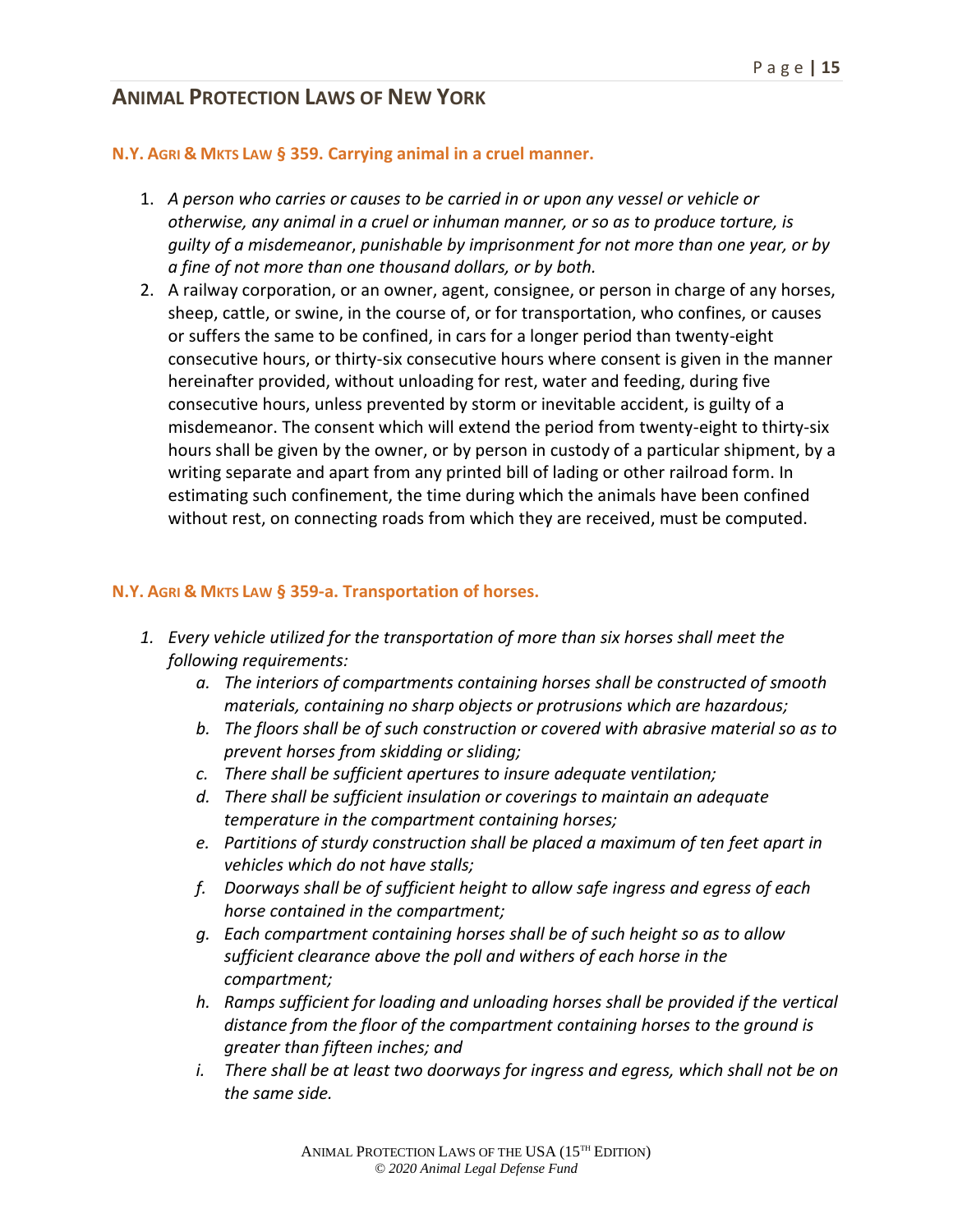- *2. Every vehicle utilized for the transportation of more than six horses over a highway shall have no more than one tier.*
- *3.*
- *a. Transporting a horse in violation of this section shall be a violation punishable by a fine of not more than two hundred fifty dollars.*
- *b. Any subsequent violation of this section on a date following a conviction under the provisions of this section shall be a misdemeanor punishable by a fine of not more than one thousand dollars or imprisonment for not more than one year, or both.*
- 4. The commissioner shall promulgate rules and regulations, including size specifications, and establish guidelines in order to facilitate compliance with the provisions of this section.
- 5.
- a. The term "horse" as used throughout this section shall apply to the entire family of equidae.
- b. The term "vehicle" as used throughout this section shall apply to every device in, upon, or by which any person or property is or may be transported or drawn upon a highway, except devices moved by human power or used exclusively upon stationary rails or tracks.
- 6. The court in which a conviction under the provisions of this section is obtained, shall, within thirty days of such conviction, transmit a copy of the record of conviction to the department which shall maintain a record of such conviction for the purpose of identifying subsequent violations of this section.

## **N.Y. AGRI & MKTS LAW § 360. Poisoning or attempting to poison animals.**

*A person who unjustifiably administers any poisonous or noxious drug or substance to a horse, mule or domestic cattle or unjustifiably exposes any such drug or substance with intent that the same shall be taken by horse, mule or by domestic cattle, whether such horse, mule or domestic cattle be the property of himself or another, is guilty of a felony. A person who unjustifiably administers any poisonous or noxious drug or substance to an animal, other than a horse, mule or domestic cattle, or unjustifiably exposes any such drug or substance with intent that the same shall be taken by an animal other than a horse, mule or domestic cattle, whether such animal be the property of himself or another, is guilty of a misdemeanor*, *punishable by imprisonment for not more than one year, or by a fine of not more than one thousand dollars, or by both.*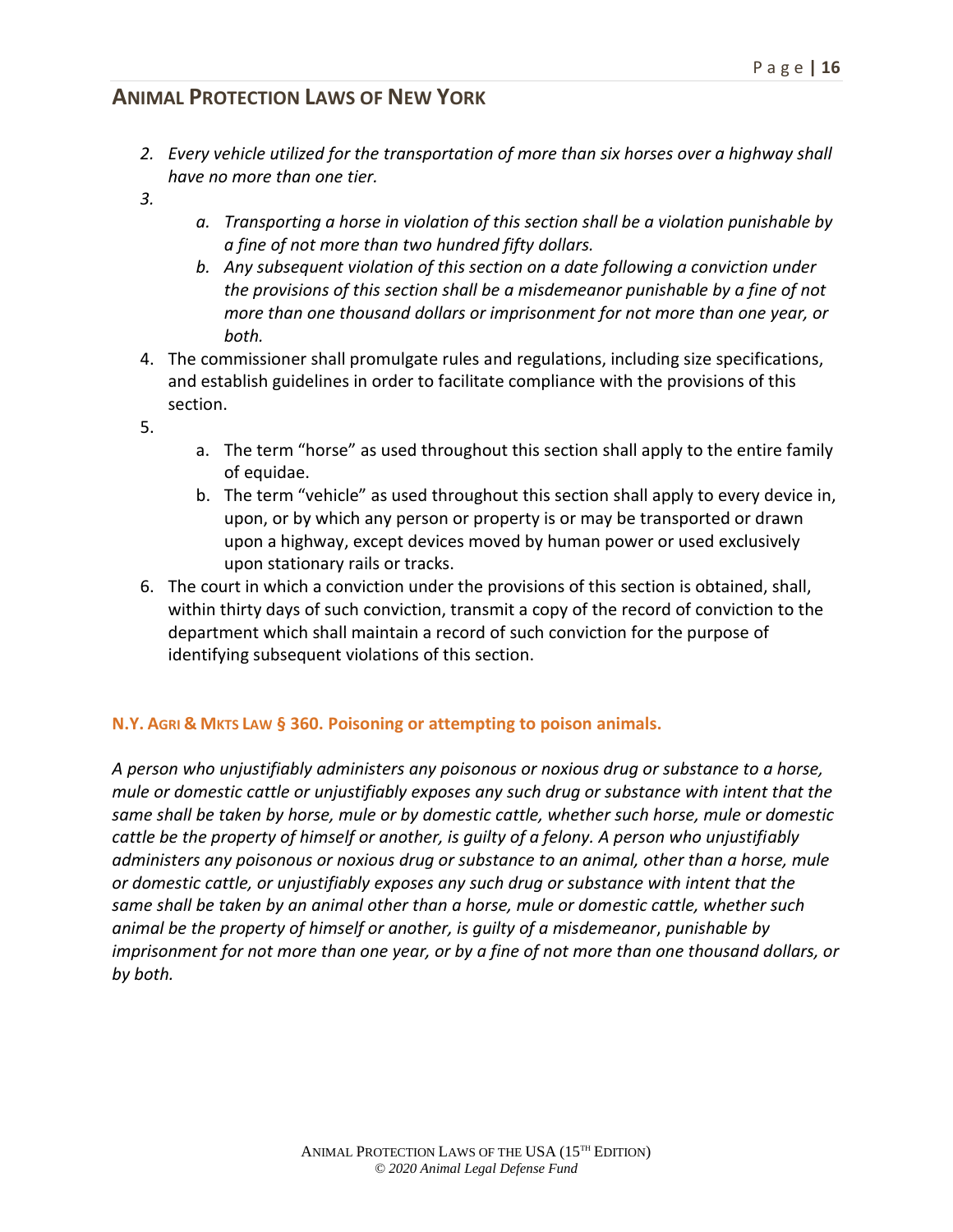### **N.Y. AGRI & MKTS LAW § 361. Interference with or injury to certain domestic animals.**

*A person who wilfully or unjustifiably interferes with, injures, destroys or tampers with or who willfully sets on foot, instigates, engages in or in any way furthers any act by which any horse, mule, dog or any other domestic animal used for the purposes of racing, breeding or competitive exhibition of skill, breed or stamina, is interfered with, injured, destroyed or tampered with, or any act tending to produce such interference, injury, destruction or tampering, whether such horse, mule, dog or other domestic animal be the property of himself or another, is guilty of a felony.*

#### **N.Y. AGRI & MKTS LAW § 362. Throwing substance injurious to animals in public place.**

*A person who wilfully throws, drops or places, or causes to be thrown, dropped or placed upon any road, highway, street or public place, any glass, nails, pieces of metal, or other substance which might wound, disable or injure any animal is guilty of a misdemeanor*, *punishable by imprisonment for not more than one year, or by a fine of not more than one thousand dollars, or by both.* 

#### **N.Y. AGRI & MKTS LAW § 365. Clipping or cutting the ears of dogs.**

- 1. *Whoever clips or cuts off or causes or procures another to clip or cut off the whole or any part of an ear of any dog unless an anaesthetic shall have been given to the dog and the operation performed by a licensed veterinarian, is guilty of a misdemeanor, punishable by imprisonment for not more than one year, or a fine of not more than one thousand dollars, or by both*.
- 2. The provisions of this section shall not apply to any dog or person who is the owner or possessor of any dog whose ear or a part thereof has been clipped or cut off prior to September first, nineteen hundred twenty-nine.
- 3. Each applicant for a dog license must state on such application whether any ear of the dog for which he applies for such license has been cut off wholly or in part.
- 4. Nothing herein contained shall be construed as preventing any dog whose ear or ears shall have been clipped or cut off wholly or in part, not in violation of this section, from being imported into the state exclusively for breeding purposes.

#### **N.Y. AGRI & MKTS LAW § 368. Operating upon tails of horses unlawful**

1. *Any person who cuts the bone, tissues, muscles or tendons of the tail of any horse, mare or gelding, or otherwise operates upon it in any manner for the purpose or with the effect of docking, setting, or otherwise altering the natural carriage of the tail, or who*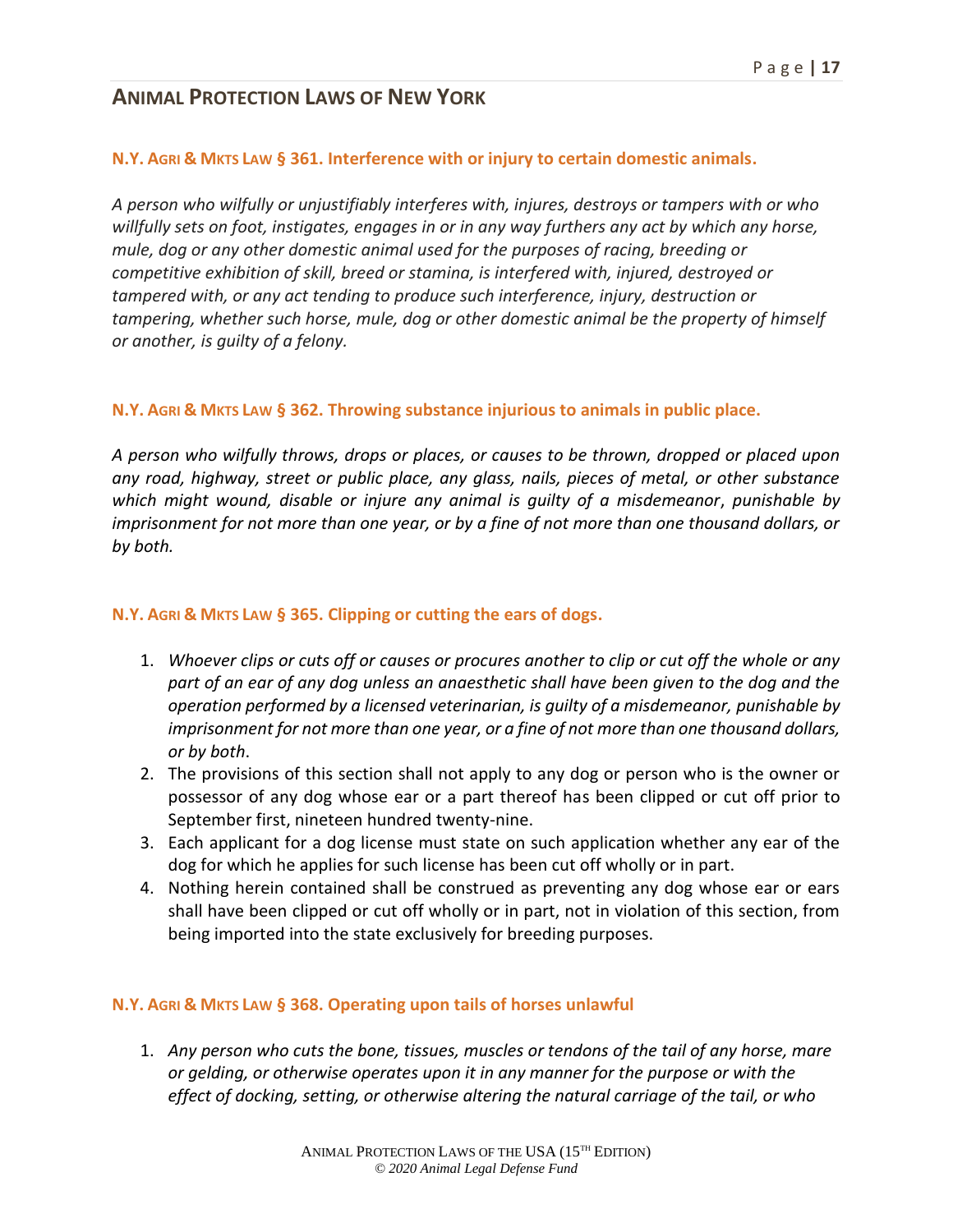*knowingly permits the same to be done upon premises of which he is the owner, lessee, proprietor or user, or who assists in or is voluntarily present at such cutting, is guilty of a misdemeanor, punishable by imprisonment for not more than one year, or by a fine of not more than five hundred dollars or by both.* If a horse is found with the bone, tissues, muscles or tendons of its tail cut as aforesaid and with the wound resulting therefrom unhealed, upon the premises or in the charge and custody of any person, such fact shall be prima facie evidence of a violation of this section by the owner or user of such premises or the person having such charge or custody, respectively.

2. Any person who shows or exhibits at any horse show or other like exhibition in this state a horse, mare or gelding, the tail of which has been cut or operated upon in the manner referred to in section one hereof, is guilty of a misdemeanor, punishable by imprisonment for not more than one year, or by a fine of not more than five hundred dollars, or by both; provided that the provisions of this section shall not apply with respect to an animal the tail of which has been so cut or operated upon, if the owner thereof furnishes to the manager or other official having charge of the horse show or exhibition at which such animal is shown or exhibited an affidavit by the owner, or a licensed veterinarian, in a form approved by the state department of agriculture and markets, stating either that the tail of such horse was so cut prior to June first, nineteen hundred sixty-four, or that it was so cut in a state wherein such cutting was not then specifically prohibited by the laws thereof. Said affidavit shall, to the best of affiant's knowledge, information and belief, identify the animal with respect to sex, age, markings, sire and dam, and state either that the cutting was done prior to June first, nineteen hundred sixty-four, or the time and place of such cutting and the name and address of the person by whom performed. The affidavit shall be subject to inspection at all reasonable times by any peace officer, acting pursuant to his special duties, or police officer of this state, or by a designated representative of the commissioner. In lieu of furnishing such affidavit to the manager or other official having charge of such horse show or exhibition, the owner of such horse may specify on the entry blank for the horse show or exhibition the name and address of a central registry office designated by the state department of agriculture and markets where such an affidavit has already been filed and is available for inspection.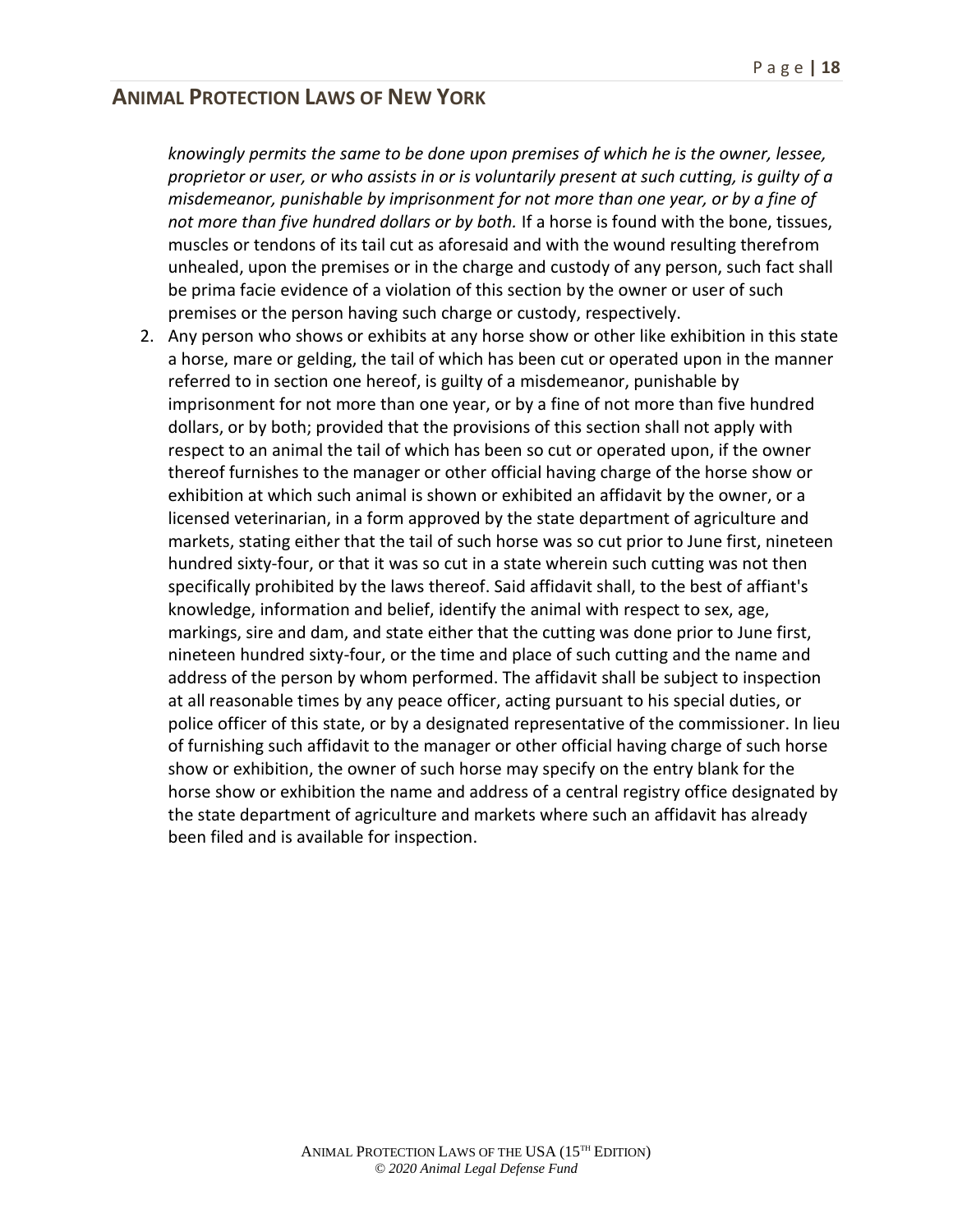## **3. EXEMPTIONS**

## **N.Y. AGRI & MKTS LAW § 353. Overdriving, torturing and injuring animals; failure to provide proper sustenance.**

A person who overdrives, overloads, tortures or cruelly beats or unjustifiably injures, maims, mutilates or kills any animal, whether wild or tame, and whether belonging to himself or to another, or deprives any animal of necessary sustenance, food or drink, or neglects or refuses to furnish it such sustenance or drink, or causes, procures or permits any animal to be overdriven, overloaded, tortured, cruelly beaten, or unjustifiably injured, maimed, mutilated or killed, or to be deprived of necessary food or drink, or who wilfully sets on foot, instigates, engages in, or in any way furthers any act of cruelty to any animal, or any act tending to produce such cruelty, is guilty of a misdemeanor, punishable by imprisonment for not more than one year, or by a fine of not more than one thousand dollars, or by both.

*Nothing herein contained shall be construed to prohibit or interfere with any properly conducted scientific tests, experiments or investigations, involving the use of living animals, performed or conducted in laboratories or institutions, which are approved for these purposes by the state commissioner of health. The state commissioner of health shall prescribe the rules under which such approvals shall be granted, including therein standards regarding the care and treatment of any such animals. Such rules shall be published and copies thereof conspicuously posted in each such laboratory or institution. The state commissioner of health or his duly authorized representative shall have the power to inspect such laboratories or institutions to insure compliance with such rules and standards. Each such approval may be revoked at any time for*  failure to comply with such rules and in any case the approval shall be limited to a period not *exceeding one year.*

#### **N.Y. AGRI & MKTS LAW § 353-a. Aggravated cruelty to animals.**

- 1. A person is guilty of aggravated cruelty to animals when, *with no justifiable purpose*, he or she intentionally kills or intentionally causes serious physical injury to a companion animal with aggravated cruelty. For purposes of this section, "aggravated cruelty" shall mean conduct which:
	- (i) is intended to cause extreme physical pain; or
	- (ii) is done or carried out in an especially depraved or sadistic manner.
- 2. *Nothing contained in this section shall be construed to prohibit or interfere in any way with anyone lawfully engaged in hunting, trapping, or fishing, as provided in article eleven of the environmental conservation law, the dispatch of rabid or diseased animals, as provided in article twenty-one of the public health law, or the dispatch of animals posing a threat to human safety or other animals, where such action is otherwise legally authorized, or any properly conducted scientific tests, experiments, or investigations*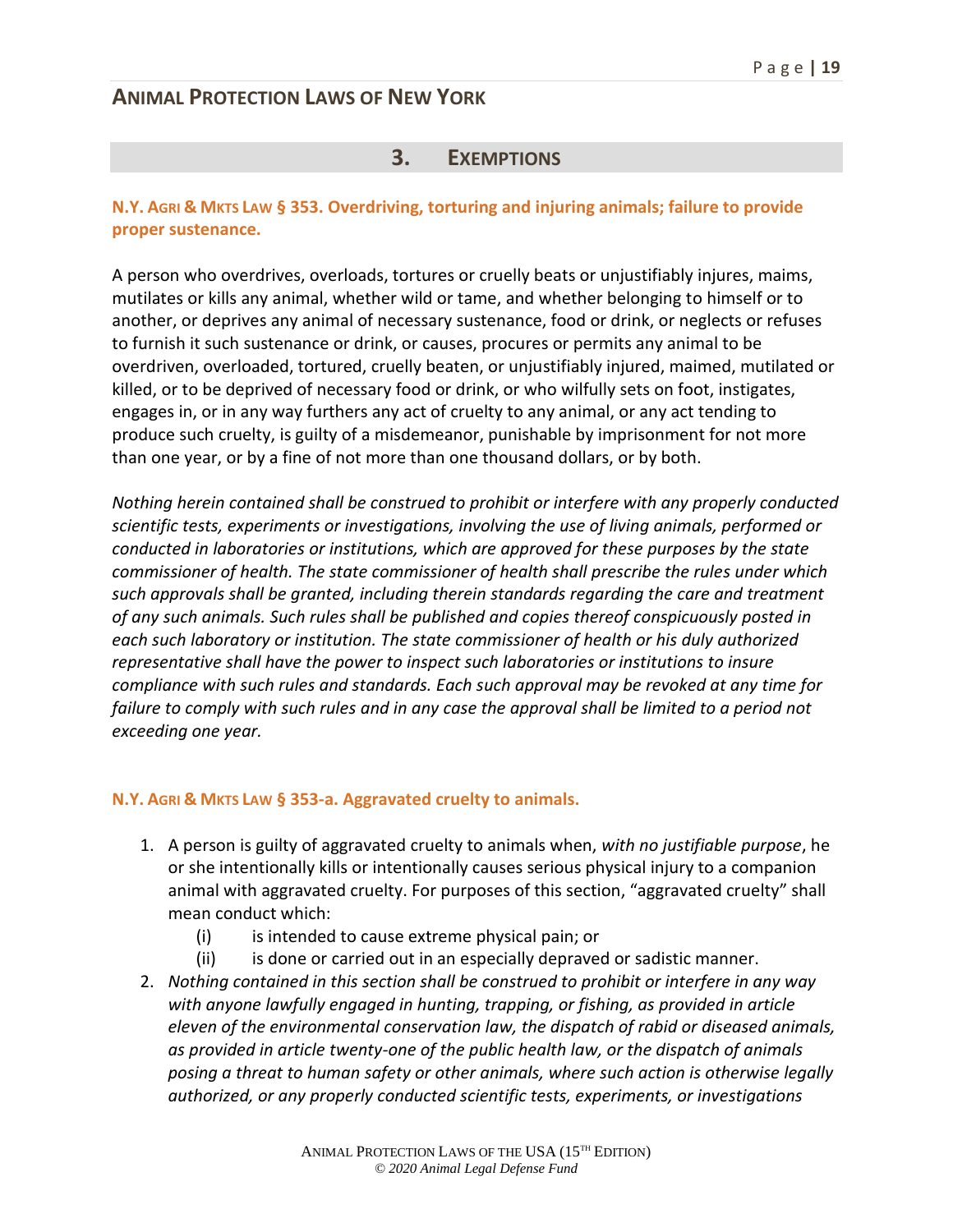*involving the use of living animals, performed or conducted in laboratories or institutions approved for such purposes by the commissioner of health pursuant to section three hundred fifty-three of this article.*

3. Aggravated cruelty to animals is a felony. A defendant convicted of this offense shall be sentenced pursuant to paragraph (b) of subdivision one of section 55.10 of the penal law provided, however, that any term of imprisonment imposed for violation of this section shall be a definite sentence, which may not exceed two years.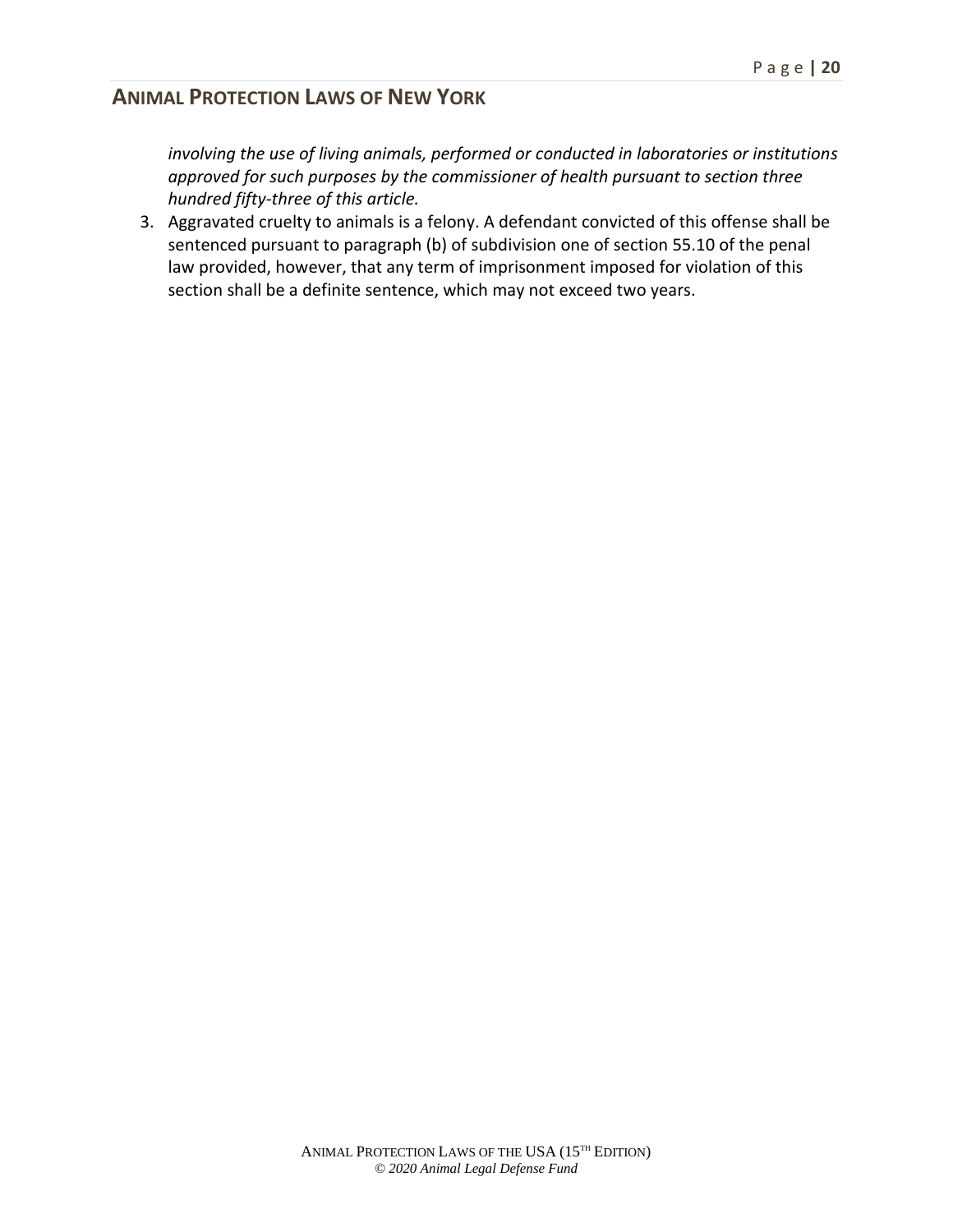## **4. FIGHTING AND RACKETEERING**

Procedural matters relating to the authority of officers to take possession of animals involved in animal fighting located in the **seizure** section of this document.

Procedural matters relating to the disposition of animals used in animal fighting in the **forfeiture & possession bans** section of this document.

#### **N.Y. AGRI & MKTS LAW § 351. Prohibition of animal fighting.**

- 1. *For purposes of this section, the term "animal fighting" shall mean any fight between cocks or other birds, or between dogs, bulls, bears or any other animals, or between any such animal and a person or persons, except in exhibitions of a kind commonly featured at rodeos.*
- 2. *Any person who engages in any of the following conduct is guilty of a felony punishable by imprisonment for a period not to exceed four years, or by a fine not to exceed twentyfive thousand dollars, or by both such fine and imprisonment:*
	- (a) *For amusement or gain, causes any animal to engage in animal fighting; or*
	- (b) *Trains any animal under circumstances evincing an intent that such animal engage in animal fighting for amusement or gain; or*
	- (c) *Breeds, sells or offers for sale any animal under circumstances evincing an intent that such animal engage in animal fighting; or*
	- (d) *Permits any act described in paragraph (a), (b) or (c) of this subdivision to occur on premises under his control; or*
	- (e) *Owns, possesses or keeps any animal trained to engage in animal fighting on premises where an exhibition of animal fighting is being conducted under circumstances evincing an intent that such animal engage in animal fighting.*
- 3.
- (a) *Any person who engages in conduct specified in paragraph (b) of this subdivision is guilty of a misdemeanor and is punishable by imprisonment for a period not to exceed one year, or by a fine not to exceed fifteen thousand dollars, or by both such fine and imprisonment.*
- (b) *The owning, possessing or keeping of any animal under circumstances evincing an intent that such animal engage in animal fighting.*
- 4.
- (a) *Any person who engages in conduct specified in paragraph (b) hereof is guilty of a misdemeanor and is punishable by imprisonment for a period not to exceed one year, or by a fine not to exceed one thousand dollars, or by both such fine and imprisonment.*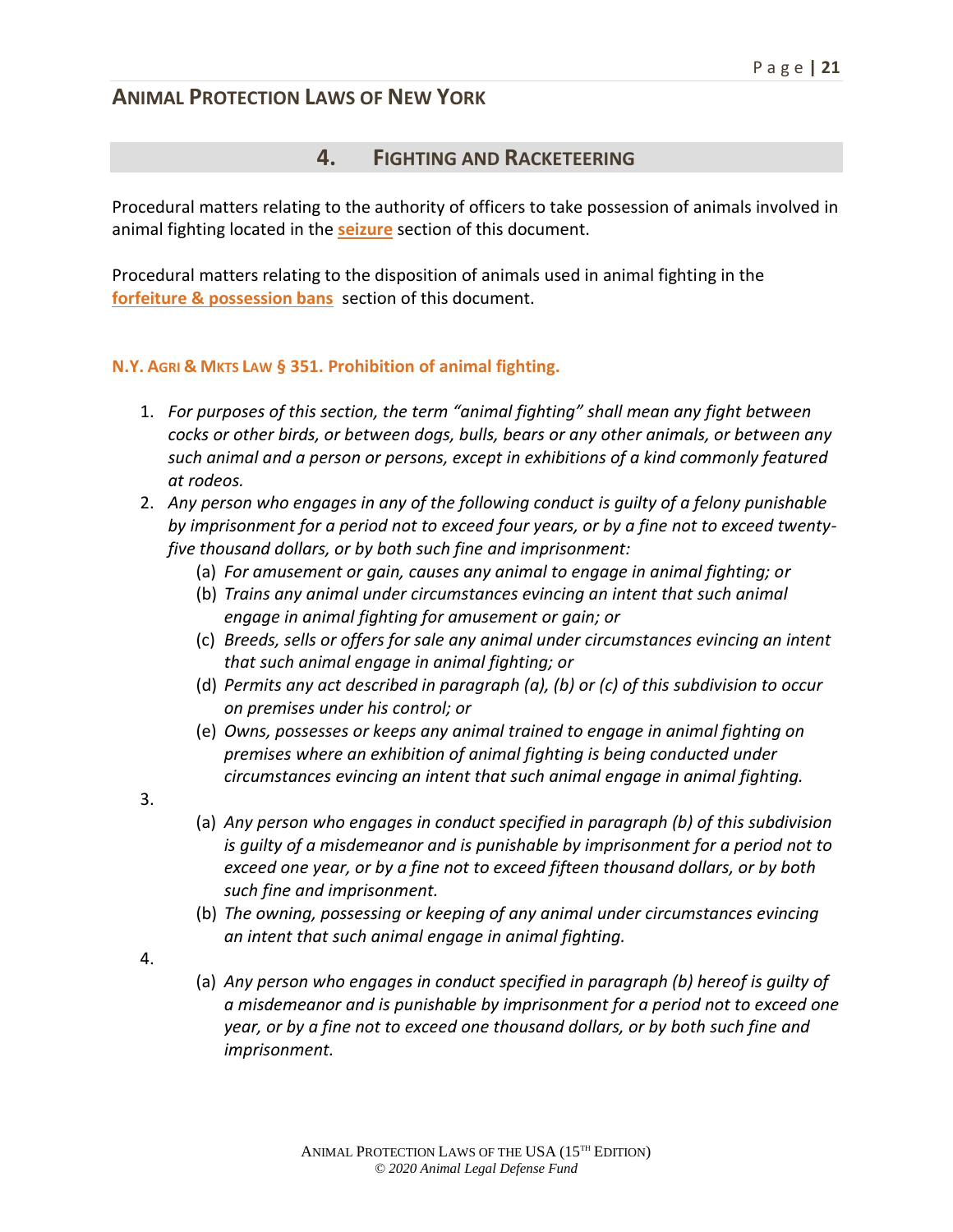- (b) *The knowing presence as a spectator having paid an admission fee or having made a wager at any place where an exhibition of animal fighting is being conducted.*
- 5.
- (a) *Any person who engages in the conduct specified in paragraph (b) of this subdivision is guilty of a class B misdemeanor punishable by imprisonment for a period not to exceed three months, or by a fine not to exceed five hundred dollars, or by both such fine and imprisonment. Any person who engages in the conduct specified in paragraph (b) of this subdivision after having been convicted within the previous five years of a violation of this subdivision or subdivision four of this section is guilty of a misdemeanor and is punishable by imprisonment for a period not to exceed one year, or by a fine not to exceed one thousand dollars, or by both such fine and imprisonment.*
- (b) *The knowing presence as a spectator at any place where an exhibition of animal fighting is being conducted.*
- (a) *Any person who intentionally owns, possesses, sells, transfers or manufactures animal fighting paraphernalia with the intent to engage in or otherwise promote or facilitate animal fighting as defined in subdivision one of this section is guilty of a class B misdemeanor punishable by imprisonment for a period of up to ninety days, or by a fine not to exceed five hundred dollars, or by both such fine and imprisonment. Any person who engages in the conduct specified in this subdivision after having been convicted within the previous five years of a violation of this subdivision is guilty of a misdemeanor and is punishable by imprisonment for a period not to exceed one year, or by a fine not to exceed one thousand dollars, or by both such fine and imprisonment.*
- (b) *For purposes of this section, animal fighting paraphernalia shall mean equipment, products, or materials of any kind that are used, intended for use, or designed for use in the training, preparation, conditioning or furtherance of animal fighting. Animal fighting paraphernalia includes the following:*
	- (i) *A breaking stick, which means a device designed for insertion behind the molars of a dog for the purpose of breaking the dog's grip on another animal or object;*
	- (ii) *A cat mill, which means a device that rotates around a central support with one arm designed to secure a dog and one arm designed to secure a cat, rabbit, or other small animal beyond the grasp of the dog;*
	- (iii) *A treadmill, which means an exercise device consisting of an endless belt on which the animal walks or runs without changing places;*
	- (iv) *A springpole, which means a biting surface attached to a stretchable device, suspended at a height sufficient to prevent a dog from reaching the biting surface while touching the ground;*

6.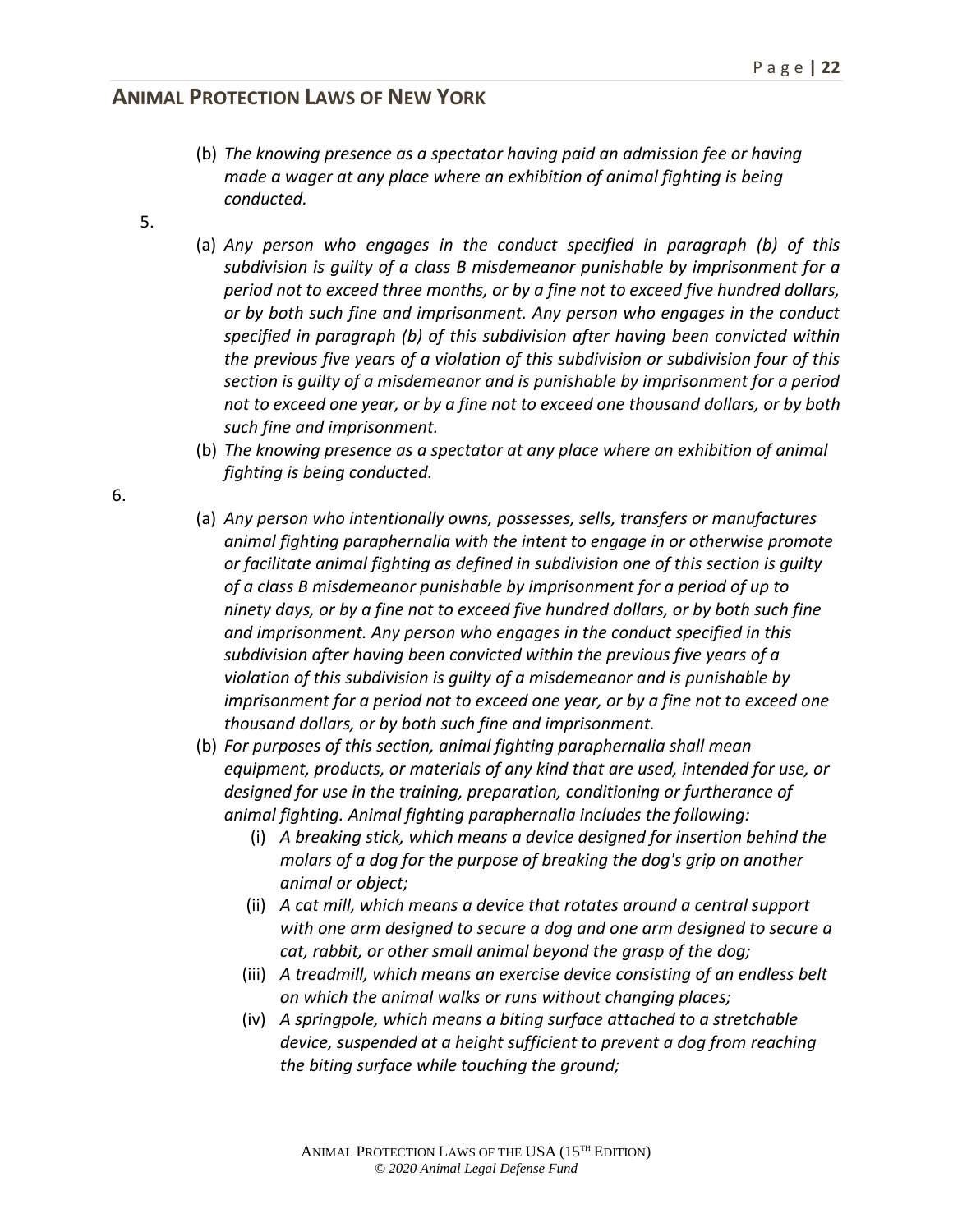- (v) *A fighting pit, which means a walled area, or otherwise defined area, designed to contain an animal fight;*
- (vi) *Any other instrument commonly used in the furtherance of pitting an animal against another animal.*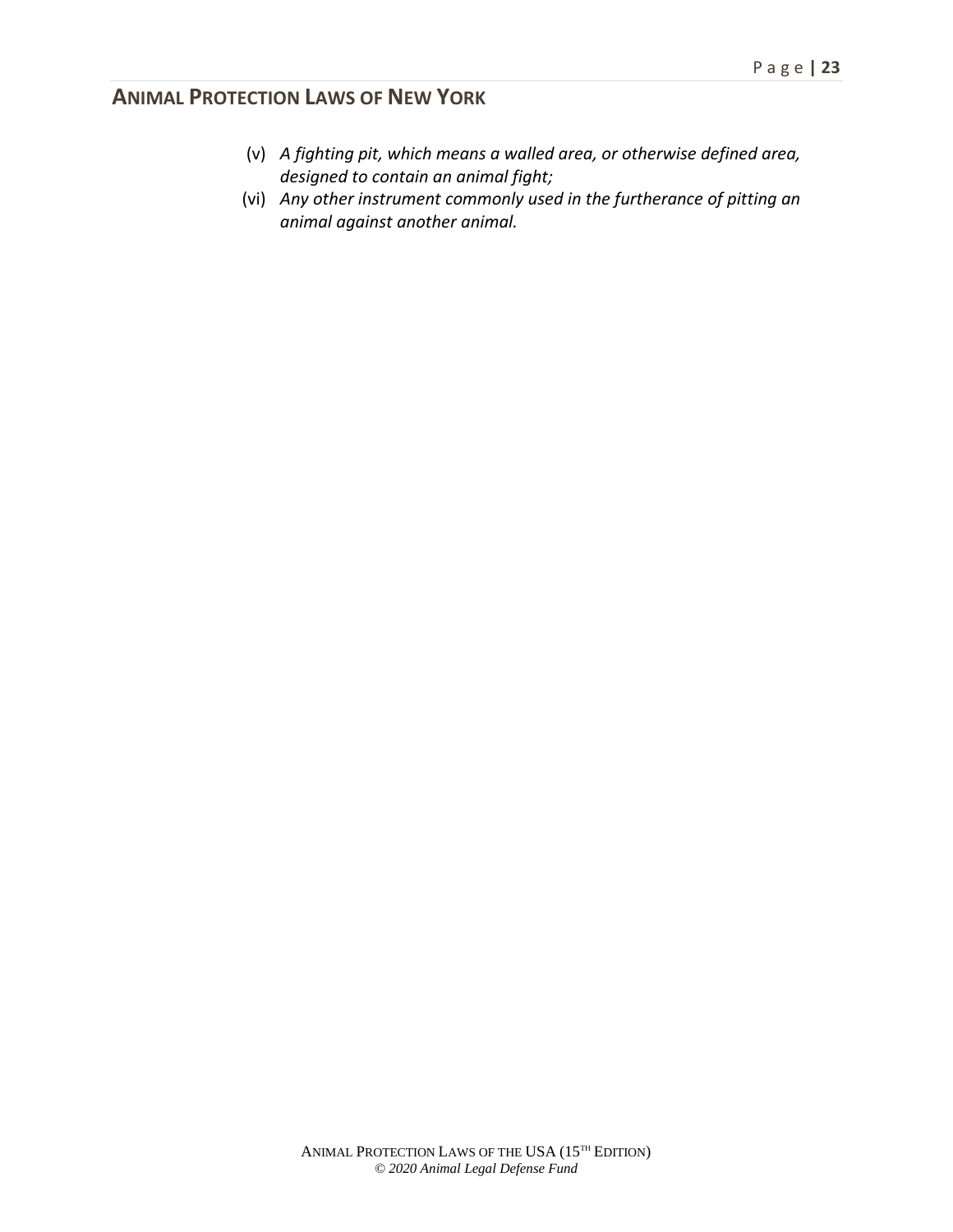## **5. SEXUAL ASSAULT**

#### **N.Y. PENAL LAW § 130.00. Sex offenses; definitions of terms.**

The following definitions are applicable to this article:

- *1. "Sexual intercourse" has its ordinary meaning and occurs upon any penetration, however slight.*
- 2.
- *(a) "Oral sexual conduct" means conduct between persons consisting of contact between the mouth and the penis, the mouth and the anus, or the mouth and the vulva or vagina.*
- *(b) "Anal sexual conduct" means conduct between persons consisting of contact between the penis and anus.*
- 4. *"Sexual contact" means any touching of the sexual or other intimate parts of a person for the purpose of gratifying sexual desire of either party. It includes the touching of the actor by the victim, as well as the touching of the victim by the actor, whether directly or through clothing, as well as the emission of ejaculate by the actor upon any part of the victim, clothed or unclothed.*
- 5. For the purposes of this article "married" means the existence of the relationship between the actor and the victim as spouses which is recognized by law at the time the actor commits an offense proscribed by this article against the victim.
- 6. "Mentally disabled" means that a person suffers from a mental disease or defect which renders him or her incapable of appraising the nature of his or her conduct.
- 7. "Mentally incapacitated" means that a person is rendered temporarily incapable of appraising or controlling his conduct owing to the influence of a narcotic or intoxicating substance administered to him without his consent, or to any other act committed upon him without his consent.
- 8. "Physically helpless" means that a person is unconscious or for any other reason is physically unable to communicate unwillingness to an act.
- 9. "Forcible compulsion" means to compel by either:
	- a. use of physical force; or
	- b. a threat, express or implied, which places a person in fear of immediate death or physical injury to himself, herself or another person, or in fear that he, she or another person will immediately be kidnapped.
- 10. "Foreign object" means any instrument or article which, when inserted in the vagina, urethra, penis, rectum or anus, is capable of causing physical injury.
- 11. *"Sexual conduct" means sexual intercourse, oral sexual conduct, anal sexual conduct, aggravated sexual contact, or sexual contact.*
- 12. "Aggravated sexual contact" means inserting, other than for a valid medical purpose, a foreign object in the vagina, urethra, penis, rectum or anus of a child, thereby causing physical injury to such child.
- 13. "Health care provider" means any person who is, or is required to be, licensed or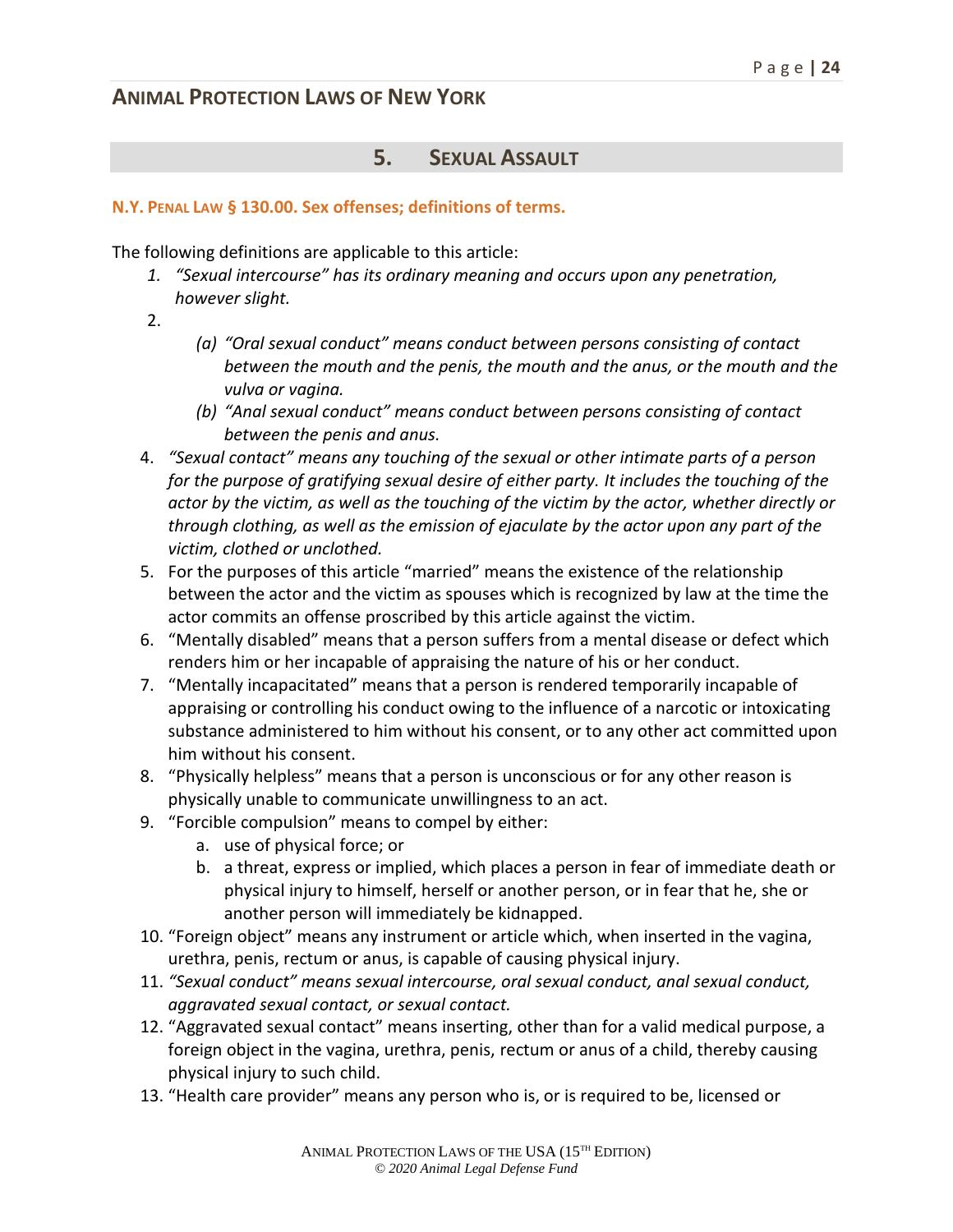registered or holds himself or herself out to be licensed or registered, or provides services as if he or she were licensed or registered in the profession of medicine, chiropractic, dentistry or podiatry under any of the following: article one hundred thirtyone, one hundred thirty-two, one hundred thirty-three, or one hundred forty-one of the education law.

14. "Mental health care provider" shall mean a licensed physician, licensed psychologist, registered professional nurse, licensed clinical social worker or a licensed master social worker under the supervision of a physician, psychologist or licensed clinical social worker.

### **N.Y. PENAL LAW § 130.20. Sexual misconduct.**

*A person is guilty of sexual misconduct when:*

- 3. He or she engages in sexual intercourse with another person without such person's consent; or
- 4. He or she engages in oral sexual conduct or anal sexual conduct with another person without such person's consent; or
- *5. He or she engages in sexual conduct with an animal* or a dead human body.

*Sexual misconduct is a class A misdemeanor.*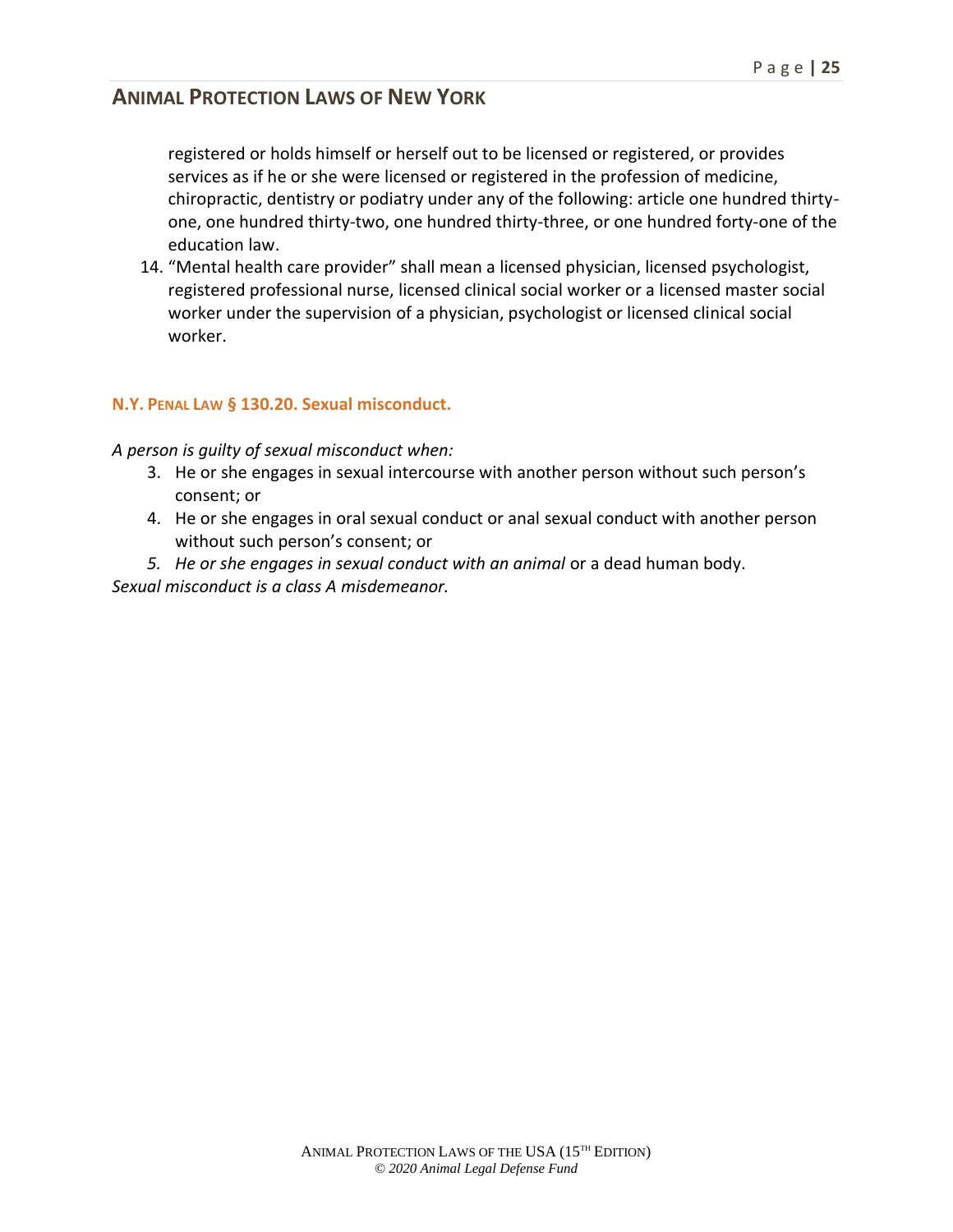## **6. CRUELTY TO WORKING ANIMALS**

#### **N.Y. PENAL LAW § 195.06. Killing or injuring a police animal.**

*A person is guilty of killing or injuring a police animal when such person intentionally kills or injures any animal while such animal is in the performance of its duties and under the supervision of a police or peace officer.*

Killing or injuring a police animal is a *class A misdemeanor*.

#### **N.Y. PENAL LAW § 195.06-a. Killing a police work dog or police work horse.**

*A person is guilty of killing a police work dog or police work horse when such person intentionally kills a police work dog or police work horse while such dog or horse is in the performance of its duties and under the supervision of a police officer. For purposes of this section, "police work dog" or "police work horse," as the case may be, shall mean any dog or horse owned or harbored by any state or municipal police department or any state or federal law enforcement agency, which has been trained to aid law enforcement officers and is actually being used for police work purposes.*

Killing a police work dog or police work horse is a *class E felony*.

#### **N.Y. PENAL LAW § 242.10. Harming a service animal in the second degree.**

A person is guilty of harming a service animal in the second degree when, with the intent to do so, he or she causes physical injury, or causes such injury that results in the death, of a service animal.

Harming a service animal in the second degree is a *class A misdemeanor*.

#### **N.Y. PENAL LAW § 242.15. Harming a service animal in the first degree.**

*A person is guilty of harming a service animal in the first degree when, he or she commits the crime of harming a service animal in the second degree, and has been convicted of harming a service animal in the first or second degree within the prior five years.*

Harming a service animal in the first degree is a *class E felony*.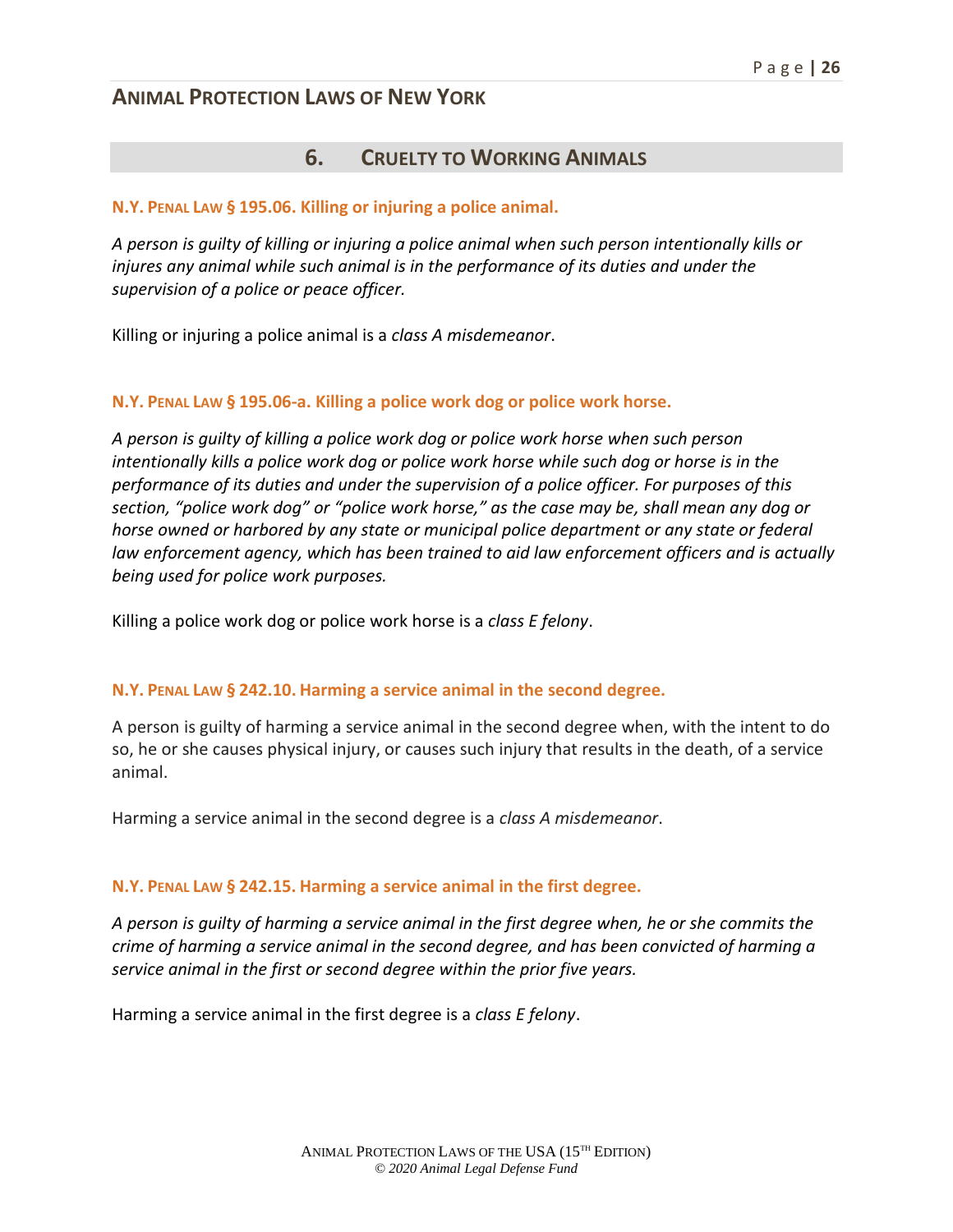## **7. MAXIMUM PENALTIES & STATUTES OF LIMITATIONS**

*NOTE:* Penalties for most violations are defined in the substantive statutes, available in the General Cruelty and Fighting & Racketeering sections of this document.

### **N.Y. PENAL LAW § 55.10. Designation of offenses.**

- *1. Felonies.* 
	- (a) The particular classification or subclassification of each felony defined in this chapter is expressly designated in the section or article defining it.
	- (b) *Any offense defined outside this chapter which is declared by law to be a felony without specification of the classification thereof, or for which a law outside this chapter provides a sentence to a term of imprisonment in excess of one year, shall be deemed a class E felony.*
- 2. *Misdemeanors.* 
	- (a) Each misdemeanor defined in this chapter is either a class A misdemeanor or a class B misdemeanor, as expressly designated in the section or article defining it.
	- (b) *Any offense defined outside this chapter which is declared by law to be a misdemeanor without specification of the classification thereof or of the sentence therefor shall be deemed a class A misdemeanor.*
	- (c) Except as provided in paragraph (b) of subdivision three, where an offense is defined outside this chapter and a sentence to a term of imprisonment in excess of fifteen days but not in excess of one year is provided in the law or ordinance defining it, such offense shall be deemed an unclassified misdemeanor.
- 3. Violations. Every violation defined in this chapter is expressly designated as such. Any offense defined outside this chapter which is not expressly designated a violation shall be deemed a violation if:
	- (a) Notwithstanding any other designation specified in the law or ordinance defining it, a sentence to a term of imprisonment which is not in excess of fifteen days is provided therein, or the only sentence provided therein is a fine; or
	- (b) A sentence to a term of imprisonment in excess of fifteen days is provided for such offense in a law or ordinance enacted prior to the effective date of this chapter but the offense was not a crime prior to that date.
- 4. Traffic infraction. Notwithstanding any other provision of this section, an offense which is defined as a "traffic infraction" shall not be deemed a violation or a misdemeanor by virtue of the sentence prescribed therefor.

## **N.Y. PENAL LAW § 70.00. Sentence of imprisonment for felony.**

1. *[Eff. until Sept. 1, 2021, pursuant to L.1995, c. 3, § 74, subd. d. See, also, subd. 1 below.] Indeterminate sentence. Except as provided in subdivisions four, five and six of this*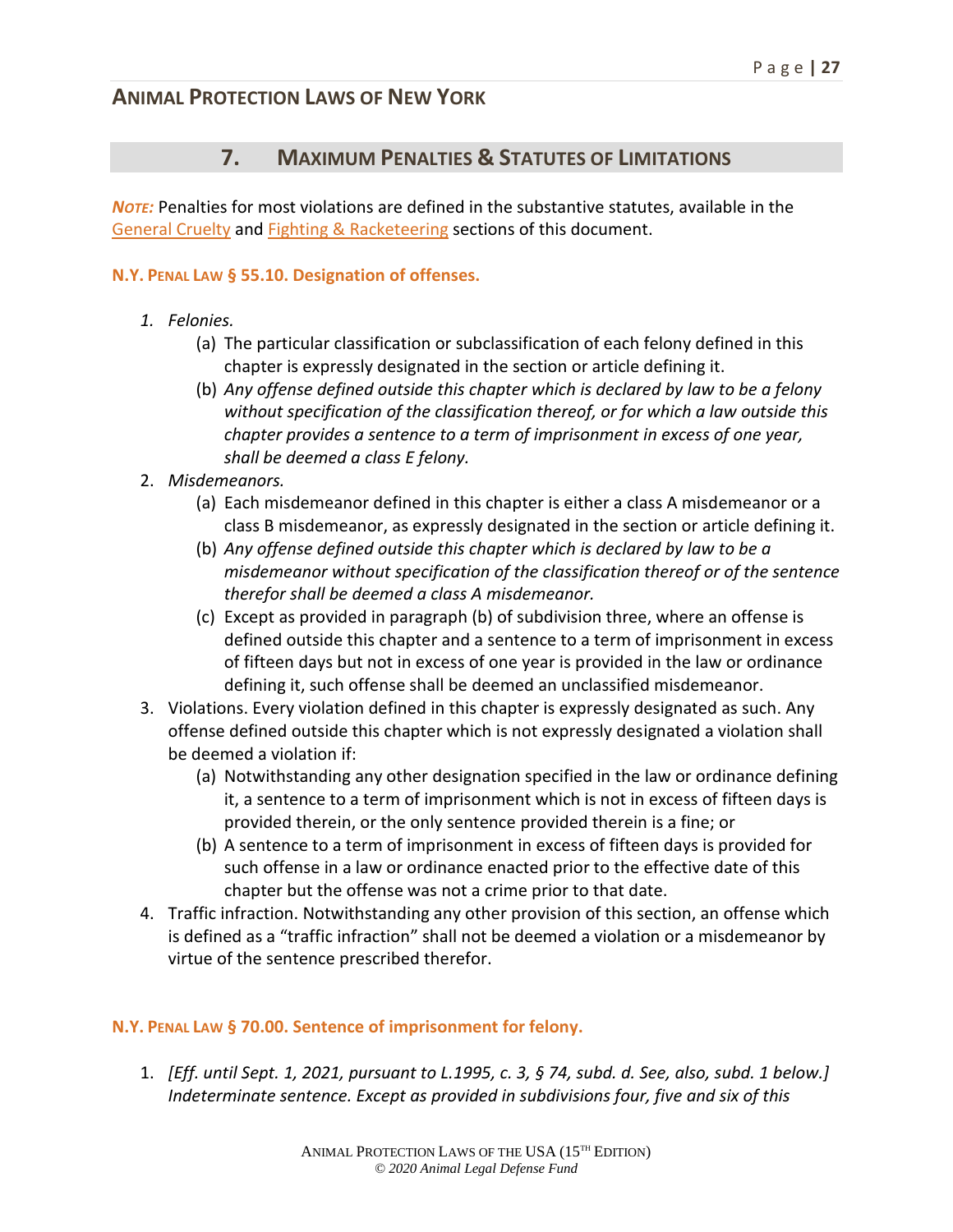*section or section 70.80 of this article, a sentence of imprisonment for a felony, other than a felony defined in article two hundred twenty or two hundred twenty-one of this chapter, shall be an indeterminate sentence. When such a sentence is imposed, the court shall impose a maximum term in accordance with the provisions of subdivision two of this section and the minimum period of imprisonment shall be as provided in subdivision three of this section.*

- 1. *[Eff. Sept. 1, 2021. See, also, subd. 1, above.] Indeterminate sentence. Except as provided in subdivisions four and five of this section or section 70.80 of this article, a sentence of imprisonment for a felony, other than a felony defined in article two hundred twenty or two hundred twenty-one of this chapter, shall be an indeterminate sentence. When such a sentence is imposed, the court shall impose a maximum term in accordance with the provisions of subdivision two of this section and the minimum period of imprisonment shall be as provided in subdivision three of this section.*
- 2. *Maximum term of sentence. The maximum term of an indeterminate sentence shall be at least three years and the term shall be fixed as follows:*
	- (a) For a class A felony, the term shall be life imprisonment;
	- (b) For a class B felony, the term shall be fixed by the court, and shall not exceed twenty-five years;
	- (c) For a class C felony, the term shall be fixed by the court, and shall not exceed fifteen years;
	- (d) For a class D felony, the term shall be fixed by the court, and shall not exceed seven years; and
	- (e) *For a class E felony, the term shall be fixed by the court, and shall not exceed four years.*
- 3. *Minimum period of imprisonment. The minimum period of imprisonment under an indeterminate sentence shall be at least one year and shall be fixed as follows:*
	- (a) In the case of a class A felony, the minimum period shall be fixed by the court and specified in the sentence.
		- (i) For a class A-I felony, such minimum period shall not be less than fifteen years nor more than twenty-five years; provided, however, that (A) where a sentence, other than a sentence of death or life imprisonment without parole, is imposed upon a defendant convicted of murder in the first degree as defined in section 125.27 of this chapter such minimum period shall be not less than twenty years nor more than twenty-five years, and, (B) where a sentence is imposed upon a defendant convicted of murder in the second degree as defined in subdivision five of section 125.25 of this chapter or convicted of aggravated murder as defined in section 125.26 of this chapter, the sentence shall be life imprisonment without parole, and, (C) where a sentence is imposed upon a defendant convicted of attempted murder in the first degree as defined in article one hundred ten of this chapter and subparagraph (i), (ii) or (iii) of paragraph (a) of subdivision one and paragraph (b) of subdivision one of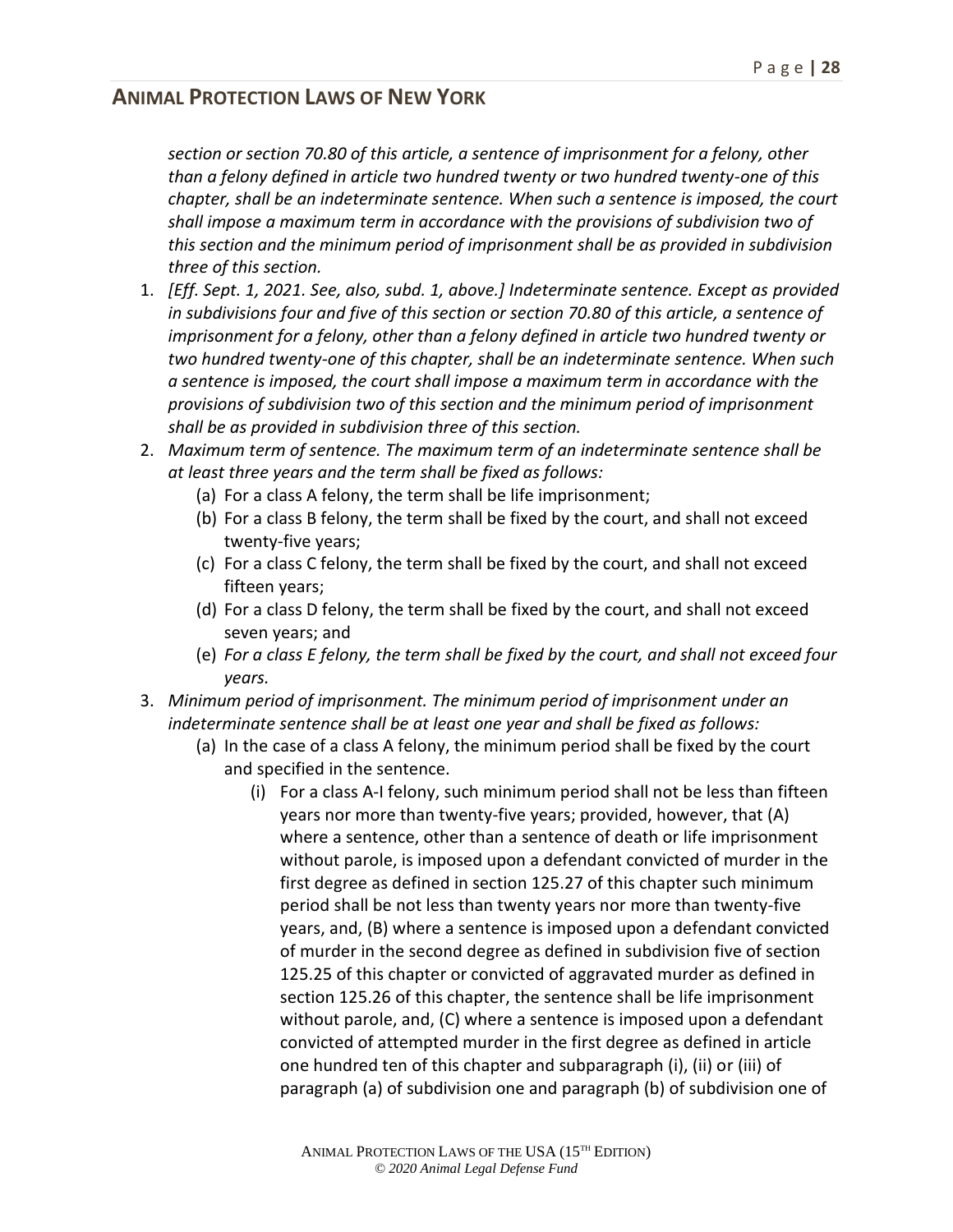section 125.27 of this chapter or attempted aggravated murder as defined in article one hundred ten of this chapter and section 125.26 of this chapter such minimum period shall be not less than twenty years nor more than forty years.

- (ii) For a class A-II felony, such minimum period shall not be less than three years nor more than eight years four months, except that for the class A-II felony of predatory sexual assault as defined in section 130.95 of this chapter or the class A-II felony of predatory sexual assault against a child as defined in section 130.96 of this chapter, such minimum period shall be not less than ten years nor more than twenty-five years.
- *(b) For any other felony, the minimum period shall be fixed by the court and specified in the sentence and shall be not less than one year nor more than one-third of the maximum term imposed.*
- 4. *Alternative definite sentence for class D and E felonies. When a person, other than a second or persistent felony offender, is sentenced for a class D or class E felony, and the court, having regard to the nature and circumstances of the crime and to the history and character of the defendant, is of the opinion that a sentence of imprisonment is necessary but that it would be unduly harsh to impose an indeterminate or determinate sentence, the court may impose a definite sentence of imprisonment and fix a term of one year or less.*
- 5. Life imprisonment without parole. Notwithstanding any other provision of law, a defendant sentenced to life imprisonment without parole shall not be or become eligible for parole or conditional release. For purposes of commitment and custody, other than parole and conditional release, such sentence shall be deemed to be an indeterminate sentence. A defendant may be sentenced to life imprisonment without parole upon conviction for the crime of murder in the first degree as defined in section 125.27 of this chapter and in accordance with the procedures provided by law for imposing a sentence for such crime. A defendant who was eighteen years of age or older at the time of the commission of the crime must be sentenced to life imprisonment without parole upon conviction for the crime of terrorism as defined in section 490.25 of this chapter, where the specified offense the defendant committed is a class A-I felony; the crime of criminal possession of a chemical weapon or biological weapon in the first degree as defined in section 490.45 of this chapter; or the crime of criminal use of a chemical weapon or biological weapon in the first degree as defined in section 490.55 of this chapter; provided, however, that nothing in this subdivision shall preclude or prevent a sentence of death when the defendant is also convicted of the crime of murder in the first degree as defined in section 125.27 of this chapter. A defendant who was seventeen years of age or younger at the time of the commission of the crime may be sentenced, in a ccordance with law, to the applicable indeterminate sentence with a maximum term of life imprisonment. A defendant must be sentenced to life imprisonment without parole upon conviction for the crime of murder in the second degree as defined in subdivision five of section 125.25 of this chapter or for the crime of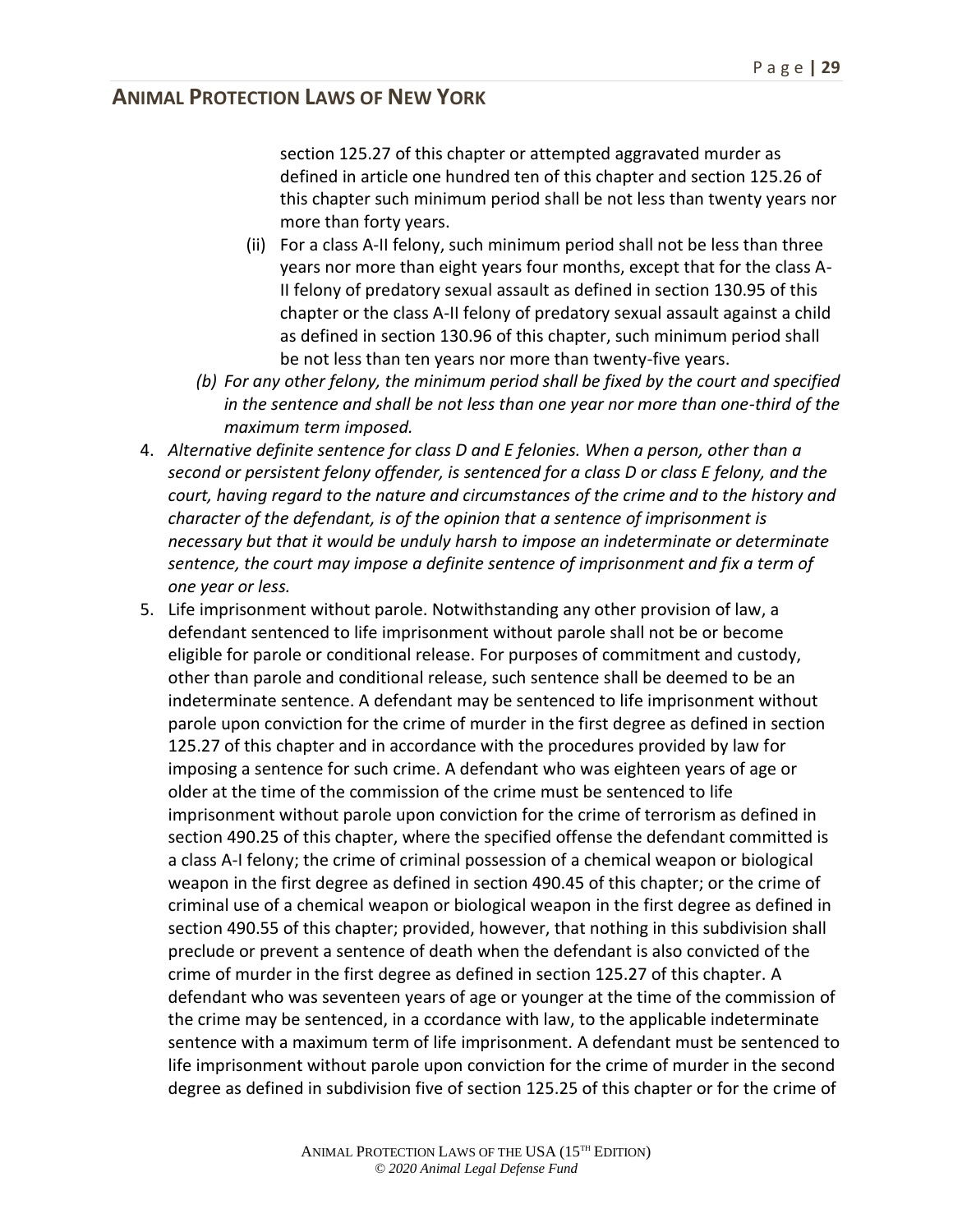aggravated murder as defined in subdivision one of section 125.26 of this chapter. A defendant may be sentenced to life imprisonment without parole upon conviction for the crime of aggravated murder as defined in subdivision two of section 125.26 of this chapter.

6. [Deemed repealed Sept. 1, 2021, pursuant to L.1995, c. 3,  $\S$  74, subd. d.] Determinate sentence. Except as provided in subdivision four of this section and subdivisions two and four of section 70.02, when a person is sentenced as a violent felony offender pursuant to section 70.02 or as a second violent felony offender pursuant to section 70.04 or as a second felony offender on a conviction for a violent felony offense pursuant to section 70.06, the court must impose a determinate sentence of imprisonment in accordance with the provisions of such sections and such sentence shall include, as a part thereof, a period of post-release supervision in accordance with section 70.45.

### **N.Y. PENAL LAW § 70.15. Sentences of imprisonment for misdemeanors and violation.**

- 1. *Class A misdemeanor. A sentence of imprisonment for a class A misdemeanor shall be a definite sentence. When such a sentence is imposed the term shall be fixed by the court, and shall not exceed three hundred sixty-four days.*
- 1-a.
- (a) Notwithstanding the provisions of any other law, whenever the phrase "one year" or "three hundred sixty-five days" or "365 days" or any similar phrase appears in any provision of this chapter or any other law in reference to the definite sentence or maximum definite sentence of imprisonment that is imposed, or has been imposed, or may be imposed after enactment of this subdivision, for a misdemeanor conviction in this state, such phrase shall mean, be interpreted and be applied as three hundred sixty-four days.
- (b) The amendatory provisions of this subdivision are ameliorative and shall apply to all persons who are sentenced before, on or after the effective date of this subdivision, for a crime committed before, on or after the effective date of this subdivision.
- (c) Any sentence for a misdemeanor conviction imposed prior to the effective date of this subdivision that is a definite sentence of imprisonment of one year, or three hundred sixty-five days, shall, by operation of law, be changed to, mean and be interpreted and applied as a sentence of three hundred sixty-four days. In addition to any other right of a person to obtain a record of a proceeding against him or her, a person so sentenced prior to the effective date of this subdivision shall be entitled to obtain, from the criminal court or the clerk there-of, a certificate of conviction, as described in subdivision one of section 60.60 of the criminal procedure law, setting forth such sentence as the sentence specified in this paragraph.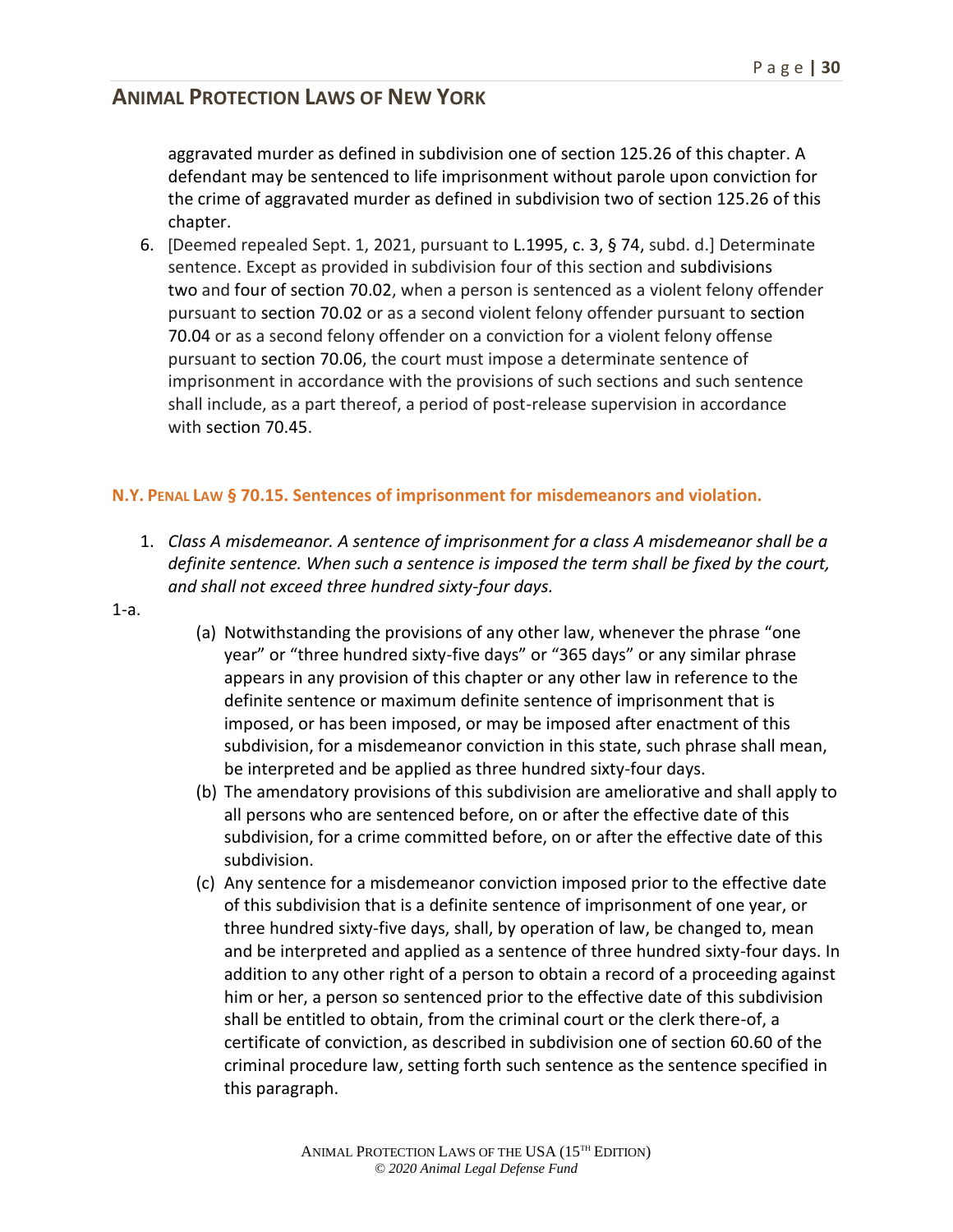- (d) Any sentence for a misdemeanor conviction imposed prior to the effective date of this subdivision that is other than a definite sentence of imprisonment of one year may be set aside, upon motion of the defendant under section 440.20 of the criminal procedure law based on a showing that the judgment and sentence under the law in effect at the time of conviction imposed prior to the effective date of this subdivision is likely to result in collateral consequences, in order to permit the court to resentence the defendant in accordance with the amendatory provisions of this subdivision.
- (e) Resentence by operation of law is without prejudice to an individual seeking further relief pursuant to paragraph (j) of subdivision one of section 440.10 of the criminal procedure law. Nothing in this section is intended to diminish or abrogate any rights or remedies otherwise available to the individual.
- 2. *Class B misdemeanor. A sentence of imprisonment for a class B misdemeanor shall be a definite sentence. When such a sentence is imposed the term shall be fixed by the court, and shall not exceed three months.*
- 3. Unclassified misdemeanor. A sentence of imprisonment for an unclassified misdemeanor shall be a definite sentence. When such a sentence is imposed the term shall be fixed by the court, and shall be in accordance with the sentence specified in the law or ordinance that defines the crime but, in any event, it shall not exceed three hundred sixty-four days.
- 4. *Violation. A sentence of imprisonment for a violation shall be a definite sentence. When such a sentence is imposed the term shall be fixed by the court, and shall not exceed fifteen days. In the case of a violation defined outside this chapter, if the sentence is expressly specified in the law or ordinance that defines the offense and consists solely of a fine, no term of imprisonment shall be imposed*.

## **N.Y. PENAL LAW § 80.00. Fine for felony.**

- 1. *A sentence to pay a fine for a felony shall be a sentence to pay an amount, fixed by the court, not exceeding the higher of* 
	- a. *five thousand dollars; or*
	- b. double the amount of the defendant's gain from the commission of the crime or, if the defendant is convicted of a crime defined in article four hundred ninety-six of this chapter, any higher amount not exceeding three times the amount of the defendant's gain from the commission of such offense; or
	- c. if the conviction is for any felony defined in article two hundred twenty or two hundred twenty-one of this chapter, according to the following schedule:
		- (i) for A-I felonies, one hundred thousand dollars;
		- (ii) for A-II felonies, fifty thousand dollars;
		- (iii) for B felonies, thirty thousand dollars;
		- (iv) for C felonies, fifteen thousand dollars.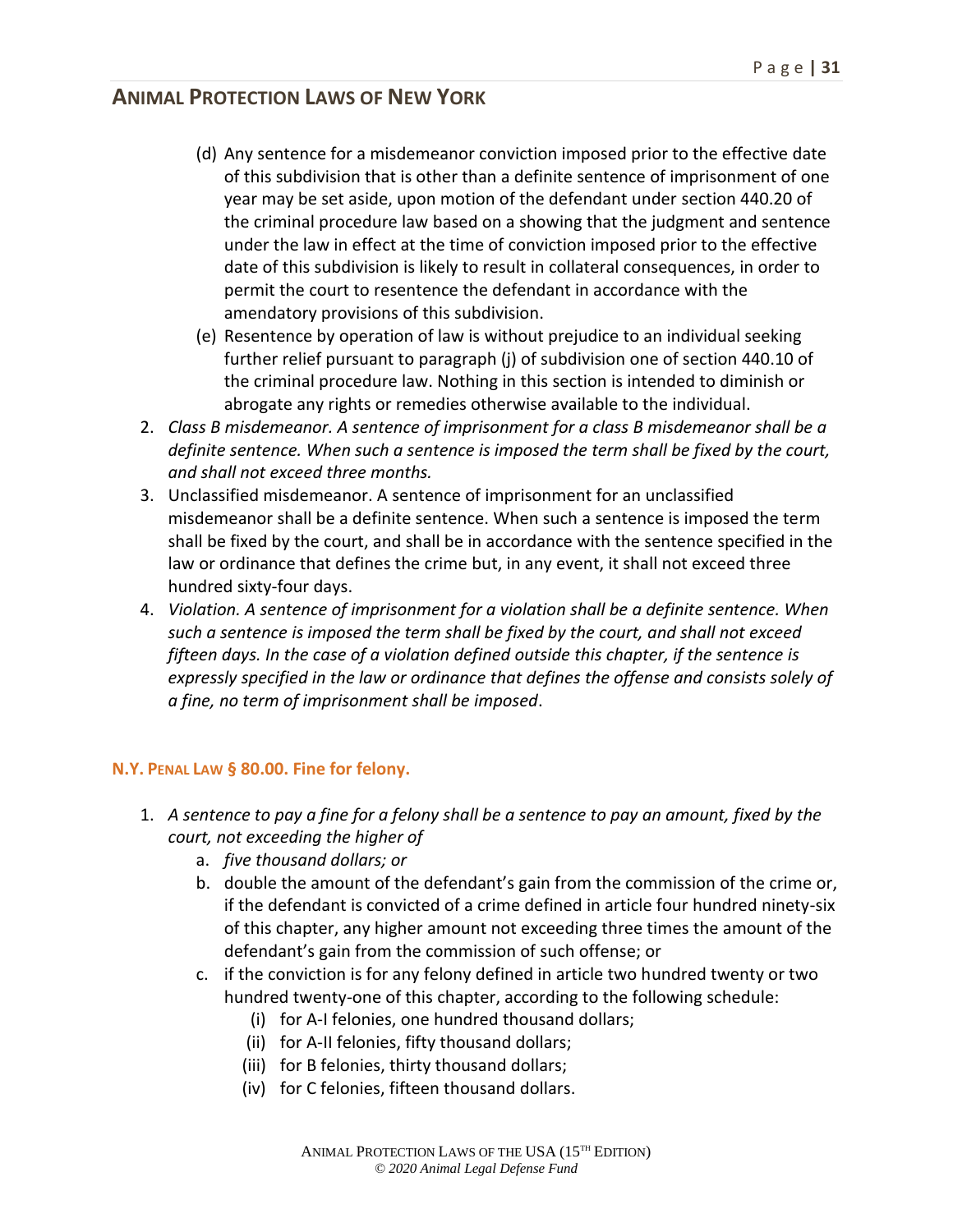When imposing a fine pursuant to the provisions of this paragraph, the court shall consider the profit gained by defendant's conduct, whether the amount of the fine is disproportionate to the conduct in which defendant engaged, its impact on any victims, and defendant's economic circumstances, including the defendant's ability to pay, the effect of the fine upon his or her immediate family or any other persons to whom the defendant owes an obligation of support.

- 2. As used in this section the term "gain" means the amount of money or the value of property derived from the commission of the crime, less the amount of money or the value of property returned to the victim of the crime or seized by or surrendered to lawful authority prior to the time sentence is imposed.
- 3. When the court imposes a fine for a felony pursuant to paragraph b of subdivision one of this section, the court shall make a finding as to the amount of the defendant's gain from the crime. If the record does not contain sufficient evidence to support such a finding or to permit adequate consideration of the matters specified in paragraph c of subdivision one of this section, the court may conduct a hearing upon such issues.
- 4. Exception. The provisions of this section shall not apply to a corporation.
- 5. All moneys in excess of five thousand dollars received or collected in payment of a fine imposed pursuant to paragraph c of subdivision one of this section are the property of the state and the state comptroller shall deposit all such fines to the rehabilitative alcohol and substance treatment fund established pursuant to section ninety-seven-cc of the state finance law.
- 6. Notwithstanding any inconsistent provision of subdivision one of this section a sentence to pay a fine for a felony set forth in the vehicle and traffic law shall be a sentence to pay an amount fixed by the court in accordance with the provisions of the law that defines the crime.
- 7. When the court imposes a fine pursuant to section 145.22 or 145.23 of this chapter, the court shall direct that no less than ten percent of such fine be credited to the state cemetery vandalism restoration and administration fund created pursuant to section ninety-seven-r of the state finance law.

## **N.Y. PENAL LAW § 80.05. Fines for misdemeanors and violation.**

- 1. *Class A misdemeanor. A sentence to pay a fine for a class A misdemeanor shall be a sentence to pay an amount, fixed by the court, not exceeding one thousand dollars,* provided, however, that a sentence imposed for a violation of section 215.80 of this chapter may include a fine in an amount equivalent to double the value of the property unlawfully disposed of in the commission of the crime.
- 2. *Class B misdemeanor. A sentence to pay a fine for a class B misdemeanor shall be a sentence to pay an amount, fixed by the court, not exceeding five hundred dollars.*
- 3. Unclassified misdemeanor. A sentence to pay a fine for an unclassified misdemeanor shall be a sentence to pay an amount, fixed by the court, in accordance with the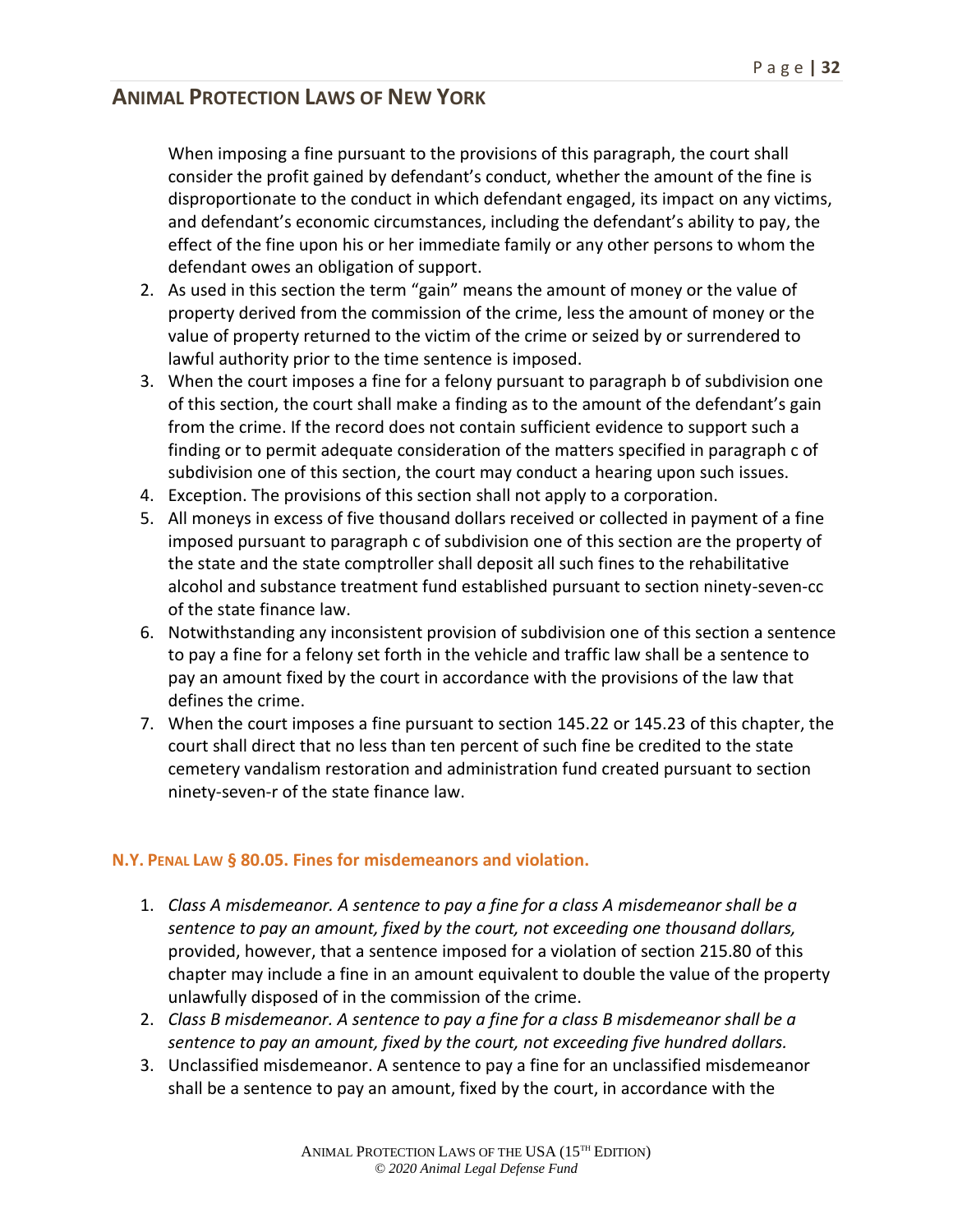provisions of the law or ordinance that defines the crime.

- 4. *Violation. A sentence to pay a fine for a violation shall be a sentence to pay an amount, fixed by the court, not exceeding two hundred fifty dollars. In the case of a violation defined outside this chapter, if the amount of the fine is expressly specified in the law or ordinance that defines the offense, the amount of the fine shall be fixed in accordance with that law or ordinance.*
- 5. Alternative sentence. If a person has gained money or property through the commission of any misdemeanor or violation then upon conviction thereof, the court, in lieu of imposing the fine authorized for the offense under one of the above subdivisions, may sentence the defendant to pay an amount, fixed by the court, not exceeding double the amount of the defendant's gain from the commission of the offense; provided, however, that the amount fixed by the court pursuant to this subdivision upon a conviction under section 11-1904 of the environmental conservation law shall not exceed five thousand dollars. In such event the provisions of subdivisions two and three of section 80.00 shall be applicable to the sentence.
- 6. Exception. The provisions of this section shall not apply to a corporation.

## **N.Y. CRIM. PROC. LAW § 30.10. Timelines of prosecutions; periods of limitation.**

- 1. A criminal action must be commenced within the period of limitation prescribed in the ensuing subdivisions of this section.
- 2. Except as otherwise provided in subdivision three:
	- (a) A prosecution for a class A felony, or rape in the first degree as defined in section 130.35 of the penal law, or a crime defined or formerly defined in section 130.50 of the penal law, or aggravated sexual abuse in the first degree as defined in section 130.70 of the penal law, or course of sexual conduct against a child in the first degree as defined in section 130.75 of the penal law, or incest in the first degree as defined in section 255.27 of the penal law may be commenced at any time;
	- (a–1) A prosecution for rape in the second degree as defined in subdivision two of section 130.30 of the penal law, or criminal sexual act in the second degree as defined in subdivision two of section 130.45 of the penal law, or incest in the second degree as defined in section 255.26 of the penal law (where the crime committed is rape in the second degree as defined in subdivision two of section 130.30 of the penal law or criminal sexual act in the second degree as defined in subdivision two of section 130.45) must be commenced within twenty years after the commission thereof or within ten years from when the offense is first reported to law enforcement, whichever occurs earlier;
	- (a–2) A prosecution for rape in the third degree as defined in subdivision one or three of section 130.25 of the penal law, or criminal sexual act in the third degree as defined in subdivision one or three of section 130.40 of the penal law must be commenced within ten years after the commission thereof;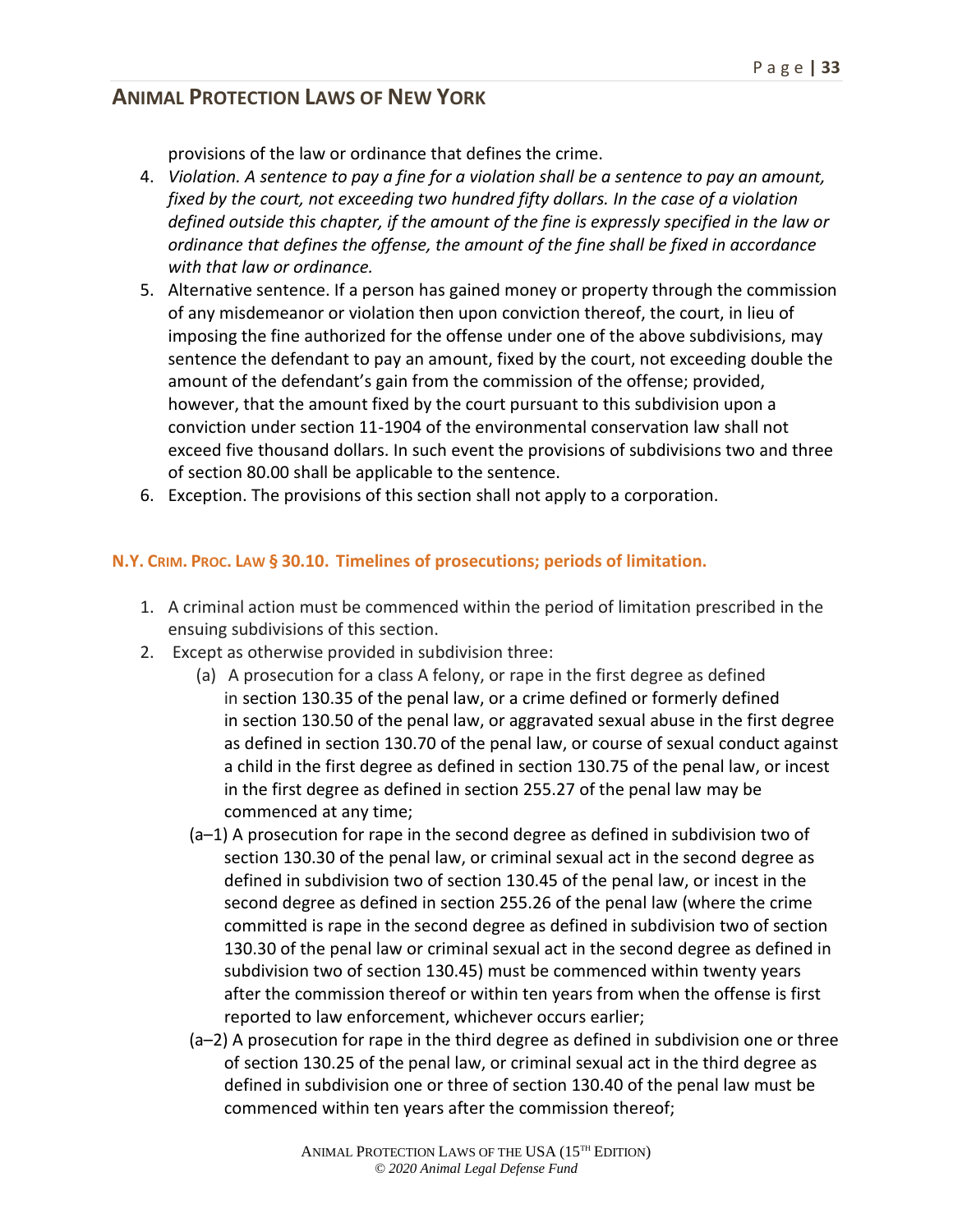- (b) *A prosecution for any other felony must be commenced within five years after the commission thereof*;
- (c) *A prosecution for a misdemeanor must be commenced within two years after the commission thereof*;
- (d) *A prosecution for a petty offense must be commenced within one year after the commission thereof*.
- 3. Notwithstanding the provisions of subdivision two, the periods of limitation for the commencement of criminal actions are extended as follows in the indicated circumstances:
	- (a) A prosecution for larceny committed by a person in violation of a fiduciary duty may be commenced within one year after the facts constituting such offense are discovered or, in the exercise of reasonable diligence, should have been discovered by the aggrieved party or by a person under a legal duty to represent him who is not himself implicated in the commission of the offense.
	- (b) A prosecution for any offense involving misconduct in public office by a public servant including, without limitation, an offense defined in article four hundred ninety-six of the penal law, may be commenced against a public servant, or any other person acting in concert with such public servant at any time during such public servant's service in such office or within five years after the termination of such service; provided however, that in no event shall the period of limitation be extended by more than five years beyond the period otherwise applicable under subdivision two of this section.
	- (c) A prosecution for any crime set forth in title twenty-seven or<sup>1</sup> article seventyone of the environmental conservation law may be commenced within four years after the facts constituting such crime are discovered or, in the exercise of reasonable diligence, should have been discovered by a public servant who has the responsibility to enforce the provisions of said title and article.
	- (d) A prosecution for any misdemeanor set forth in the tax law or chapter forty-six of the administrative code of the city of New York must be commenced within three years after the commission thereof.
	- (e) A prosecution for course of sexual conduct against a child in the second degree as defined in section 130.80 of the penal law may be commenced within five years of the commission of the most recent act of sexual conduct.
	- (f) For purposes of a prosecution involving a sexual offense as defined in article one hundred thirty of the penal law, other than a sexual offense delineated in paragraph (a) of subdivision two of this section, committed against a child less than eighteen years of age, incest in the first, second or third degree as defined in sections 255.27, 255.26 and 255.25 of the penal law committed against a child less than eighteen years of age, or use of a child in a sexual performance as defined in section 263.05 of the penal law, the period of limitation shall not begin to run until the child has reached the age of twenty-three or the offense is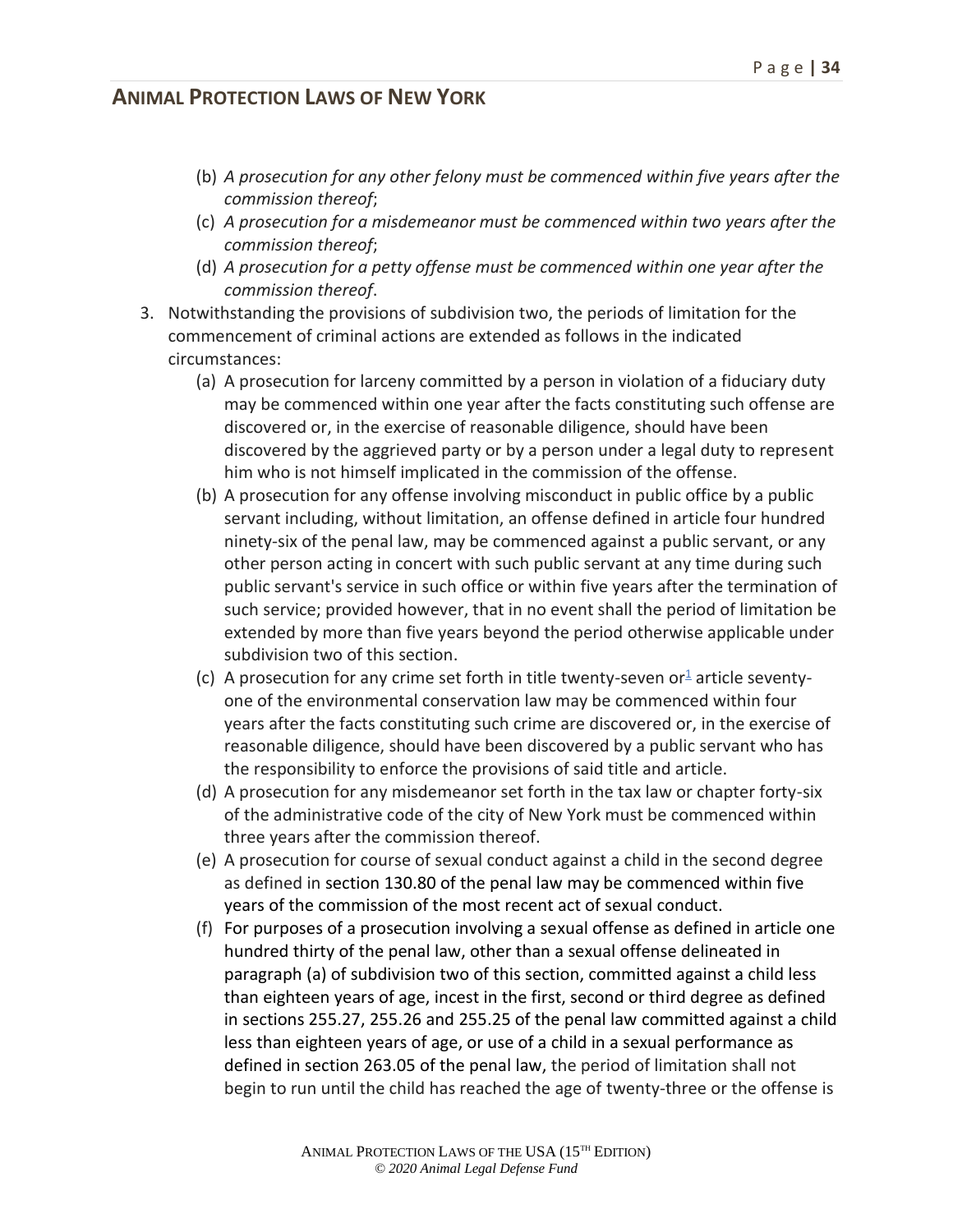reported to a law enforcement agency or statewide central register of child abuse and maltreatment, whichever occurs earlier.

- (g) A prosecution for any felony defined in article four hundred ninety of the penal law must be commenced within eight years after the commission thereof provided, however, that in a prosecution for a felony defined in article four hundred ninety of the penal law, if the commission of such felony offense resulted in, or created a foreseeable risk of, death or serious physical injury to another person, the prosecution may be commenced at any time; provided, however, that nothing in this paragraph shall be deemed to shorten or otherwise lessen the period, defined in any other applicable law, in which a prosecution for a felony designated in this paragraph may be commenced.
- 4. In calculating the time limitation applicable to commencement of a criminal action, the following periods shall not be included:
	- (a) Any period following the commission of the offense during which (i) the defendant was continuously outside this state or (ii) the whereabouts of the defendant were continuously unknown and continuously unascertainable by the exercise of reasonable diligence. However, in no event shall the period of limitation be extended by more than five years beyond the period otherwise applicable under subdivision two.
	- (b) When a prosecution for an offense is lawfully commenced within the prescribed period of limitation therefor, and when an accusatory instrument upon which such prosecution is based is subsequently dismissed by an authorized court under directions or circumstances permitting the lodging of another charge for the same offense or an offense based on the same conduct, the period extending from the commencement of the thus defeated prosecution to the dismissal of the accusatory instrument does not constitute a part of the period of limitation applicable to commencement of prosecution by a new charge.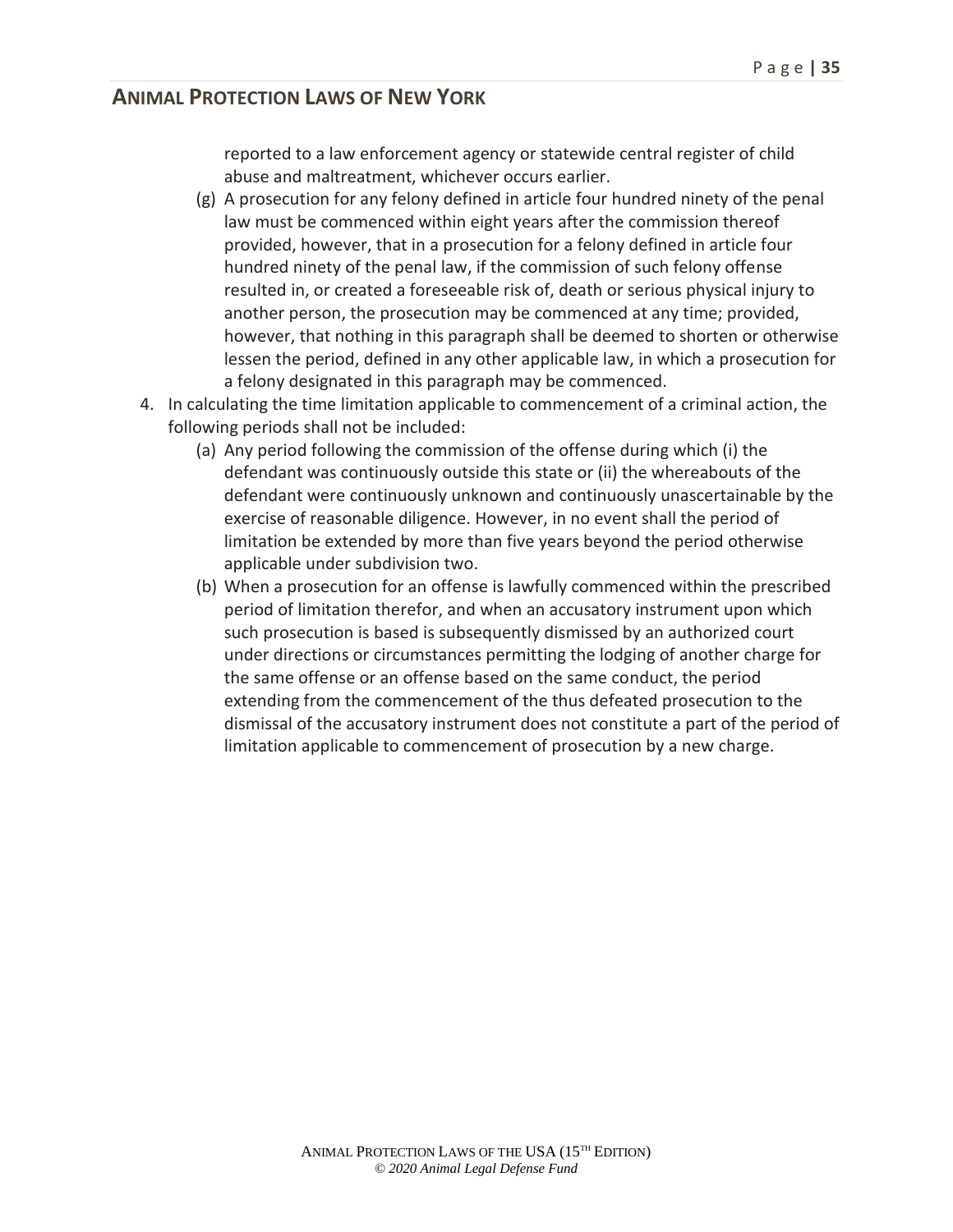**8. CROSS ENFORCEMENT & REPORTING**

-----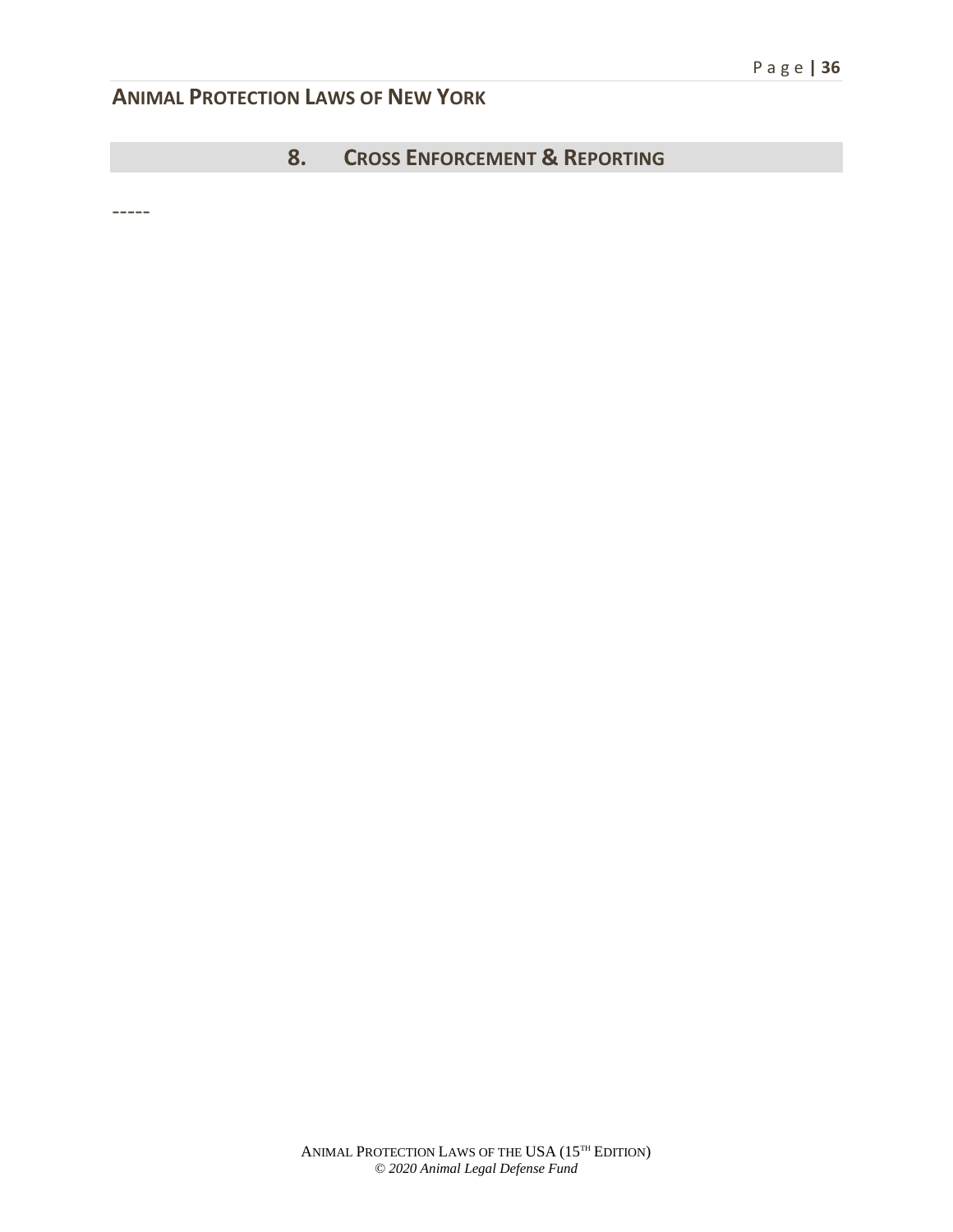#### **9. VETERINARY REPORTING & IMMUNITY**

#### **N.Y. EDUC. LAW § 6714. Treatment records.**

- 1. Upon written request from the owner of an animal which has received treatment from or under the supervision of a veterinarian, such veterinarian shall provide to such owner within a reasonable time period a copy of all records relating to the treatment of such animal. For the purposes of this section, the term "records" shall mean all information concerning or related to the examination or treatment of the animal kept by the veterinarian in the course of his or her practice. A veterinarian may impose a reasonable charge for providing copies of such records. A veterinarian may make available to the owner either the original or a copy of such record or document including x-rays, electrocardiograms and other diagnostic tests and may impose a reasonable fee for the reproduction of such copies.
- *2. A veterinarian licensed pursuant to this article, may disclose records, as defined in this section, concerning a companion animal as defined in section three hundred fifty of the agriculture and markets law which has received treatment by such veterinarian without the consent of the companion animal's owner under the following circumstances:*
	- *(a) When a veterinarian reasonably and in good faith suspects that a companion animal's injury, illness or condition is the result of animal cruelty or a violation of any state or federal law pertaining to the care, treatment, abuse or neglect of a companion animal, the veterinarian may report the incident and disclose records concerning the companion animal's condition and treatment to the police, duly incorporated society for the prevention of cruelty to animals, peace officer, district attorney's office, animal control officer, department of agriculture and markets, other appropriate government agency, or any agent thereof.*
	- *(b) When a veterinarian reasonably believes that disclosure of records as defined in this section, is necessary to protect the health or welfare of a companion animal, a person or the public, the veterinarian may disclose such records to the police, duly incorporated society for the prevention of cruelty to animals, peace officer, animal control officer, department of agriculture and markets, other appropriate government agency, or any agent thereof.*
- *3. A veterinarian acts in good faith within the meaning of this section when he or she reasonably believes that his or her actions are necessary to protect the health and welfare of the companion animal or the public.*
- *4. A veterinarian who reasonably and in good faith reports or discloses records in accordance with this section shall be immune from liability in the form of damages in any civil or criminal proceeding on account of such reporting or disclosure.*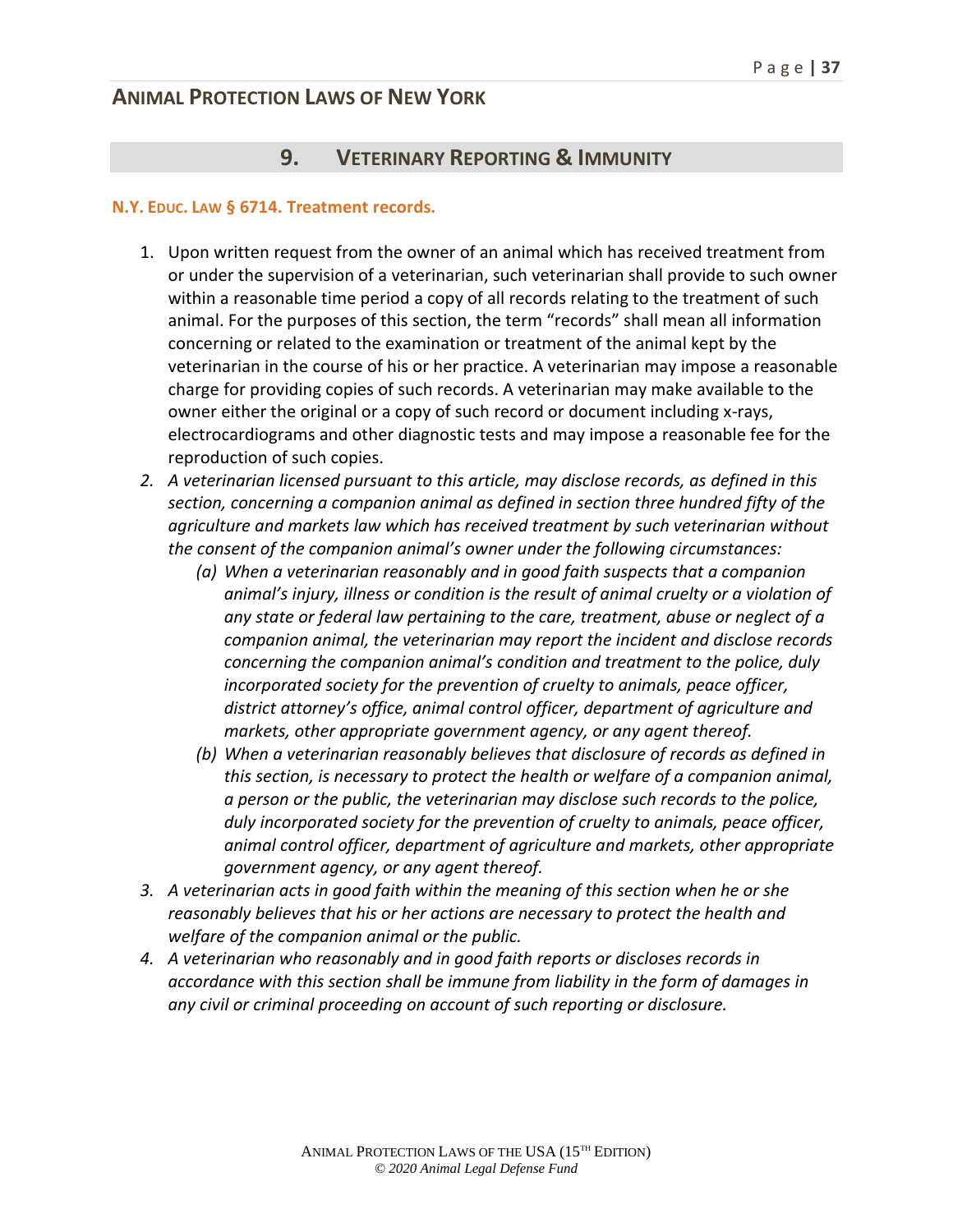### **10. LAW ENFORCEMENT POLICIES**

#### **N.Y. AGRI & MKTS LAW § 371. Powers of peace officers.**

*A constable or police officer must, and any agent or officer of any duly incorporated society for the prevention of cruelty to animals may issue an appearance ticket pursuant to section 150.20 of the criminal procedure law, summon or arrest, and bring before a court or magistrate having jurisdiction, any person offending against any of the provisions of article twenty-six of the agriculture and markets law. Any officer or agent of any of said societies may lawfully interfere to prevent the perpetration of any act of cruelty upon any animal in his presence. Any of said societies may prefer a complaint before any court, tribunal or magistrate having jurisdiction, for the violation of any law relating to or affecting animals and may aid in presenting the law and facts before such court, tribunal or magistrate in any proceeding taken.*

#### **N.Y. AGRI & MKTS LAW § 372. Issuance of warrants upon complaint.**

*Upon complaint under oath or affirmation to any magistrate authorized to issue warrants in criminal cases, that the complainant has just and reasonable cause to suspect that any of the provisions of law relating to or in any wise affecting animals are being or about to be violated in any particular building or place, such magistrate shall immediately issue and deliver a warrant to any person authorized by law to make arrests for such offenses, authorizing him to enter and search such building or place, and to arrest any person there present found violating any of said laws, and to bring such person before the nearest magistrate of competent jurisdiction, to be dealt with according to law.*

#### **N.Y. RPAPL § 749. Warrant [for eviction].**

- 1. Upon rendering a final judgment for petitioner, the court shall issue a warrant directed to the sheriff of the county or to any constable or marshal of the city in which the property, or a portion thereof, is situated, or, if it is not situated in a city, to any constable of any town in the county, describing the property, stating the earliest date upon which execution may occur pursuant to the order of the court, and commanding the officer to remove all persons, and, named in the proceeding, provided upon a showing of good cause, the court may issue a stay of re-letting or renovation of the premises for a reasonable period of time.
- 2.
- (a) The officer to whom the warrant is directed and delivered shall give at least fourteen days' notice, in writing and in the manner prescribed in this article for the service of a notice of petition, to the person or persons to be evicted or dispossessed and shall execute the warrant on a business day between the hours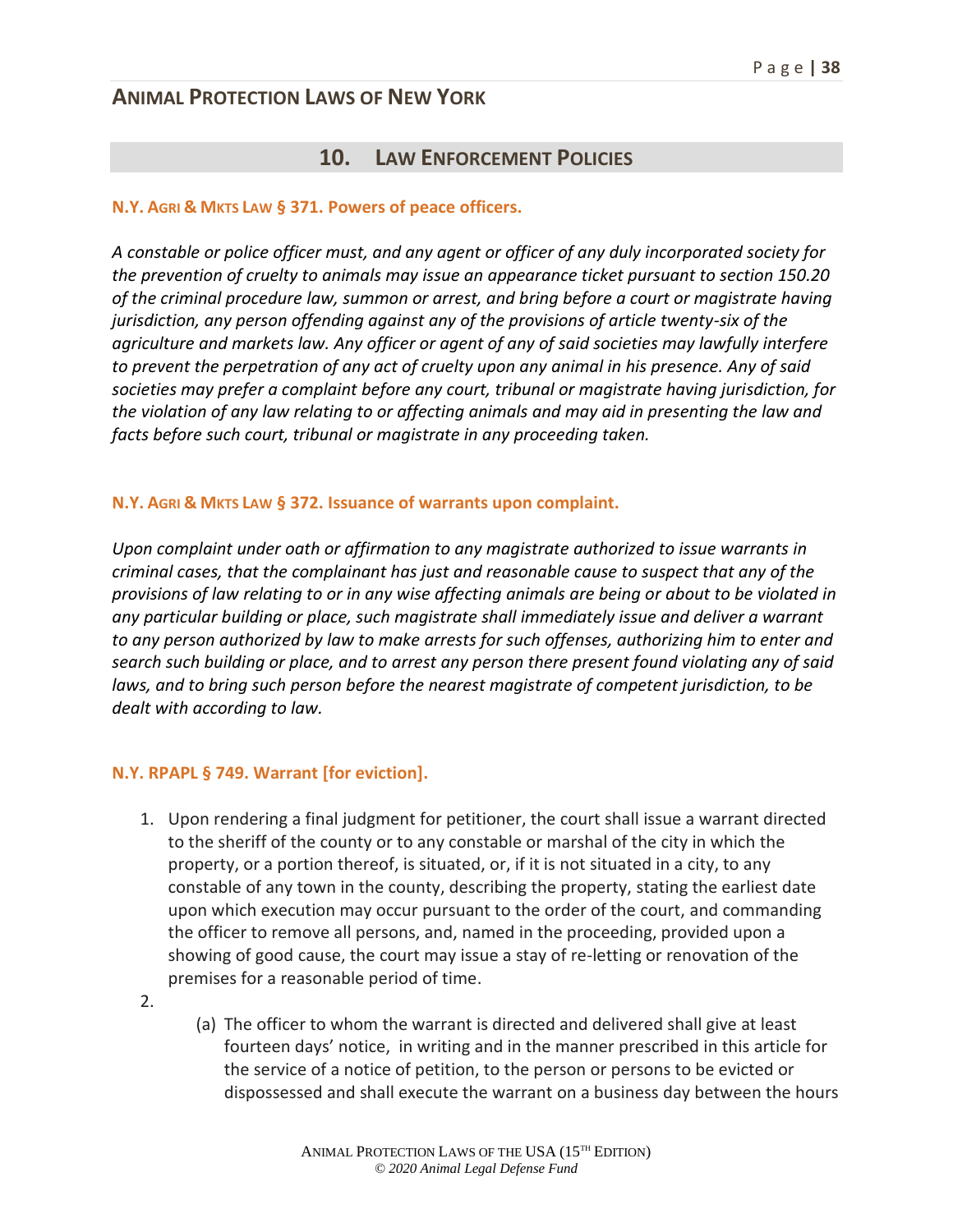of sunrise and sunset.

- (b) *Such officer shall check such property for the presence of a companion animal prior to executing such warrant and coordinate with such person or persons to be evicted or dispossessed to provide for the safe and proper care of such companion animal or animals.* If such persons to be evicted or dispossessed cannot be found after reasonable efforts are made to coordinate with such persons, or if such person is found and declines to take possession of such animal or animals, such officer shall promptly coordinate with the duly incorporated humane society, duly incorporated society for the prevention of cruelty to animals or pound maintained by or under contract or agreement with the municipality in which the animal was found for the safe removal of such companion animal or animals. Such officer shall make reasonable efforts to provide notice to the person or persons to be evicted regarding the location of such companion animal or animals. Disposition of such companion animal or animals shall be in accordance with the provisions of sections one hundred seventeen and three hundred seventy-four of the agriculture and markets law, and all other laws, rules and regulations that govern the humane treatment of animals. "Companion animal," as used in this paragraph, shall have the same meaning as provided in subdivision five of section three hundred fifty of the agriculture and markets law.
- 3. Nothing contained herein shall deprive the court of the power to stay or vacate such warrant for good cause shown prior to the execution thereof, or to restore the tenant to possession subsequent to execution of the warrant. In a judgment for non-payment of rent, the court shall vacate a warrant upon tender or deposit with the court of the full rent due at any time prior to its execution, unless the petitioner establishes that the tenant withheld the rent due in bad faith. Petitioner may recover by action any sum of money which was payable at the time when the special proceeding was commenced and the reasonable value of the use and occupation to the time when the warrant was issued, for any period of time with respect to which the agreement does not make any provision for payment of rent.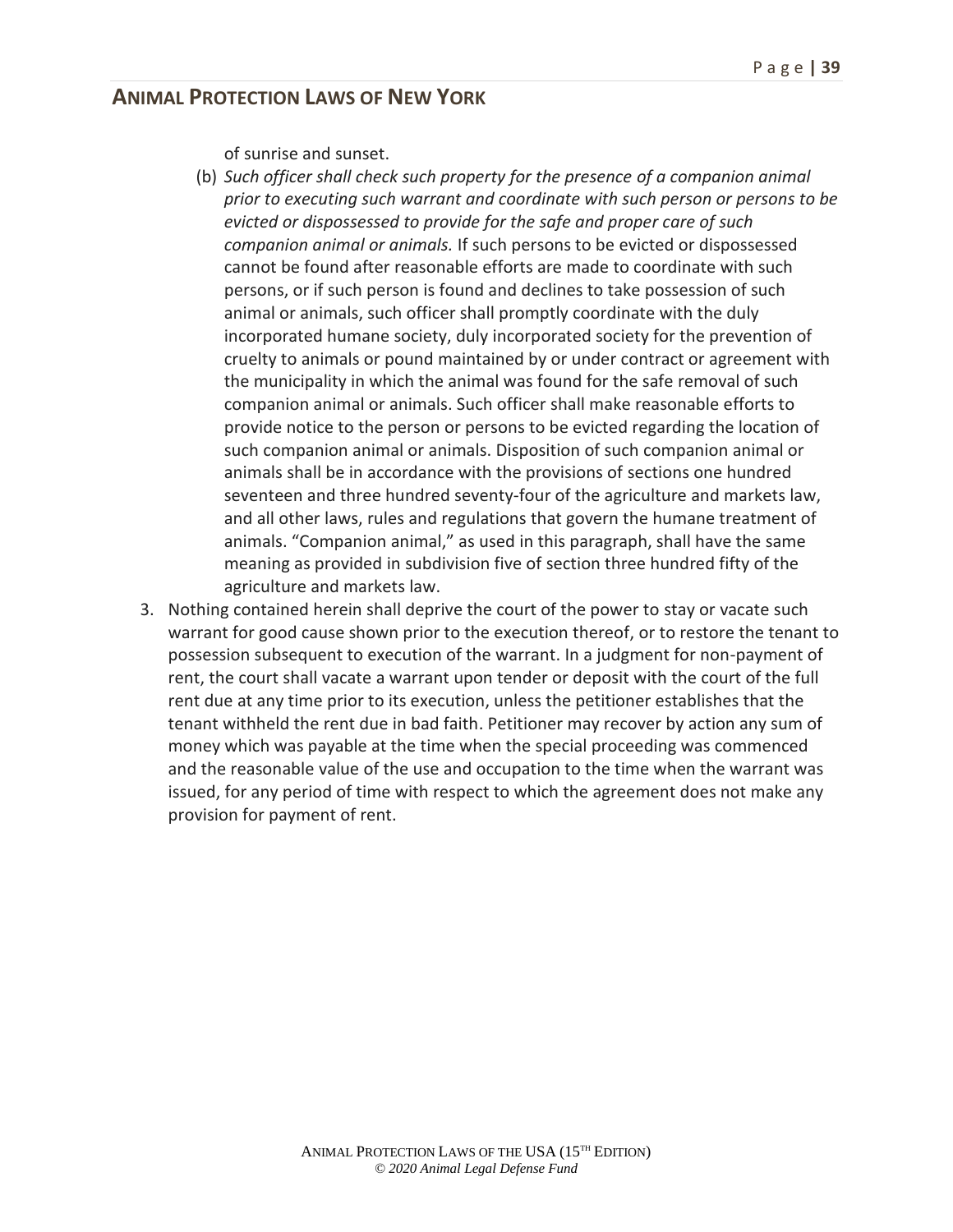# **11. SEIZURE**

#### **N.Y. AGRI & MKTS LAW § 372. Issuance of warrants upon complaint.**

*Upon complaint under oath or affirmation to any magistrate authorized to issue warrants in criminal cases, that the complainant has just and reasonable cause to suspect that any of the provisions of law relating to or in any wise affecting animals are being or about to be violated in any particular building or place, such magistrate shall immediately issue and deliver a warrant to any person authorized by law to make arrests for such offenses, authorizing him to enter and search such building or place, and to arrest any person there present found violating any of said laws, and to bring such person before the nearest magistrate of competent jurisdiction, to be dealt with according to law.*

#### **N.Y. AGRI & MKTS LAW § 373. Seizure of animals lost, strayed, homeless, abandoned or improperly confined or kept.**

- 1. *Any police officer or agent or officer of the American Society for the Prevention of Cruelty to Animals or any duly incorporated society for the prevention of cruelty to animals, may lawfully take possession of any lost, strayed, homeless or abandoned animal found in any street, road or other public place.*
- 1-a. Any police officer in Lewis county may lawfully take possession of any lost, strayed, homeless or abandoned domestic animal, as defined in section one hundred eight of this chapter, found in any street, road or other public place.
	- 2. *Any such police officer or agent or officer may also lawfully take possession of any animal in or upon any premises other than a street, road or other public place, which for more than twelve successive hours has been confined or kept in a crowded or unhealthy condition or in unhealthful or unsanitary surroundings or not properly cared for or without necessary sustenance, food or drink, provided that a complaint stating just and reasonable grounds is made under oath or affirmation to any magistrate authorized to issue warrants in criminal cases, and that such warrant authorizing entry and search is issued and delivered by such magistrate; if just and reasonable cause is shown, the magistrate shall immediately issue such warrant.*
	- 3. *Any such police officer or agent or officer may also lawfully take possession of any unwanted animal from the person in possession or custody thereof.*
	- 4. *When any person arrested is, at the time of such arrest, in charge of any animal or of any vehicle drawn by or containing any animal, any agent or officer of said society or societies or any police officer may take charge of such animal and of such vehicle and its contents, and deposit the same in a safe place or custody, or deliver the same into the possession of the police or sheriff of the county or place wherein such arrest was made, who shall thereupon assume the custody thereof; and all necessary expenses incurred in taking charge of such property shall be a charge thereon.*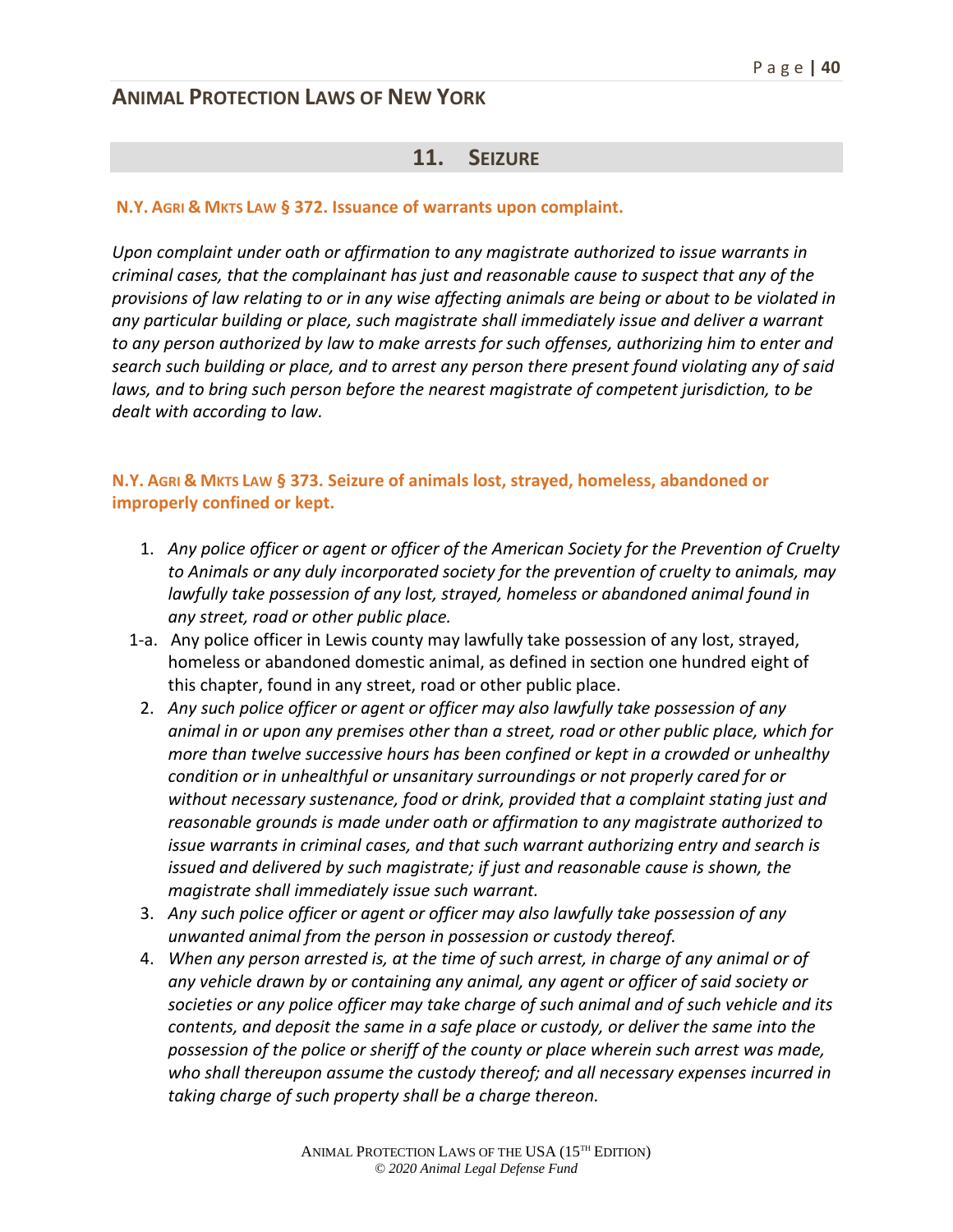- 5. *Nothing herein contained shall restrict the rights and powers derived from section one hundred seventeen of this chapter relating to seizure of unlicensed dogs and the disposition to be made of animals so seized or taken, nor those derived from any other general or special law relating to the seizure or other taking of dogs and other animals by a society for the prevention of cruelty to animals.*
- 6.
- a. If any animal is seized and impounded pursuant to the provisions of this section**,**  section three hundred fifty-three-d of this article or section three hundred seventy-five of this article for any violation of this article, upon arraignment of charges, or within a reasonable time thereafter, the duly incorporated society for the prevention of cruelty to animals, humane society, pound, animal shelter or any authorized agents thereof, hereinafter referred to for the purposes of this section as the "impounding organization", may file a petition with the court in which criminal charges have been filed requesting that the person from whom an animal is seized or the owner of the animal be ordered to post a security. The district attorney prosecuting the charges may file and obtain the requested relief on behalf of the impounding organization if requested to do so by the impounding organization. The security shall be in an amount sufficient to secure payment for all reasonable expenses expected to be incurred by the impounding organization in caring and providing for the animal pending disposition of the charges. Reasonable expenses shall include, but not be limited to, estimated medical care and boarding of the animal for at least thirty days. The amount of the security, if any, shall be determined by the court after taking into consideration all of the facts and circumstances of the case including, but not limited to the recommendation of the impounding organization having custody and care of the seized animal and the cost of caring for the animal. If a security has been posted in accordance with this section, the impounding organization may draw from the security the actual reasonable costs to be incurred by such organization in caring for the seized animal.
- b.
- (1) Upon receipt of a petition pursuant to paragraph a of this subdivision the court shall set a hearing on the petition to be conducted within ten business days of the filing of such petition. The petitioner shall serve a true copy of the petition upon the defendant and the district attorney if the district attorney has not filed the petition on behalf of the petitioner. The petitioner shall also serve a true copy of the petition on any interested person. For purposes of this subdivision, interested person shall mean an individual, partnership, firm, joint stock company, corporation, association, trust, estate or other legal entity who the court determines may have a pecuniary interest in the animal which is the subject of the petition. The petitioner or the district attorney acting on behalf of the petitioner, shall have the burden of proving by a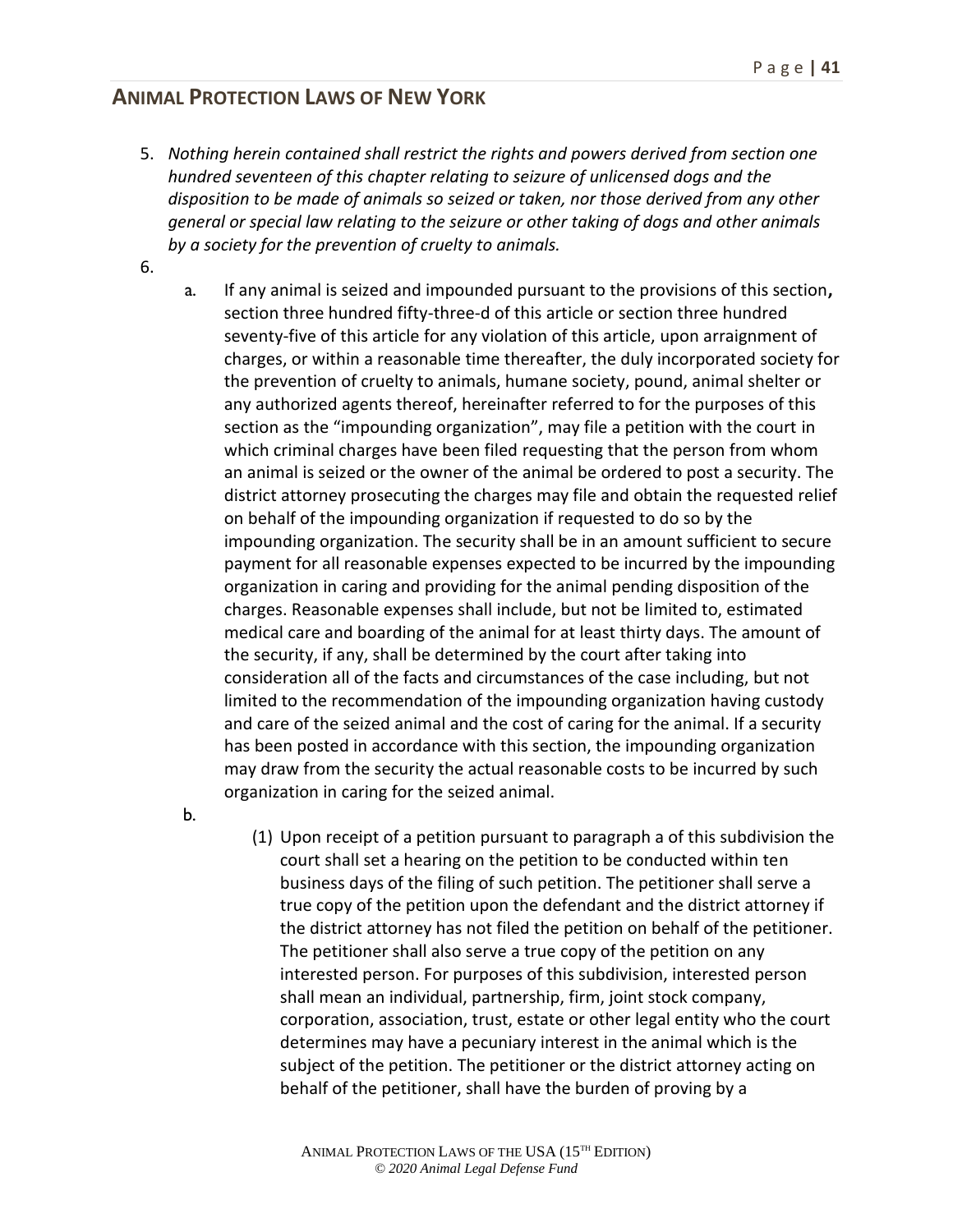preponderance of the evidence that the person from whom the animal was seized violated a provision of this article. The court may waive for good cause shown the posting of security.

- (2) If the court orders the posting of a security, the security shall be posted with the clerk of the court within five business days of the hearing provided for in subparagraph one of this paragraph. The court may order the immediate forfeiture of the seized animal to the impounding organization if the person ordered to post the security fails to do so. Any animal forfeited shall be made available for adoption or euthanized subject to subdivision seven-a of section one hundred seventeen of this chapter or section three hundred seventy- four of this article.
- (3) In the case of an animal other than a companion animal or pet, if a person ordered to post security fails to do so, the court may, in addition to the forfeiture to a duly incorporated society for the prevention of cruelty to animals, humane society, pound, animal shelter or any authorized agents thereof, and subject to the restrictions of sections three hundred fifty-four, three hundred fifty-seven and three hundred seventy-four of this article, order the animal which was the basis of the order to be sold, provided that all interested persons shall first be provided the opportunity to redeem their interest in the animal and to purchase the interest of the person ordered to post security, subject to such conditions as the court deems appropriate to assure proper care and treatment of the animal. The court may reimburse the person ordered to post security and any interested persons any money earned by the sale of the animal less any costs including, but not limited to, veterinary and custodial care. Any animal determined by the court to be maimed, diseased, disabled or infirm so as to be unfit for sale or any useful purpose shall be forfeited to a duly incorporated society for the prevention of cruelty to animals or a duly incorporated humane society or authorized agents thereof, and be available for adoption or shall be euthanized subject to section three hundred seventy-four of this article.
- (4) Nothing in this section shall be construed to limit or restrict in any way the rights of a secured party having a security interest in any animal described in this section. This section expressly does not impair or subordinate the rights of such a secured lender having a security interest in the animal or in the proceeds from the sale of such animal.
- c. In no event shall the security prevent the impounding organization having custody and care of the animal from disposing of the animal pursuant to section three hundred seventy-four of this article prior to the expiration of the thirty day period covered by the security if the court makes a determination of the charges against the person from whom the animal was seized prior thereto. Upon receipt of a petition from the impounding organization, the court may order the person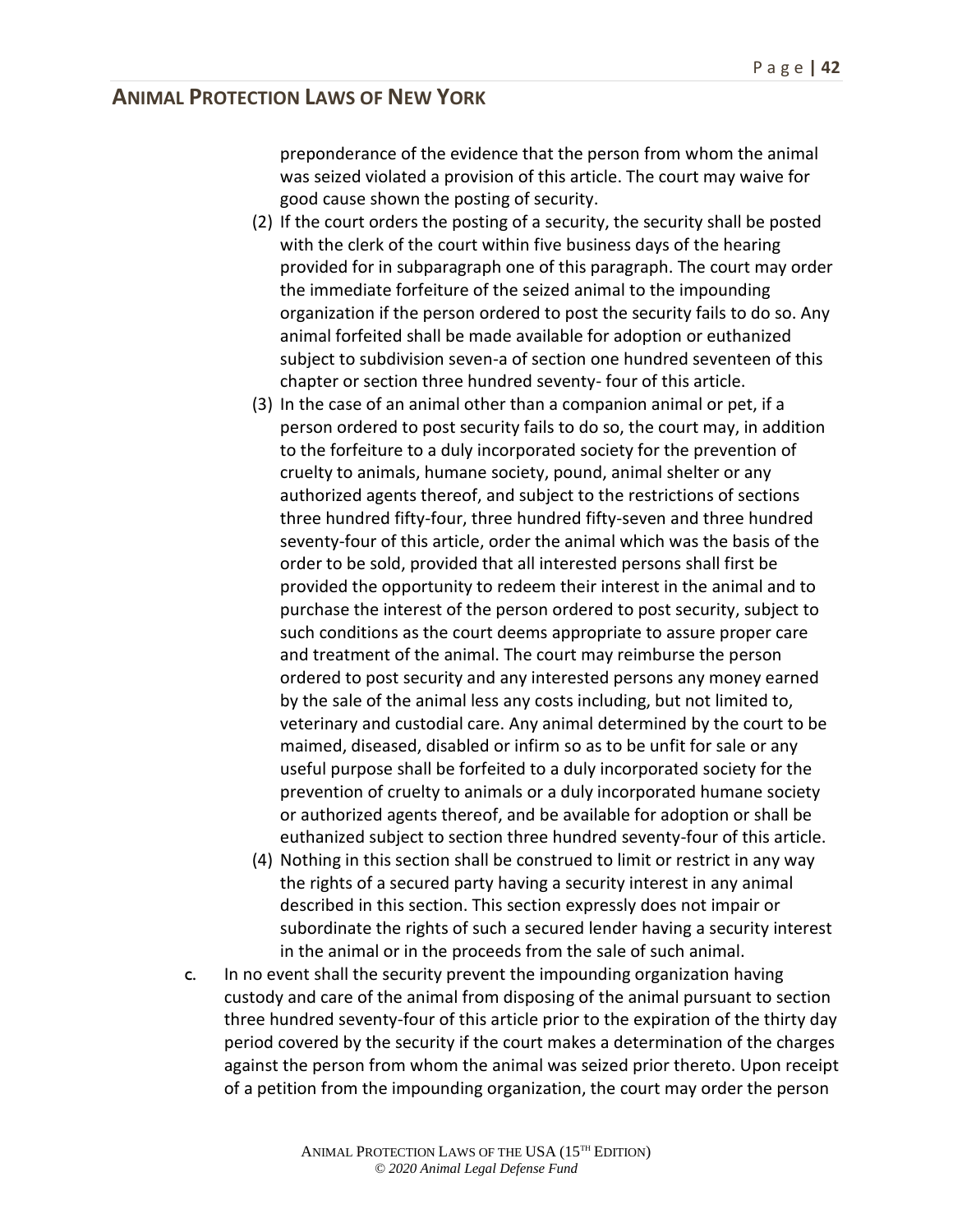from whom the animal was seized or the owner of the animal to post an additional security with the clerk of the court to secure payment of reasonable expenses for an additional period of time pending a determination by the court of the charges against the person from whom the animal was seized. The person who posted the security shall be entitled to a refund of the security in whole or part for any expenses not incurred by such impounding organization upon adjudication of the charges. The person who posted the security shall be entitled to a full refund of the security, including reimbursement by the impounding organization of any amount allowed by the court to be expended, and the return of the animal seized and impounded upon acquittal or dismissal of the charges, except where the dismissal is based upon an adjournment in contemplation of dismissal pursuant to section 215.30 of the criminal procedure law. The court order directing such refund and reimbursement shall provide for payment to be made within a reasonable time from the acquittal or dismissal of charges.

7. *Notwithstanding any other provision of this section to the contrary, the court may order a person charged with any violation of this article to provide necessary food, water, shelter and care for any animal which is the basis of the charge, without the removal of the animal from its existing location, until the charges against the person are adjudicated. Until a final determination of the charges is made, any law enforcement officer, officer of a duly incorporated society for the prevention of cruelty to animals, or its authorized agents, may be authorized by an order of the court to make regular visits to where the animal is being kept to ascertain if the animal is receiving necessary food, water, shelter and care. Nothing shall prevent any law enforcement officer, officer of a duly incorporated society for the prevention of cruelty to animals, or its authorized agents, from applying for a warrant pursuant to this section to seize any animal being held by the person charged pending the adjudication of the charges if it is determined that the animal is not receiving the necessary food, water, shelter or care.*

#### **N.Y. AGRI & MKTS LAW § 375. Officer may take possession of animals or implements used in fights among animals.**

*Any officer authorized by law to make arrests may lawfully take possession of any animals, or implements, or other property used or employed, or about to be used or employed, in the violation of any provision of law relating to fights among animals. He shall state to the person in charge thereof, at the time of such taking, his name and residence, and also, the time and place at which the application provided for by the next section will be made.*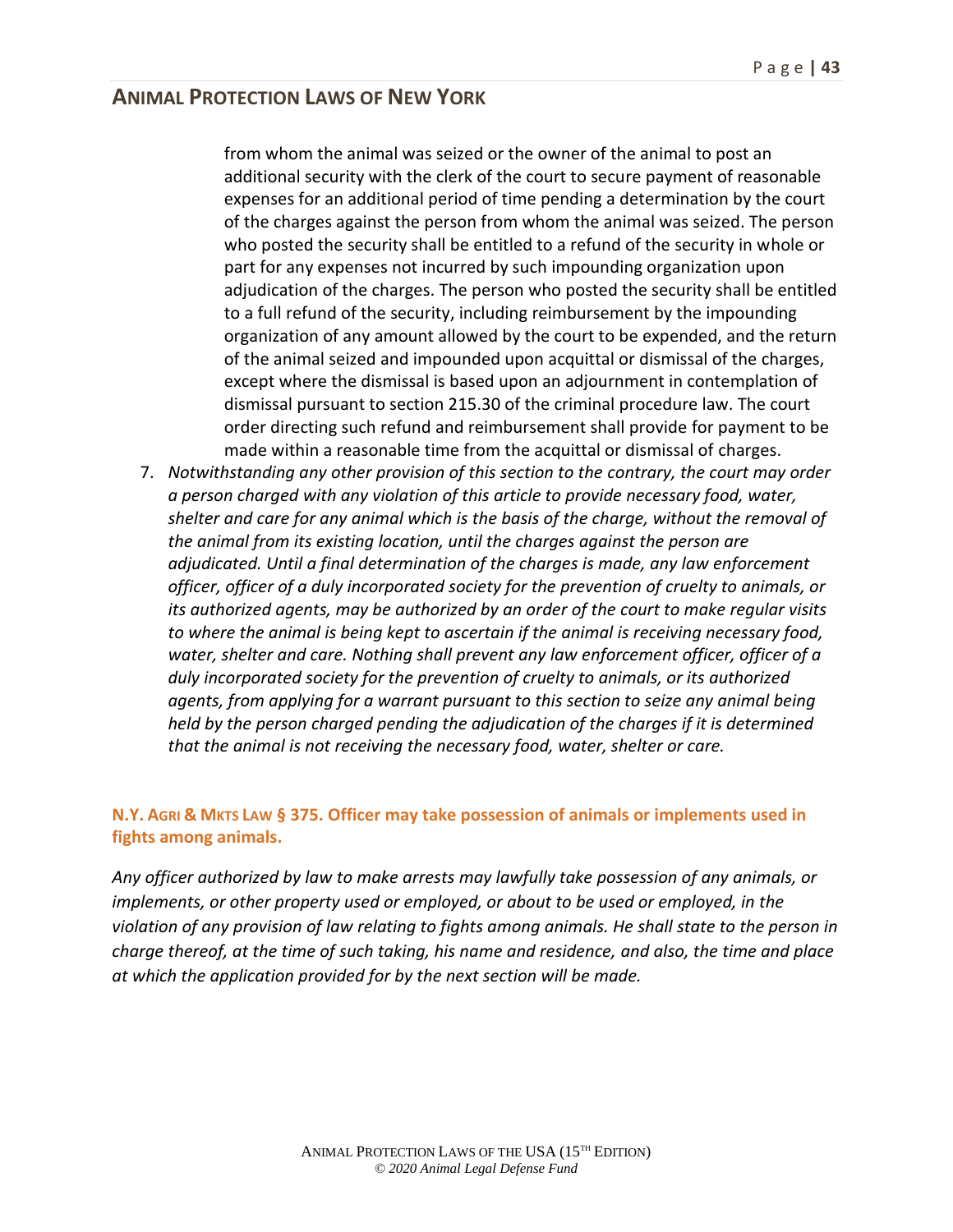# **12. COURTROOM ANIMAL ADVOCATE PROGRAM**

-----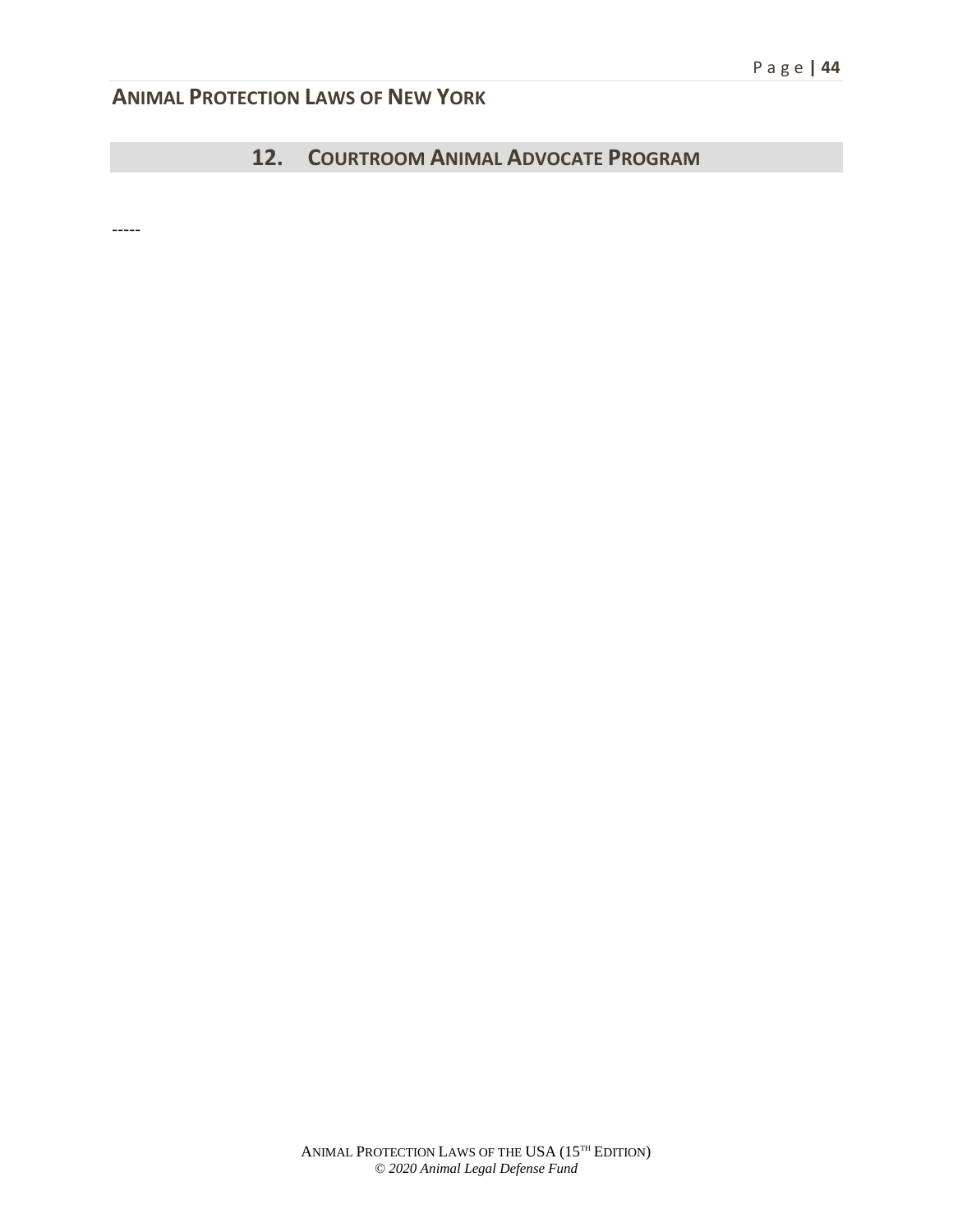#### **13. PROTECTION ORDERS**

#### **N.Y. CRIM. PRO. LAW § 530.12. Protection for victims of family offenses.**

- 1. *When a criminal action is pending involving a complaint charging any crime or violation between spouses, former spouses, parent and child, or between members of the same family or household, as members of the same family or household are defined in subdivision one of section 530.11 of this article, the court, in addition to any other powers conferred upon it by this chapter may issue a temporary order of protection in conjunction with any securing order committing the defendant to the custody of the sheriff or as a condition of any order of recognizance or bail or an adjournment in contemplation of dismissal.*
	- (a) *In addition to any other conditions, such an order may require the defendant:*
		- (1) to stay away from the home, school, business or place of employment of the family or household member or of any designated witness, provided that the court shall make a determination, and shall state such determination in a written decision or on the record, whether to impose a condition pursuant to this paragraph, provided further, however, that failure to make such a determination shall not affect the validity of such temporary order of protection. In making such determination, the court shall consider, but shall not be limited to consideration of, whether the temporary order of protection is likely to achieve its purpose in the absence of such a condition, conduct subject to prior orders of protection, prior incidents of abuse, past or present injury, threats, drug or alcohol abuse, and access to weapons;
		- (2) to permit a parent, or a person entitled to visitation by a court order or a separation agreement, to visit the child at stated periods;
		- (3) to refrain from committing a family offense, as defined in subdivision one of section 530.11 of this article, or any criminal offense against the child or against the family or household member or against any person to whom custody of the child is awarded, or from harassing, intimidating or threatening such persons;
		- (4) to refrain from acts of commission or omission that create an unreasonable risk to the health, safety and welfare of a child, family or household member's life or health;
		- (5) to permit a designated party to enter the residence during a specified period of time in order to remove personal belongings not in issue in this proceeding or in any other proceeding or action under this chapter, the family court act or the domestic relations law;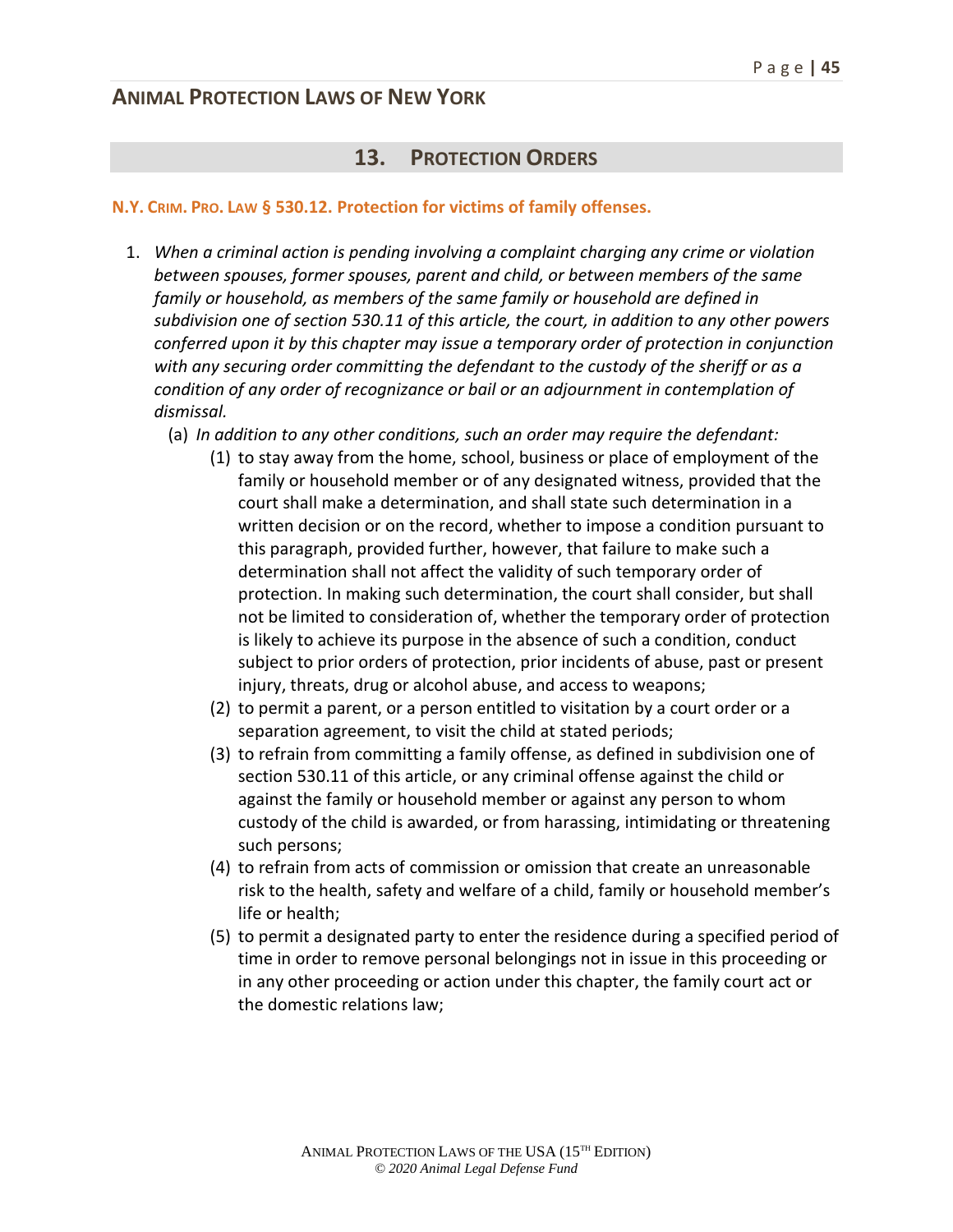(6)

- *(A) to refrain from intentionally injuring or killing, without justification, any companion animal the defendant knows to be owned, possessed, leased, kept or held by the victim or a minor child residing in the household.*
- *(B) "Companion animal", as used in this section, shall have the same meaning as in subdivision five of section three hundred fifty of the agriculture and markets law;*
- (7)
- (A) to promptly return specified identification documents to the protected party, in whose favor the order of protection or temporary order of protection is issued; provided, however, that such order may: (i) include any appropriate provision designed to ensure that any such document is available for use as evidence in this proceeding, and available if necessary for legitimate use by the party against whom such order is issued; and (ii) specify the manner in which such return shall be accomplished.
- (B) For purposes of this subparagraph, "identification document" shall mean any of the following: (i) exclusively in the name of the protected party: birth certificate, passport, social security card, health insurance or other benefits card, a card or document used to access bank, credit or other financial accounts or records, tax returns, any driver's license, and immigration documents including but not limited to a United States permanent resident card and employment authorization document; and (ii) upon motion and after notice and an opportunity to be heard, any of the following, including those that may reflect joint use or ownership, that the court determines are necessary and are appropriately transferred to the protected party: any card or document used to access bank, credit or other financial accounts or records, tax returns, and any other identifying cards and documents.
- (b) The court may issue an order, pursuant to section two hundred twenty-seven-c of the real property law, authorizing the party for whose benefit any order of protection has been issued to terminate a lease or rental agreement pursuant to section two hundred twenty-seven-c of the real property law.
- 2. Notwithstanding any other provision of law, a temporary order of protection issued or continued by a family court pursuant to section eight hundred thirteen of the family court act shall continue in effect, absent action by the appropriate criminal court pursuant to subdivision three of this section, until the defendant is arraigned upon an accusatory instrument filed pursuant to section eight hundred thirteen of the family court act in such criminal court.
- 3. The court may issue a temporary order of protection ex parte upon the filing of an accusatory instrument and for good cause shown. When a family court order of protection is modified, the criminal court shall forward a copy of such modified order to the family court issuing the original order of protection; provided, however, that where a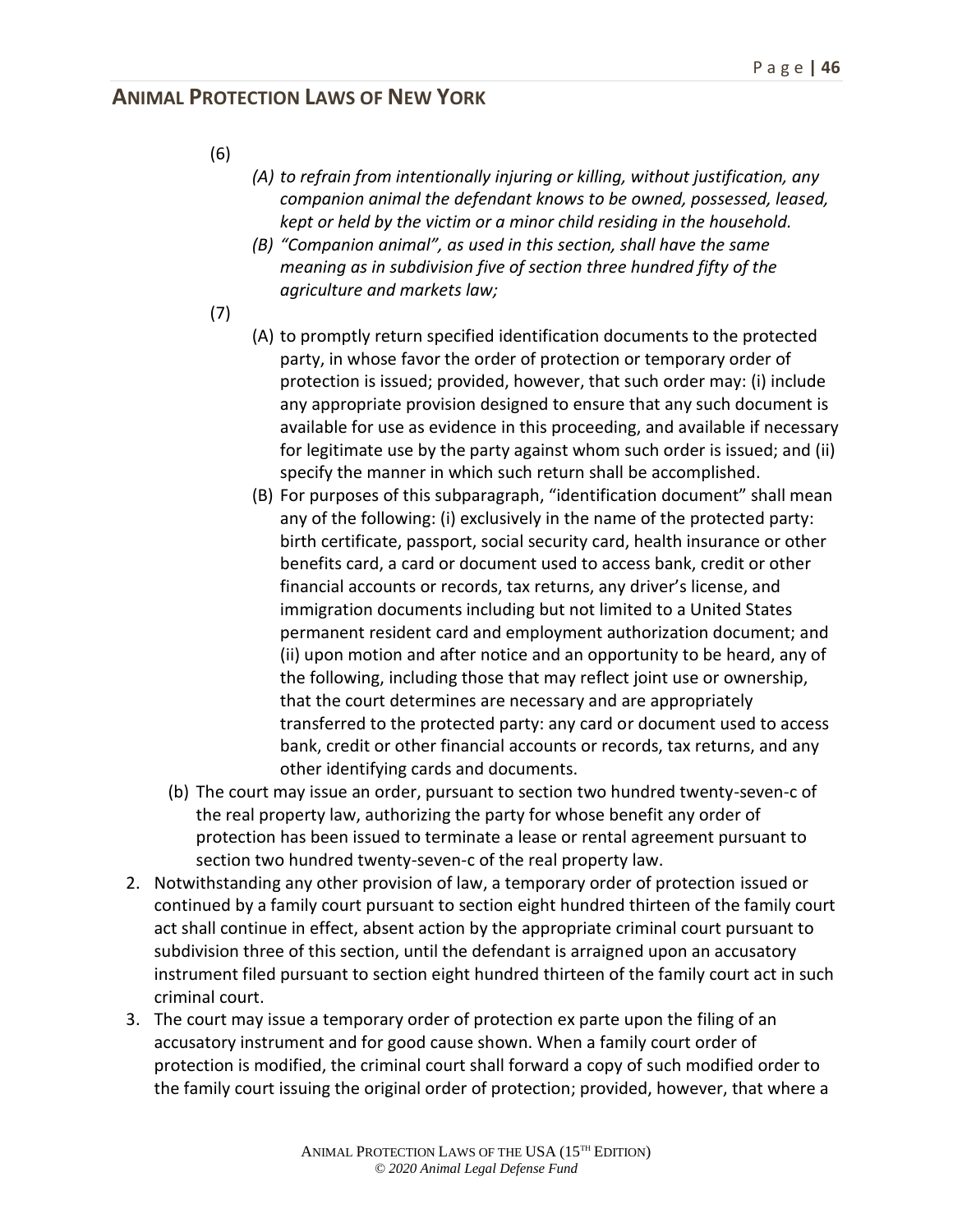copy of the modified order is transmitted to the family court by facsimile or other electronic means, the original copy of such modified order and accompanying affidavit shall be forwarded immediately thereafter.

3-a. Emergency powers when family court not in session; issuance of temporary orders of protection. Upon the request of the petitioner, a local criminal court may on an ex parte basis issue a temporary order of protection pending a hearing in family court, provided that a sworn affidavit, verified in accordance with subdivision one of section 100.30 of this chapter, is submitted: (i) alleging that the family court is not in session; (ii) alleging that a family offense, as defined in subdivision one of section eight hundred twelve of the family court act and subdivision one of section 530.11 of this article, has been committed; (iii) alleging that a family offense petition has been filed or will be filed in family court on the next day the court is in session; and (iv) showing good cause. Upon appearance in a local criminal court, the petitioner shall be advised that he or she may continue with the proceeding either in family court or upon the filing of a local criminal court accusatory instrument in criminal court or both. Upon issuance of a temporary order of protection where petitioner requests that it be returnable in family court, the local criminal court shall transfer the matter forthwith to the family court and shall make the matter returnable in family court on the next day the family court is in session, or as soon thereafter as practicable, but in no event more than four calendar days after issuance of the order. The local criminal court, upon issuing a temporary order of protection returnable in family court pursuant to this subdivision, shall immediately forward, in a manner designed to insure arrival before the return date set in the order, a copy of the temporary order of protection and sworn affidavit to the family court and shall provide a copy of such temporary order of protection to the petitioner; provided, however, that where a copy of the temporary order of protection and affidavit are transmitted to the family court by facsimile or other electronic means, the original order and affidavit shall be forwarded to the family court immediately thereafter. Any temporary order of protection issued pursuant to this subdivision shall be issued to the respondent, and copies shall be filed as required in subdivisions six and eight of this section for orders of protection issued pursuant to this section. Any temporary order of protection issued pursuant to this subdivision shall plainly state the date that such order expires which, in the case of an order returnable in family court, shall be not more than four calendar days after its issuance, unless sooner vacated or modified by the family court. A petitioner requesting a temporary order of protection returnable in family court pursuant to this subdivision in a case in which a family court petition has not been filed shall be informed that such temporary order of protection shall expire as provided for herein, unless the petitioner files a petition pursuant to subdivision one of section eight hundred twenty-one of the family court act on or before the return date in family court and the family court issues a temporary order of protection or order of protection as authorized under article eight of the family court act. Nothing in this subdivision shall limit or restrict the petitioner's right to proceed directly and without court referral in either a criminal or family court, or both, as provided for in section one hundred fifteen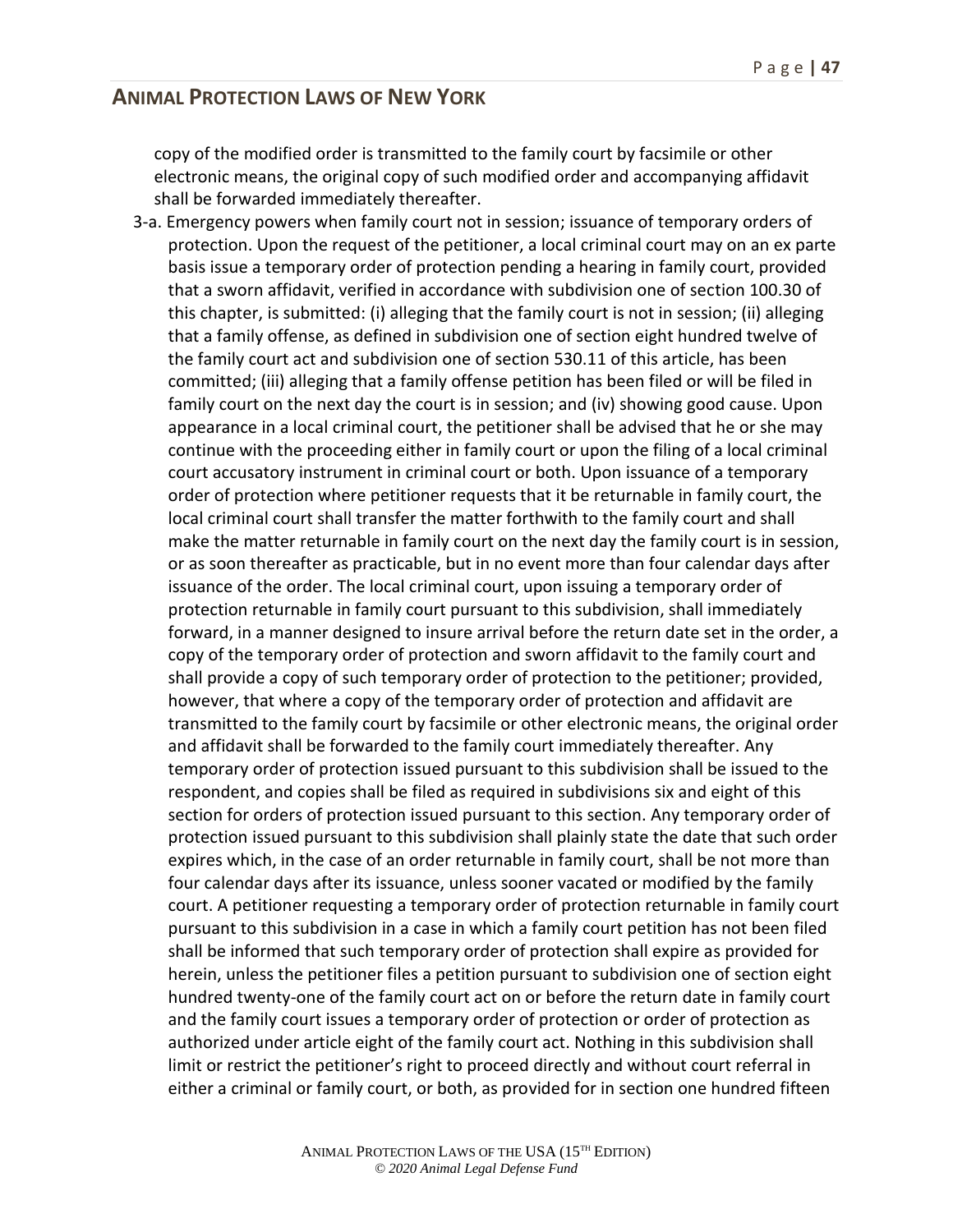of the family court act and section 100.07 of this chapter.

- 3-b. Emergency powers when family court not in session; modifications of orders of protection or temporary orders of protection. Upon the request of the petitioner, a local criminal court may on an ex parte basis modify a temporary order of protection or order of protection which has been issued under article four, five, six or eight of the family court act pending a hearing in family court, provided that a sworn affidavit verified in accordance with subdivision one of section 100.30 of this chapter is submitted: (i) alleging that the family court is not in session and (ii) showing good cause, including a showing that the existing order is insufficient for the purposes of protection of the petitioner, the petitioner's child or children or other members of the petitioner's family or household. The local criminal court shall make the matter regarding the modification of the order returnable in family court on the next day the family court is in session, or as soon thereafter as practicable, but in no event more than four calendar days after issuance of the modified order. The court shall immediately forward a copy of the modified order, if any, and sworn affidavit to the family court and shall provide a copy of such modified order, if any, and affidavit to the petitioner; provided, however, that where copies of such modified order and affidavit are transmitted to the family court by facsimile or other electronic means, the original copies of such modified order and affidavit shall be forwarded to the family court immediately thereafter. Any modified temporary order of protection or order of protection issued pursuant to this subdivision shall be issued to the respondent and copies shall be filed as required in subdivisions six and eight of this section for orders of protection issued pursuant to this section.
- 4. The court may issue or extend a temporary order of protection ex parte or on notice simultaneously with the issuance of a warrant for the arrest of defendant. Such temporary order of protection may continue in effect until the day the defendant subsequently appears in court pursuant to such warrant or voluntarily or otherwise.
- 5. [Eff. until Sept. 1, 2021, pursuant to L.1995, c. 3, § 74, par. d. See, also, opening paragraph below.] Upon sentencing on a conviction for any crime or violation between spouses, between a parent and child, or between members of the same family or household as defined in subdivision one of section 530.11 of this article, the court may in addition to any other disposition, including a conditional discharge or youthful offender adjudication, enter an order of protection. Where a temporary order of protection was issued, the court shall state on the record the reasons for issuing or not issuing an order of protection. The duration of such an order shall be fixed by the court and; (A) in the case of a felony conviction, shall not exceed the greater of: (i) eight years from the date of such sentencing, except where the sentence is or includes a sentence of probation on a conviction for a felony sexual assault, as provided in subparagraph (iii) of paragraph (a) of subdivision three of section 65.00 of the penal law, in which case, ten years from the date of such sentencing, or (ii) eight years from the date of the expiration of the maximum term of an indeterminate or the term of a determinate sentence of imprisonment actually imposed; or (B) in the case of a conviction for a class A misdemeanor, shall not exceed the greater of: (i) five years from the date of such sentencing, except where the sentence is or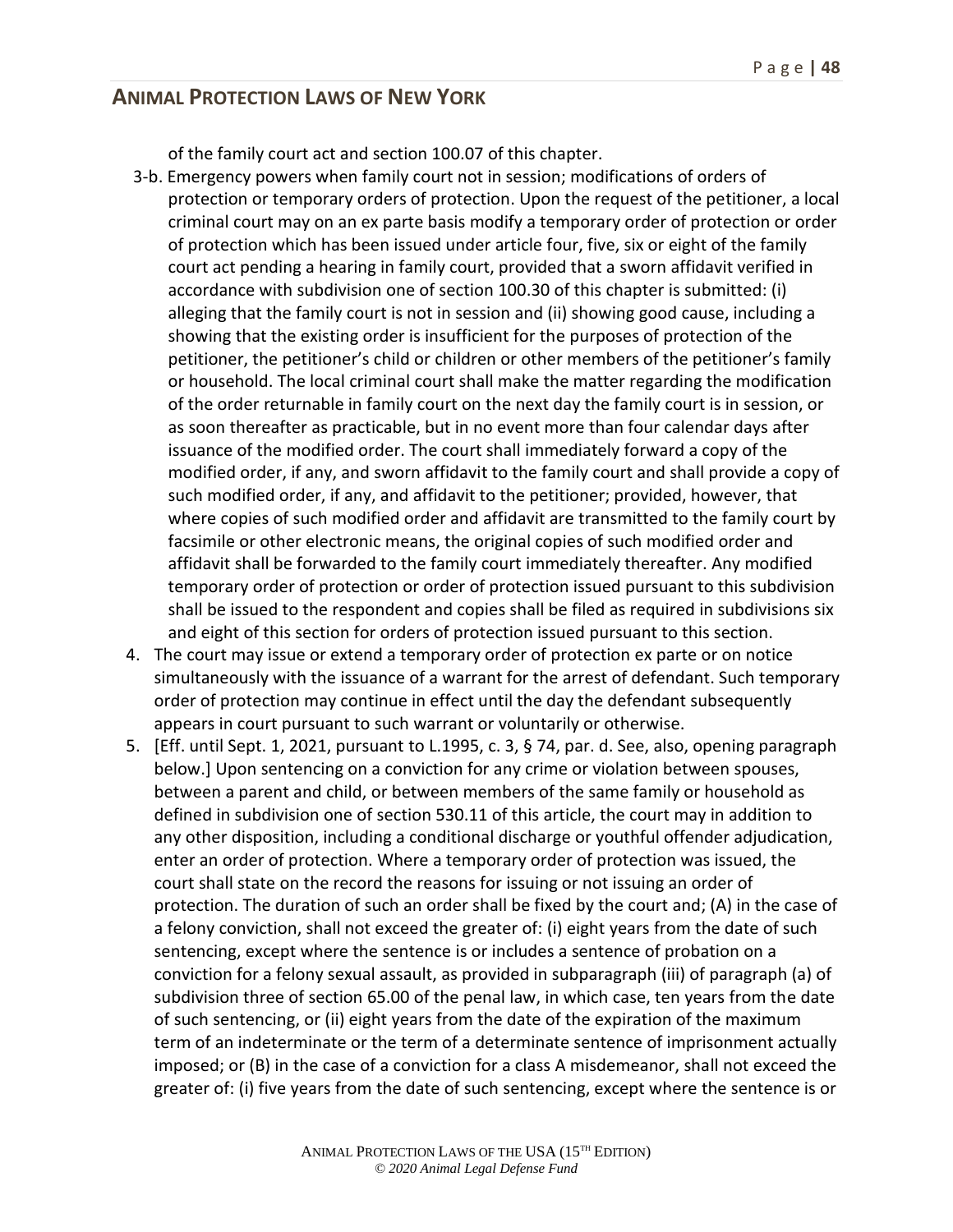includes a sentence of probation on a conviction for a misdemeanor sexual assault, as provided in subparagraph (ii) of paragraph (b) of subdivision three of section 65.00 of the penal law, in which case, six years from the date of such sentencing, or (ii) five years from the date of the expiration of the maximum term of a definite or intermittent term actually imposed; or (C) in the case of a conviction for any other offense, shall not exceed the greater of: (i) two years from the date of sentencing, or (ii) two years from the date of the expiration of the maximum term of a definite or intermittent term actually imposed. For purposes of determining the duration of an order of protection entered pursuant to this subdivision, a conviction shall be deemed to include a conviction that has been replaced by a youthful offender adjudication. In addition to any other conditions, such an order may require the defendant:

5. [Eff. Sept. 1, 2021, pursuant to L.1995, c. 3, § 74, par. d. See, also, opening paragraph above.] Upon sentencing on a conviction for any crime or violation between spouses, between a parent and child, or between members of the same family or household as defined in subdivision one of section 530.11 of this article, the court may in addition to any other disposition, including a conditional discharge or youthful offender adjudication, enter an order of protection. Where a temporary order of protection was issued, the court shall state on the record the reasons for issuing or not issuing an order of protection. The duration of such an order shall be fixed by the court and, in the case of a felony conviction, shall not exceed the greater of: (i) five years from the date of such sentencing, or (ii) three years from the date of the expiration of the maximum term of an indeterminate sentence of imprisonment actually imposed; or in the case of a conviction for a class A misdemeanor, shall not exceed three years from the date of such sentencing; or in the case of a conviction for any other offense, shall not exceed one year from the date of sentencing. For purposes of determining the duration of an order of protection entered pursuant to this subdivision, a conviction shall be deemed to include a conviction that has been replaced by a youthful offender adjudication. In addition to any other conditions, such an order may require the defendant:

- (a) to stay away from the home, school, business or place of employment of the family or household member, the other spouse or the child, or of any witness designated by the court, provided that the court shall make a determination, and shall state such determination in a written decision or on the record, whether to impose a condition pursuant to this paragraph, provided further, however, that failure to make such a determination shall not affect the validity of such order of protection. In making such determination, the court shall consider, but shall not be limited to consideration of, whether the order of protection is likely to achieve its purpose in the absence of such a condition, conduct subject to prior orders of protection, prior incidents of abuse, extent of past or present injury, threats, drug or alcohol abuse, and access to weapons;
- (b) to permit a parent, or a person entitled to visitation by a court order or a separation agreement, to visit the child at stated periods;
- (c) to refrain from committing a family offense, as defined in subdivision one of section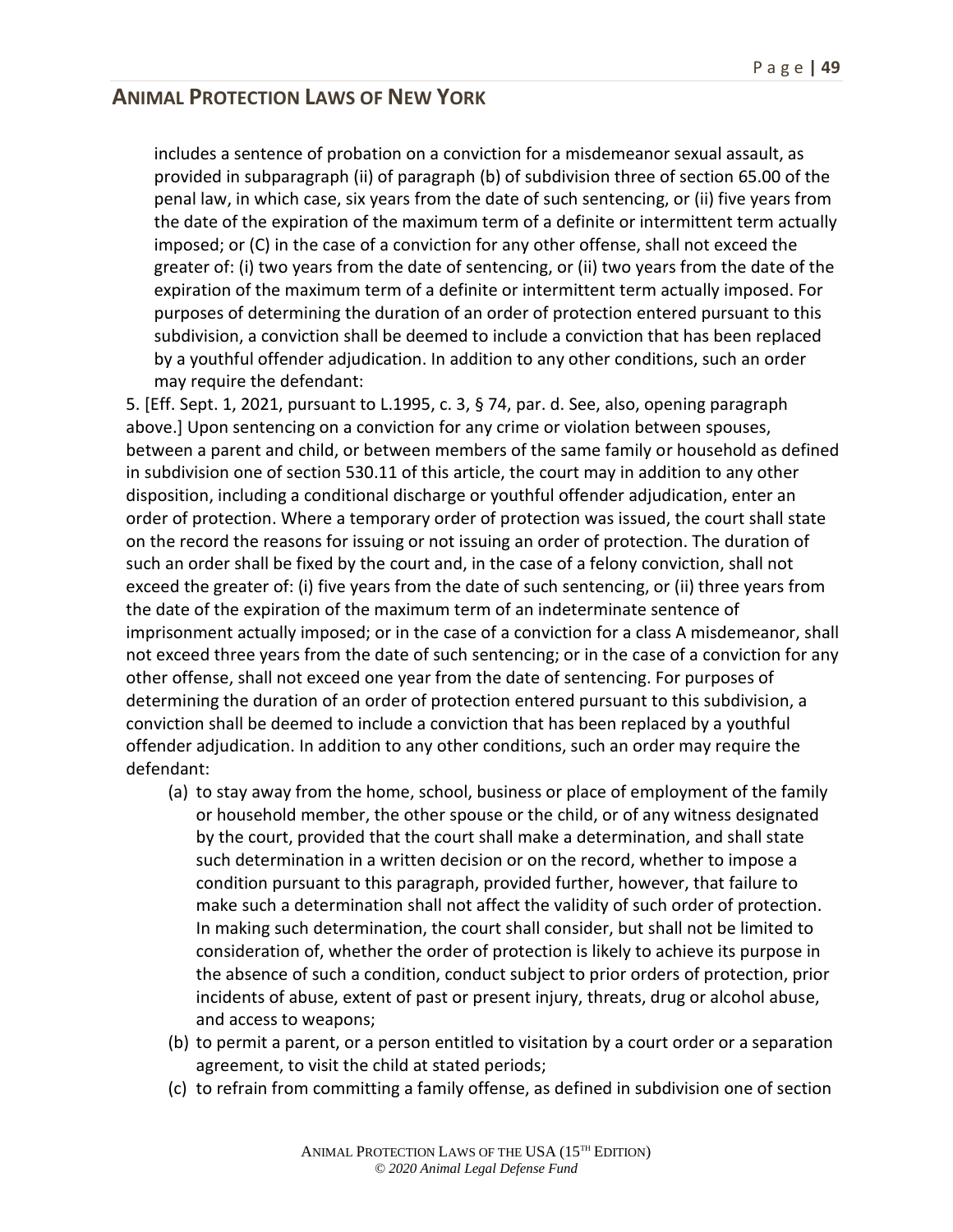530.11 of this article, or any criminal offense against the child or against the family or household member or against any person to whom custody of the child is awarded, or from harassing, intimidating or threatening such persons; or

- (d) to refrain from acts of commission or omission that create an unreasonable risk to the health, safety and welfare of a child, family or household member's life or health;
- (e) to permit a designated party to enter the residence during a specified period of time in order to remove personal belongings not in issue in this proceeding or in any other proceeding or action under this chapter, the family court act or the domestic relations law.
- 6. An order of protection or a temporary order of protection issued pursuant to subdivision one, two, three, four or five of this section shall bear in a conspicuous manner the term "order of protection" or "temporary order of protection" as the case may be and a copy shall be filed by the clerk of the court with the sheriff's office in the county in which the complainant resides, or, if the complainant resides within a city, with the police department of such city. The order of protection or temporary order of protection shall also contain the following notice: "This order of protection will remain in effect even if the protected party has, or consents to have, contact or communication with the party against whom the order is issued. This order of protection can only be modified or terminated by the court. The protected party cannot be held to violate this order nor be arrested for violating this order." The absence of such language shall not affect the validity of such order. A copy of such order of protection or temporary order of protection may from time to time be filed by the clerk of the court with any other police department or sheriff's office having jurisdiction of the residence, work place, and school of anyone intended to be protected by such order. A copy of the order may also be filed by the complainant at the appropriate police department or sheriff's office having jurisdiction. Any subsequent amendment or revocation of such order shall be filed in the same manner as herein provided.

Such order of protection shall plainly state the date that such order expires.

- 6-a. The court shall inquire as to the existence of any other orders of protection between the defendant and the person or persons for whom the order of protection is sought.
- 7. A family offense subject to the provisions of this section which occurs subsequent to the issuance of an order of protection under this chapter shall be deemed a new offense for which the complainant may seek to file a new accusatory instrument and may file a family court petition under article eight of the family court act as provided for in section 100.07 of this chapter.
- 8. In any proceeding in which an order of protection or temporary order of protection or a warrant has been issued under this section, the clerk of the court shall issue to the complainant and defendant and defense counsel and to any other person affected by the order a copy of the order of protection or temporary order of protection and ensure that a copy of the order of protection or temporary order of protection be transmitted to the local correctional facility where the individual is or will be detained, the state or local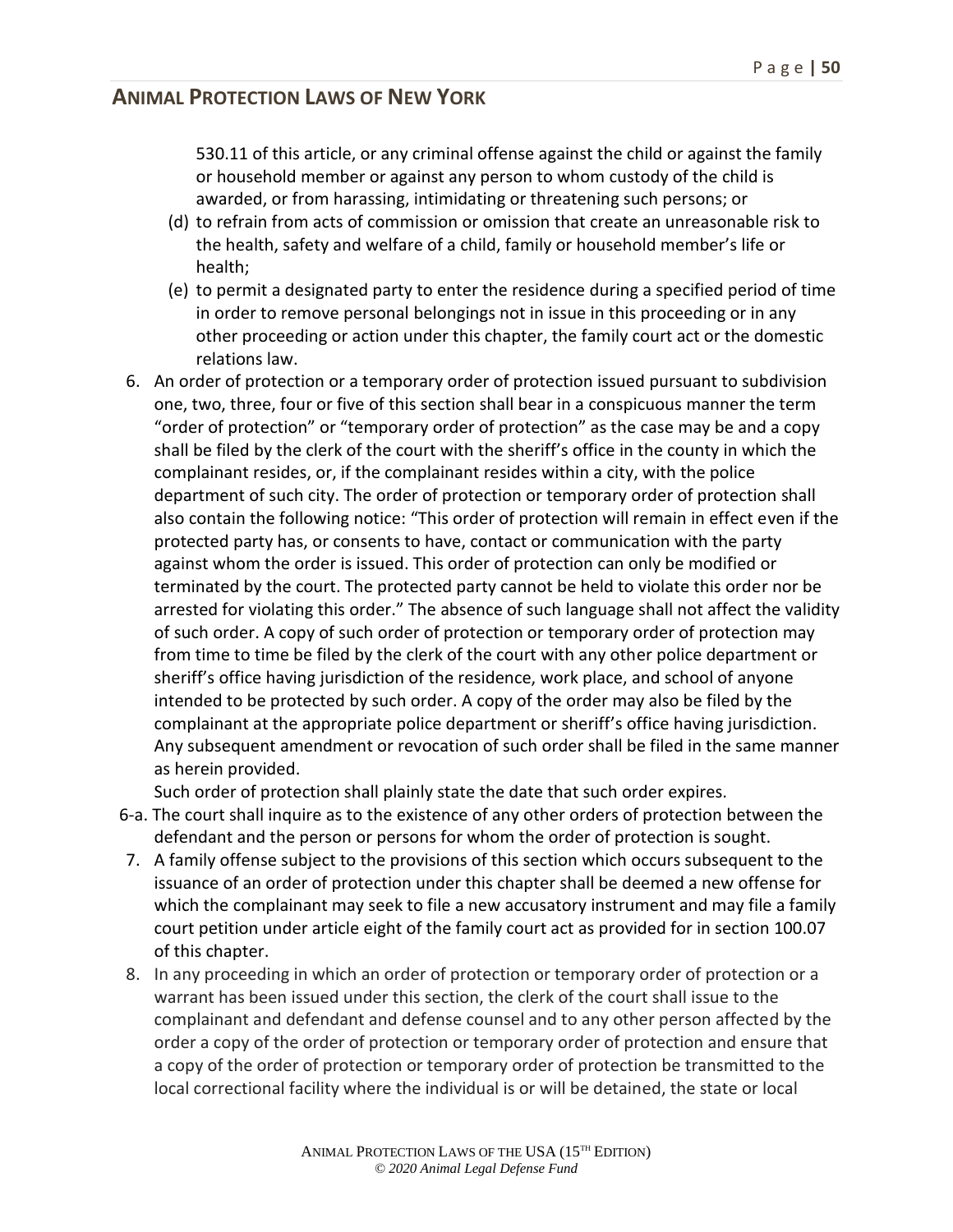correctional facility where the individual is or will be imprisoned, and the supervising probation department or department of corrections and community supervision where the individual is under probation or parole supervision. The presentation of a copy of such order or a warrant to any peace officer acting pursuant to his or her special duties or police officer shall constitute authority for him or her to arrest a person who has violated the terms of such order and bring such person before the court and, otherwise, so far as lies within his or her power, to aid in securing the protection such order was intended to afford. The protected party in whose favor the order of protection or temporary order of protection is issued may not be held to violate an order issued in his or her favor nor may such protected party be arrested for violating such order.

- 9. If no warrant, order or temporary order of protection has been issued by the court, and an act alleged to be a family offense as defined in section 530.11 of this chapter is the basis of the arrest, the magistrate shall permit the complainant to file a petition, information or accusatory instrument and for reasonable cause shown, shall thereupon hold such respondent or defendant, admit to, fix or accept bail, or parole him or her for hearing before the family court or appropriate criminal court as the complainant shall choose in accordance with the provisions of section 530.11 of this chapter.
- 10. Punishment for contempt based on a violation of an order of protection or temporary order of protection shall not affect the original criminal action, nor reduce or diminish a sentence upon conviction for the original crime or violation alleged therein or for a lesser included offense thereof.
- 11. If a defendant is brought before the court for failure to obey any lawful order issued under this section, or an order of protection issued by a court of competent jurisdiction in another state, territorial or tribal jurisdiction, and if, after hearing, the court is satisfied by competent proof that the defendant has willfully failed to obey any such order, the court may:
	- (a) revoke an order of recognizance or release under non-monetary conditions or revoke an order of bail or order forfeiture of such bail and commit the defendant to custody; or
	- (b) restore the case to the calendar when there has been an adjournment in contemplation of dismissal and commit the defendant to custody; or
	- (c) revoke a conditional discharge in accordance with section 410.70 of this chapter and impose probation supervision or impose a sentence of imprisonment in accordance with the penal law based on the original conviction; or
	- (d) revoke probation in accordance with section 410.70 of this chapter and impose a sentence of imprisonment in accordance with the penal law based on the original conviction. In addition, if the act which constitutes the violation of the order of protection or temporary order of protection is a crime or a violation the defendant may be charged with and tried for that crime or violation.
	- (e) [(e) Repealed. ]
- 12. The chief administrator of the courts shall promulgate appropriate uniform temporary orders of protection and orders of protection forms to be used throughout the state. Such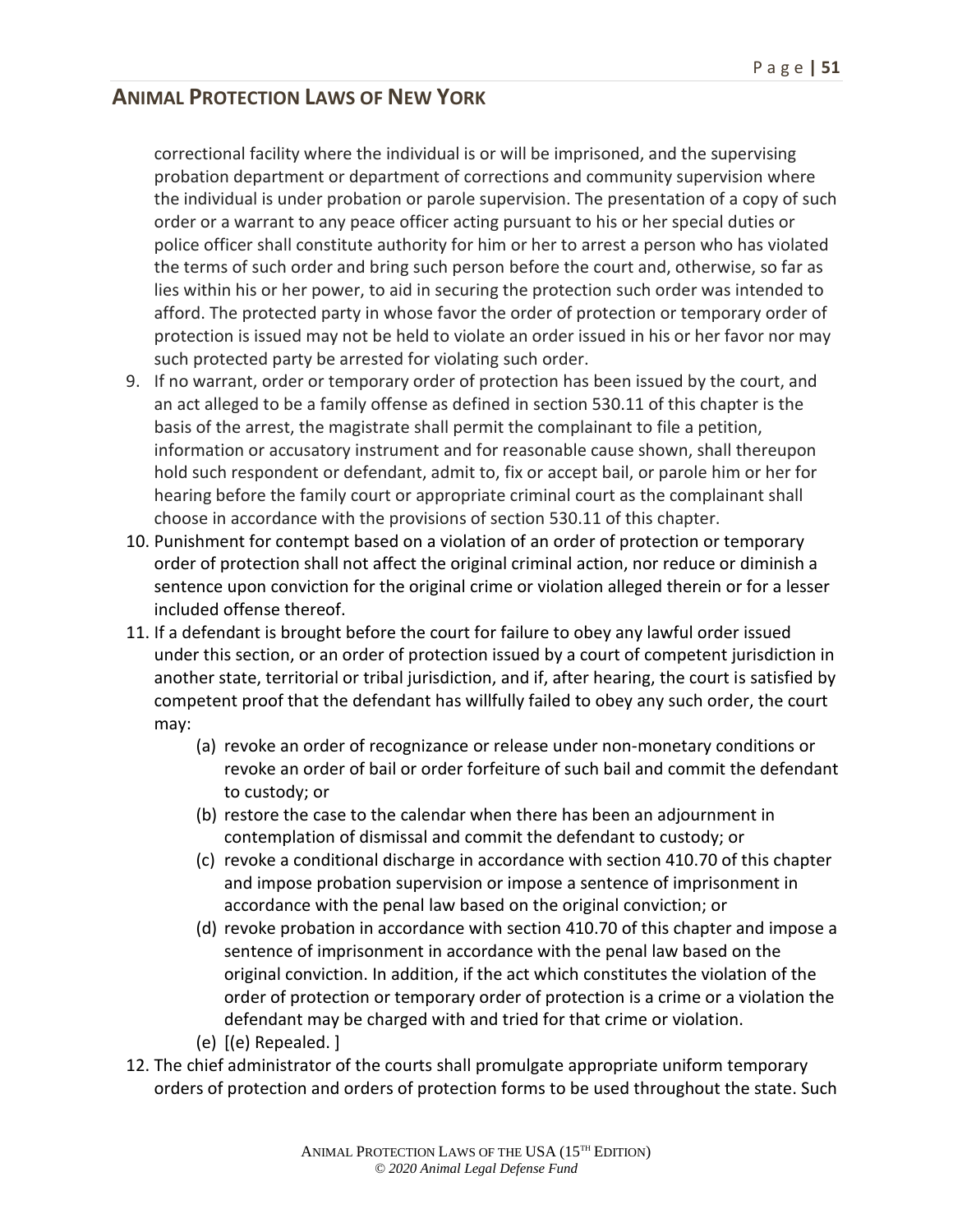forms shall be promulgated and developed in a manner to ensure the compatability [compatibility] of such forms with the statewide computerized registry established pursuant to section two hundred twenty-one-a of the executive law.

- 13. Notwithstanding the foregoing provisions, an order of protection, or temporary order of protection when applicable, may be entered against a former spouse and persons who have a child in common, regardless of whether such persons have been married or have lived together at any time, or against a member of the same family or household as defined in subdivision one of section 530.11 of this article.
- 14. The people shall make reasonable efforts to notify the complainant alleging a crime constituting a family offense when the people have decided to decline prosecution of such crime, to dismiss the criminal charges against the defendant or to enter into a plea agreement. The people shall advise the complainant of the right to file a petition in the family court pursuant to section 100.07 of this chapter and section one hundred fifteen of the family court act.

In any case where allegations of criminal conduct are transferred from the family court to the criminal court pursuant to paragraph (ii) of subdivision (b) of section eight hundred forty-six of the family court act, the people shall advise the family court making the transfer of any decision to file an accusatory instrument against the family court respondent and shall notify such court of the disposition of such instrument and the sentence, if any, imposed upon such respondent.

Release of a defendant from custody shall not be delayed because of the requirements of this subdivision.

15. Any motion to vacate or modify an order of protection or temporary order of protection shall be on notice to the non-moving party, except as provided in subdivision three-b of this section.

#### **N.Y. CRIM. PRO. LAW § 530.13. Protection of victims of crimes, other than family offenses.**

- *1. When any criminal action is pending, and the court has not issued a temporary order of protection pursuant to section 530.12 of this article, the court, in addition to the other powers conferred upon it by this chapter, may for good cause shown issue a temporary order of protection in conjunction with any securing or an adjournment in contemplation of dismissal. In addition to any other conditions, such an order may require that the defendant:*
	- (a) stay away from the home, school, business or place of employment of the victims of, or designated witnesses to, the alleged offense;
	- (b) refrain from harassing, intimidating, threatening or otherwise interfering with the victims of the alleged offense and such members of the family or household of such victims or designated witnesses as shall be specifically named by the court in such order [fig 1] ;
	- (c)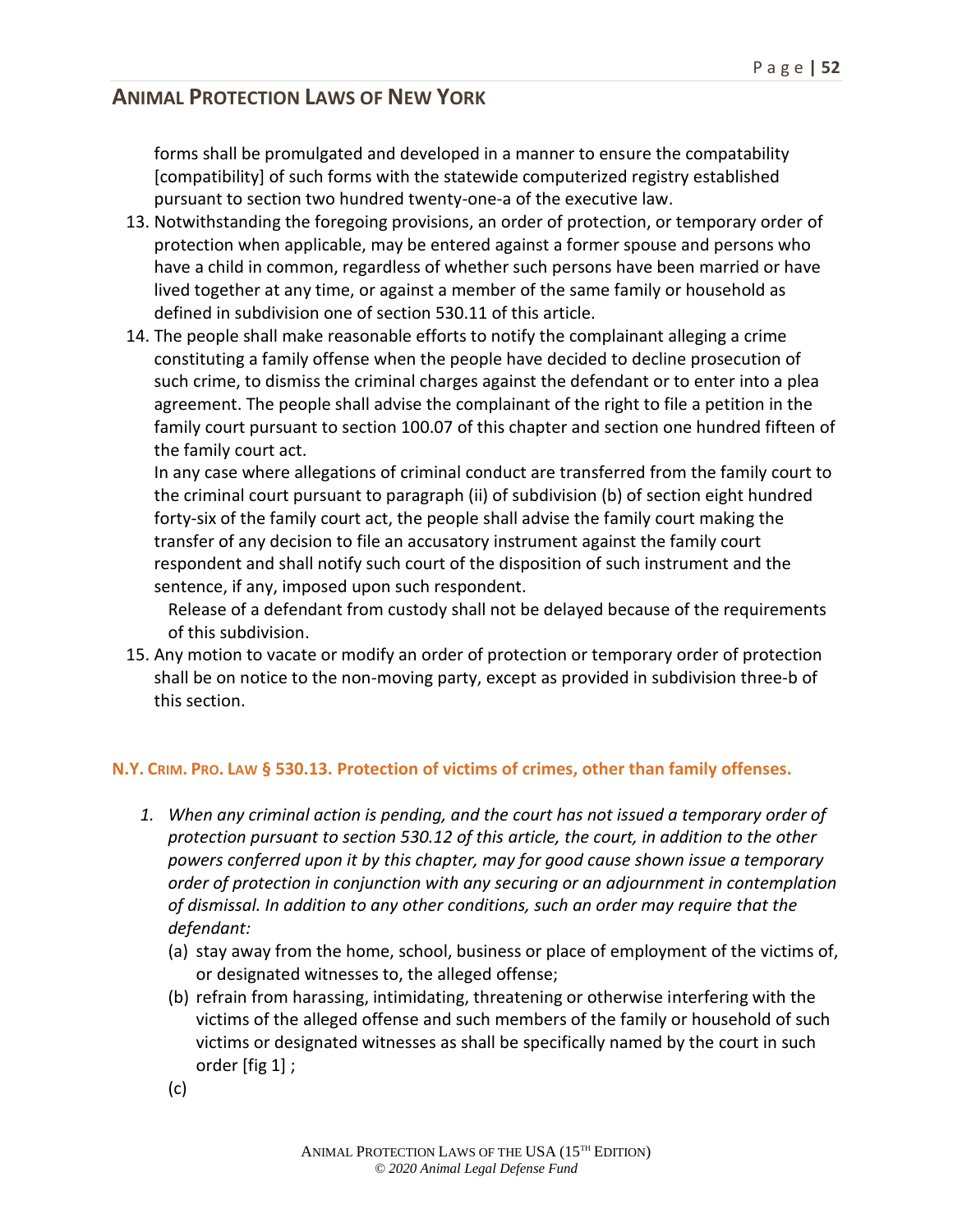- (1) *to refrain from intentionally injuring or killing, without justification, any companion animal the defendant knows to be owned, possessed, leased, kept or held by such victim or victims or a minor child residing in such victim's or victims' household.*
- (2) *"Companion animal", as used in this section, shall have the same meaning as in subdivision five of section three hundred fifty of the agriculture and markets law.*

In addition to the foregoing provisions, the court may issue an order, pursuant to section two hundred twenty-seven-c of the real property law, authorizing the party for whose benefit any order of protection has been issued to terminate a lease or rental agreement pursuant to section two hundred twenty-seven-c of the real property law.

- 2. The court may issue a temporary order of protection under this section ex parte upon the filing of an accusatory instrument and for good cause shown.
- 3. The court may issue or extend a temporary order of protection under this section ex parte simultaneously with the issuance of a warrant for the arrest of the defendant. Such temporary order of protection may continue in effect until the day the defendant subsequently appears in court pursuant to such warrant or voluntarily or otherwise.
- 4. [Eff. until Sept. 1, 2021, pursuant to L.1995, c. 3, § 74, par. d. See, also, opening paragraph below.] Upon sentencing on a conviction for any offense, where the court has not issued an order of protection pursuant to section 530.12 of this article, the court may, in addition to any other disposition, including a conditional discharge or youthful offender adjudication, enter an order of protection. Where a temporary order of protection was issued, the court shall state on the record the reasons for issuing or not issuing an order of protection. The duration of such an order shall be fixed by the court and ; (A) in the case of a felony conviction, shall not exceed the greater of: (i) eight years from the date of such sentencing, except where the sentence is or includes a sentence of probation on a conviction for a felony sexual assault, as provided in subparagraph (iii) of paragraph (a) of subdivision three of section 65.00 of the penal law, in which case, ten years from the date of such sentencing, or (ii) eight years from the date of the expiration of the maximum term of an indeterminate or the term of a determinate sentence of imprisonment actually imposed; or (B) in the case of a conviction for a class A misdemeanor, shall not exceed the greater of: (i) five years from the date of such sentencing, except where the sentence is or includes a sentence of probation on a conviction for a misdemeanor sexual assault, as provided in subparagraph (ii) of paragraph (b) of subdivision three of section 65.00 of the penal law, in which case, six years from the date of such sentencing or (ii) five years from the date of the expiration of the maximum term of a definite or intermittent term actually imposed; or (C) in the case of a conviction for any other offense, shall not exceed the greater of: (i) two years from the date of sentencing, or (ii) two years from the date of the expiration of the maximum term of a definite or intermittent term actually imposed. For purposes of determining the duration of an order of protection entered pursuant to this subdivision, a conviction shall be deemed to include a conviction that has been replaced by a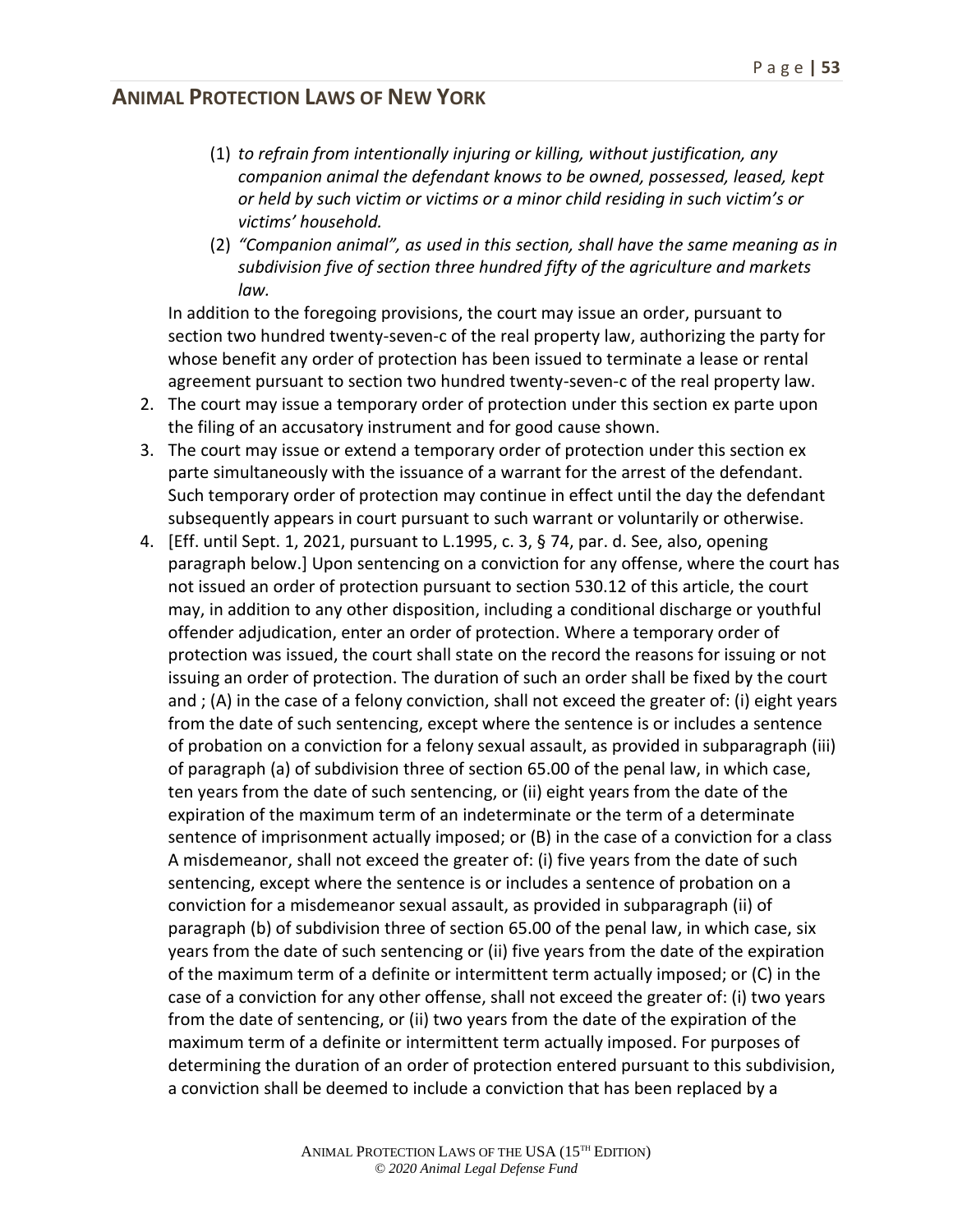youthful offender adjudication. In addition to any other conditions such an order may require that the defendant:

4. [Eff. Sept. 1, 2021, pursuant to L.1995, c. 3, § 74, par. d. See, also, opening paragraph above.] Upon sentencing on a conviction for any offense, where the court has not issued an order of protection pursuant to section 530.12 of this article, the court may, in addition to any other disposition, including a conditional discharge or youthful offender adjudication, enter an order of protection. Where a temporary order of protection was issued, the court shall state on the record the reasons for issuing or not issuing an order of protection. The duration of such an order shall be fixed by the court and, in the case of a felony conviction, shall not exceed the greater of: (i) five years from the date of such sentencing, or (ii) three years from the date of the expiration of the maximum term of an indeterminate sentence of imprisonment actually imposed; or in the case of a conviction for a class A misdemeanor, shall not exceed three years from the date of such sentencing; or in the case of a conviction for any other offense, shall not exceed one year from the date of sentencing. For purposes of determining the duration of an order of protection entered pursuant to this subdivision, a conviction shall be deemed to include a conviction that has been replaced by a youthful offender adjudication. In addition to any other conditions such an order may require that the defendant:

- (a) stay away from the home, school, business or place of employment of the victim or victims, or of any witness designated by the court, of such offense;
- (b) refrain from harassing, intimidating, threatening or otherwise interfering with the victim or victims of the offense and such members of the family or household of such victim or victims as shall be specifically named by the court in such order;
- (c)
- (1) to refrain from intentionally injuring or killing, without justification, any companion animal the defendant knows to be owned, possessed, leased, kept or held by such victim or victims or a minor child residing in such victim's or victims' household.
- (2) "Companion animal", as used in this section, shall have the same meaning as in subdivision five of section three hundred fifty of the agriculture and markets law.
- 5. The court shall inquire as to the existence of any other orders of protection between the defendant and the person or persons for whom the order of protection is sought. An order of protection issued under this section shall plainly state the date that such order expires. Orders of protection issued to protect victims of domestic violence, as defined in section four hundred fifty-nine-a of the social services law, shall be on uniform statewide forms that shall be promulgated by the chief administrator of the courts in a manner to ensure the compatibility of such forms with the statewide registry of orders of protection and warrants established pursuant to section two hundred twenty-one-a of the executive law. A copy of an order of protection or a temporary order of protection issued pursuant to subdivision one, two, three, or four of this section shall be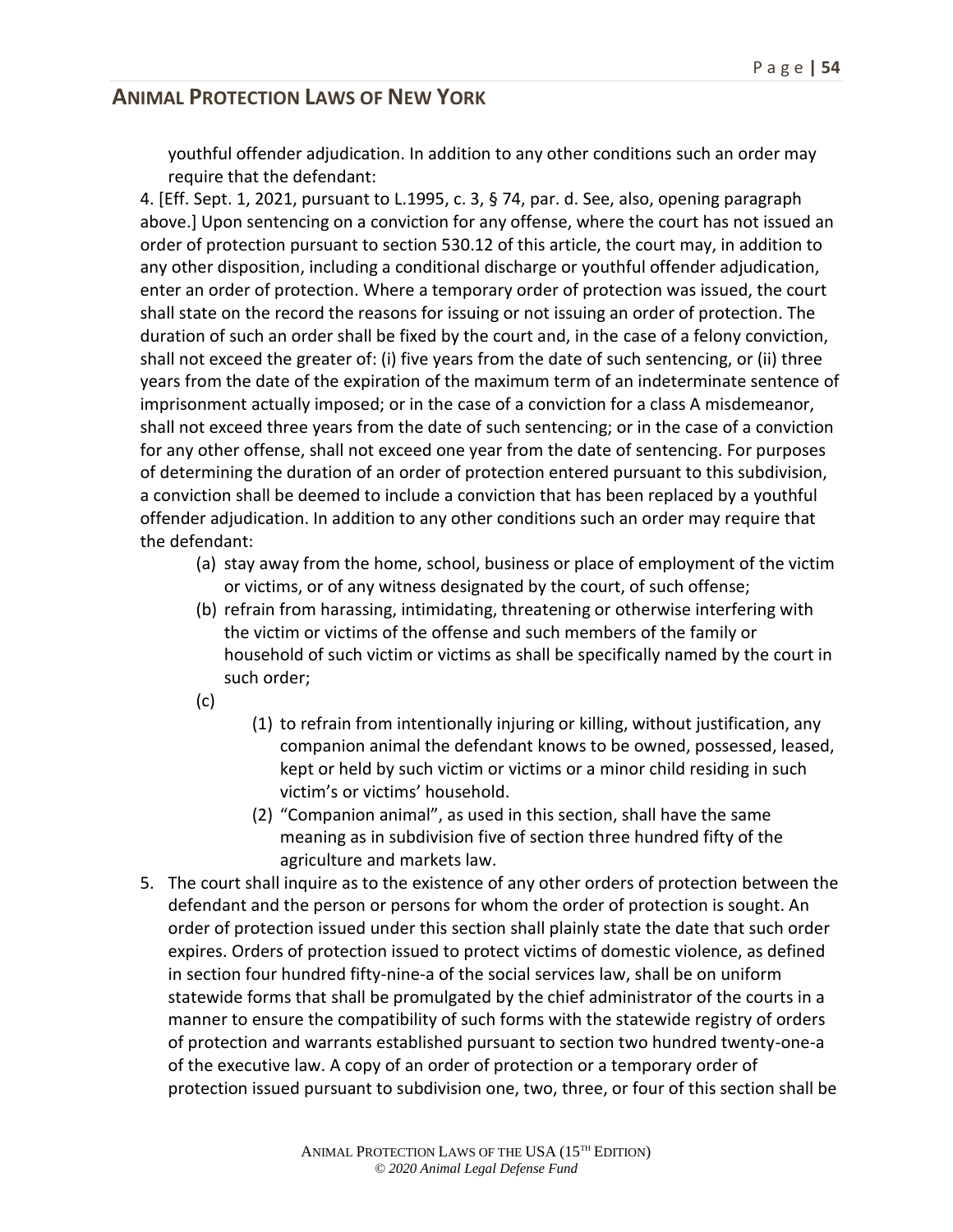filed by the clerk of the court with the sheriff's office in the county in which such victim or victims reside, or, if the victim or victims reside within a city, with the police department of such city. A copy of such order of protection or temporary order of protection may from time to time be filed by the clerk of the court with any other police department or sheriff's office having jurisdiction of the residence, work place, and school of anyone intended to be protected by such order. A copy of the order may also be filed by the victim or victims at the appropriate police department or sheriff's office having jurisdiction. Any subsequent amendment or revocation of such order shall be filed in the same manner as herein provided.

- 6. In any proceeding in which an order of protection or temporary order of protection or a warrant has been issued under this section, the clerk of the court shall issue to the victim and the defendant and defense counsel and to any other person affected by the order, a copy of the order of protection or temporary order of protection and ensure that a copy of the order of protection or temporary order of protection be transmitted to the local correctional facility where the individual is or will be detained, the state or local correctional facility where the individual is or will be imprisoned, and the supervising probation department or department of corrections and community supervision where the individual is under probation or parole supervision. The presentation of a copy of such order or a warrant to any police officer or peace officer acting pursuant to his or her special duties shall constitute authority for him or her to arrest a person who has violated the terms of such order and bring such person before the court and, otherwise, so far as lies within his or her power, to aid in securing the protection such order was intended to afford.
- 7. Punishment for contempt based upon a violation of an order or [of] protection or temporary order of protection issued under this section shall not affect a pending criminal action, nor reduce or diminish a sentence upon conviction for any other crimes or offenses.
- 8. If a defendant is brought before the court for failure to obey any lawful order issued under this section and if, after hearing, the court is satisfied by competent proof that the defendant has willfully failed to obey any such order, the court may:
	- (a) revoke an order of recognizance, release under non-monetary conditions or bail and commit the defendant to custody; or
	- (b) restore the case to the calendar when there has been an adjournment in contemplation of dismissal and commit the defendant to custody or impose or increase bail pending a trial of the original crime or violation; or
	- (c) revoke a conditional discharge in accordance with section 410.70 of this chapter and impose probation supervision or impose a sentence of imprisonment in accordance with the penal law based on the original conviction; or
	- (d) revoke probation in accordance with section 410.70 of this chapter and impose a sentence of imprisonment in accordance with the penal law based on the original conviction. In addition, if the act which constitutes the violation of the order of protection or temporary order of protection is a crime or a violation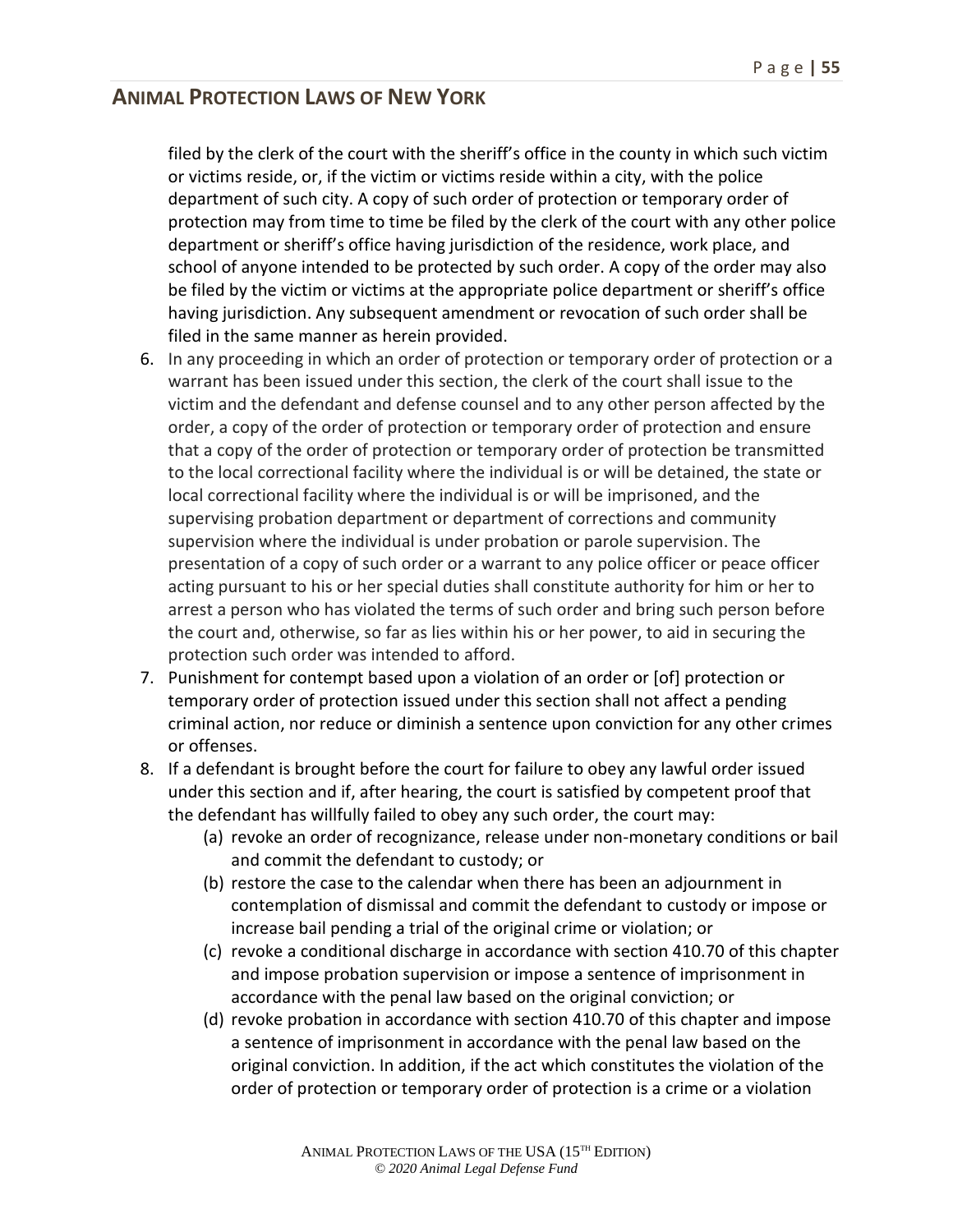- the defendant may be charged with and tried for that crime or violation.
- 9. The chief administrator of the courts shall promulgate appropriate uniform temporary order of protection and order of protection forms to be used throughout the state.

### **N.Y. FAM. CT. LAW § 656. Order of protection.**

*The court may make an order of protection and an order of probation in assistance or as a condition of any other order made under this part. The order of protection may set forth reasonable conditions of behavior to be observed for a specific time by any petitioner or any respondent, and shall specify if an order of probation is in effect. No order of protection may direct any party to observe conditions of behavior unless the party requesting the order of protection has served and filed a petition or counter-claim in accordance with section one hundred fifty-four-b of this act. Such an order may require the petitioner or the respondent:*

- (a) to stay away from the home, school, business or place of employment of any other party, the other spouse or parent, or the child, and to stay away from any other specific location designated by the court;
- (b) to permit a parent, or a person entitled to visitation by a court order or a separation agreement, to visit the child at stated periods;
- (c) to refrain from committing a family offense, as defined in subdivision one of section eight hundred twelve of this act, or any criminal offense against the child or against the other parent or against any person to whom custody of the child is awarded, or from harassing, intimidating or threatening such persons;
- (d) to permit a designated party to enter the residence during a specified period of time in order to remove personal belongings not in issue in this proceeding or in any other proceeding or action under this act or the domestic relations law;
- (e) to refrain from acts of commission or omission that create an unreasonable risk to the health, safety or welfare of a child;
- (f) to participate in an educational program and to pay the costs thereof if the person has the means to do so, provided however that nothing contained herein shall be deemed to require payment of the costs of any such program by the state or any political subdivision thereof;
- (g) to provide, either directly or by means of medical and health insurance, for expenses incurred for medical care and treatment arising from the incident or incidents forming the basis for the issuance of the order;
- (h) to pay the reasonable counsel fees and disbursements involved in obtaining or enforcing the order of the person who is protected by such order if such order is issued or enforced;
- (i)
- *1. to refrain from intentionally injuring or killing, without justification, any companion animal the respondent knows to be owned, possessed, leased, kept or held by the petitioner or a minor child residing in the household.*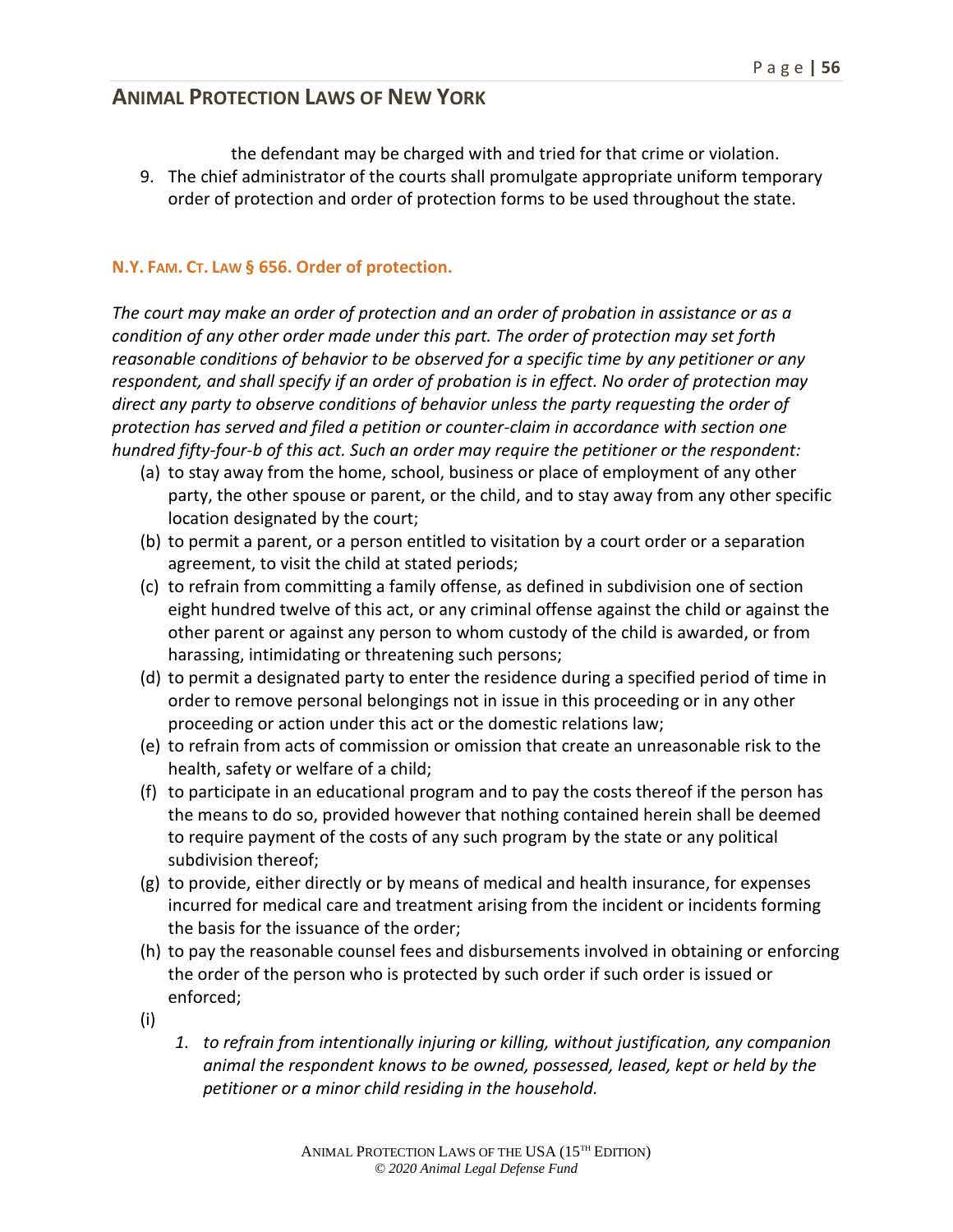- *2. "Companion animal", as used in this section, shall have the same meaning as in subdivision five of section three hundred fifty of the agriculture and markets law;*
- (j)
- 1. to promptly return specified identification documents to the protected party, in whose favor the order of protection or temporary order of protection is issued; provided, however, that such order may: (A) include any appropriate provision designed to ensure that any such document is available for use as evidence in this proceeding, and available if necessary for legitimate use by the party against whom such order is issued; and (B) specify the manner in which such return shall be accomplished.
- 2. For purposes of this subdivision, "identification document" shall mean any of the following: (A) exclusively in the name of the protected party: birth certificate, passport, social security card, health insurance or other benefits card, a card or document used to access bank, credit or other financial accounts or records, tax returns, any driver's license, and immigration documents including but not limited to a United States permanent resident card and employment authorization document; and (B) upon motion and after notice and an opportunity to be heard, any of the following, including those that may reflect joint use or ownership, that the court determines are necessary and are appropriately transferred to the protected party: any card or document used to access bank, credit or other financial accounts or records, tax returns, and any other identifying cards and documents; and
- (k) to observe such other conditions as are necessary to further the purposes of protection.

The court shall not require anyone seeking an order of protection under this section to first request that child protective services investigate the allegations or to first request permission to file a petition under article ten of this act.

Notwithstanding the foregoing provisions, an order of protection, or temporary order of protection where applicable, may be entered against a former spouse and persons who have a child in common, regardless of whether such persons have been married or have lived together at any time, or against a member of the same family or household as defined in subdivision one of section eight hundred twelve of this act.

In addition to the foregoing provisions, the court may issue an order, pursuant to section two hundred twenty-seven-c of the real property law, authorizing the party for whose benefit any order of protection has been issued to terminate a lease or rental agreement pursuant to section two hundred twenty-seven-c of the real property law.

In any proceeding pursuant to this article, a court shall not deny an order of protection, or dismiss an application for such an order, solely on the basis that the acts or events alleged are not relatively contemporaneous with the date of the application or the conclusion of the action.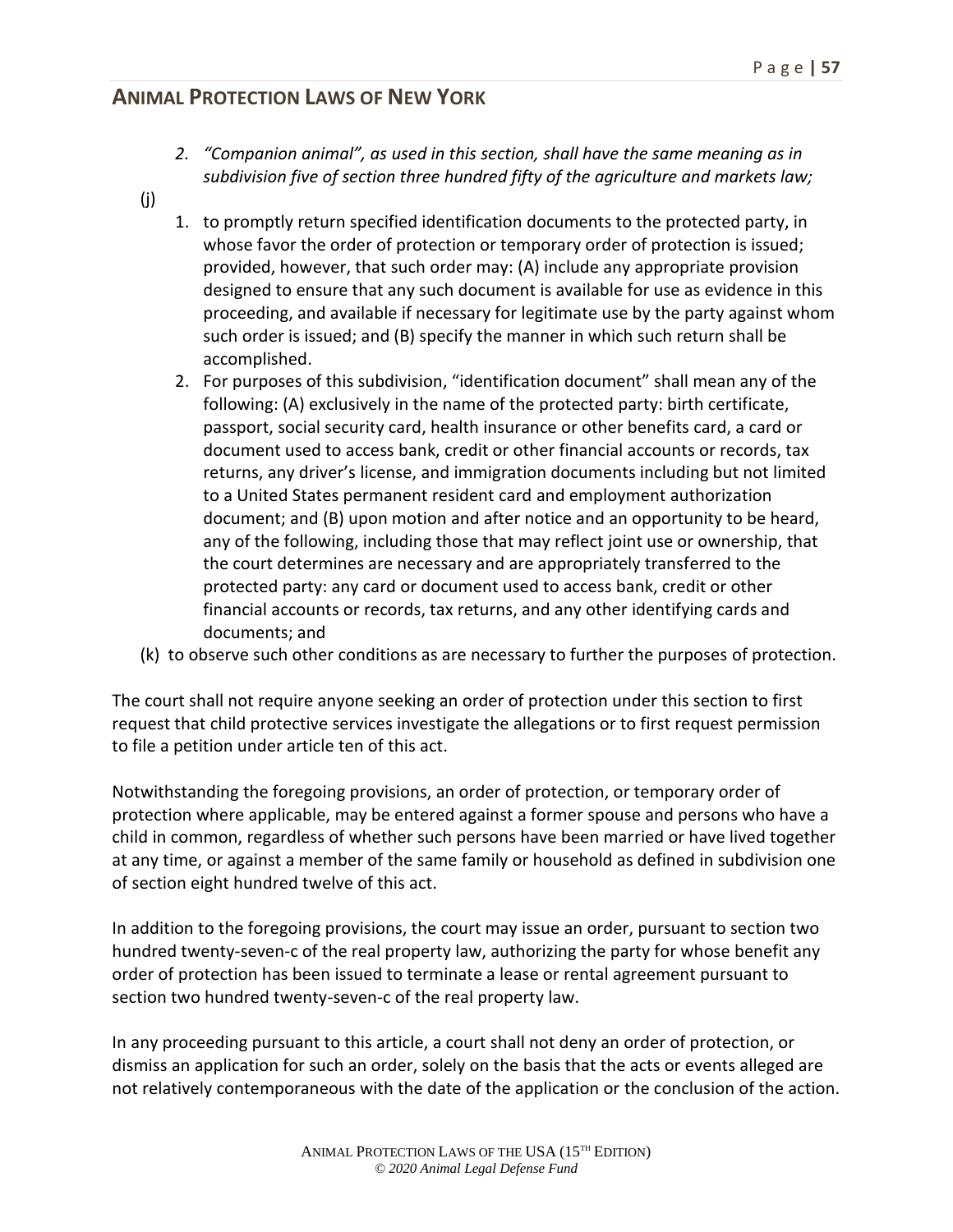The duration of any temporary order shall not by itself be a factor in determining the length or issuance of any final order.

The protected party in whose favor the order of protection or temporary order of protection is issued may not be held to violate an order issued in his or her favor nor may such protected party be arrested for violating such order.

#### **N.Y. FAM. CT. LAW § 842. Order of protection.**

*An order of protection under section eight hundred forty-one of this part shall set forth reasonable conditions of behavior to be observed for a period not in excess of two years by the petitioner or respondent or for a period not in excess of five years upon (i) a finding by the court on the record of the existence of aggravating circumstances as defined in paragraph (vii) of subdivision (a) of section eight hundred twenty-seven of this article; or (ii) a finding by the court on the record that the conduct alleged in the petition is in violation of a valid order of protection. Any finding of aggravating circumstances pursuant to this section shall be stated on the record and upon the order of protection. Any order of protection issued pursuant to this section shall specify if an order of probation is in effect. Any order of protection issued pursuant to this section may require the petitioner or the respondent:*

- (a) to stay away from the home, school, business or place of employment of any other party, the other spouse, the other parent, or the child, and to stay away from any other specific location designated by the court, provided that the court shall make a determination, and shall state such determination in a written decision or on the record, whether to impose a condition pursuant to this subdivision, provided further, however, that failure to make such a determination shall not affect the validity of such order of protection. In making such determination, the court shall consider, but shall not be limited to consideration of, whether the order of protection is likely to achieve its purpose in the absence of such a condition, conduct subject to prior orders of protection, prior incidents of abuse, extent of past or present injury, threats, drug or alcohol abuse, and access to weapons;
- (b) to permit a parent, or a person entitled to visitation by a court order or a separation agreement, to visit the child at stated periods;
- (c) to refrain from committing a family offense, as defined in subdivision one of section eight hundred twelve of this article, or any criminal offense against the child or against the other parent or against any person to whom custody of the child is awarded, or from harassing, intimidating or threatening such persons;
- (d) to permit a designated party to enter the residence during a specified period of time in order to remove personal belongings not in issue in this proceeding or in any other proceeding or action under this act or the domestic relations law;
- (e) to refrain from acts of commission or omission that create an unreasonable risk to the health, safety or welfare of a child;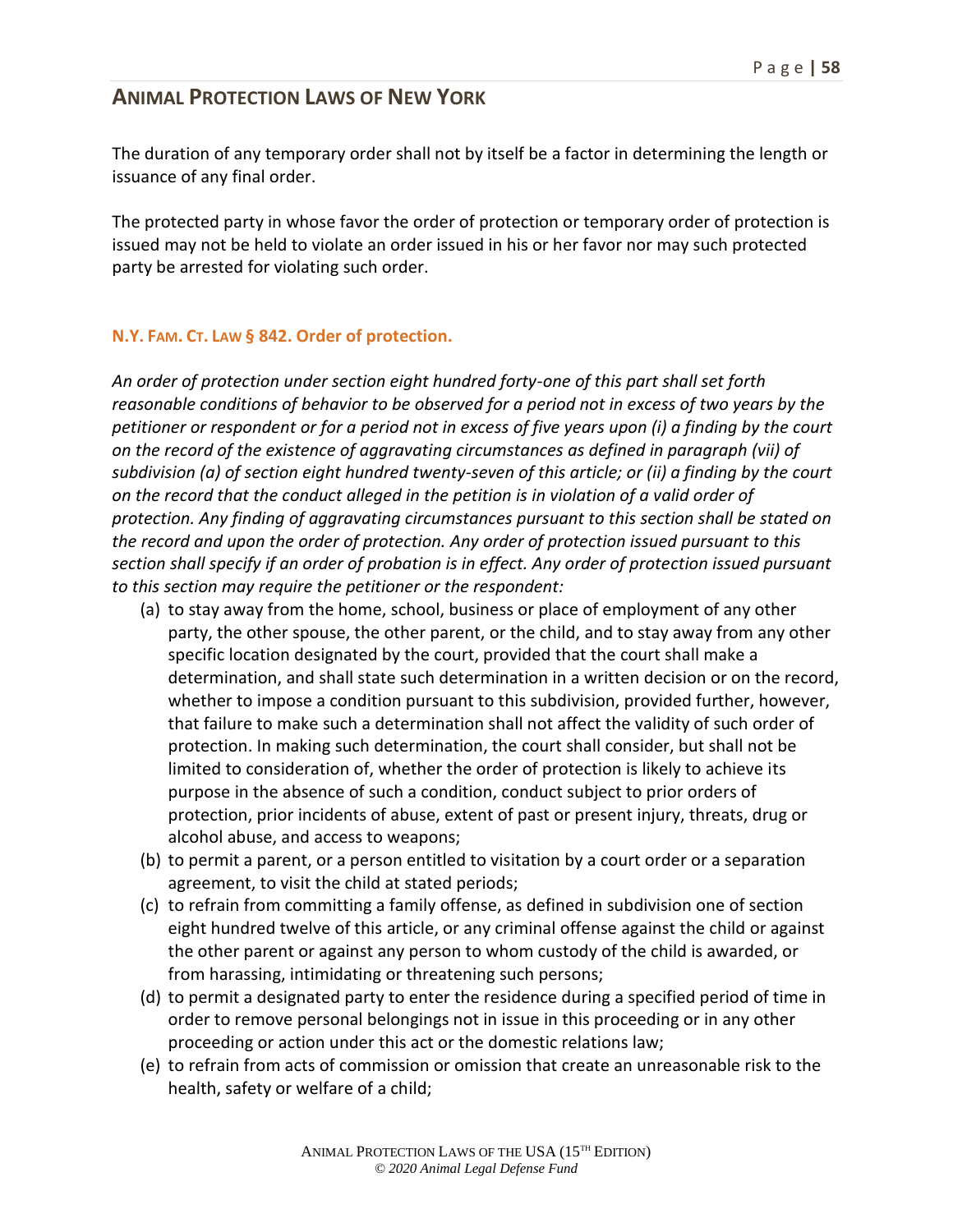- (f) to pay the reasonable counsel fees and disbursements involved in obtaining or enforcing the order of the person who is protected by such order if such order is issued or enforced;
- (g) to require the respondent to participate in a batterer's education program designed to help end violent behavior, which may include referral to drug and alcohol counselling [counseling], and to pay the costs thereof if the person has the means to do so, provided however that nothing contained herein shall be deemed to require payment of the costs of any such program by the petitioner, the state or any political subdivision thereof;
- (h) to provide, either directly or by means of medical and health insurance, for expenses incurred for medical care and treatment arising from the incident or incidents forming the basis for the issuance of the order.
- (i)
- *1. to refrain from intentionally injuring or killing, without justification, any companion animal the respondent knows to be owned, possessed, leased, kept or held by the petitioner or a minor child residing in the household.*
- *2. "Companion animal", as used in this section, shall have the same meaning as in subdivision five of section three hundred fifty of the agriculture and markets law;*

(j)

- 1. to promptly return specified identification documents to the protected party, in whose favor the order of protection or temporary order of protection is issued; provided, however, that such order may: (A) include any appropriate provision designed to ensure that any such document is available for use as evidence in this proceeding, and available if necessary for legitimate use by the party against whom such order is issued; and (B) specify the manner in which such return shall be accomplished.
- 2. For purposes of this subdivision, "identification document" shall mean any of the following: (A) exclusively in the name of the protected party: birth certificate, passport, social security card, health insurance or other benefits card, a card or document used to access bank, credit or other financial accounts or records, tax returns, any driver's license, and immigration documents including but not limited to a United States permanent resident card and employment authorization document; and (B) upon motion and after notice and an opportunity to be heard, any of the following, including those that may reflect joint use or ownership, that the court determines are necessary and are appropriately transferred to the protected party: any card or document used to access bank, credit or other financial accounts or records, tax returns, and any other identifying cards and documents; and
- (k) to observe such other conditions as are necessary to further the purposes of protection.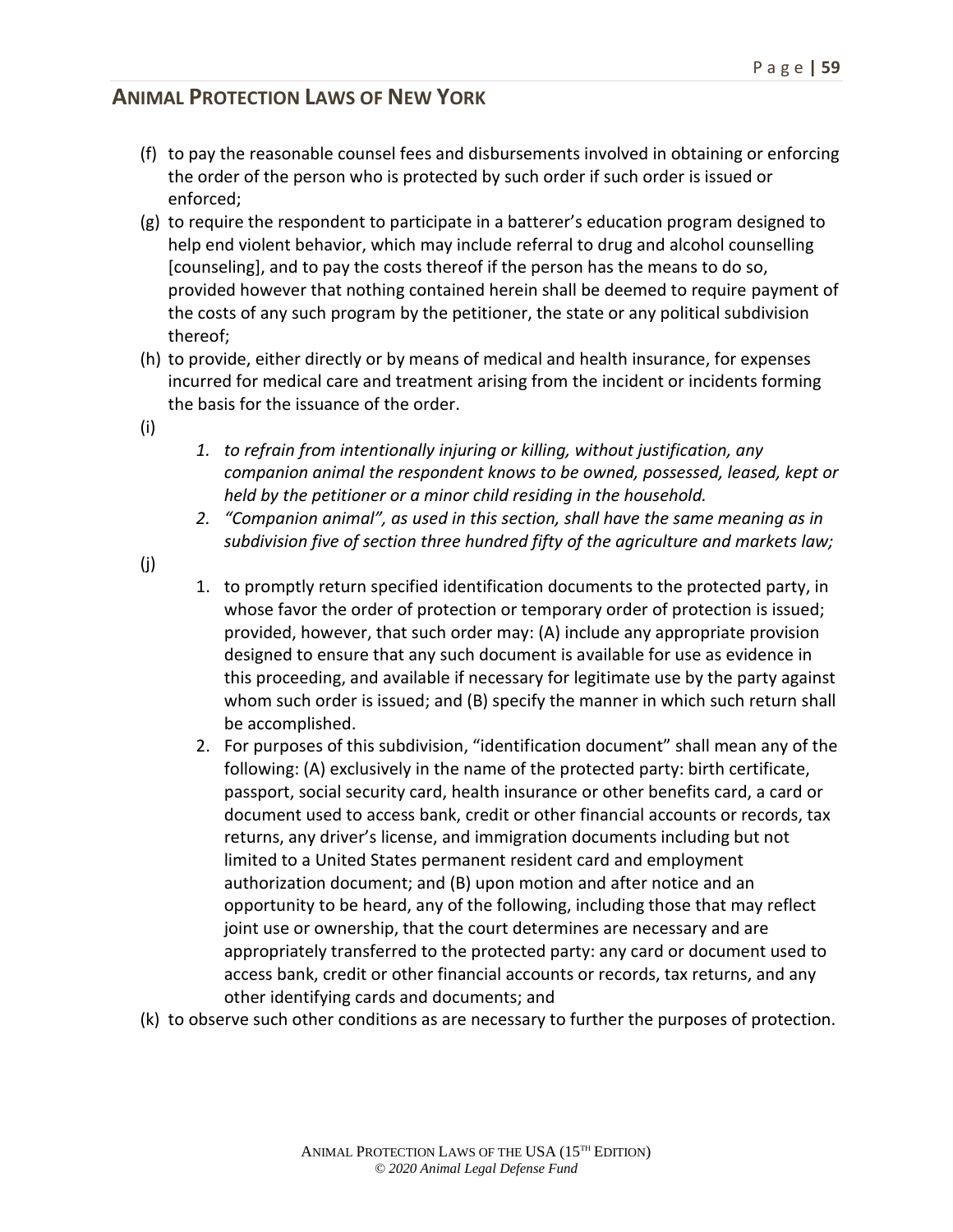The court may also award custody of the child, during the term of the order of protection to either parent, or to an appropriate relative within the second degree. Nothing in this section gives the court power to place or board out any child or to commit a child to an institution or agency. The court may also upon the showing of special circumstances extend the order of protection for a reasonable period of time.

Notwithstanding the provisions of section eight hundred seventeen of this article, where a temporary order of child support has not already been issued, the court may in addition to the issuance of an order of protection pursuant to this section, issue an order for temporary child support in an amount sufficient to meet the needs of the child, without a showing of immediate or emergency need. The court shall make an order for temporary child support notwithstanding that information with respect to income and assets of the respondent may be unavailable. Where such information is available, the court may make an award for temporary child support pursuant to the formula set forth in subdivision one of section four hundred thirteen of this act. Temporary orders of support issued pursuant to this article shall be deemed to have been issued pursuant to section four hundred thirteen of this act.

Upon making an order for temporary child support pursuant to this subdivision, the court shall advise the petitioner of the availability of child support enforcement services by the support collection unit of the local department of social services, to enforce the temporary order and to assist in securing continued child support, and shall set the support matter down for further proceedings in accordance with article four of this act.

Where the court determines that the respondent has employer-provided medical insurance, the court may further direct, as part of an order of temporary support under this subdivision, that a medical support execution be issued and served upon the respondent's employer as provided for in section fifty-two hundred forty-one of the civil practice law and rules.

Notwithstanding the provisions of section eight hundred seventeen of this article, where a temporary order of spousal support has not already been issued, the court may, in addition to the issuance of an order of protection pursuant to this section, issue an order directing the parties to appear within seven business days of the issuance of the order in the family court, in the same action, for consideration of an order for temporary spousal support in accordance with article four of this act. If the court directs the parties to so appear, the court shall direct the parties to appear with information with respect to income and assets, but a temporary order for spousal support may be issued pursuant to article four of this act on the return date notwithstanding the respondent's default upon notice and notwithstanding that information with respect to income and assets of the petitioner or respondent may be unavailable.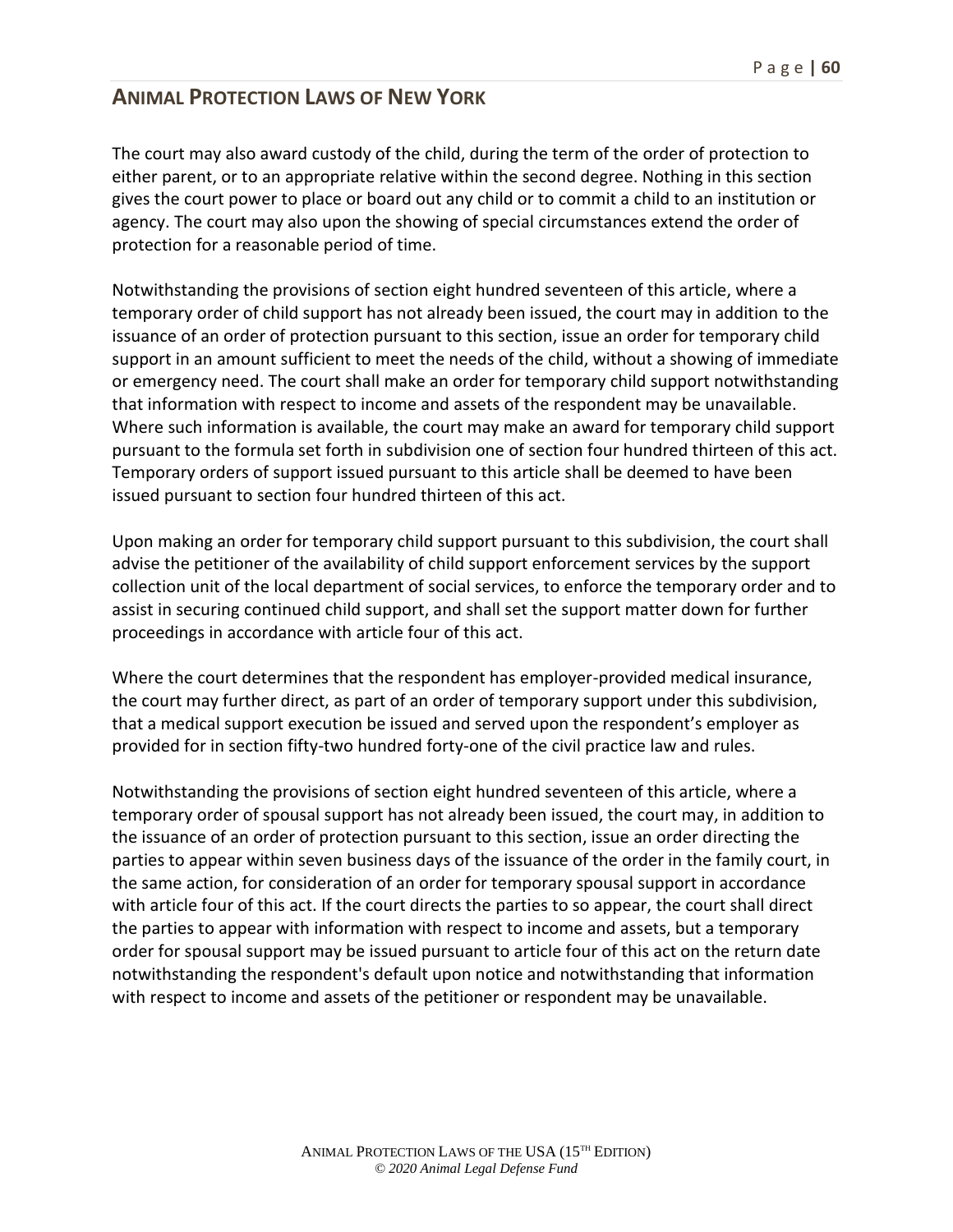In any proceeding in which an order of protection or temporary order of protection or a warrant has been issued under this section, the clerk of the court shall issue to the petitioner and respondent and his or her counsel and to any other person affected by the order a copy of the order of protection or temporary order of protection and ensure that a copy of the order of protection or temporary order of protection is transmitted to the local correctional facility where the individual is or will be detained, the state or local correctional facility where the individual is or will be imprisoned, and the supervising probation department or the department of corrections and community supervision where the individual is under probation or parole supervision.

Notwithstanding the foregoing provisions, an order of protection, or temporary order of protection where applicable, may be entered against a former spouse and persons who have a child in common, regardless of whether such persons have been married or have lived together at any time, or against a member of the same family or household as defined in subdivision one of section eight hundred twelve of this article.

In addition to the foregoing provisions, the court may issue an order, pursuant to section two hundred twenty-seven-c of the real property law, authorizing the party for whose benefit any order of protection has been issued to terminate a lease or rental agreement pursuant to section two hundred twenty-seven-c of the real property law.

#### **N.Y. FAM. CT. LAW § 1056. Order of protection.**

- *1. The court may make an order of protection in assistance or as a condition of any other order made under this part. Such order of protection shall remain in effect concurrently with, shall expire no later than the expiration date of, and may be extended concurrently with, such other order made under this part, except as provided in subdivision four of this section. The order of protection may set forth reasonable conditions of behavior to be observed for a specified time by a person who is before the court and is a parent or a person legally responsible for the child's care or the spouse of the parent or other person legally responsible for the child's care, or both. Such an order may require any such person*
	- (a) to stay away from the home, school, business or place of employment of the other spouse, parent or person legally responsible for the child's care or the child, and to stay away from any other specific location designated by the court;
	- (b) to permit a parent, or a person entitled to visitation by a court order or a separation agreement, to visit the child at stated periods;
	- (c) to refrain from committing a family offense, as defined in subdivision one of the section eight hundred twelve of this act, or any criminal offense against the child or against the other parent or against any person to whom custody of the child is awarded, or from harassing, intimidating or threatening such persons;
	- (d) to permit a designated party to enter the residence during a specified period of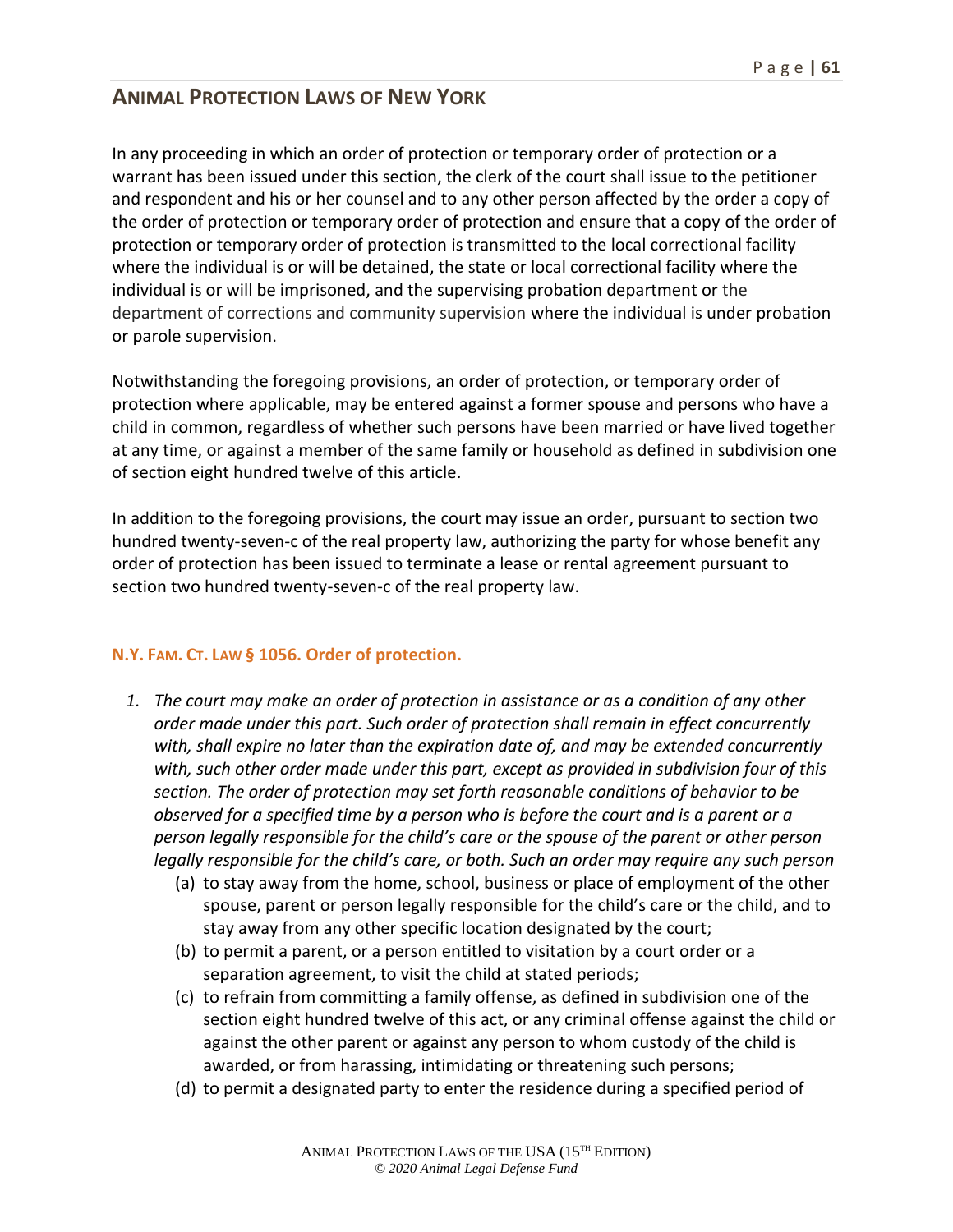time in order to remove personal belongings not in issue in this proceeding or in any other proceeding or action under this act or the domestic relations law;

- (e) to refrain from acts of commission or omission that create an unreasonable risk to the health, safety and welfare of a child;
- (f) to provide, either directly or by means of medical and health insurance, for expenses incurred for medical care and treatment arising from the incident or incidents forming the basis for the issuance of the order;
- (g)
- 1. *to refrain from intentionally injuring or killing, without justification, any companion animal the respondent knows to be owned, possessed, leased, kept or held by the person protected by the order or a minor child residing in such person's household.*
- 2. *"Companion animal", as used in this section, shall have the same meaning as in subdivision five of section three hundred fifty of the agriculture and markets law;*

(h)

- 1. to promptly return specified identification documents to the protected party, in whose favor the order of protection or temporary order of protection is issued; provided, however, that such order may: (A) include any appropriate provision designed to ensure that any such document is available for use as evidence in this proceeding, and available if necessary for legitimate use by the party against whom such order is issued; and (B) specify the manner in which such return shall be accomplished.
- 2. For purposes of this subdivision, "identification document" shall mean any of the following: (A) exclusively in the name of the protected party: birth certificate, passport, social security card, health insurance or other benefits card, a card or document used to access bank, credit or other financial accounts or records, tax returns, any driver's license, and immigration documents including but not limited to a United States permanent resident card and employment authorization document; and (B) upon motion and after notice and an opportunity to be heard, any of the following, including those that may reflect joint use or ownership, that the court determines are necessary and are appropriately transferred to the protected party: any card or document used to access bank, credit or other financial accounts or records, tax returns, and any other identifying cards and documents; and
- (i) to observe such other conditions as are necessary to further the purposes of protection.
- 2. The court may also award custody of the child, during the term of the order of protection to either parent, or to an appropriate relative within the second degree. Nothing in this section gives the court power to place or board out any child or to commit a child to an institution or agency. In making orders of protection, the court shall so act as to insure that in the care, protection, discipline and guardianship of the child his religious faith shall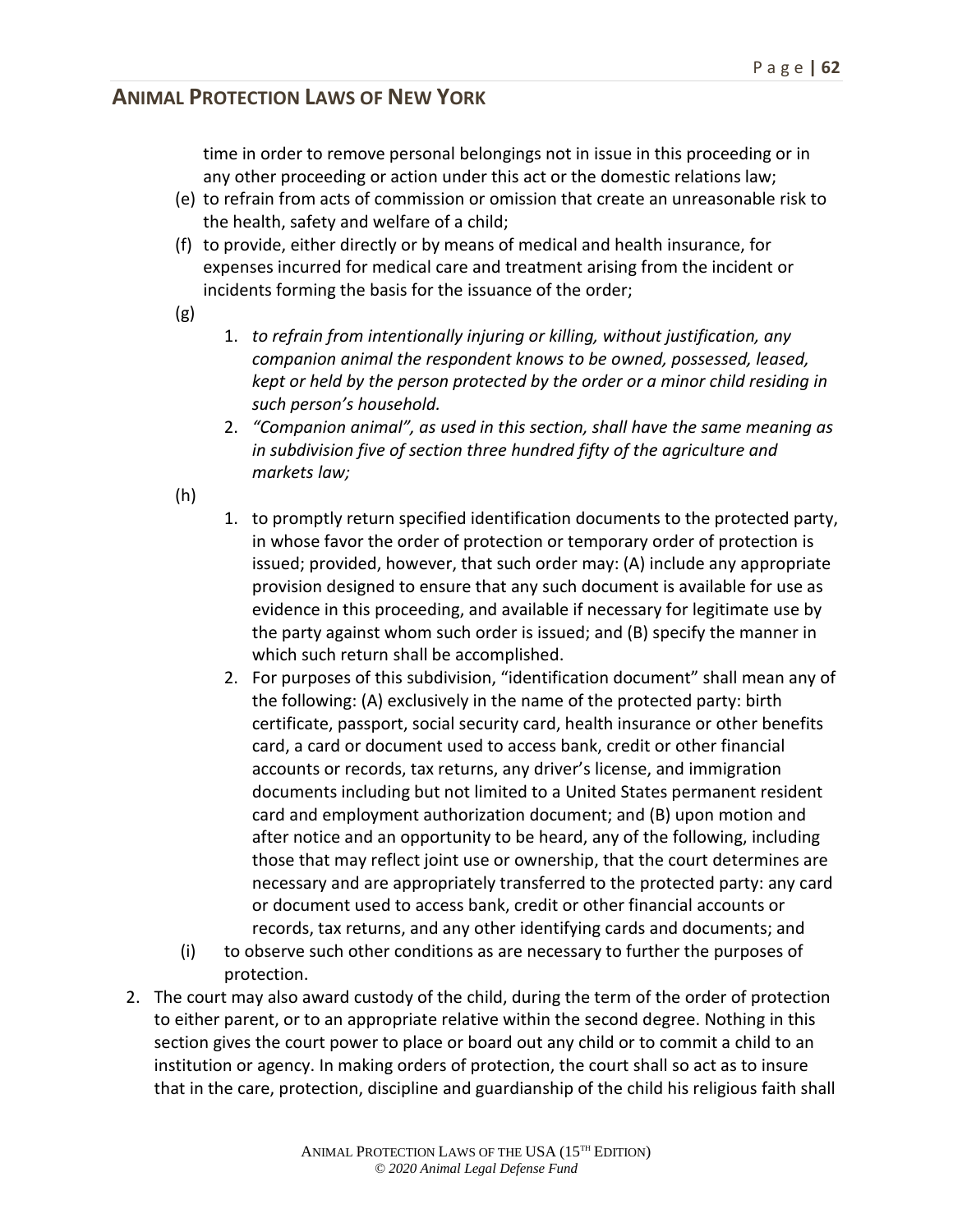be preserved and protected.

- 3. Notwithstanding the foregoing provisions, an order of protection, or temporary order of protection where applicable, may be entered against a former spouse and persons who have a child in common, regardless of whether such persons have been married or have lived together at any time, or against a member of the same family or household as defined in subdivision one of section eight hundred twelve of this act.
- 4. The court may enter an order of protection independently of any other order made under this part, against a person who was a member of the child's household or a person legally responsible as defined in section one thousand twelve of this chapter, and who is no longer a member of such household at the time of the disposition and who is not related by blood or marriage to the child or a member of the child's household. An order of protection entered pursuant to this subdivision may be for any period of time up to the child's eighteenth birthday and upon such conditions as the court deems necessary and proper to protect the health and safety of the child and the child's caretaker.
- 5. The court may issue an order, pursuant to section two hundred twenty-seven-c of the real property law, authorizing the party for whose benefit any order of protection has been issued to terminate a lease or rental agreement pursuant to section two hundred twentyseven-c of the real property law.
- 6. In any proceeding pursuant to this article, a court shall not deny an order of protection, or dismiss an application for such an order, solely on the basis that the acts or events alleged are not relatively contemporaneous with the date of the application or the conclusion of the action. The duration of any temporary order shall not by itself be a factor in determining the length or issuance of any final order.
- 7. The protected party in whose favor the order of protection or temporary order of protection is issued may not be held to violate an order issued in his or her favor nor may such protected party be arrested for violating such order.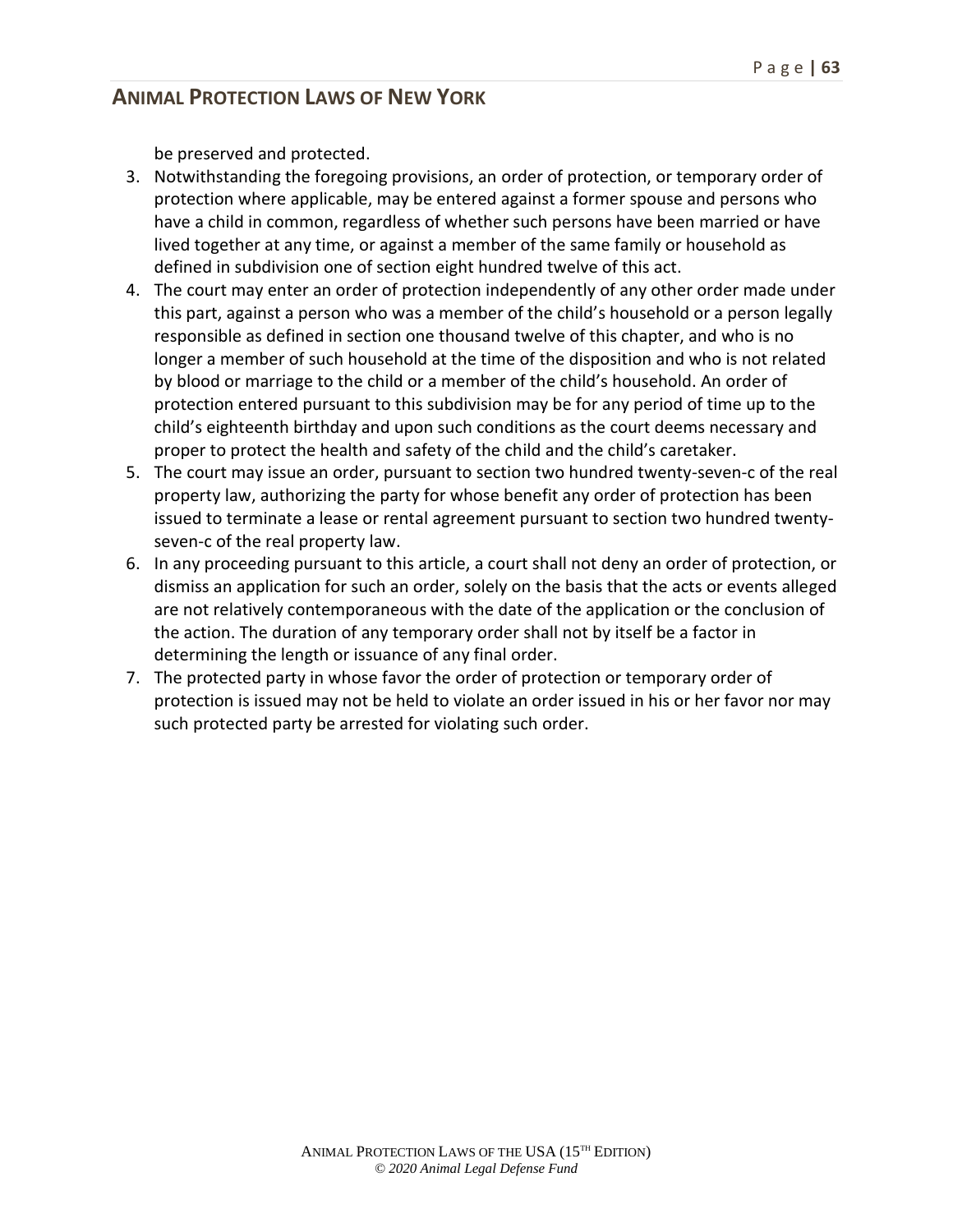# **14. RESTITUTION**

#### **N.Y. AGRI & MKTS LAW § 356. Failure to provide proper food and drink to impounded animal.**

A person who, having impounded or confined any animal, refuses or neglects to supply to such animal during its confinement a sufficient supply of good and wholesome air, food, shelter and water, is guilty of a misdemeanor, punishable by imprisonment for not more than one year, or by a fine of not more than one thousand dollars, or by both. In case any animal shall be at any time impounded as aforesaid, and shall continue to be without necessary food and water for more than twelve successive hours, it shall be lawful for any person, from time to time, and as often as it shall be necessary, to enter into and upon any pound in which any such animal shall be so confined, and to supply it with necessary food and water, so long as it shall remain so confined; such person shall not be liable to any action for such entry, and *the reasonable cost of such food and water may be collected by him of the owner of such animal, and the said animal shall not be exempt from levy and sale upon execution issued upon a judgment therefor.*

#### **N.Y. AGRI & MKTS LAW § 373. Seizure of animals lost, strayed, homeless, abandoned or improperly confined or kept.**

- 1. Any police officer or agent or officer of the American Society for the Prevention of Cruelty to Animals or any duly incorporated society for the prevention of cruelty to animals, may lawfully take possession of any lost, strayed, homeless or abandoned animal found in any street, road or other public place.
- 1-a. Any police officer in Lewis county may lawfully take possession of any lost, strayed, homeless or abandoned domestic animal, as defined in section one hundred eight of this chapter, found in any street, road or other public place.
- 2. Any such police officer or agent or officer may also lawfully take possession of any animal in or upon any premises other than a street, road or other public place, which for more than twelve successive hours has been confined or kept in a crowded or unhealthy condition or in unhealthful or unsanitary surroundings or not properly cared for or without necessary sustenance, food or drink, provided that a complaint stating just and reasonable grounds is made under oath or affirmation to any magistrate authorized to issue warrants in criminal cases, and that such warrant authorizing entry and search is issued and delivered by such magistrate; if just and reasonable cause is shown, the magistrate shall immediately issue such warrant.
- 3. Any such police officer or agent or officer may also lawfully take possession of any unwanted animal from the person in possession or custody thereof.
- 4. When any person arrested is, at the time of such arrest, in charge of any animal or of any vehicle drawn by or containing any animal, any agent or officer of said society or societies or any police officer may take charge of such animal and of such vehicle and its contents, and deposit the same in a safe place or custody, or deliver the same into the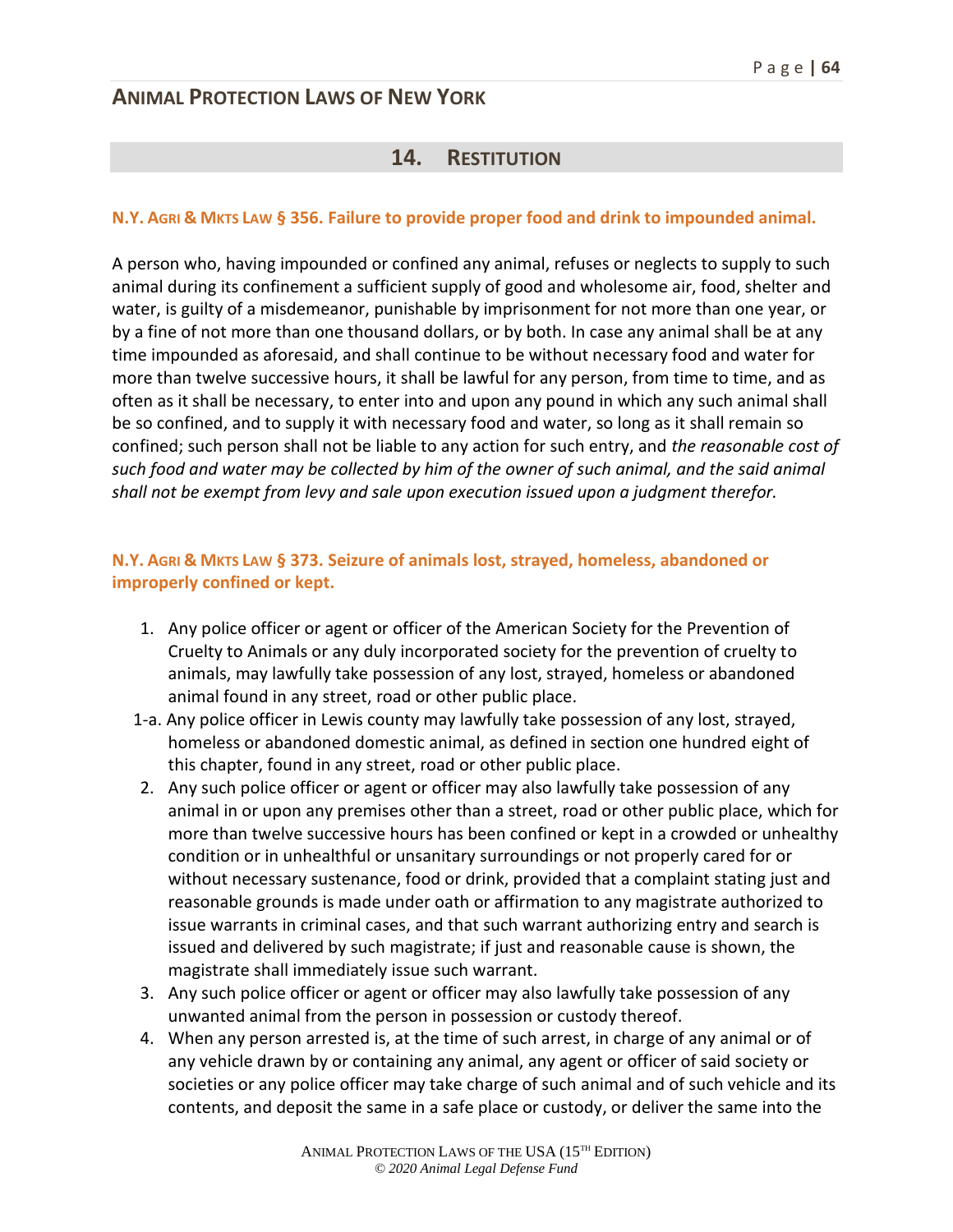possession of the police or sheriff of the county or place wherein such arrest was made, who shall thereupon assume the custody thereof; and all necessary expenses incurred in taking charge of such property shall be a charge thereon.

- 5. Nothing herein contained shall restrict the rights and powers derived from section one hundred seventeen of this chapter relating to seizure of unlicensed dogs and the disposition to be made of animals so seized or taken, nor those derived from any other general or special law relating to the seizure or other taking of dogs and other animals by a society for the prevention of cruelty to animals.
- 6.
- a. *If any animal is seized and impounded pursuant to the provisions of this section, section three hundred fifty-three-d of this article or section three hundred seventyfive of this article for any violation of this article, upon arraignment of charges, or within a reasonable time thereafter, the duly incorporated society for the prevention of cruelty to animals, humane society, pound, animal shelter or any authorized agents thereof, hereinafter referred to for the purposes of this section as the "impounding organization", may file a petition with the court in which criminal charges have been filed requesting that the person from whom an animal is seized or the owner of the animal be ordered to post a security. The district attorney prosecuting the charges may file and obtain the requested relief on behalf of the impounding organization if requested to do so by the impounding organization. The security shall be in an amount sufficient to secure payment for all reasonable expenses expected to be incurred by the impounding organization in caring and providing for the animal pending disposition of the charges. Reasonable expenses shall include, but not be limited to, estimated medical care and boarding of the animal for at least thirty days. The amount of the security, if any, shall be determined by the court after taking into consideration all of the facts and circumstances of the case including, but not limited to the recommendation of the impounding organization having custody and care of the seized animal and the cost of caring for the animal. If a security has been posted in accordance with this section, the impounding organization may draw from the security the actual reasonable costs to be incurred by such organization in caring for the seized animal.*
- b.

(1) *Upon receipt of a petition pursuant to paragraph a of this subdivision the court shall set a hearing on the petition to be conducted within ten business days of the filing of such petition. The petitioner shall serve a true copy of the petition upon the defendant and the district attorney if the district attorney has not filed the petition on behalf of the petitioner. The petitioner shall also serve a true copy of the petition on any interested person. For purposes of this subdivision, interested person shall mean an individual, partnership, firm, joint stock company, corporation, association, trust, estate or other legal entity who the court determines may have a pecuniary interest in the animal which is the subject of the petition. The petitioner or the district attorney*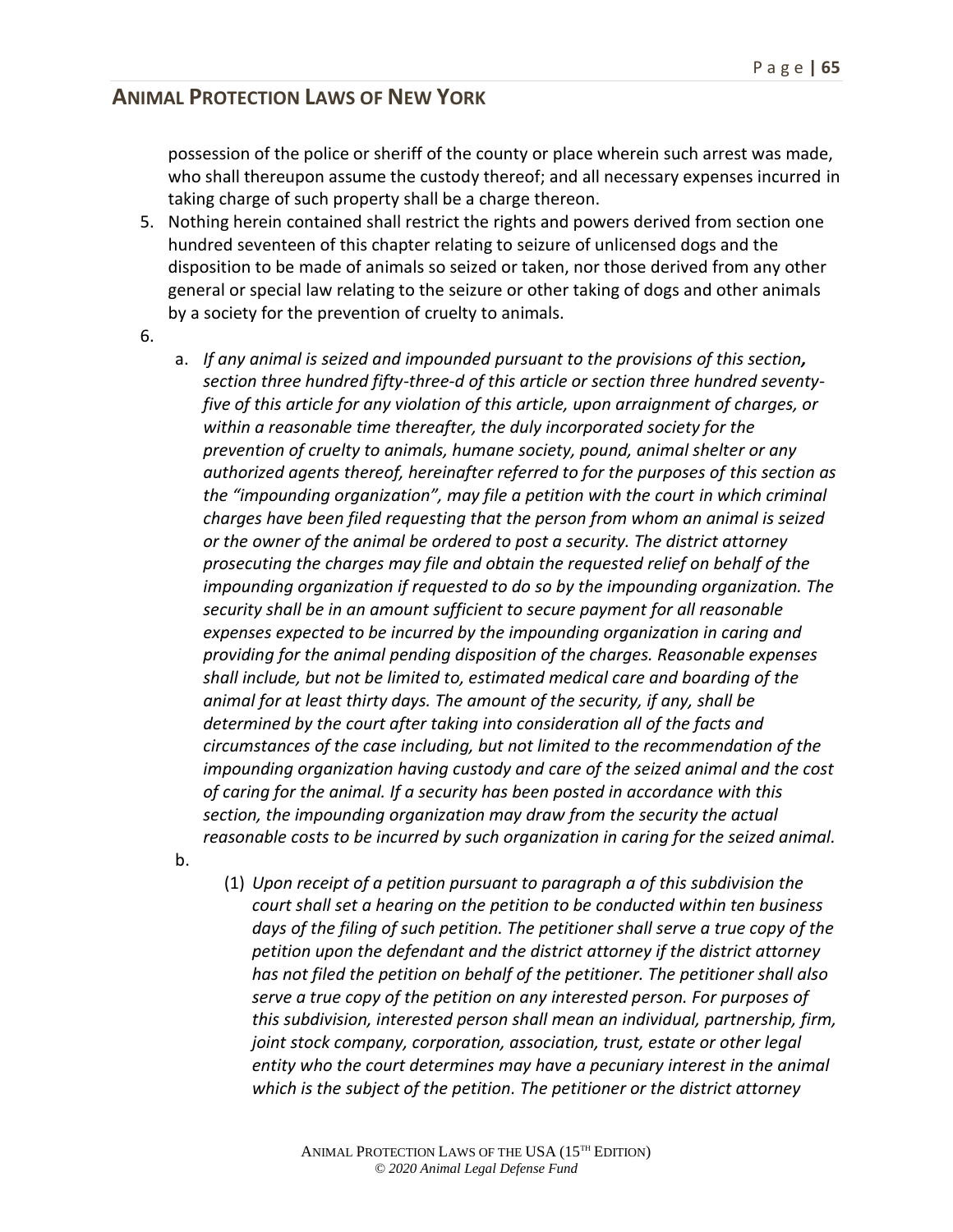*acting on behalf of the petitioner, shall have the burden of proving by a preponderance of the evidence that the person from whom the animal was seized violated a provision of this article. The court may waive for good cause shown the posting of security.*

- (2) *If the court orders the posting of a security, the security shall be posted with the clerk of the court within five business days of the hearing provided for in subparagraph one of this paragraph. The court may order the immediate forfeiture of the seized animal to the impounding organization if the person ordered to post the security fails to do so. Any animal forfeited shall be made available for adoption or euthanized subject to subdivision seven-a of section one hundred seventeen of this chapter or section three hundred seventy- four of this article.*
- (3) *In the case of an animal other than a companion animal or pet, if a person ordered to post security fails to do so, the court may, in addition to the forfeiture to a duly incorporated society for the prevention of cruelty to animals, humane society, pound, animal shelter or any authorized agents thereof, and subject to the restrictions of sections three hundred fifty-four, three hundred fifty-seven and three hundred seventy-four of this article, order the animal which was the basis of the order to be sold, provided that all interested persons shall first be provided the opportunity to redeem their interest in the animal and to purchase the interest of the person ordered to post security, subject to such conditions as the court deems appropriate to assure proper care and treatment of the animal. The court may reimburse the person ordered to post security and any interested persons any money earned by the sale of the animal less any costs including, but not limited to, veterinary and custodial care. Any animal determined by the court to be maimed, diseased, disabled or infirm so as to be unfit for sale or any useful purpose shall be forfeited to a duly incorporated society for the prevention of cruelty to animals or a duly incorporated humane society or authorized agents thereof, and be available for adoption or shall be euthanized subject to section three hundred seventy-four of this article.*
- (4) *Nothing in this section shall be construed to limit or restrict in any way the rights of a secured party having a security interest in any animal described in this section. This section expressly does not impair or subordinate the rights of such a secured lender having a security interest in the animal or in the proceeds from the sale of such animal.*
- c. *In no event shall the security prevent the impounding organization having custody and care of the animal from disposing of the animal pursuant to section three hundred seventy-four of this article prior to the expiration of the thirty day period covered by the security if the court makes a determination of the charges against the person from whom the animal was seized prior thereto. Upon receipt of a petition from the impounding organization, the court may order the person from*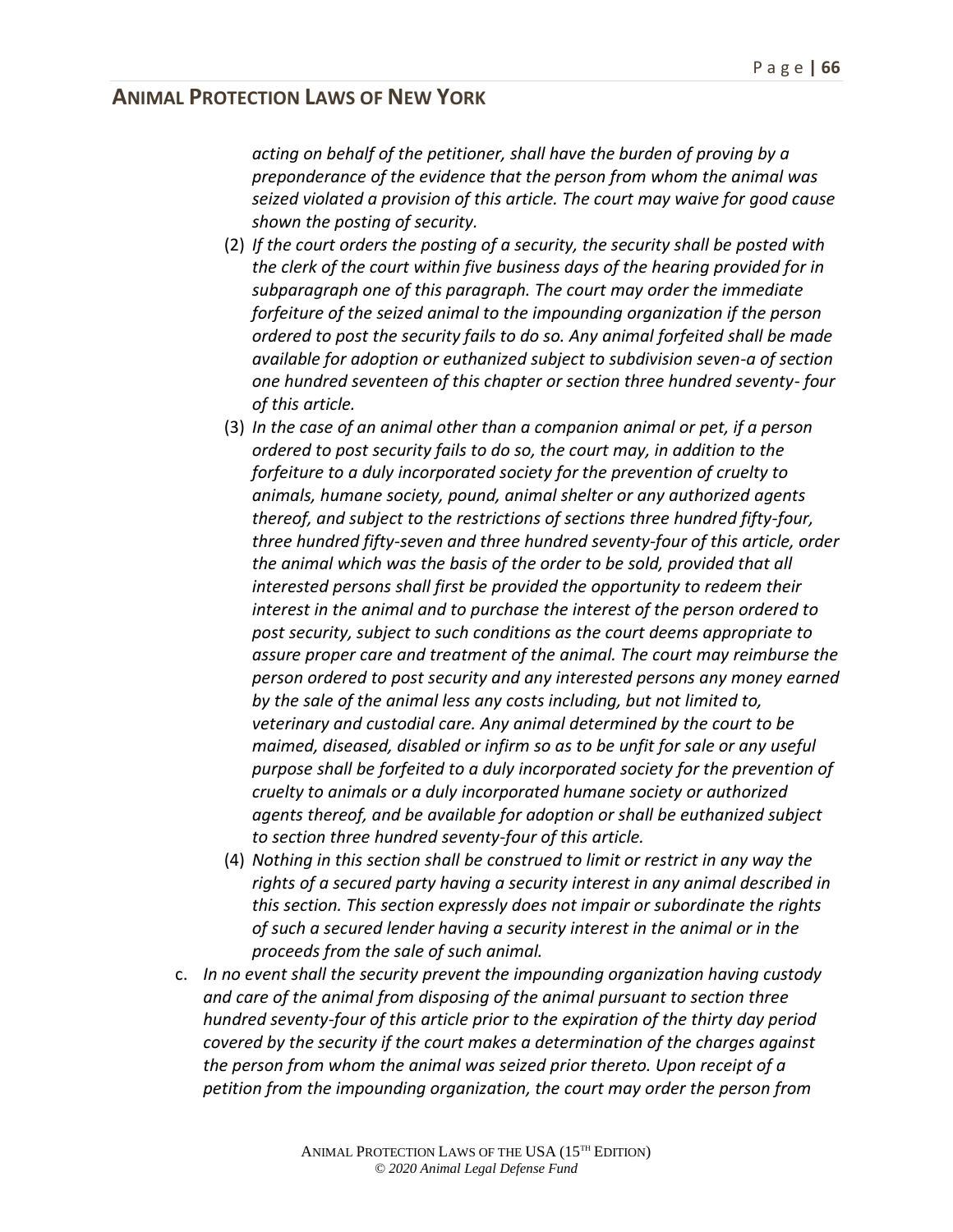*whom the animal was seized or the owner of the animal to post an additional security with the clerk of the court to secure payment of reasonable expenses for an additional period of time pending a determination by the court of the charges against the person from whom the animal was seized. The person who posted the security shall be entitled to a refund of the security in whole or part for any expenses not incurred by such impounding organization upon adjudication of the charges. The person who posted the security shall be entitled to a full refund of the security, including reimbursement by the impounding organization of any amount allowed by the court to be expended, and the return of the animal seized and impounded upon acquittal or dismissal of the charges, except where the dismissal is based upon an adjournment in contemplation of dismissal pursuant to section 21*5.*30 of the criminal procedure law. The court order directing such refund and reimbursement shall provide for payment to be made within a reasonable time from the acquittal or dismissal of charges.*

7. Notwithstanding any other provision of this section to the contrary, the court may order a person charged with any violation of this article to provide necessary food, water, shelter and care for any animal which is the basis of the charge, without the removal of the animal from its existing location, until the charges against the person are adjudicated. Until a final determination of the charges is made, any law enforcement officer, officer of a duly incorporated society for the prevention of cruelty to animals, or its authorized agents, may be authorized by an order of the court to make regular visits to where the animal is being kept to ascertain if the animal is receiving necessary food, water, shelter and care. Nothing shall prevent any law enforcement officer, officer of a duly incorporated society for the prevention of cruelty to animals, or its authorized agents, from applying for a warrant pursuant to this section to seize any animal being held by the person charged pending the adjudication of the charges if it is determined that the animal is not receiving the necessary food, water, shelter or care.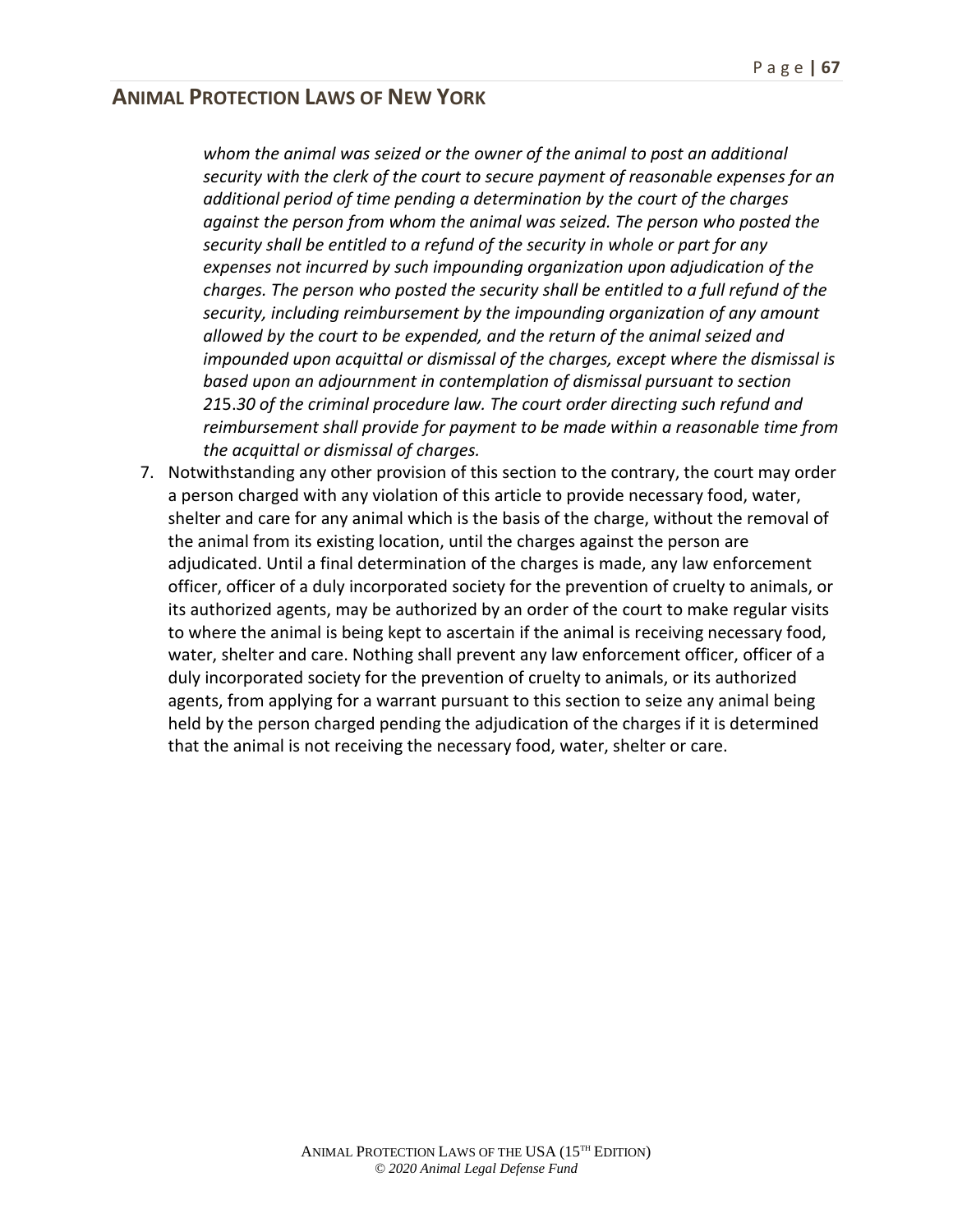# **15. FORFEITURE & POSSESSION BANS**

#### **N.Y. AGRI & MKTS LAW § 373. Seizure of animals lost, strayed, homeless, abandoned or improperly confined or kept.**

- 1. Any police officer or agent or officer of the American Society for the Prevention of Cruelty to Animals or any duly incorporated society for the prevention of cruelty to animals, may lawfully take possession of any lost, strayed, homeless or abandoned animal found in any street, road or other public place.
- 1-a. Any police officer in Lewis county may lawfully take possession of any lost, strayed, homeless or abandoned domestic animal, as defined in section one hundred eight of this chapter, found in any street, road or other public place.
- 2. Any such police officer or agent or officer may also lawfully take possession of any animal in or upon any premises other than a street, road or other public place, which for more than twelve successive hours has been confined or kept in a crowded or unhealthy condition or in unhealthful or unsanitary surroundings or not properly cared for or without necessary sustenance, food or drink, provided that a complaint stating just and reasonable grounds is made under oath or affirmation to any magistrate authorized to issue warrants in criminal cases, and that such warrant authorizing entry and search is issued and delivered by such magistrate; if just and reasonable cause is shown, the magistrate shall immediately issue such warrant.
- 3. Any such police officer or agent or officer may also lawfully take possession of any unwanted animal from the person in possession or custody thereof.
- 4. When any person arrested is, at the time of such arrest, in charge of any animal or of any vehicle drawn by or containing any animal, any agent or officer of said society or societies or any police officer may take charge of such animal and of such vehicle and its contents, and deposit the same in a safe place or custody, or deliver the same into the possession of the police or sheriff of the county or place wherein such arrest was made, who shall thereupon assume the custody thereof; and all necessary expenses incurred in taking charge of such property shall be a charge thereon.
- 5. *Nothing herein contained shall restrict the rights and powers derived from section one hundred seventeen of this chapter relating to seizure of unlicensed dogs and the disposition to be made of animals so seized or taken*, nor those derived from any other general or special law relating to the seizure or other taking of dogs and other animals by a society for the prevention of cruelty to animals.
- 6.
- a. If any animal is seized and impounded pursuant to the provisions of this section**,**  section three hundred fifty-three-d of this article or section three hundred seventyfive of this article for any violation of this article, upon arraignment of charges, or within a reasonable time thereafter, the duly incorporated society for the prevention of cruelty to animals, humane society, pound, animal shelter or any authorized agents thereof, hereinafter referred to for the purposes of this section as the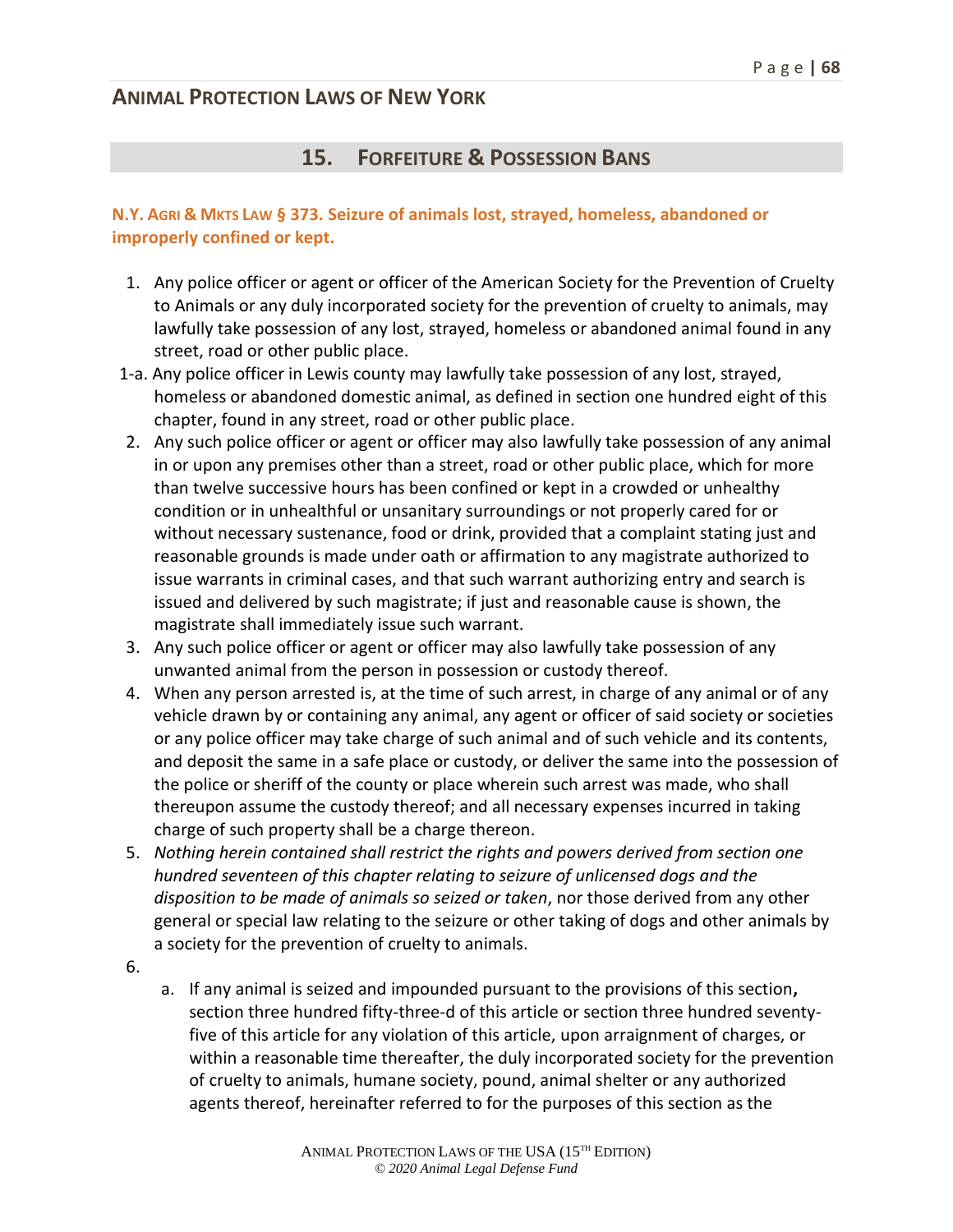"impounding organization", may file a petition with the court in which criminal charges have been filed requesting that the person from whom an animal is seized or the owner of the animal be ordered to post a security. The district attorney prosecuting the charges may file and obtain the requested relief on behalf of the impounding organization if requested to do so by the impounding organization. The security shall be in an amount sufficient to secure payment for all reasonable expenses expected to be incurred by the impounding organization in caring and providing for the animal pending disposition of the charges. Reasonable expenses shall include, but not be limited to, estimated medical care and boarding of the animal for at least thirty days. The amount of the security, if any, shall be determined by the court after taking into consideration all of the facts and circumstances of the case including, but not limited to the recommendation of the impounding organization having custody and care of the seized animal and the cost of caring for the animal. If a security has been posted in accordance with this section, the impounding organization may draw from the security the actual reasonable costs to be incurred by such organization in caring for the seized animal.

b.

- (1) Upon receipt of a petition pursuant to paragraph a of this subdivision the court shall set a hearing on the petition to be conducted within ten business days of the filing of such petition. The petitioner shall serve a true copy of the petition upon the defendant and the district attorney if the district attorney has not filed the petition on behalf of the petitioner. The petitioner shall also serve a true copy of the petition on any interested person. For purposes of this subdivision, interested person shall mean an individual, partnership, firm, joint stock company, corporation, association, trust, estate or other legal entity who the court determines may have a pecuniary interest in the animal which is the subject of the petition. The petitioner or the district attorney acting on behalf of the petitioner, shall have the burden of proving by a preponderance of the evidence that the person from whom the animal was seized violated a provision of this article. The court may waive for good cause shown the posting of security.
- (2) If the court orders the posting of a security, the security shall be posted with the clerk of the court within five business days of the hearing provided for in subparagraph one of this paragraph. The court may order the immediate forfeiture of the seized animal to the impounding organization if the person ordered to post the security fails to do so. Any animal forfeited shall be made available for adoption or euthanized subject to subdivision seven-a of section one hundred seventeen of this chapter or section three hundred seventy- four of this article.
- (3) *In the case of an animal other than a companion animal or pet, if a person ordered to post security fails to do so, the court may, in addition to the forfeiture to a duly incorporated society for the prevention of cruelty to animals, humane society, pound, animal shelter or any authorized agents thereof, and subject to*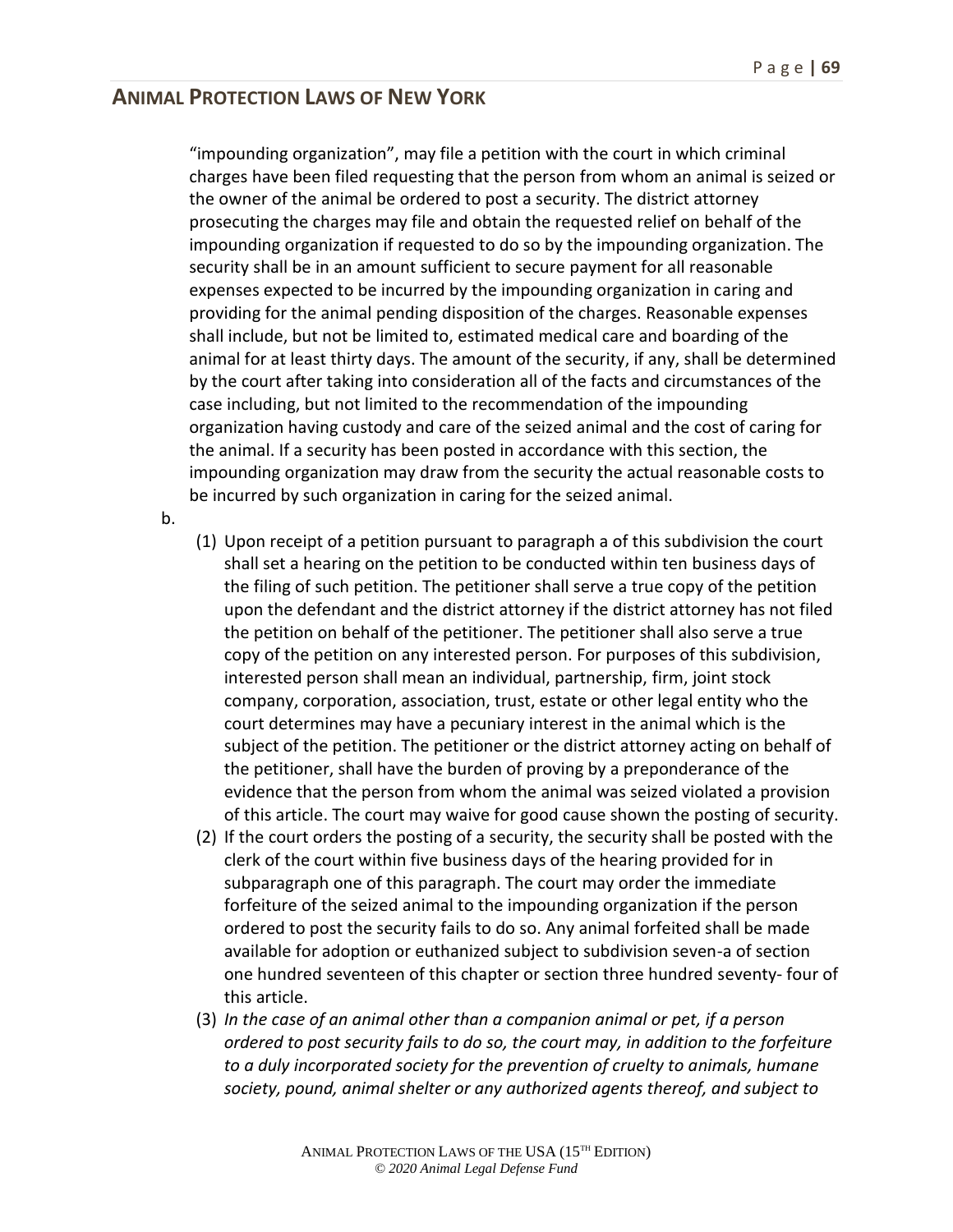*the restrictions of sections three hundred fifty-four, three hundred fifty-seven and three hundred seventy-four of this article, order the animal which was the basis of the order to be sold, provided that all interested persons shall first be provided the opportunity to redeem their interest in the animal and to purchase the interest of the person ordered to post security, subject to such conditions as the court deems appropriate to assure proper care and treatment of the animal.* The court may reimburse the person ordered to post security and any interested persons any money earned by the sale of the animal less any costs including, but not limited to, veterinary and custodial care. Any animal determined by the court to be maimed, diseased, disabled or infirm so as to be unfit for sale or any useful purpose shall be forfeited to a duly incorporated society for the prevention of cruelty to animals or a duly incorporated humane society or authorized agents thereof, and be available for adoption or shall be euthanized subject to section three hundred seventy-four of this article.

- (4) Nothing in this section shall be construed to limit or restrict in any way the rights of a secured party having a security interest in any animal described in this section. This section expressly does not impair or subordinate the rights of such a secured lender having a security interest in the animal or in the proceeds from the sale of such animal.
- c. *In no event shall the security prevent the impounding organization having custody and care of the animal from disposing of the animal pursuant to section three hundred seventy-four of this article prior to the expiration of the thirty day period covered by the security if the court makes a determination of the charges against the person from whom the animal was seized prior thereto.* Upon receipt of a petition from the impounding organization, the court may order the person from whom the animal was seized or the owner of the animal to post an additional security with the clerk of the court to secure payment of reasonable expenses for an additional period of time pending a determination by the court of the charges against the person from whom the animal was seized. The person who posted the security shall be entitled to a refund of the security in whole or part for any expenses not incurred by such impounding organization upon adjudication of the charges. The person who posted the security shall be entitled to a full refund of the security, including reimbursement by the impounding organization of any amount allowed by the court to be expended, and the return of the animal seized and impounded upon acquittal or dismissal of the charges, except where the dismissal is based upon an adjournment in contemplation of dismissal pursuant to section 215.30 of the criminal procedure law. The court order directing such refund and reimbursement shall provide for payment to be made within a reasonable time from the acquittal or dismissal of charges.
- 7. Notwithstanding any other provision of this section to the contrary, the court may order a person charged with any violation of this article to provide necessary food, water, shelter and care for any animal which is the basis of the charge, without the removal of the animal from its existing location, until the charges against the person are adjudicated.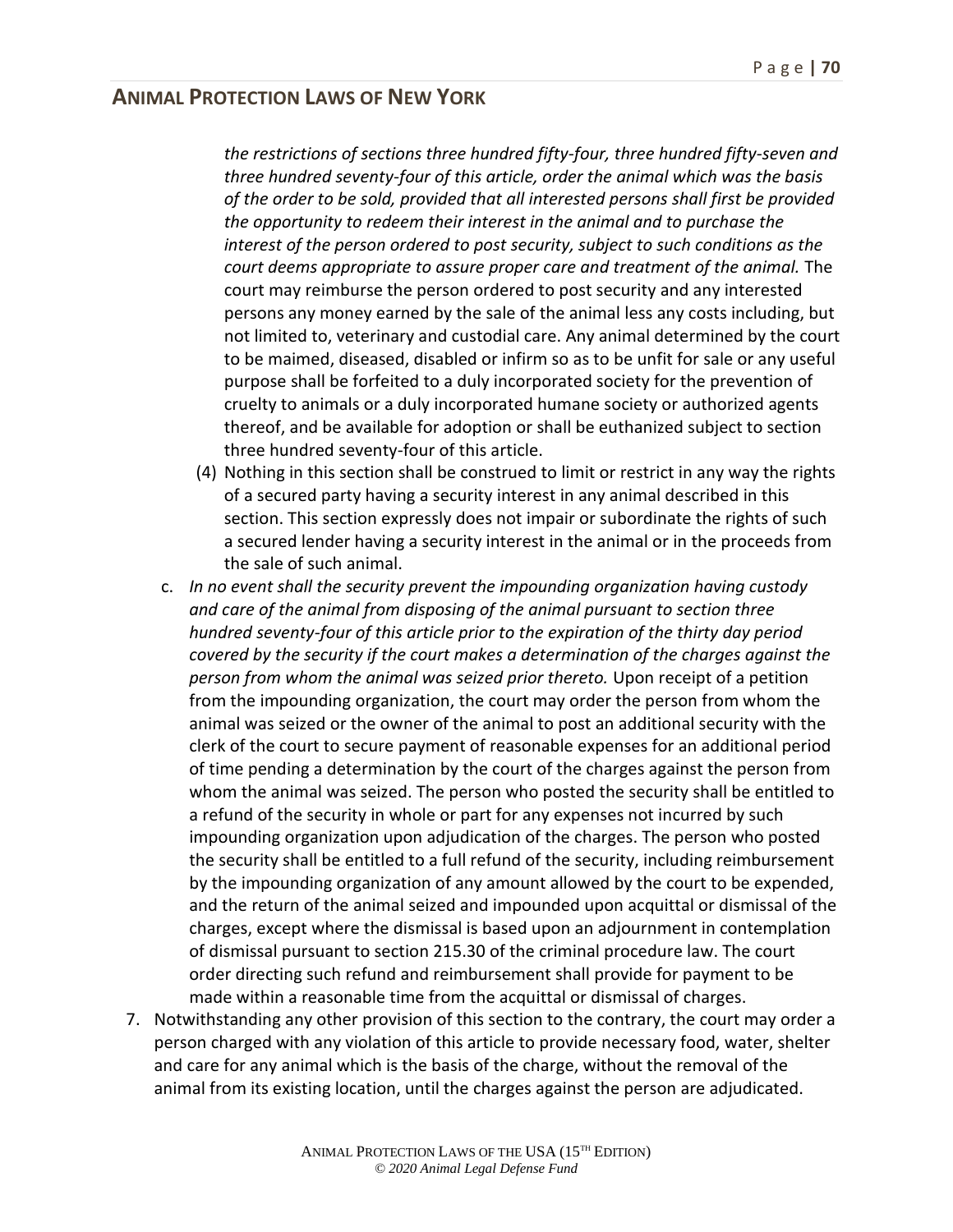Until a final determination of the charges is made, any law enforcement officer, officer of a duly incorporated society for the prevention of cruelty to animals, or its authorized agents, may be authorized by an order of the court to make regular visits to where the animal is being kept to ascertain if the animal is receiving necessary food, water, shelter and care. Nothing shall prevent any law enforcement officer, officer of a duly incorporated society for the prevention of cruelty to animals, or its authorized agents, from applying for a warrant pursuant to this section to seize any animal being held by the person charged pending the adjudication of the charges if it is determined that the animal is not receiving the necessary food, water, shelter or care.

### **N.Y. AGRI & MKTS LAW § 374. Humane destruction or other disposition of animals lost, strayed, homeless, abandoned or improperly confined or kept.**

- 1. Any agent or officer of a duly incorporated society for the prevention of cruelty to animals, any dog control officer, or any police officer, may lawfully cause to be humanely destroyed (by means provided for in paragraph a of subdivision three of this section) any animal found abandoned and not properly cared for, or any lost, strayed, homeless or unwanted animal, if upon examination a licensed veterinarian shall certify in writing, or if two reputable citizens called upon by such agent, officer or police officer to view the same in his or her presence find that the animal is so maimed, diseased, disabled, or infirm so as to be unfit for any useful purpose and that humane euthanasia is warranted; or after such agent, officer or police officer has obtained in writing from the owner of such animal his or her consent to such destruction.
- 2. In the absence of such findings or certification a duly incorporated society for the prevention of cruelty to animals, or any pound maintained by or under contract or agreement with any county, city, town or village may after five days make available for adoption or have humanely destroyed in accordance with the provisions of this section and subject to subdivisions six, eight and nine of section one hundred seventeen of this chapter, any animal of which possession is taken as provided for in the preceding section, unless the same is earlier redeemed by its owner.

Notwithstanding the redemption periods set forth above in this subdivision, any municipality may establish the duration of such periods by local law or ordinance for any cat whose owner cannot be identified by a collar, tag, microchip, tattoo or other identifying mark, provided that no such period shall be less than three days, and provided further that such cat be made available solely for the purposes of adoption and released to an adoptive owner following an examination by a duly-licensed veterinarian, the details of which shall be provided to the adoptive owner.

- 3.
- a. Except as provided in subdivision four of this section, euthanasia of animals pursuant to this section shall be accomplished solely by means of injection of sodium pentobarbital or sodium pentobarbital solution administered by a certified euthanasia technician, a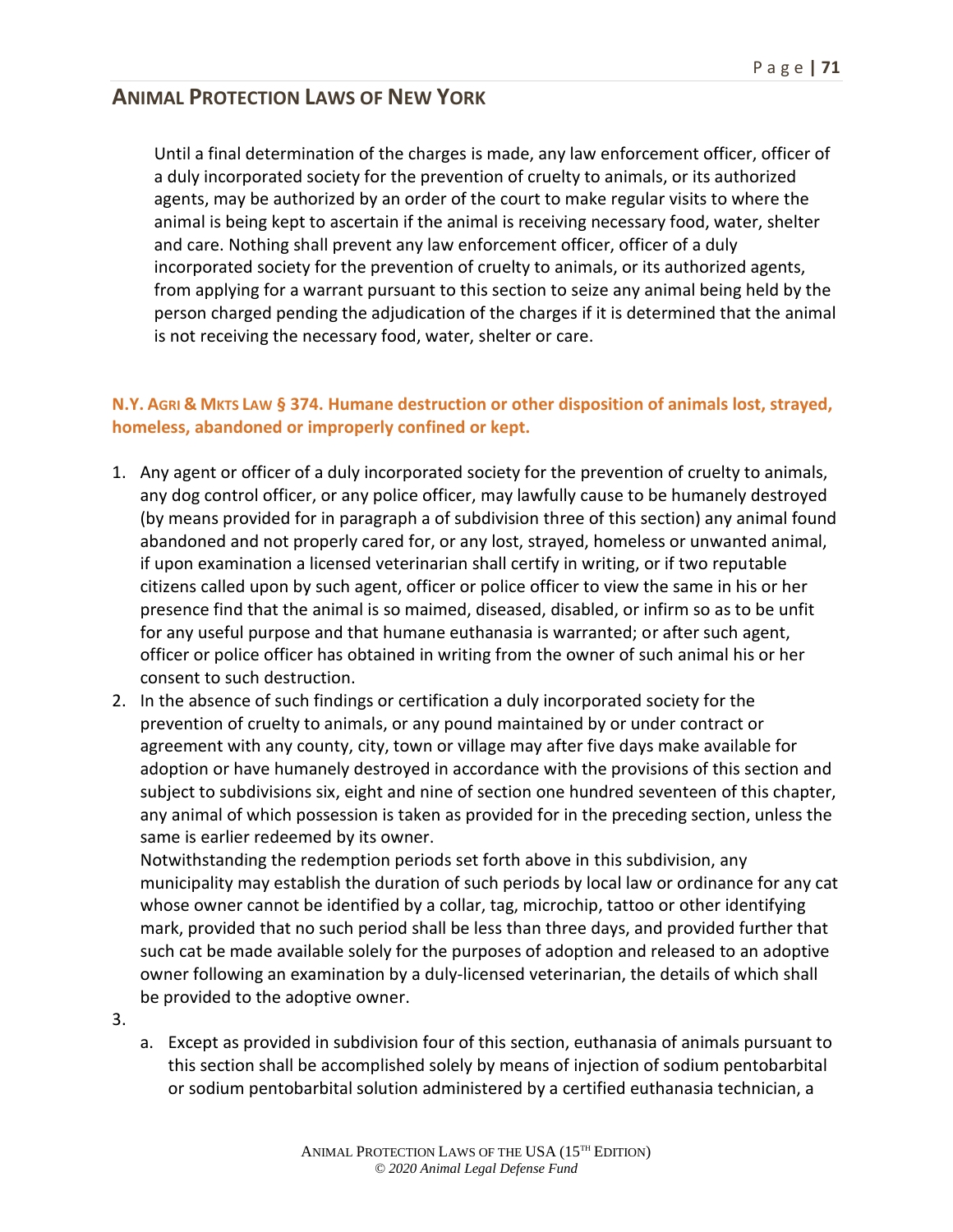licensed veterinarian or a licensed veterinary technician. Euthanasia by intracardiac injection of sodium pentobarbital or sodium pentobarbital solution shall be performed only upon animals that are heavily sedated, anesthetized, or comatose. However, only a licensed veterinarian may perform euthanasia by intracardiac injection of sodium pentobarbital or sodium pentobarbital solution upon animals that are not heavily sedated, anesthetized or comatose and only when such licensed veterinarian determines that such intracardiac injection is the most humane option available. Whenever a cardiac injection of sodium pentobarbital or sodium pentobarbital solution is administered by a licensed veterinarian upon an animal that is not heavily sedated, anesthetized or comatose, such veterinarian must document, in writing, the administration of such injection and the reason for its administration. Such documentation shall be retained for at least three years. Under no circumstances shall intracardiac injection be performed on animals that are not heavily sedated, anesthetized or comatose where such animals are under the care of any duly incorporated society for the prevention of cruelty to animals, animal shelter, humane society or pound.

- b. No animal shall be left unattended between the time that the euthanasia procedure begins and the time when death is confirmed. The body of a euthanized animal shall not be disposed of in any manner until death is confirmed by a licensed veterinarian, a certified euthanasia technician or a licensed veterinary technician. Violations of this paragraph shall be punishable by a civil penalty of not more than five hundred dollars.
- c. The department of health shall promulgate regulations deemed necessary for implementation of the provisions of this subdivision, including regulations governing the training and certification of certified euthanasia technicians.
- 4.
- a. Any method of euthanasia other than that provided for in subdivision three of this section is prohibited except that euthanasia of an animal by gunshot is permissible as an emergency measure for an animal that is posing an imminent threat of serious physical injury to a person or to another animal as provided in section one hundred twenty-onea of this chapter and where the use of a humane method of euthanasia prescribed in this section is rendered impossible or where a severely injured animal is suffering and cannot otherwise be aided.
- b. Within ninety days of the effective date of this subdivision, any chamber used to induce hypoxia by means of a lethal gas shall be dismantled, rendered inoperable and beyond repair, and removed from the premises. Violations of this paragraph shall be punishable by a civil penalty of not more than five hundred dollars.
- 5. No person shall release any dog or cat from the custody or control of any pound, shelter, society for the prevention of cruelty to animals, humane society, dog protective association, dog control officer, peace officer or any agent thereof, for any purpose except adoption or redemption by its owner, provided, however, that after the time for redemption has expired, release may be made to another such pound, duly incorporated society for the prevention of cruelty to animals, duly incorporated humane society or duly incorporated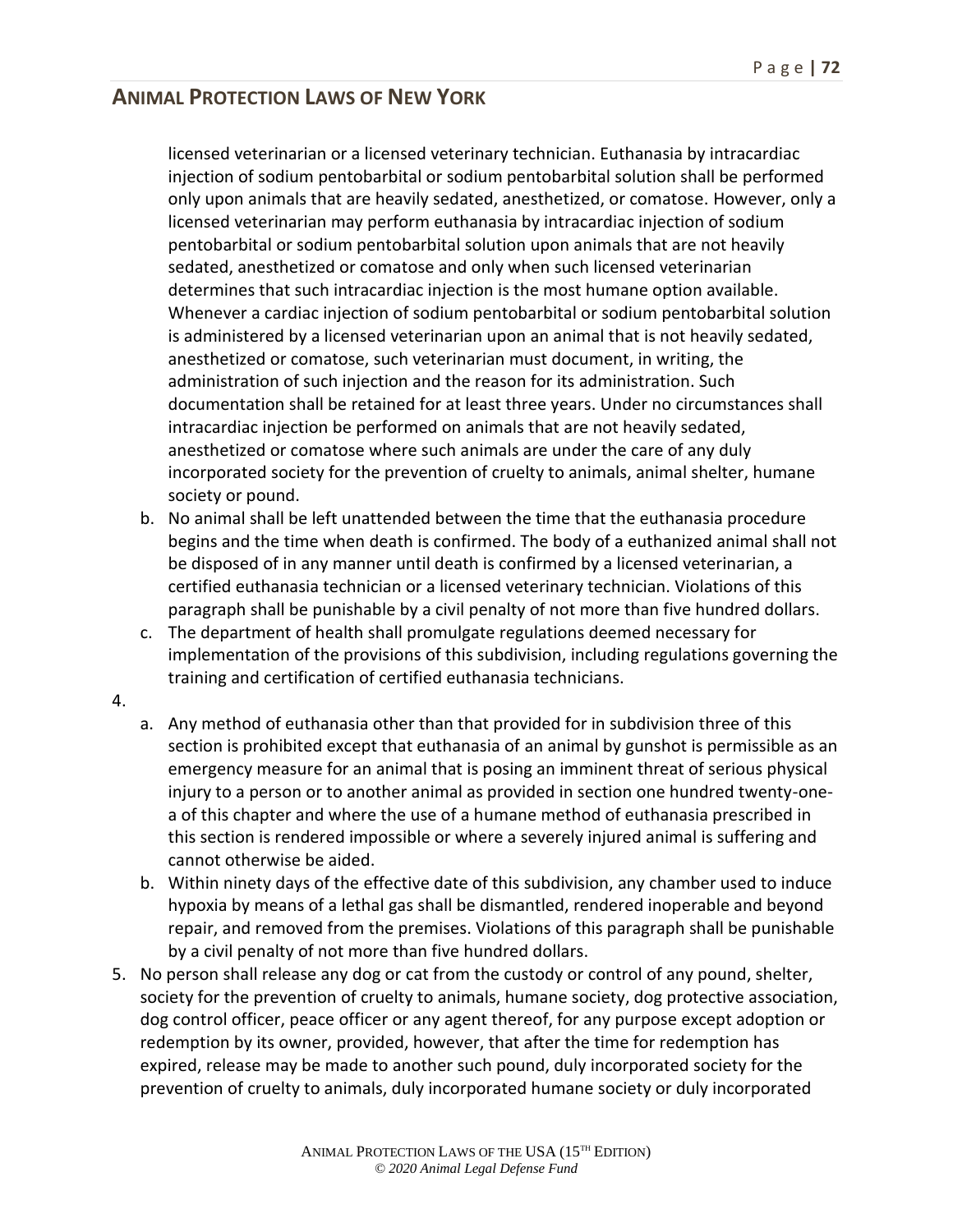animal protective association for the sole purpose of placing such animal in an adoptive home when such action is reasonably believed to improve the opportunity for adoption. Notwithstanding the penalties set forth in paragraph b of subdivision three of this section and paragraph b of subdivision four of this section, any violation of this subdivision, subdivision two, three or four of this section, shall constitute a misdemeanor and shall be punishable by imprisonment for not more than one year, or by a fine of not more than one thousand dollars, or by both.

- 6. *In lieu of such destruction, redemption or other disposition pursuant to this section, such pound, shelter, or society may in its discretion lawfully and without liability deliver such animal for adoption to an individual other than the owner after the time for redemption has expired.*
- 7. Prior to such destruction or other disposition, the owner of the animal may redeem the same upon proving title to the satisfaction of such society and paying such society such amount, approved by a magistrate, as may have been reasonably expended by such society in connection with the care and maintenance thereof.
- 8.
- a. *In addition to any other penalty provided by law, upon conviction for any violation of section three hundred fifty-one, three hundred fifty-three, three hundred fifty-three-a, three hundred fifty-three-b, three hundred fifty-five, three hundred fifty-six, three hundred fifty-nine, three hundred sixty, three hundred sixty-one, three hundred sixty-five or three hundred sixty-eight of this article, the convicted person may, after a duly held hearing pursuant to paragraph f of this subdivision, be ordered by the court to forfeit, to a duly incorporated society for the prevention of cruelty to animals or a duly incorporated humane society or authorized agents thereof, the animal or animals which are the basis of the conviction. Upon such an order of forfeiture, the convicted person shall be deemed to have relinquished all rights to the animals which are the basis of the conviction, except those granted in paragraph d of this subdivision.*
- b. Pursuant to the provisions of subdivisions two, three, four and five of this section, no dog or cat in the custody of a duly incorporated society for the prevention of cruelty to animals, a duly incorporated humane society or its authorized agents thereof, or a pound or shelter, shall be sold, transferred or otherwise made available to any person for the purpose of research, experimentation or testing. No authorized agent of a duly incorporated society for the prevention of cruelty to animals, nor of a duly incorporated humane society, shall use any animal placed in its custody by the duly incorporated society for the prevention of cruelty to animals or duly incorporated humane society for the purpose of research, experimentation or testing.
- c. *The court may additionally order that the convicted person or any person dwelling in the same household who conspired, aided or abetted in the unlawful act which was the basis of the conviction, or who knew or should have known of the unlawful act, shall not own, harbor, or have custody or control of any other animals, other than farm animals, for a period of time which the court deems reasonable.*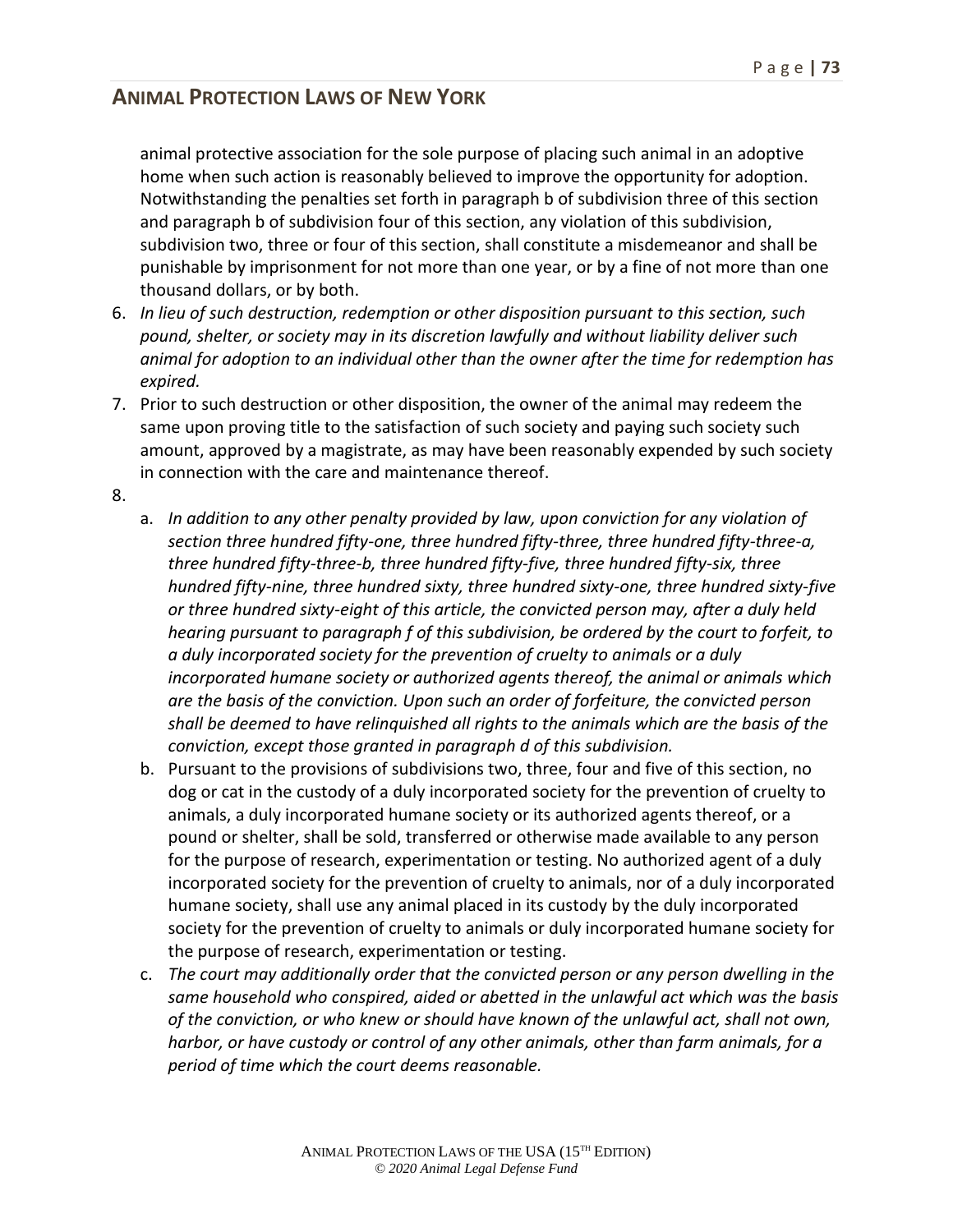- d. *In the case of farm animals, the court may, in addition to the forfeiture to a duly incorporated society for the prevention of cruelty to animals or a duly incorporated humane society or authorized agents thereof, and subject to the restrictions of sections three hundred fifty-four and three hundred fifty-seven of this article, order the farm animals which were the basis of the conviction to be sold. In no case shall farm animals which are the basis of the conviction be redeemed by the convicted person who is the subject of the order of forfeiture or by any person dwelling in the same household who conspired, aided or abetted in the unlawful act which was the basis of the conviction, or who knew or should have known of the unlawful act.* The court shall reimburse the convicted person and any duly determined interested persons, pursuant to paragraph f of this subdivision, any money earned by the sale of the farm animals less any costs including, but not limited to, veterinary and custodial care, and any fines or penalties imposed by the court. The court may order that the subject animals be provided with appropriate care and treatment pending the hearing and the disposition of the charges. *Any farm animal ordered forfeited but not sold shall be remanded to the custody and charge of a duly incorporated society for the prevention of cruelty to animals or duly incorporated humane society or its authorized agent thereof and disposed of pursuant to paragraph e of this subdivision.*
- e. *A duly incorporated society for the prevention of cruelty to animals or a duly incorporated humane society in charge of animals forfeited pursuant to paragraph a of this subdivision may, in its discretion, lawfully and without liability, adopt them to individuals other than the convicted person or person dwelling in the same household who conspired, aided or abetted in the unlawful act which was the basis of the conviction, or who knew or should have known of the unlawful act, or humanely dispose of them according to the provisions of subdivisions two, three, four and five of this section.*
- f.
- (1) *Prior to an order of forfeiture of farm animals, a hearing shall be held within thirty days of conviction, to determine the pecuniary interests of any other person in the farm animals which were the basis of the conviction. Written notice shall be served at least five days prior to the hearing upon all interested persons. In addition, notice shall be made by publication in a local newspaper at least seven days prior to the hearing. For the purposes of this subdivision, interested persons shall mean any individual, partnership, firm, joint stock company, corporation, association, trust, estate, or other legal entity who the court determines may have a pecuniary interest in the farm animals which are the subject of the forfeiture action.*
- (2) *All interested persons shall be provided an opportunity at the hearing to redeem their interest as determined by the court in the subject farm animals and to purchase the interest of the convicted person. The convicted person shall be entitled to be reimbursed his interest in the farm animals, less any costs, fines or penalties imposed by the court, as specified under paragraph d of this subdivision. In no case shall the court award custody or control of the animals to any interested person who*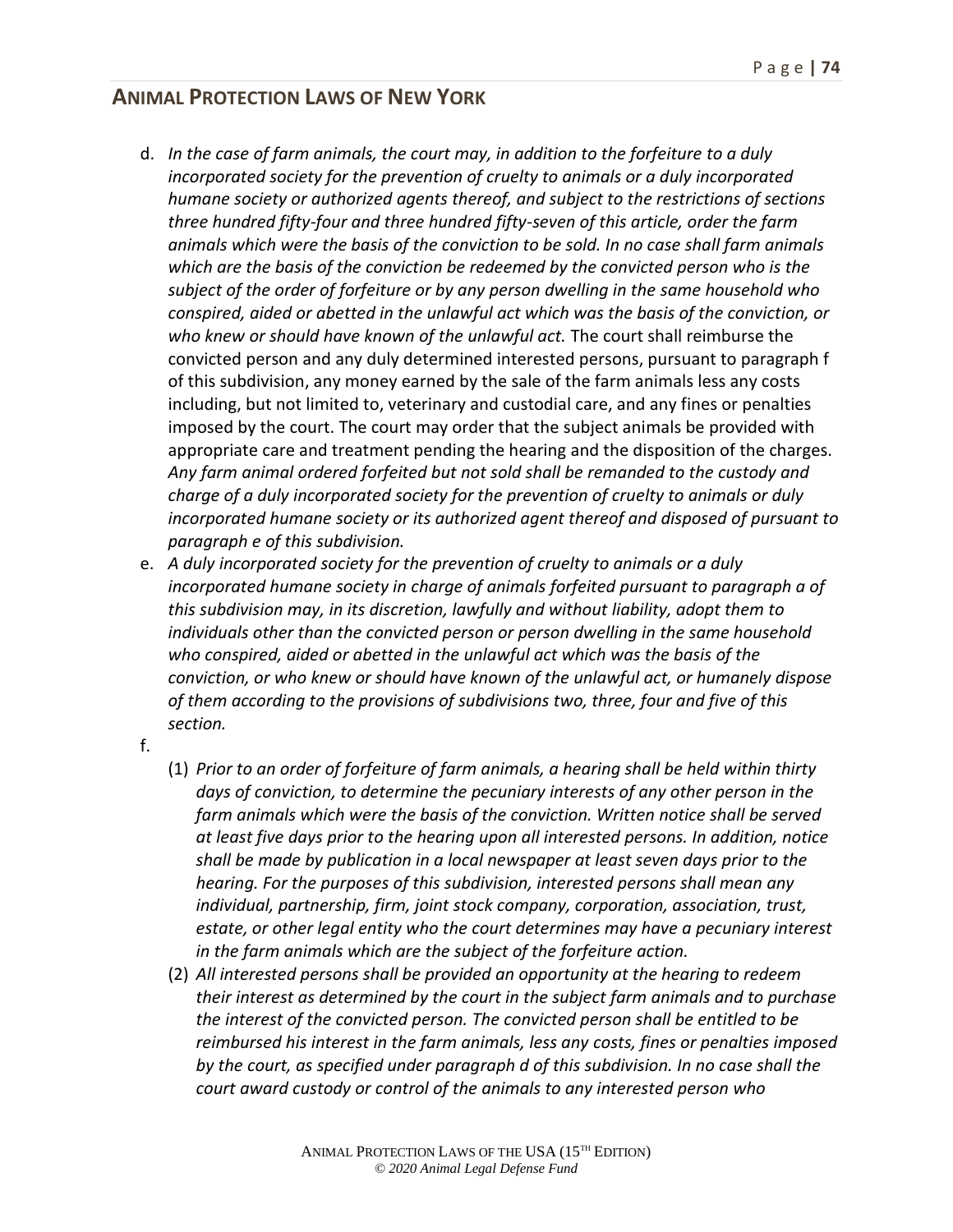*conspired, aided or abetted in the unlawful act which was the basis of the conviction, or who knew or should have known of the unlawful act.*

g. *Nothing in this section shall be construed to limit or restrict in any way the rights of a secured party having a security interest in any farm animal described in this section. This section expressly does not impair or subordinate the rights of such a secured lender having a security interest in farm animals or in the proceeds from the sale of such farm animals.*

### **N.Y. AGRI & MKTS LAW § 376. Disposition of animals or implements used in fights among animals.**

The officer, after taking possession of such animals, or implements, or other property, pursuant to the preceding section, shall apply to the magistrate before whom complaint is made against the offender violating such provision of law, for the order next hereinafter mentioned, and shall make and file an affidavit with such magistrate, stating therein the name of the offender charged in such complaint, the time, place and description of the animals, implements or other property so taken, together with the name of the party who claims the same, if known, and that the affiant has reason to believe and does believe, stating the grounds of such belief, that the same were used or employed, or were about to be used or employed, in such violation, and will establish the truth thereof upon the trial of such offender. He shall then deliver such animals, implements, or other property, to such magistrate, who shall thereupon, by order in writing, place the same in the custody of an officer or other proper person in such order named and designated, to be by him kept until the trial or final discharge of the offender, and shall send a copy of such order, without delay, to the district attorney of the county. The officer or person so named and designated in such order, shall immediately thereupon assume such custody, and shall retain the same for the purpose of evidence upon such trial, subject to the order of the court before which such offender may be required to appear, until his final discharge or conviction. *Upon the conviction of such offender, the animals, implements, or other property, shall be adjudged by the court to be forfeited. In the event of the acquittal or final discharge, without conviction, of such offender, such court shall, on demand, direct the delivery of the property so held in custody to the owner thereof.*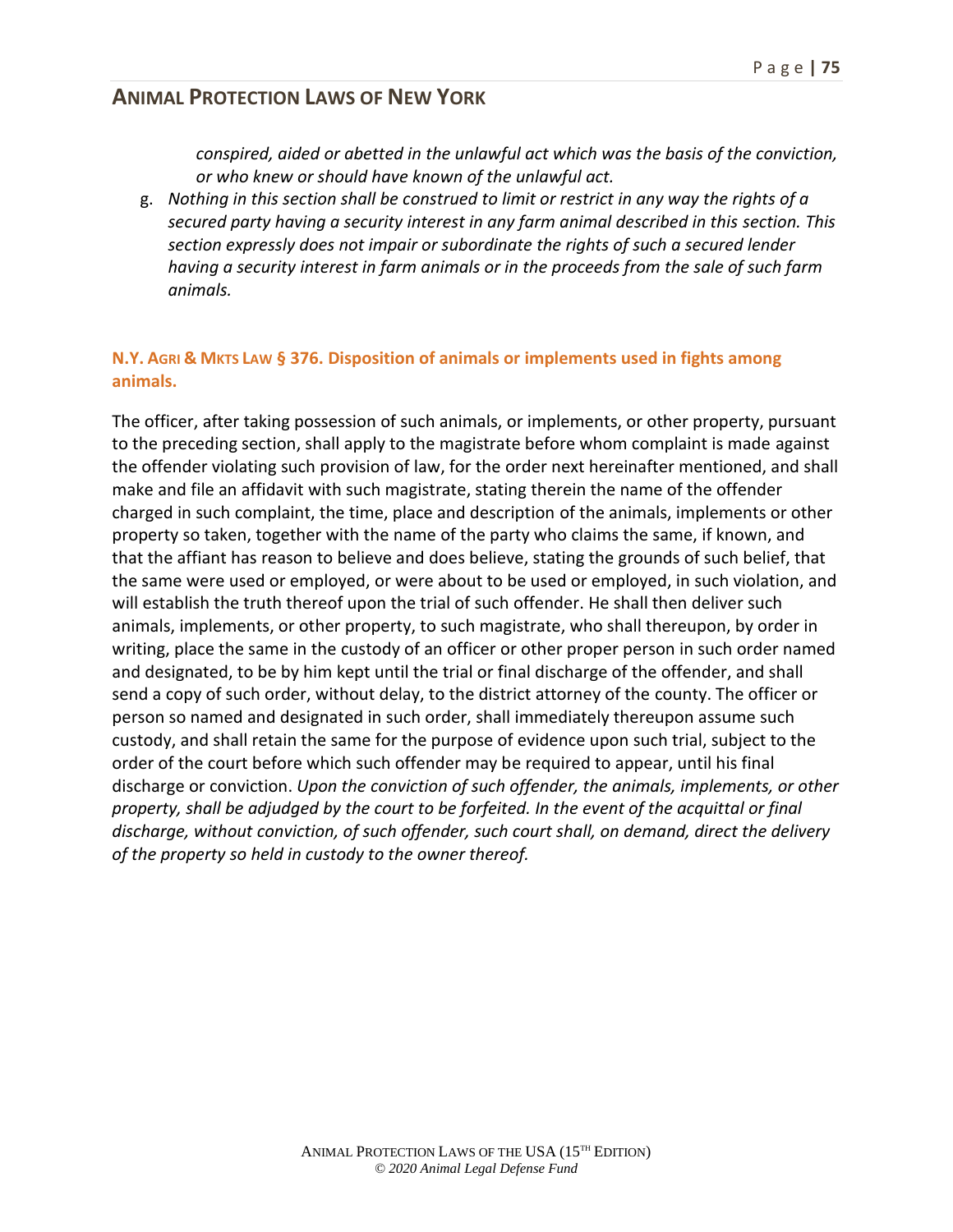# **16. COURT-ORDERED TREATMENT**

-----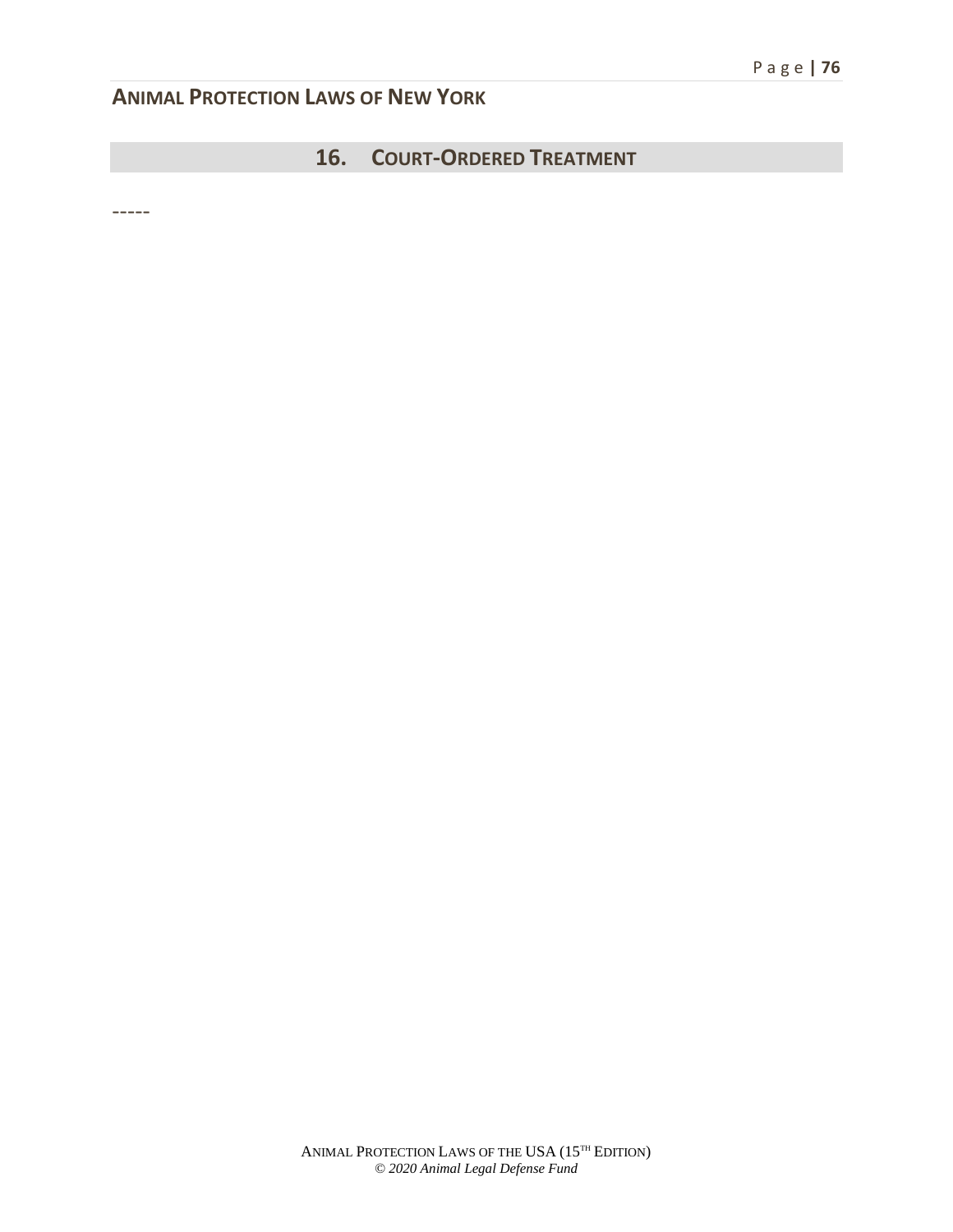### **17. HOT CARS**

#### **N.Y. AGRI & MKTS LAW § 353-d. Confinement of companion animals in vehicles: extreme temperatures.**

- *1. A person shall not confine a companion animal in a motor vehicle in extreme heat or cold without proper ventilation or other protection from such extreme temperatures where such confinement places the companion animal in imminent danger of death or serious physical injury due to exposure to such extreme heat or cold.*
- *2. Where the operator of such a vehicle cannot be promptly located, a police officer, peace officer, peace officer acting as an agent of a duly incorporated humane society,*  emergency medical services personnel, paid firefighter, or volunteer firefighter who in the performance of such volunteer firefighter's duties are directed to respond to a call for assistance for such animal *may take necessary steps to remove the animal or animals from the vehicle.*
- *3. Police officers, peace officers, peace officers acting as agents of a duly incorporated humane society*, emergency medical services personnel, paid firefighters, or volunteer firefighters who in the performance of such volunteer firefighters' duties or emergency medical services personnel are directed to respond to a call for assistance for such animal *removing an animal or animals from a vehicle pursuant to this section shall place a written notice on or in the vehicle, bearing the name of the officer or agent, and the department or agency and address and other contact information, if available, where the animal or animals will be taken.*
- *4. An animal or animals removed from a vehicle pursuant to this section shall, after receipt of any necessary emergency veterinary treatment, be delivered to the duly incorporated humane society or society for the prevention of cruelty to animals, or designated agent thereof, in the jurisdiction where the animal or animals were seized.*
- *5. Any person who knowingly violates the provisions of subdivision one of this section shall be guilty of a violation, punishable by a fine of not less than fifty dollars nor more than one hundred dollars for a first offense, and a fine of not less than one hundred dollars nor more than two hundred and fifty dollars for a second and subsequent offenses.*
- *6. Officers, emergency medical services personnel and firefighters shall not be held criminally or civilly liable for actions taken reasonably and in good faith in carrying out the provisions of this section.*
- *7. Nothing contained in this section shall be construed to affect any other protections afforded to companion animals under any other provisions of this article.*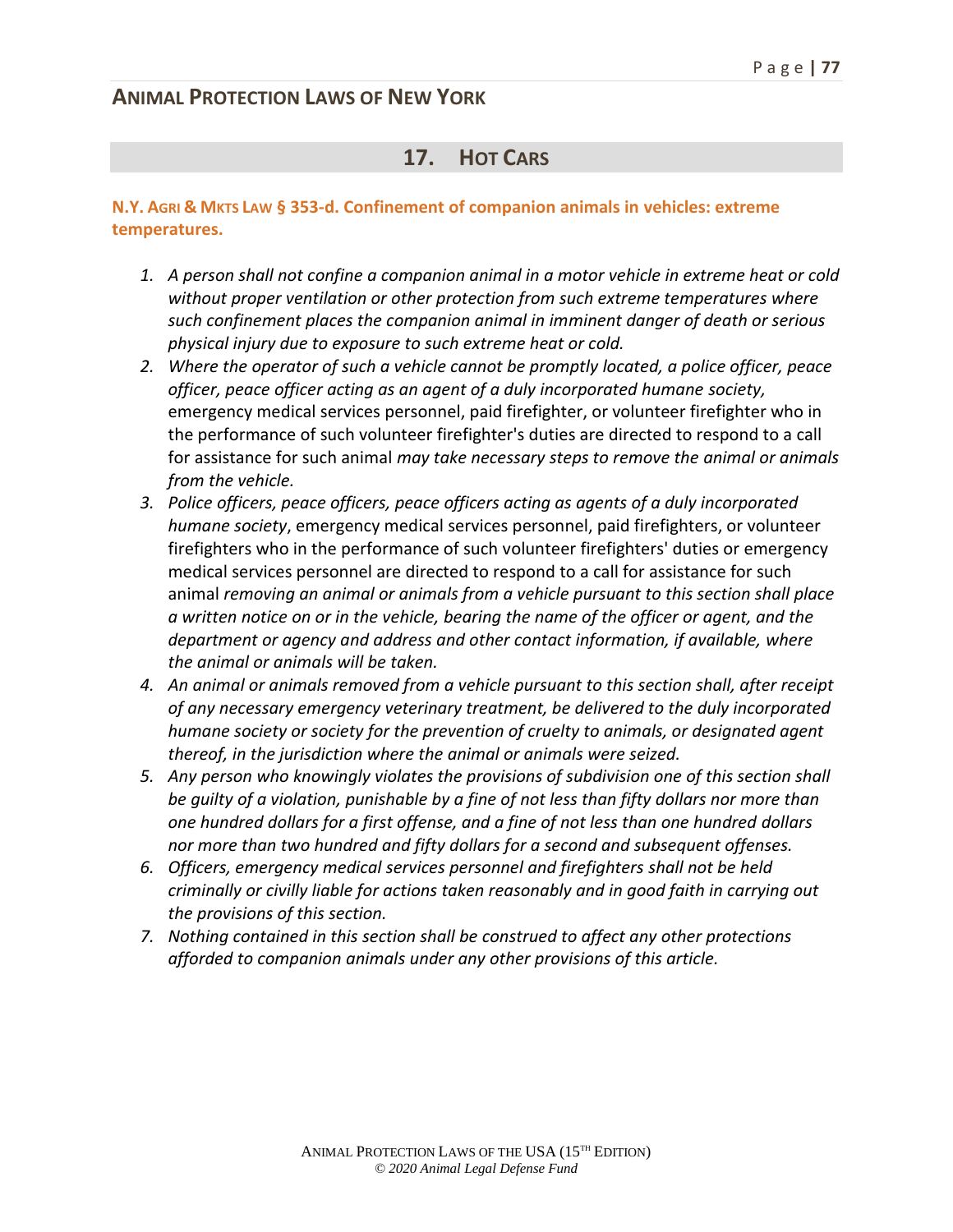# **18. CIVIL NUISANCE ABATEMENT**

-----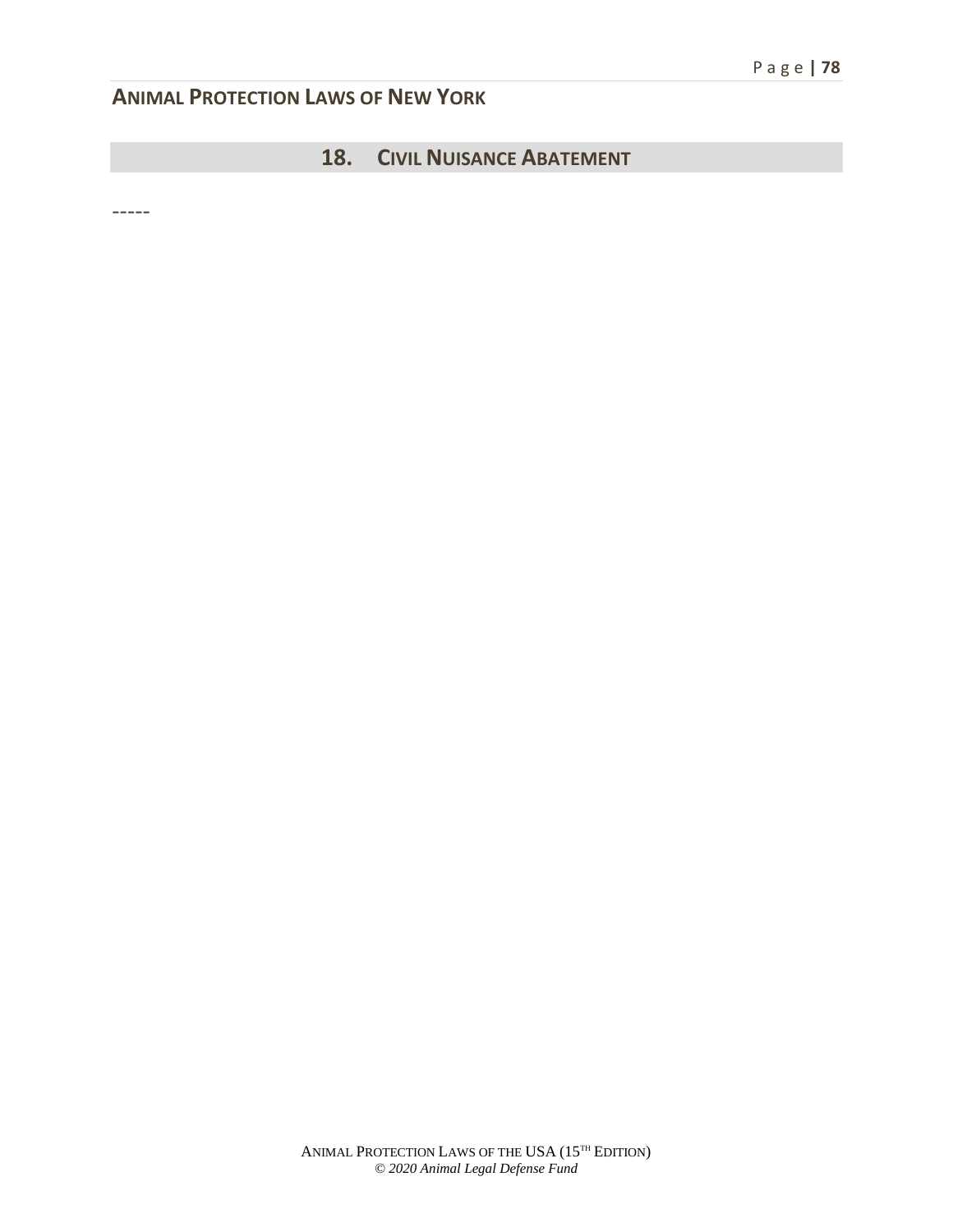# **19. AG-GAG LAWS**

-----